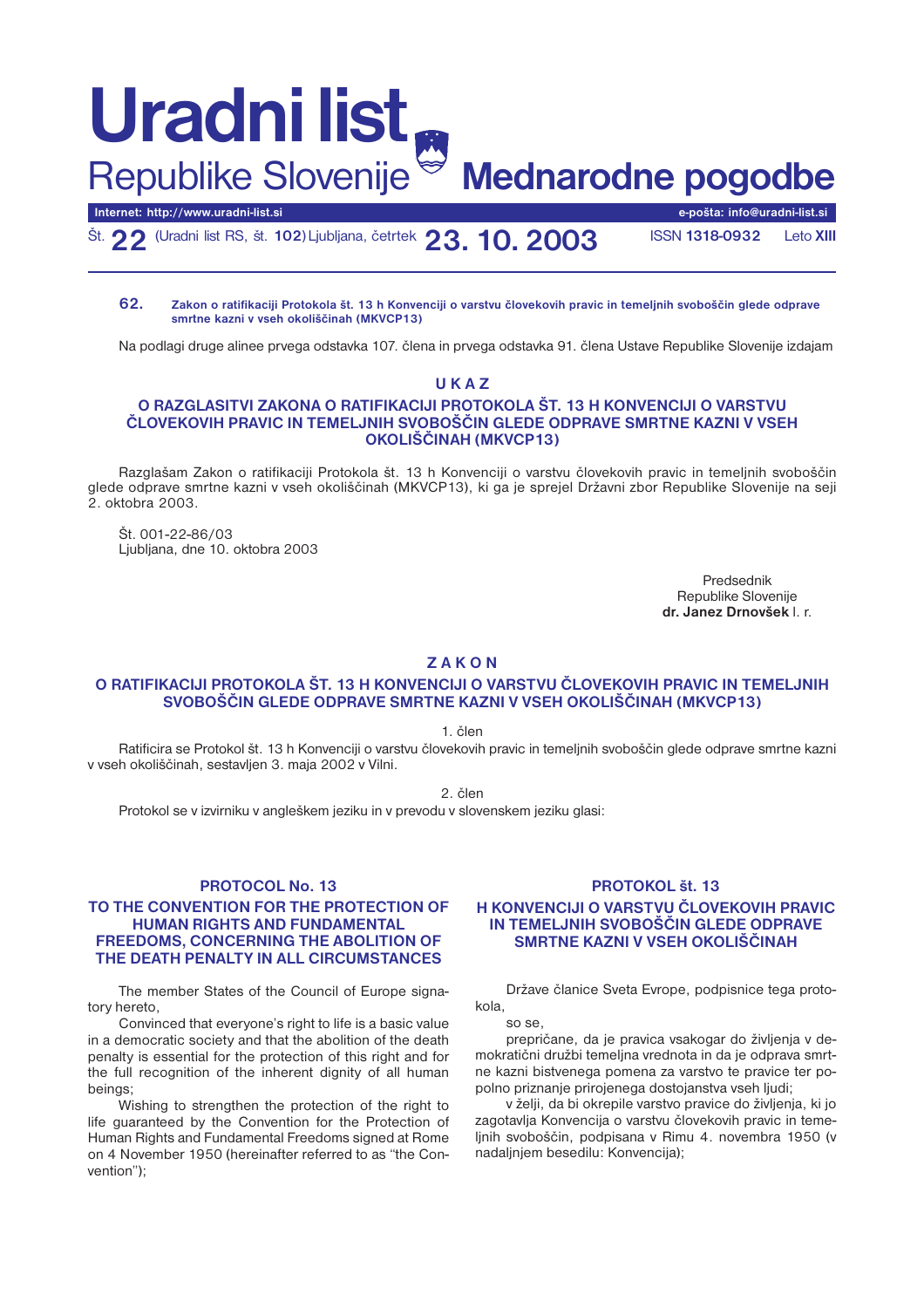Noting that Protocol No. 6 to the Convention, concerning the Abolition of the Death Penalty, signed at Strasbourg on 28 April 1983, does not exclude the death penalty in respect of acts committed in time of war or of imminent threat of war;

Being resolved to take the final step in order to abolish the death penalty in all circumstances,

Have agreed as follows:

# **Article 1 – Abolition of the death penalty**

The death penalty shall be abolished. No one shall be condemned to such penalty or executed.

# **Article 2 – Prohibition of derogations**

No derogation from the provisions of this Protocol shall be made under Article 15 of the Convention.

# **Article 3 – Prohibition of reservations**

No reservation may be made under Article 57 of the Convention in respect of the provisions of this Protocol.

# **Article 4 – Territorial application**

1 Any State may, at the time of signature or when depositing its instrument of ratification, acceptance or approval, specify the territory or territories to which this Protocol shall apply.

2 Any State may at any later date, by a declaration addressed to the Secretary General of the Council of Europe, extend the application of this Protocol to any other territory specified in the declaration. In respect of such territory the Protocol shall enter into force on the first day of the month following the expiration of a period of three months after the date of receipt of such declaration by the Secretary General.

3 Any declaration made under the two preceding paragraphs may, in respect of any territory specified in such declaration, be withdrawn or modified by a notification addressed to the Secretary General. The withdrawal or modification shall become effective on the first day of the month following the expiration of a period of three months after the date of receipt of such notification by the Secretary General.

#### **Article 5 – Relationship to the Convention**

As between the States Parties the provisions of Articles 1 to 4 of this Protocol shall be regarded as additional articles to the Convention, and all the provisions of the Convention shall apply accordingly.

# **Article 6 – Signature and ratification**

This Protocol shall be open for signature by member States of the Council of Europe which have signed the Convention. It is subject to ratification, acceptance or approval. A member State of the Council of Europe may not ratify, accept or approve this Protocol without previously or simultaneously ratifying the Convention. Instruments of ratification, acceptance or approval shall be deposited with the Secretary General of the Council of Europe.

#### **Article 7 – Entry into force**

1 This Protocol shall enter into force on the first day of the month following the expiration of a period of three months after the date on which ten member States of the Council of Europe have expressed their consent to be bound by the Protocol in accordance with the provisions of Article 6.

ob ugotovitvi, da Protokol št. 6 h Konvenciji, ki zadeva odpravo smrtne kazni, podpisan v Strasbourgu 28. aprila 1983, ne izključuje smrtne kazni za dejanja, storjena med vojno ali ob neposredni vojni nevarnosti;

odločene, da storijo zadnji korak za odpravo smrtne kazni v vseh okoliščinah,

dogovorile o naslednjem:

# **1. člen – Odprava smrtne kazni**

Smrtna kazen se odpravi. Nihče ne sme biti obsojen na takšno kazen ali usmrčen.

# **2. člen – Prepoved razveljavitev**

Glede določb tega protokola ni dovoljena nobena razveljavitev po 15. členu Konvencije.

#### **3. člen – Prepoved pridržkov**

Glede določb tega protokola ni dopusten noben pridržek po 57. členu Konvencije.

# **4. člen – Ozemeljska veljavnost**

1. Vsaka država lahko ob podpisu ali deponiranju listine o ratifikaciji, sprejetju ali odobritvi določi ozemlje ali ozemlja, za katera velja ta protokol.

2. Vsaka država lahko kadar koli pozneje z izjavo, naslovljeno na generalnega sekretarja Sveta Evrope, veljavnost tega protokola razširi na katero koli ozemlje, določeno v izjavi. Za to ozemlje začne protokol veljati prvi dan meseca po poteku treh mesecev od dneva, ko je generalni sekretar prejel tako izjavo.

3. Vsaka izjava v skladu s prejšnjima odstavkoma se glede katerega koli ozemlja, določenega v taki izjavi, lahko umakne ali spremeni z uradnim obvestilom, naslovljenim na generalnega sekretarja. Umik ali sprememba začne veljati prvi dan meseca po poteku treh mesecev od dneva, ko je generalni sekretar prejel tako uradno obvestilo.

#### **5. člen – Razmerje do Konvencije**

Države pogodbenice štejejo določbe od 1. do 4. člena tega protokola kot dodatne člene h Konvenciji in skladno s tem veljajo vse določbe Konvencije.

# **6. člen – Podpis in ratifikacija**

Ta protokol je na voljo za podpis državam članicam Sveta Evrope, ki so podpisale Konvencijo. Treba ga je ratificirati, sprejeti ali odobriti. Država članica Sveta Evrope ga ne sme ratificirati, sprejeti ali odobriti, če ni prej ali hkrati ratificirala Konvencije. Listine o ratifikaciji, sprejetju ali odobritvi se deponirajo pri generalnem sekretarju Sveta Evrope.

# **7. člen – Začetek veljavnosti**

1. Ta protokol začne veljati prvi dan meseca po poteku treh mesecev od datuma, ko je deset držav članic Sveta Evrope izrazilo svoje soglasje, da jih ta protokol zavezuje v skladu z določbami 6. člena.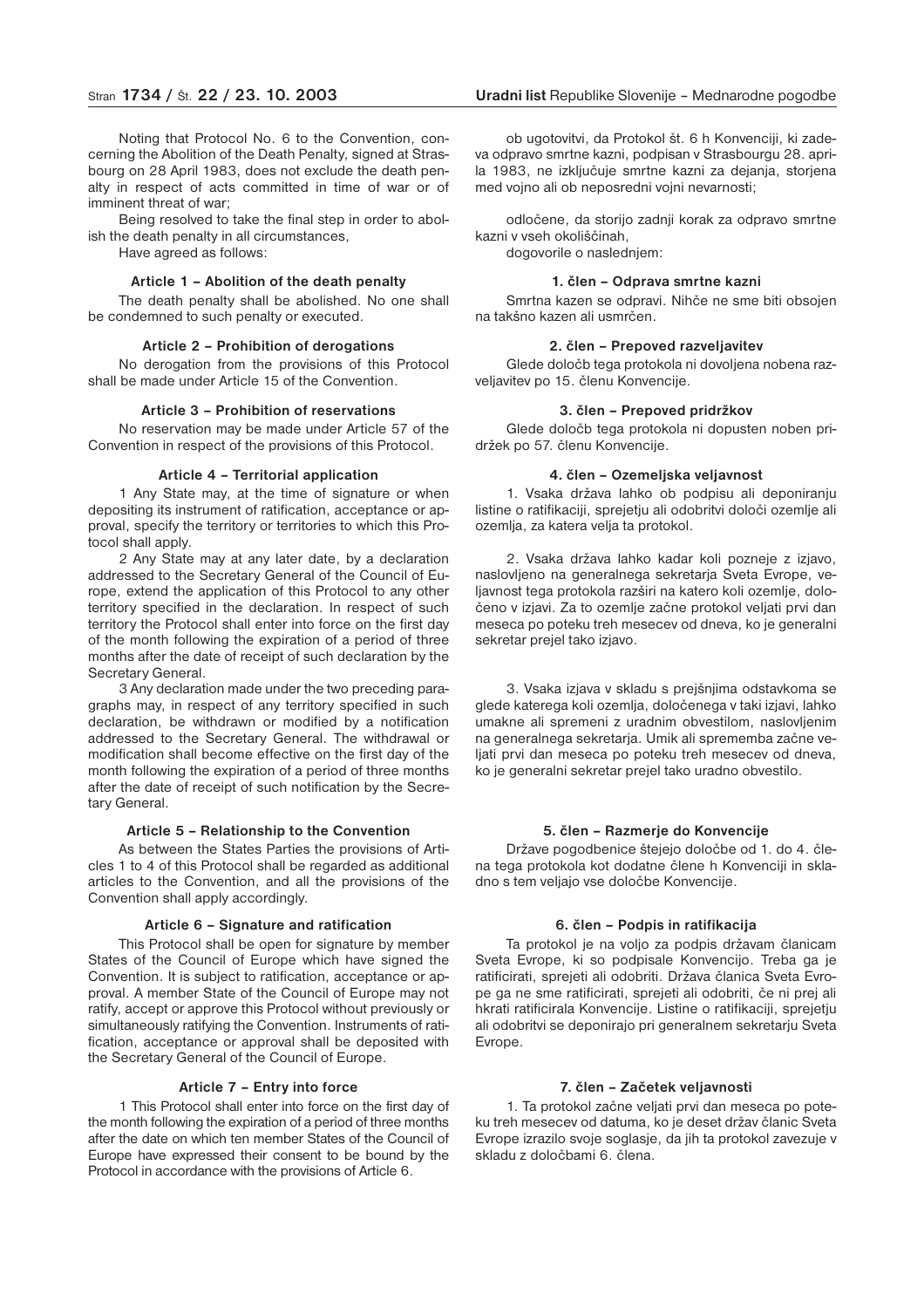2 In respect of any member State which subsequently expresses its consent to be bound by it, the Protocol shall enter into force on the first day of the month following the expiration of a period of three months after the date of the deposit of the instrument of ratification, acceptance or approval.

# **Article 8 – Depositary functions**

The Secretary General of the Council of Europe shall notify all the member States of the Council of Europe of:

a any signature;

b the deposit of any instrument of ratification, acceptance or approval;

c any date of entry into force of this Protocol in accordance with Articles 4 and 7;

d any other act, notification or communication relating to this Protocol.

In witness whereof the undersigned, being duly authorised thereto, have signed this Protocol.

Done at Vilnius, this 3rd day of May 2002, in English and in French, both texts being equally authentic, in a single copy which shall be deposited in the archives of the Council of Europe. The Secretary General of the Council of Europe shall transmit certified copies to each member State of the Council of Europe.

2. Za vsako državo članico, ki pozneje izrazi svoje soglasje, da jo ta protokol zavezuje, začne ta protokol veljati prvi dan meseca po poteku treh mesecev od datuma deponiranja listine o ratifikaciji, sprejetju ali odobritvi.

# **8. člen – Naloge depozitarja**

Generalni sekretar Sveta Evrope uradno obvesti vse države članice Sveta Evrope o:

a. vsakem podpisu;

b. deponiranju vsake listine o ratifikaciji, sprejetju ali odobritvi;

c. vsakem datumu začetka veljavnosti tega protokola v skladu s 4. in 7. členom;

d. vsakem drugem dejanju, uradnem obvestilu ali sporočilu v zvezi s tem protokolom.

V potrditev tega so podpisani, ki so bili za to pravilno pooblaščeni, podpisali ta protokol.

Sestavljeno v Vilni dne 3. maja 2002 v angleškem in francoskem jeziku, pri čemer sta besedili enako verodostojni, v enem samem izvodu, ki se deponira v arhivu Sveta Evrope. Generalni sekretar Sveta Evrope pošlje overjeno kopijo vsaki državi članici Sveta Evrope.

3. člen

Za izvajanje protokola skrbi Ministrstvo za pravosodje.

4. člen

Ta zakon začne veljati naslednji dan po objavi v Uradnem listu Republike Slovenije – Mednarodne pogodbe.

Št. 700-01/03-74/1 Ljubljana, dne 2. oktobra 2003 EPA 939-III

> Predsednik Državnega zbora Republike Slovenije **Borut Pahor** l. r.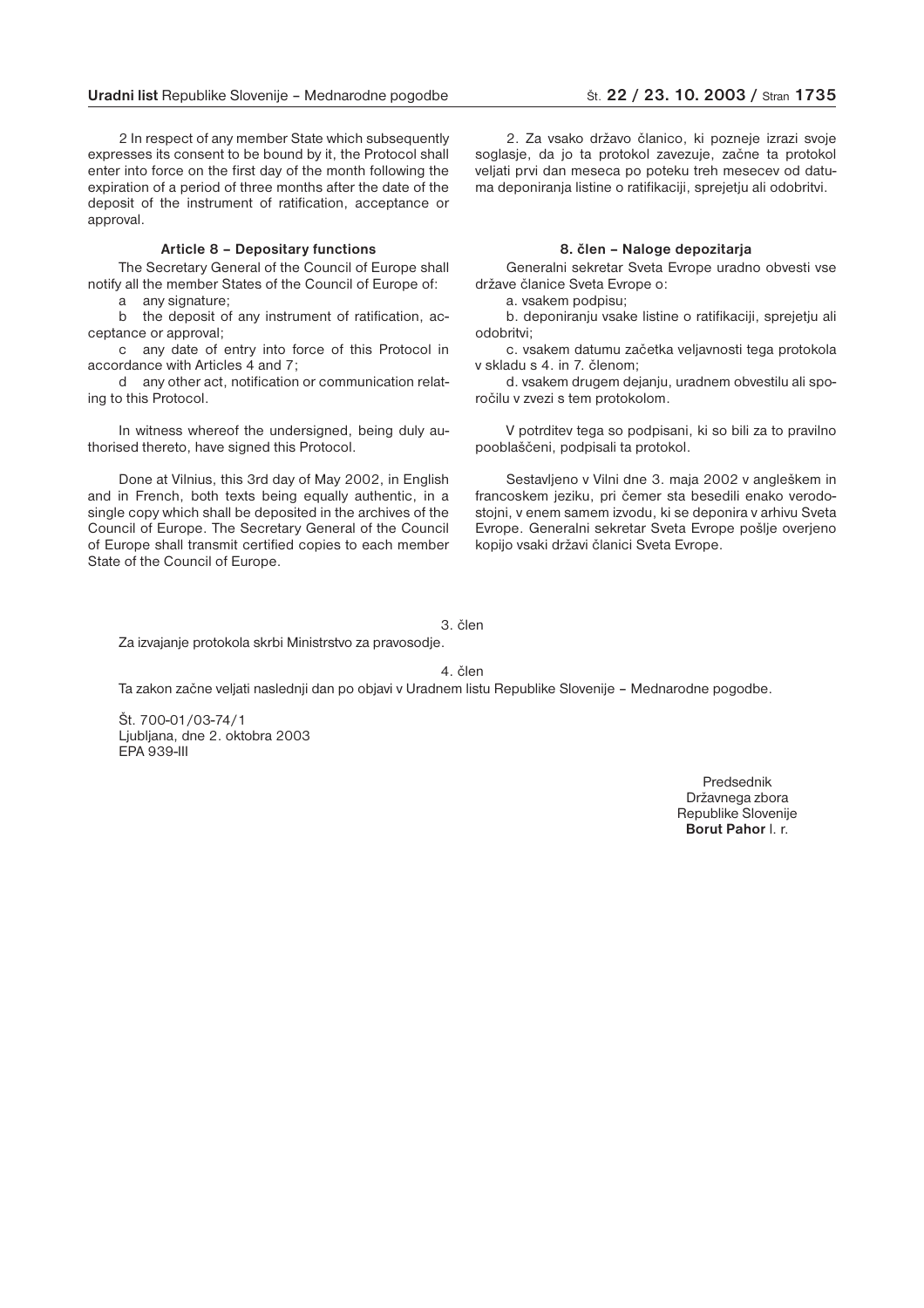**63. Zakon o ratifikaciji Drugega protokola k Haaški konvenciji iz leta 1954 o varstvu kulturnih dobrin v primeru oboroženega spopada (M2PHKV)**

Na podlagi druge alinee prvega odstavka 107. člena in prvega odstavka 91. člena Ustave Republike Slovenije izdajam

# **U K A Z**

# **O RAZGLASITVI ZAKONA O RATIFIKACIJI DRUGEGA PROTOKOLA K HAAŠKI KONVENCIJI IZ LETA 1954 O VARSTVU KULTURNIH DOBRIN V PRIMERU OBOROŽENEGA SPOPADA (M2PHKV)**

Razglašam Zakon o ratifikaciji Drugega protokola k Haaški konvenciji iz leta 1954 o varstvu kulturnih dobrin v primeru oboroženega spopada (M2PHKV), ki ga je sprejel Državni zbor Republike Slovenije na seji 2. oktobra 2003.

Št. 001-22-89/03 Ljubljana, dne 10. oktobra 2003

> Predsednik Republike Slovenije **dr. Janez Drnovšek** l. r.

# **Z A K O N**

# **O RATIFIKACIJI DRUGEGA PROTOKOLA K HAAŠKI KONVENCIJI IZ LETA 1954 O VARSTVU KULTURNIH DOBRIN V PRIMERU OBOROŽENEGA SPOPADA (M2PHKV)**

1. člen

Ratificira se Drugi protokol k Haaški konvenciji iz leta 1954 o varstvu kulturnih dobrin v primeru oboroženega spopada, sestavljen 26. marca 1999 v Haagu.

2. člen

Protokol se v izvirniku v angleškem jeziku in v prevodu v slovenskem jeziku glasi:

# **SECOND PROTOCOL**

# **to the Hague Convention of 1954 for the Protection of Cultural Property in the Event of Armed Conflict The Hague, 26 March 1999**

The Parties,

*Conscious* of the need to improve the protection of cultural property in the event of armed conflict and to establish an enhanced system of protection for specifically designated cultural property;

*Reaffirming* the importance of the provisions of the Convention for the Protection of Cultural Property in the Event of Armed Conflict, done at the Hague on 14 May 1954, and emphasizing the necessity to supplement these provisions through measures to reinforce their implementation;

*Desiring* to provide the High Contracting Parties to the Convention with a means of being more closely involved in the protection of cultural property in the event of armed conflict by establishing appropriate procedures therefor;

*Considering* that the rules governing the protection of cultural property in the event of armed conflict should reflect developments in international law;

*Affirming* that the rules of customary international law will continue to govern questions not regulated by the provisions of this Protocol;

Have agreed as follows:

# **DRUGI PROTOKOL**

# **k Haaški konvenciji iz leta 1954 o varstvu kulturnih dobrin v primeru oboroženega spopada Haag, 26. marec 1999**

# Pogodbenice so se,

*zavedajoč se, da je treba* izboljšati varstvo kulturnih dobrin v primeru oboroženega spopada in vzpostaviti učinkovitejši sistem za varstvo posebej določenih kulturnih dobrin;

*ob ponovnem potrjevanju pomena* določb Konvencije o varstvu kulturnih dobrin v primeru oboroženega spopada, sestavljene v Haagu 14. maja 1954, ter ob poudarjanju, da je treba določbe dopolniti z ukrepi za njihovo učinkovitejše izvajanje;

*v želji,* da bi visokim pogodbenicam konvencije z določitvijo ustreznih postopkov zagotovili tesnejše sodelovanje pri varstvu kulturnih dobrin v primeru oboroženega spopada;

*upoštevajoč,* da je treba v pravilih o varstvu in spoštovanju kulturnih dobrin v primeru oboroženega spopada izraziti doseženi razvoj mednarodnega prava;

*potrjujoč,* da bodo pravila običajnega mednarodnega prava še naprej urejala vprašanja, ki jih ne urejajo določbe tega protokola,

dogovorile: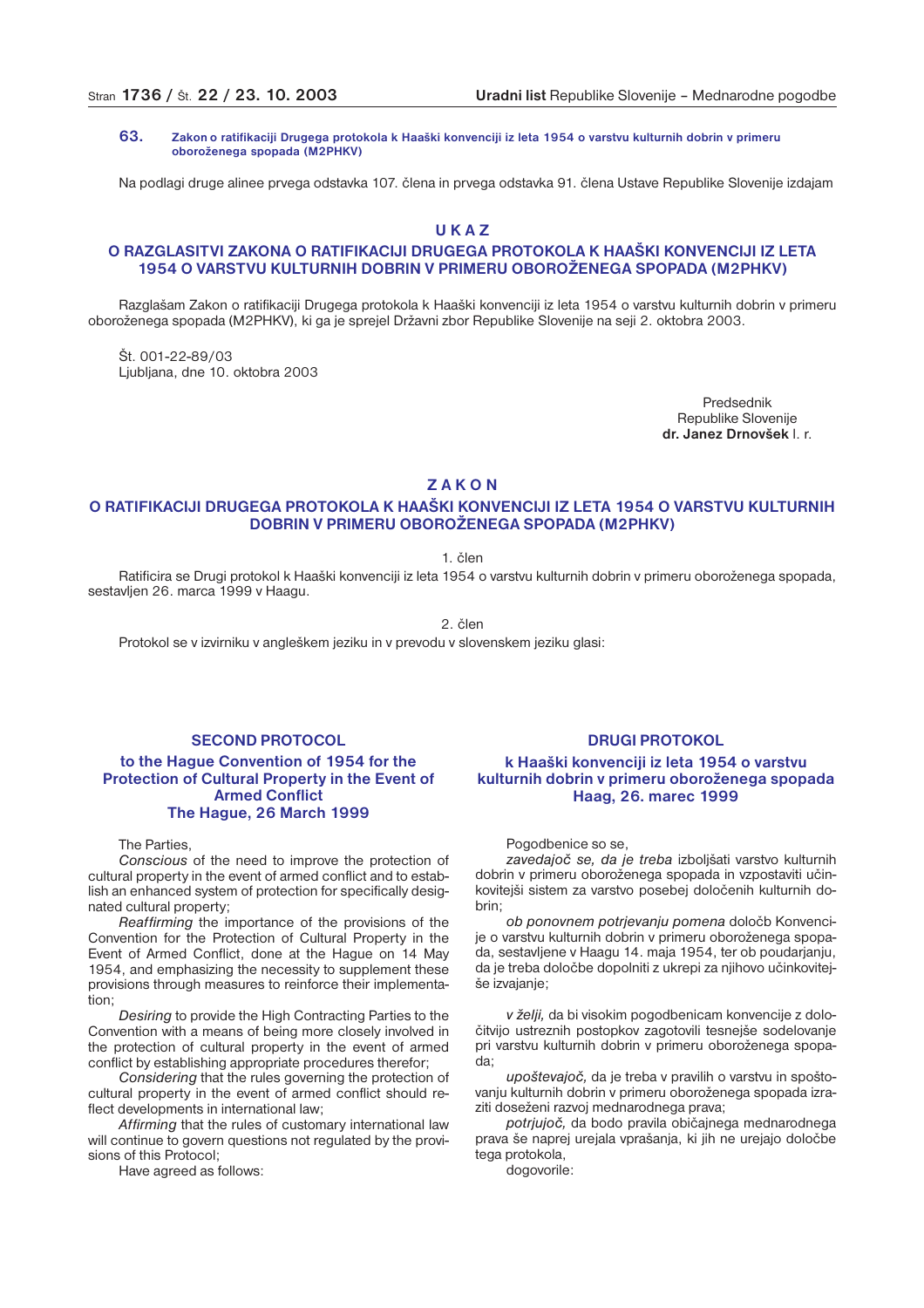# Chapter 1 **Introduction**

# Article 1

*Definitions* For the purposes of this Protocol: (a) "Party" means a State Party to this Protocol;

(b) "cultural property" means cultural property as defined in Article 1 of the Convention;

(c) "Convention" means the Convention for the Protection of Cultural Property in the Event of Armed Conflict, done at The Hague on 14 May 1954;

(d) "High Contracting Party" means a State Party to the Convention;

(e) "enhanced protection" means the system of enhanced protection established by Articles 10 and 11;

(f) "military objective" means an object which by its nature, location, purpose, or use makes an effective contribution to military action and whose total or partial destruction, capture or neutralisation, in the circumstances ruling at the time, offers a definite military advantage;

(g) "illicit" means under compulsion or otherwise in violation of the applicable rules of the domestic law of the occupied territory or of international law.

(h) "List" means the International List of Cultural Property under Enhanced Protection established in accordance with Article 27, sub-paragraph 1(b);

(i) "Director-General" means the Director-General of UNESCO;

(j) "UNESCO" means the United Nations Educational, Scientific and Cultural Organization;

(k) "First Protocol" means the Protocol for the Protection of Cultural Property in the Event of Armed Conflict done at The Hague on 14 May 1954;

# Article 2

# *Relation to the Convention*

This Protocol supplements the Convention in relations between the Parties.

#### Article 3

# *Scope of application*

1. In addition to the provisions which shall apply in time of peace, this Protocol shall apply in situations referred to in Article 18 paragraphs 1 and 2 of the Convention and in Article 22 paragraph 1.

2. When one of the parties to an armed conflict is not bound by this Protocol, the Parties to this Protocol shall remain bound by it in their mutual relations. They shall furthermore be bound by this Protocol in relation to a State party to the conflict which is not bound by it, if the latter accepts the provisions of this Protocol and so long as it applies them.

#### Article 4

# *Relationship between Chapter 3 and other provisions of the Convention and this Protocol*

The application of the provisions of Chapter 3 of this Protocol is without prejudice to:

(a) the application of the provisions of Chapter I of the Convention and of Chapter 2 of this Protocol;

(b) the application of the provisions of Chapter II of the Convention save that, as between Parties to this Protocol or as between a Party and a State which accepts and applies this Protocol in accordance with Article 3 paragraph 2, where cultural property has been granted both special protection and enhanced protection, only the provisions of enhanced protection shall apply.

# Prvo poglavje **Uvod**

# 1. člen

# *Pomen izrazov*

V tem protokolu:

(a) "pogodbenica" pomeni državo pogodbenico tega protokola;

(b) "kulturne dobrine" pomenijo kulturne dobrine, kot so opredeljene v 1. členu konvencije;

(c) "konvencija" pomeni Konvencijo o varstvu kulturnih dobrin v primeru oboroženega spopada, sestavljeno v Haagu 14. maja 1954;

(d) "visoka pogodbenica" pomeni državo pogodbenico konvencije;

(e) "razširjeno varstvo" pomeni sistem izboljšanega varstva, vzpostavljenega z 10. in 11. členom;

(f) "vojaški cilj" pomeni objekt, ki zaradi svoje narave, lokacije, namena ali uporabe pomembno prispeva k vojaški akciji in katerega popolno ali delno uničenje, zavzetje ali nevtralizacija daje v danih okoliščinah jasno vojaško prednost;

(g) "nezakonito" pomeni to, kar je storjeno pod prisilo ali kar drugače krši veljavna pravila notranjega prava zasedenega ozemlja ali mednarodnega prava;

(h) "seznam" pomeni mednarodni seznam kulturnih dobrin pod razširjenim varstvom, vzpostavljen skladno s pododstavkom (b) prvega odstavka 27. člena;

(i) "generalni direktor" pomeni generalnega direktorja Unesca;

(j) "Unesco" pomeni Organizacijo Združenih narodov za izobraževanje, znanost in kulturo;

(k) "Prvi protokol" pomeni Protokol o varstvu kulturnih dobrin v primeru oboroženega spopada, sestavljen v Haagu 14. maja 1954.

# 2. člen

# *Razmerje do konvencije*

Ta protokol dopolnjuje konvencijo v razmerjih med pogodbenicami.

#### 3. člen

# *Obseg uporabe*

1. Poleg določb, ki se uporabljajo v miru, se ta protokol uporablja v okoliščinah, navedenih v prvem in drugem odstavku 18. člena in prvem odstavku 22. člena konvencije.

2. Če ta protokol ne zavezuje ene od strani v oboroženem spopadu, kljub temu zavezuje pogodbenice tega protokola pri njihovih medsebojnih odnosih. Poleg tega jih ta protokol zavezuje v razmerju do vsake države v spopadu, za katero sicer ni zavezujoč, če ta sprejema določbe tega protokola in dokler jih uporablja.

# 4. člen

# *Povezava med tretjim poglavjem in drugimi določbami konvencije in tem protokolom*

Uporaba določb tretjega poglavja tega protokola ne vpliva na:

(a) uporabo določb prvega poglavja konvencije in drugega poglavja tega protokola;

(b) uporabo določb drugega poglavja konvencije, razen če se med pogodbenicami tega protokola ali med pogodbenico in državo, ki sprejema in uporablja ta protokol v skladu z drugim odstavkom 3. člena, po katerem se kulturnim dobrinam zagotavlja posebno in razširjeno varstvo; v tem primeru se uporabljajo samo določbe o razširjenem varstvu.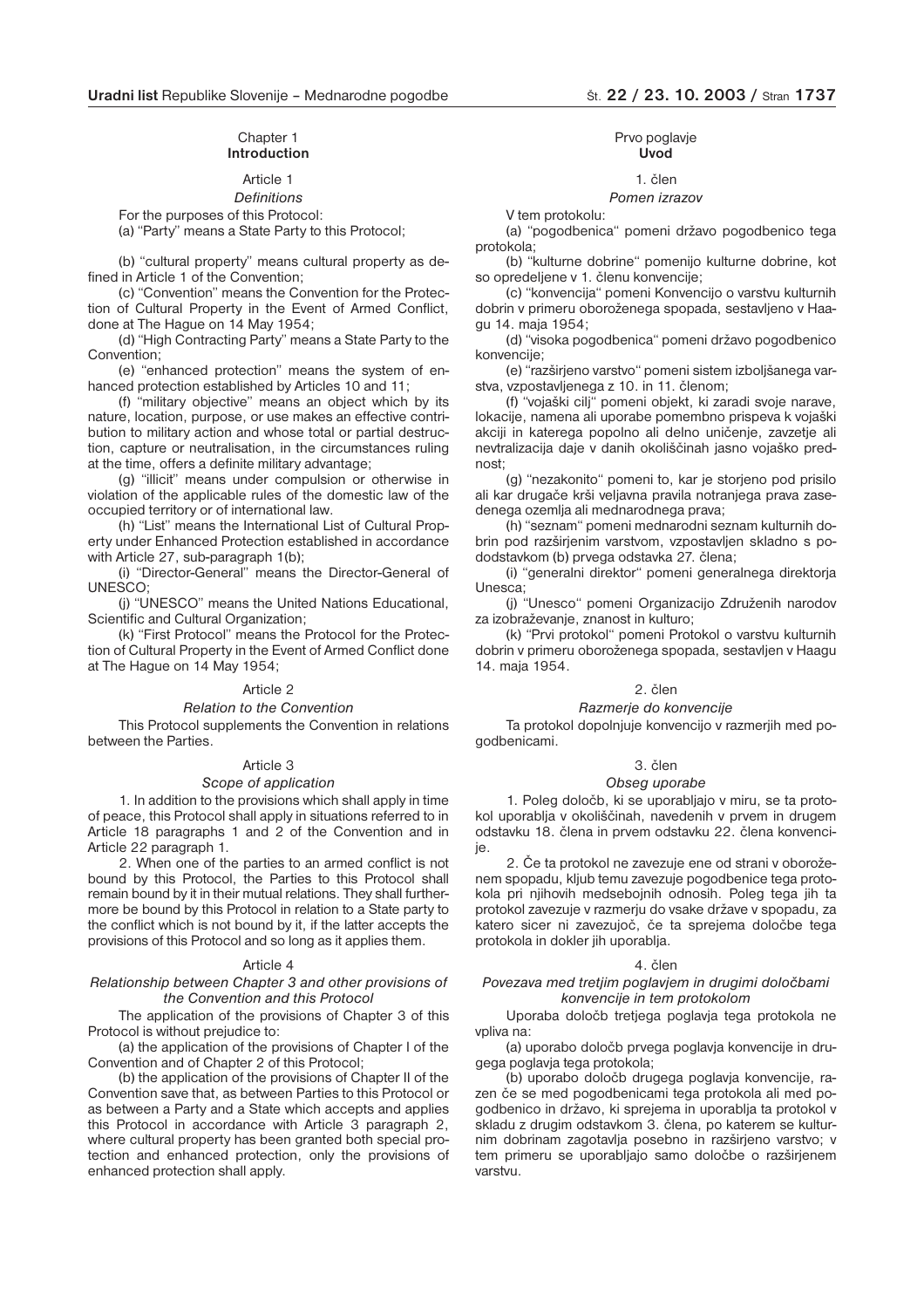# Chapter 2  **General provisions regarding protection**

#### Article 5

# *Safeguarding of cultural property*

Preparatory measures taken in time of peace for the safeguarding of cultural property against the foreseeable effects of an armed conflict pursuant to Article 3 of the Convention shall include, as appropriate, the preparation of inventories, the planning of emergency measures for protection against fire or structural collapse, the preparation for the removal of movable cultural property or the provision for adequate *in situ* protection of such property, and the designation of competent authorities responsible for the safeguarding of cultural property.

# Article 6

#### *Respect for cultural property*

With the goal of ensuring respect for cultural property in accordance with Article 4 of the Convention:

(a) a waiver on the basis of imperative military necessity pursuant to Article 4 paragraph 2 of the Convention may only be invoked to direct an act of hostility against cultural property when and for as long as:

i. that cultural property has, by its function, been made into a military objective; and

ii. there is no feasible alternative available to obtain a similar military advantage to that offered by directing an act of hostility against that objective;

(b) a waiver on the basis of imperative military necessity pursuant to Article 4 paragraph 2 of the Convention may only be invoked to use cultural property for purposes which are likely to expose it to destruction or damage when and for as long as no choice is possible between such use of the cultural property and another feasible method for obtaining a similar military advantage;

(c) the decision to invoke imperative military necessity shall only be taken by an officer commanding a force the equivalent of a battalion in size or larger, or a force smaller in size where circumstances do not permit otherwise;

(d) in case of an attack based on a decision taken in accordance with sub-paragraph (a), an effective advance warning shall be given whenever circumstances permit.

# Article 7

#### *Precautions in attack*

Without prejudice to other precautions required by international humanitarian law in the conduct of military operations, each Party to the conflict shall:

(a) do everything feasible to verify that the objectives to be attacked are not cultural property protected under Article 4 of the Convention;

(b) take all feasible precautions in the choice of means and methods of attack with a view to avoiding, and in any event to minimizing, incidental damage to cultural property protected under Article 4 of the Convention;

(c) refrain from deciding to launch any attack which may be expected to cause incidental damage to cultural property protected under Article 4 of the Convention which would be excessive in relation to the concrete and direct military advantage anticipated; and

(d) cancel or suspend an attack if it becomes apparent:

(i) that the objective is cultural property protected under Article 4 of the Convention;

# Drugo poglavje **Splošne določbe o varstvu kulturnih dobrin**

# 5. člen

# *Varovanje kulturnih dobrin*

Pripravljalni ukrepi, sprejeti v miru, za varovanje kulturnih dobrin pred predvidljivimi učinki oboroženega spopada v skladu s 3. členom konvencije, kadar je primerno, vključujejo pripravo popisov, načrtovanje nujnih ukrepov za varstvo pred požarom ali rušenjem, pripravo na premestitev premičnih kulturnih dobrin ali zagotovitev ustreznega varstva takih dobrin na kraju samem in določitev pristojnih organov, odgovornih za varovanje kulturnih dobrin.

# 6. člen

# *Spoštovanje kulturnih dobrin*

Za zagotovitev spoštovanja kulturnih dobrin v skladu s 4. členom konvencije:

(a) se pri usmeritvi sovražnega dejanja zoper kulturne dobrine lahko sklicuje na opustitev varstva zaradi neizogibne vojaške nujnosti v skladu z drugim odstavkom 4. člena konvencije, samo kadar in dokler:

(i) je kulturna dobrina po svoji funkciji spremenjena v vojaški cilj in

(ii) ni druge izvedljive možnosti za pridobitev podobne vojaške prednosti, kot jo daje usmeritev sovražnega dejanja zoper ta cili:

(b) se pri uporabi kulturne dobrine v namene, ki jo bodo verjetno izpostavili uničenju ali poškodovanju, lahko sklicuje na opustitev varstva na podlagi neizogibne vojaške nujnosti v skladu z drugim odstavkom 4. člena konvencije, samo kadar in dokler ni na voljo nobene izbire med tako uporabo kulturnih dobrin in drugo možno metodo za pridobitev podobne vojaške prednosti;

(c) odločitev o sklicevanju na neizogibno vojaško nujnost sprejme le častnik, ki poveljuje enoti, enaki bataljonu, ali manjši enoti, če okoliščine ne dovoljujejo drugače;

(d) v primeru napada, ki temelji na odločitvi, sprejeti v skladu s pododstavkom (a), je treba zagotoviti učinkovito vnaprejšnje opozorilo, kadar to dopuščajo okoliščine.

# 7. člen

# *Previdnostni ukrepi pri napadu*

Brez vpliva na druge previdnostne ukrepe, ki jih zahteva mednarodno humanitarno pravo pri izvajanju vojaških operacij, mora vsaka stran v spopadu:

(a) ukreniti vse, kar je možno, da preveri, ali cilji, ki naj bi bili napadeni, niso kulturne dobrine, varovane po 4. členu konvencije;

(b) sprejeti vse izvedljive previdnostne ukrepe glede izbire sredstev in načinov napada, da bi se izognili in v vsakem primeru zmanjšali naključno škodo na kulturnih dobrinah, varovanih po 4. členu konvencije;

(c) vzdržati se vsakršne odločitve, da bi začela kakršen koli napad, za katerega se lahko pričakuje, da bo povzročil naključno škodo na kulturnih dobrinah, varovanih po 4. členu konvencije, ki bi bila nesorazmerna glede na pričakovano konkretno in neposredno vojaško prednost, in

(d) odpovedati se napadu ali ga začasno ustaviti, če je očitno:

(i) da je cilj kulturna dobrina, varovana po 4. členu konvencije;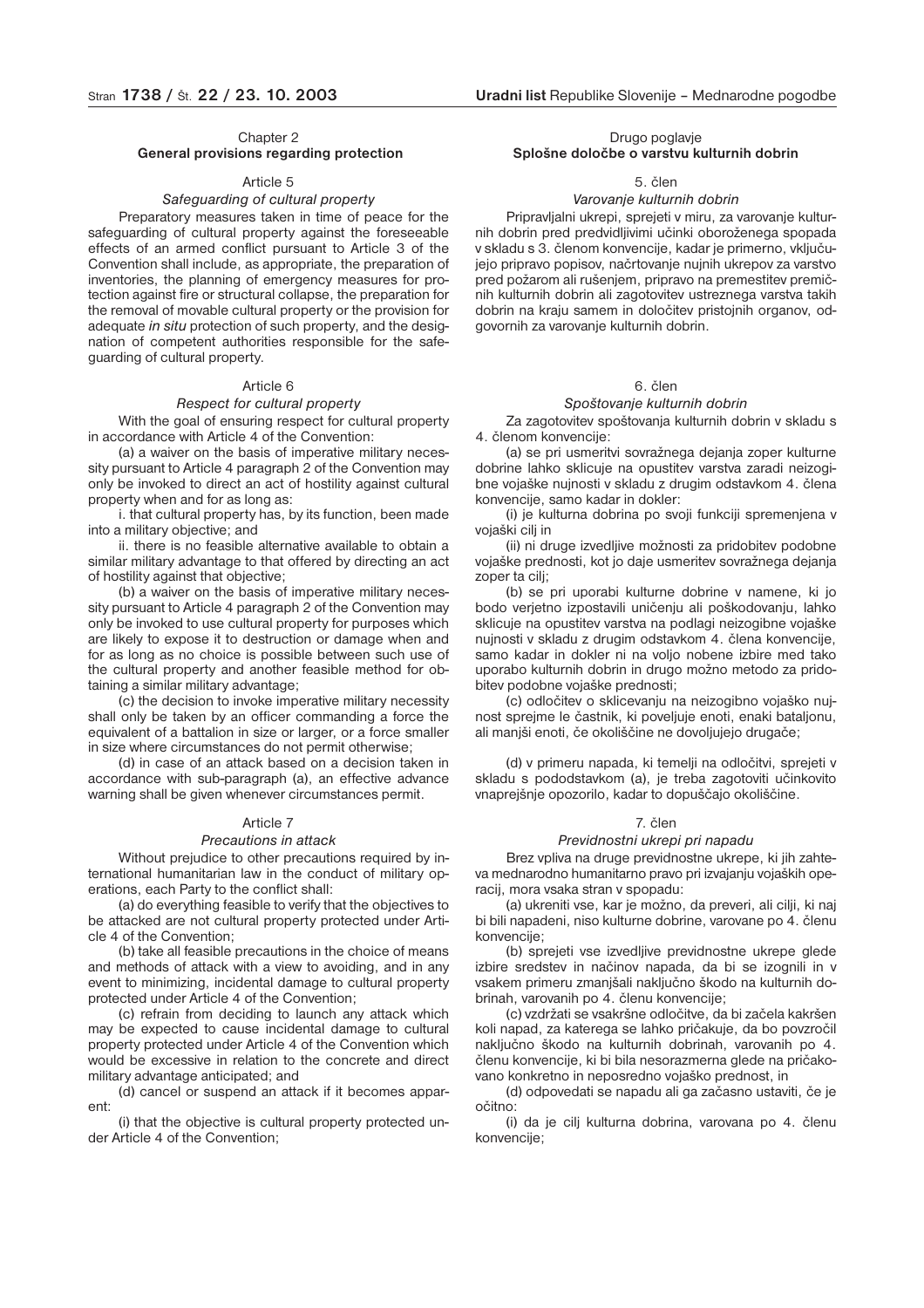(ii) that the attack may be expected to cause incidental damage to cultural property protected under Article 4 of the Convention which would be excessive in relation to the concrete and direct military advantage anticipated.

# Article 8

# *Precautions against the effects of hostilities*

The Parties to the conflict shall, to the maximum extent feasible:

(a) remove movable cultural property from the vicinity of military objectives or provide for adequate *in situ* protection;

(b) avoid locating military objectives near cultural property.

#### Article 9

# *Protection of cultural property in occupied territory*

1. Without prejudice to the provisions of Articles 4 and 5 of the Convention, a Party in occupation of the whole or part of the territory of another Party shall prohibit and prevent in relation to the occupied territory:

(a) any illicit export, other removal or transfer of ownership of cultural property;

(b) any archaeological excavation, save where this is strictly required to safeguard, record or preserve cultural property;

(c) any alteration to, or change of use of, cultural property which is intended to conceal or destroy cultural, historical or scientific evidence.

2. Any archaeological excavation of, alteration to, or change of use of, cultural property in occupied territory shall, unless circumstances do not permit, be carried out in close co-operation with the competent national authorities of the occupied territory.

# Chapter 3 **Enhanced Protection**

#### Article 10

# *Enhanced protection*

Cultural property may be placed under enhanced protection provided that it meets the following three conditions:

(a) it is cultural heritage of the greatest importance for humanity;

(b) it is protected by adequate domestic legal and administrative measures recognising its exceptional cultural and historic value and ensuring the highest level of protection;

(c) it is not used for military purposes or to shield military sites and a declaration has been made by the Party which has control over the cultural property, confirming that it will not be so used.

#### Article 11

# *The granting of enhanced protection*

1. Each Party should submit to the Committee a list of cultural property for which it intends to request the granting of enhanced protection.

2. The Party which has jurisdiction or control over the cultural property may request that it be included in the List to be established in accordance with Article 27 sub-paragraph 1(b). This request shall include all necessary information related to the criteria mentioned in Article 10. The Committee may invite a Party to request that cultural property be included in the List.

(ii) da se lahko pričakuje, da bo napad povzročil naključno škodo na kulturnih dobrinah, varovanih po 4. členu konvencije, ki bi bila nesorazmerna glede na pričakovano konkretno in neposredno vojaško prednost.

# 8. člen

# *Previdnostni ukrepi zoper učinke sovražnosti* Strani v spopadu morajo v čim večji možni meri:

(a) prestaviti premične kulturne dobrine iz bližine vojaških ciljev ali zagotoviti njihovo ustrezno varstvo na kraju samem;

(b) se izogibati postavljanju vojaških ciljev v bližini kulturnih dobrin.

# 9. člen

# *Varstvo kulturnih dobrin na zasedenem ozemlju*

1. Brez vpliva na določbe 4. in 5. člena konvencije mora pogodbenica, ki zaseda celotno ozemlje ali del ozemlja druge pogodbenice, na zasedenem ozemlju prepovedati in preprečiti:

(a) vsak nezakonit izvoz, drugo premestitev kulturne dobrine ali prenos lastništva;

(b) vsako arheološko izkopavanje, razen če je nujno potrebno, da se kulturna dobrina zavaruje, evidentira ali ohrani;

(c) vsako spremembo kulturne dobrine ali spremembo njene rabe, katere namen je zakriti ali uničiti kulturne, zgodovinske ali znanstvene dokaze.

2. Vsako arheološko izkopavanje, spreminjanje ali sprememba rabe kulturnih dobrin na zasedenem ozemlju se izvede v tesnem sodelovanju s pristojnimi državnimi organi zasedenega ozemlja, razen če tega ne preprečujejo okoliščine.

# Tretje poglavje **Razširjeno varstvo**

#### 10. člen

#### *Razširjeno varstvo*

Kulturne dobrine smejo biti pod razširjenim varstvom, če so izpolnjeni trije pogoji:

(a) da je to kulturna dediščina, ki je izrednega pomena za človeštvo;

(b) da so varovane z ustreznimi notranjepravnimi in upravnimi ukrepi, ki priznavajo njihovo izjemno kulturno in zgodovinsko vrednost in jim zagotavljajo najvišjo raven varstva;

(c) da se ne uporabljajo v vojaške namene ali kot ščit za vojaške položaje in da je pogodbenica, ki ima nadzor nad kulturnimi dobrinami, dala izjavo, ki potrjuje, da jih ne bo uporabljala v ta namen.

#### 11. člen

# *Zagotovitev razširjenega varstva*

1. Vsaka pogodbenica mora odboru iz 24. člena predložiti seznam kulturnih dobrin, za katere namerava zaprositi za zagotovitev razširjenega varstva.

2. Pogodbenica, ki ima jurisdikcijo ali nadzor nad temi kulturnimi dobrinami, lahko zaprosi, da se vključijo v seznam, ki se sestavi v skladu s pododstavkom (b) prvega odstavka 27. člena. Ta prošnja vsebuje vse potrebne podatke v zvezi z merili, omenjenimi v 10. členu. Odbor lahko povabi pogodbenico, naj zaprosi za vključitev kulturnih dobrin v seznam.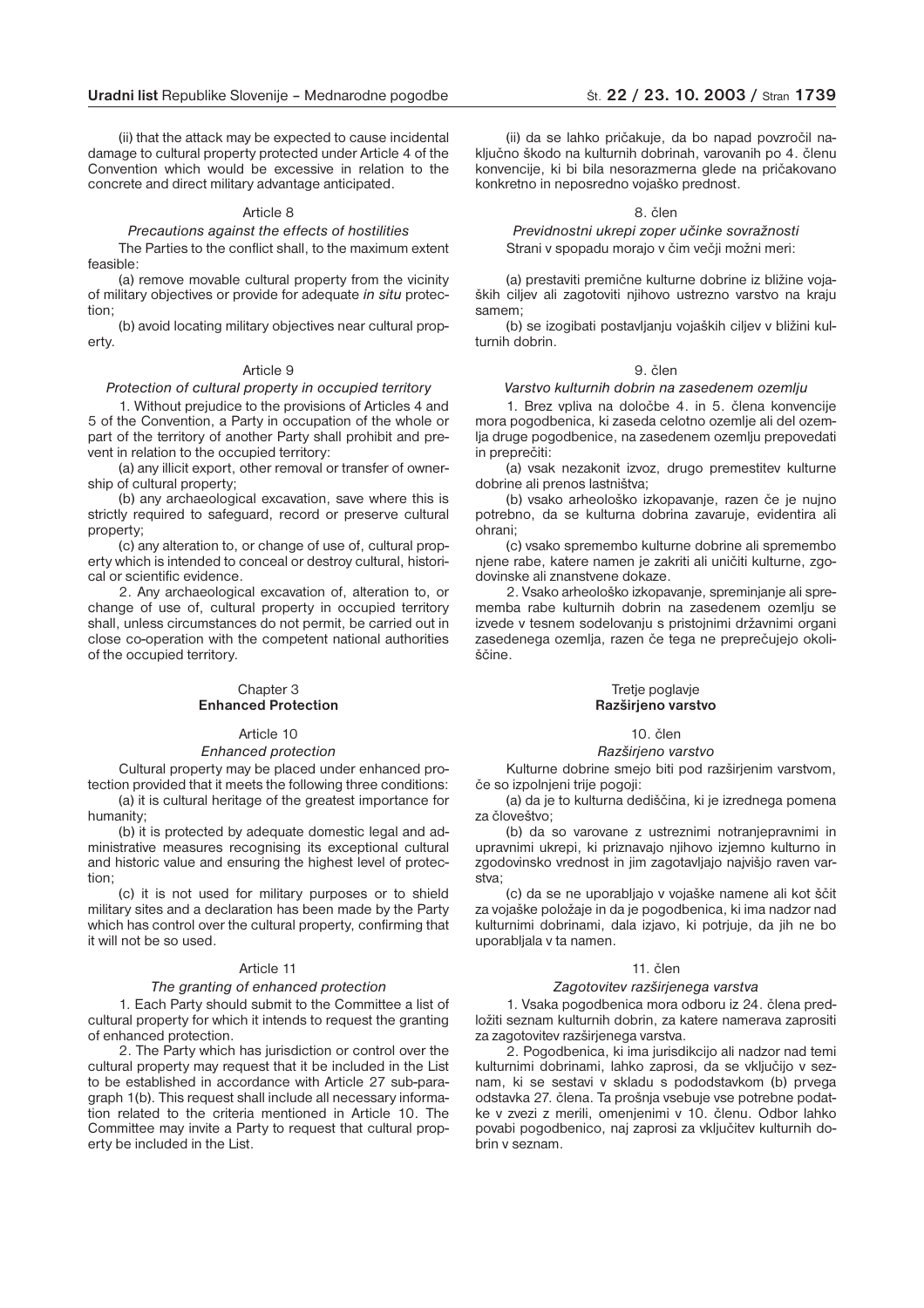3. Other Parties, the International Committee of the Blue Shield and other non-governmental organisations with relevant expertise may recommend specific cultural property to the Committee. In such cases, the Committee may decide to invite a Party to request inclusion of that cultural property in the List.

4. Neither the request for inclusion of cultural property situated in a territory, sovereignty or jurisdiction over which is claimed by more than one State, nor its inclusion, shall in any way prejudice the rights of the parties to the dispute.

5. Upon receipt of a request for inclusion in the List, the Committee shall inform all Parties of the request. Parties may submit representations regarding such a request to the Committee within sixty days. These representations shall be made only on the basis of the criteria mentioned in Article 10. They shall be specific and related to facts. The Committee shall consider the representations, providing the Party requesting inclusion with a reasonable opportunity to respond before taking the decision. When such representations are before the Committee, decisions for inclusion in the List shall be taken, notwithstanding Article 26, by a majority of four-fifths of its members present and voting.

6. In deciding upon a request, the Committee should ask the advice of governmental and non-governmental organisations, as well as of individual experts.

7. A decision to grant or deny enhanced protection may only be made on the basis of the criteria mentioned in Article 10.

8. In exceptional cases, when the Committee has concluded that the Party requesting inclusion of cultural property in the List cannot fulfil the criteria of Article 10 subparagraph (b), the Committee may decide to grant enhanced protection, provided that the requesting Party submits a request for international assistance under Article 32.

9. Upon the outbreak of hostilities, a Party to the conflict may request, on an emergency basis, enhanced protection of cultural property under its jurisdiction or control by communicating this request to the Committee. The Committee shall transmit this request immediately to all Parties to the conflict. In such cases the Committee will consider representations from the Parties concerned on an expedited basis. The decision to grant provisional enhanced protection shall be taken as soon as possible and, notwithstanding Article 26, by a majority of four-fifths of its members present and voting. Provisional enhanced protection may be granted by the Committee pending the outcome of the regular procedure for the granting of enhanced protection, provided that the provisions of Article 10 sub-paragraphs (a) and (c) are met.

10. Enhanced protection shall be granted to cultural property by the Committee from the moment of its entry in the List.

11. The Director-General shall, without delay, send to the Secretary-General of the United Nations and to all Parties notification of any decision of the Committee to include cultural property on the List.

#### Article 12

# *Immunity of cultural property under enhanced protection*

The Parties to a conflict shall ensure the immunity of cultural property under enhanced protection by refraining from making such property the object of attack or from any use of the property or its immediate surroundings in support of military action.

3. Druge pogodbenice, Mednarodni odbor Modrega ščita in druge nevladne organizacije z ustreznim strokovnim znanjem lahko odboru priporočijo določene kulturne dobrine. V takih primerih se lahko odbor odloči, da povabi pogodbenico, da vključi te kulturne dobrine v seznam.

4. Niti prošnja za vključitev kulturnih dobrin, ki so na ozemlju, nad katerim si suverenost ali jurisdikcijo lasti več držav, v seznam, niti vključitev takih dobrin v seznam v nobenem primeru ne vplivata na pravice strani v sporu.

5. Po prejemu prošnje za vključitev v seznam odbor o tem obvesti vse pogodbenice. Pogodbenice lahko ugovore glede take prošnje predložijo odboru v šestdesetih dneh. Vložijo se lahko samo na podlagi meril, navedenih v 10. členu. Biti morajo konkretni in se nanašati na dejstva. Odbor obravnava ugovore in pred sprejetjem odločitve da pogodbenici, ki je zaprosila za vključitev, možnost, da nanje odgovori. Ko odbor obravnava take ugovore, se odločitve za vključitev v seznam ne glede na 26. člen sprejmejo s štiripetinsko večino članov, ki so navzoči in glasujejo.

6. Pri odločanju o prošnji mora odbor prositi za nasvet vladne in nevladne organizacije ter posamezne strokovnjake.

7. Odločitev o odobritvi ali zavrnitvi razširjenega varstva se lahko sprejme le na podlagi meril, omenjenih v 10. členu.

8. V izjemnih primerih, ko je odbor ugotovil, da pogodbenica, ki je zaprosila za vključitev kulturne dobrine v seznam, ne more izpolniti meril iz pododstavka (b) 10. člena, se lahko odbor odloči, da odobri razširjeno varstvo, če pogodbenica prosilka predloži prošnjo za mednarodno pomoč skladno z 32. členom.

9. Po izbruhu sovražnosti lahko stran v spopadu nujno zaprosi za razširjeno varstvo kulturnih dobrin, ki so pod njeno jurisdikcijo ali nadzorom, tako da predloži to prošnjo odboru. Odbor prošnjo takoj pošlje vsem stranem v spopadu. V takih primerih odbor pospešeno obravnava ugovore zadevnih pogodbenic. Odločitev za odobritev začasnega razširjenega varstva se sprejme čim prej in ne glede na 26. člen s štiripetinsko večino njegovih članov, ki so navzoči in glasujejo. Začasno razširjeno varstvo lahko odbor odobri do izida rednega postopka za odobritev razširjenega varstva, če so izpolnjene določbe pododstavkov (a) in (c) 10. člena.

10. Odbor zagotovi kulturni dobrini razširjeno varstvo od trenutka, ko je vpisana v seznam.

11. Generalni direktor takoj pošlje generalnemu sekretarju Združenih narodov in vsem pogodbenicam uradno obvestilo o vsaki odločitvi odbora, da vključi kulturno dobrino v seznam.

#### 12. člen

# *Nedotakljivost kulturnih dobrin pod razširjenim varstvom*

Strani v spopadu morajo zagotoviti nedotakljivost kulturnih dobrin pod razširjenim varstvom, tako da ne določajo takih dobrin za cilj napada ali uporabe dobrin ali njihove neposredne okolice v podporo vojaškemu delovanju.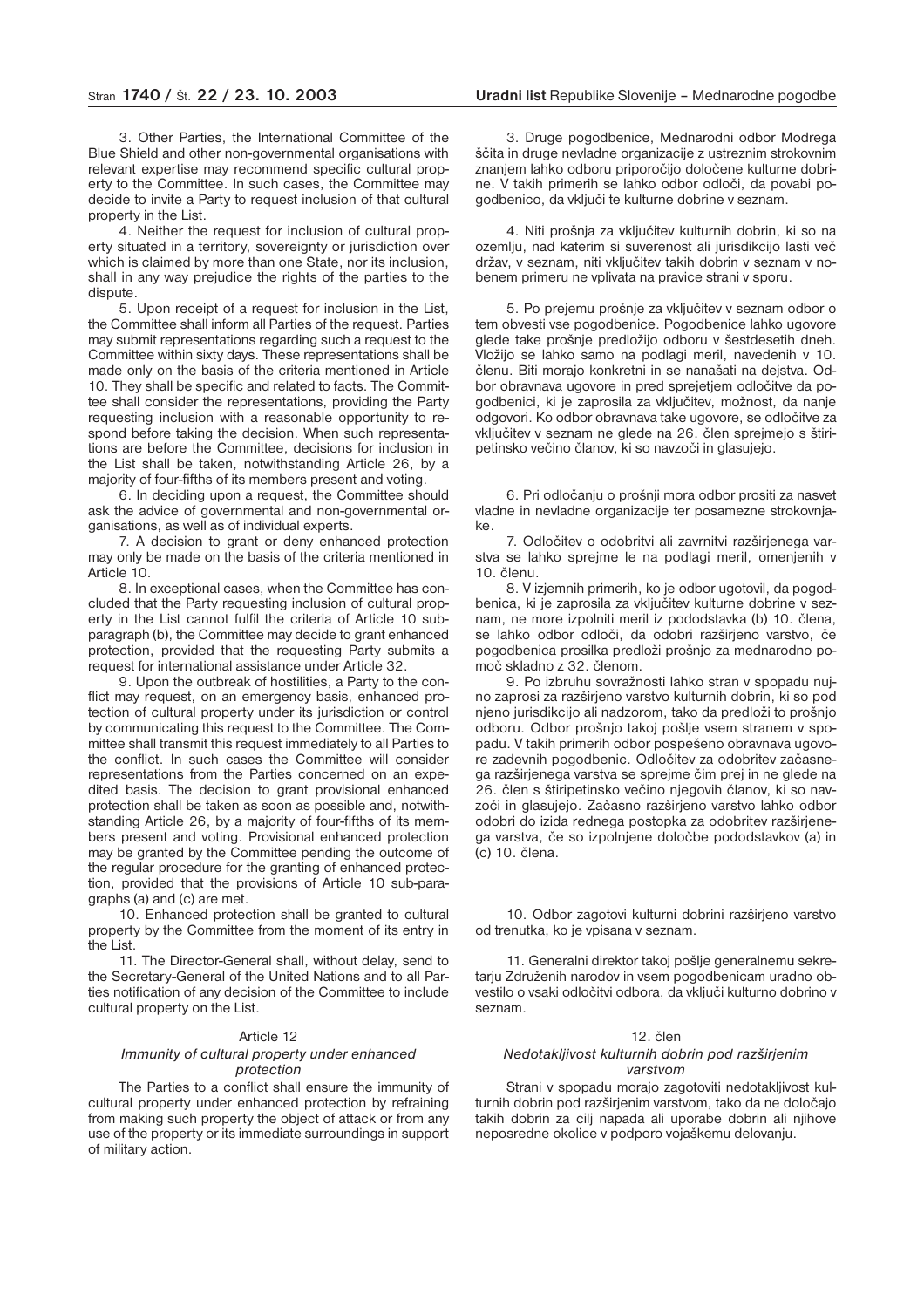#### *Loss of enhanced protection*

1. Cultural property under enhanced protection shall only lose such protection:

(a) if such protection is suspended or cancelled in accordance with Article 14; or

(b) If, and for as long as, the property has, by its use, become a military objective.

2. In the circumstances of sub-paragraph 1(b), such property may only be the object of attack if:

(a) the attack is the only feasible means of terminating the use of the property referred to in sub-paragraph 1(b);

(b) all feasible precautions are taken in the choice of means and methods of attack, with a view to terminating such use and avoiding, or in any event minimising, damage to the cultural property;

(c) unless circumstances do not permit, due to requirements of immediate self-defence:

(i) the attack is ordered at the highest operational level of command;

(ii) effective advance warning is issued to the opposing forces requiring the termination of the use referred to in sub-paragraph 1(b); and

(iii) Reasonable time is given to the opposing forces to redress the situation.

### Article 14

#### *Suspension and cancellation of enhanced protection*

1. Where cultural property no longer meets any one of the criteria in Article 10 of this Protocol, the Committee may suspend its enhanced protection status or cancel that status by removing that cultural property from the List.

2. In the case of a serious violation of Article 12 in relation to cultural property under enhanced protection arising from its use in support of military action, the Committee may suspend its enhanced protection status. Where such violations are continuous, the Committee may exceptionally cancel the enhanced protection status by removing the cultural property from the List.

3. The Director-General shall, without delay, send to the Secretary-General of the United Nations and to all Parties to this Protocol notification of any decision of the Committee to suspend or cancel the enhanced protection of cultural property.

4. Before taking such a decision, the Committee shall afford an opportunity to the Parties to make their views known.

# Chapter 4  **Criminal responsibility and jurisdiction**

#### Article 15

#### *Serious violations of this Protocol*

1. Any person commits an offence within the meaning of this Protocol if that person intentionally and in violation of the Convention or this Protocol commits any of the following acts:

(a) making cultural property under enhanced protection the object of attack;

(b) using cultural property under enhanced protection or its immediate surroundings in support of military action;

(c) extensive destruction or appropriation of cultural property protected under the Convention and this Protocol;

#### 13. člen

#### *Izguba razširjenega varstva*

1. Kulturne dobrine pod razširjenim varstvom izgubijo tako varstvo samo:

(a) če se tako varstvo začasno odvzame ali odpravi v skladu s 14. členom ali

(b) če in dokler so take dobrine zaradi uporabe postale vojaški cilj.

2. V okoliščinah iz pododstavka (b) prvega odstavka so lahko take dobrine cilj napada samo:

(a) če je napad edini možni način za prenehanje uporabe dobrin iz pododstavka (b) prvega odstavka;

(b) če so pri izbiri sredstev in metod napada zagotovljeni vsi možni previdnostni ukrepi, zato da se preneha s tako uporabo ter da se prepreči ali vsaj zmanjša škoda na kulturnih dobrinah;

(c) če tega ne preprečijo okoliščine, ki zahtevajo takojšnjo samoobrambo:

(i) se povelje za napad izda na najvišji operativni ravni poveljstva;

(ii) se nasprotnim silam da učinkovito vnaprejšnje opozorilo, ki zahteva prenehanje uporabe, navedene v pododstavku (b) prvega odstavka, in

(iii) se da nasprotnim silam dovolj časa, da spremenijo položaj.

### 14. člen

#### *Začasni odvzem in odprava razširjenega varstva*

1. Če kulturna dobrina ne izpolnjuje več katerega koli merila iz 10. člena tega protokola, ji lahko odbor začasno odvzame status razširjenega varstva ali ga odpravi s črtanjem te kulturne dobrine iz seznama.

2. V primeru hude kršitve 12. člena glede kulturnih dobrin pod razširjenim varstvom, ki izhaja iz uporabe takih dobrin v podporo vojaškemu delovanju, jim lahko odbor začasno odvzame tak status. Če se take kršitve stalno ponavljajo, lahko odbor izjemoma odpravi status razširjenega varstva s črtanjem kulturne dobrine iz seznama.

3. Generalni direktor takoj pošlje generalnemu sekretarju Združenih narodov in vsem pogodbenicam tega protokola uradno obvestilo o vsaki odločitvi odbora, da začasno odvzame ali odpravi razširjeno varstvo.

4. Preden odbor sprejme tako odločitev, da pogodbenicam možnost, da izrazijo svoje mnenje.

# Četrto poglavje **Kazenska odgovornost in jurisdikcija**

## 15. člen

#### *Hude kršitve tega protokola*

1. Kaznivo dejanje po tem protokolu stori vsaka oseba, ki naklepno in ob kršenju konvencije ali tega protokola stori katero koli od teh dejanj:

(a) določitev kulturne dobrine pod razširjenim varstvom za cilj napada;

(b) uporaba kulturne dobrine pod razširjenim varstvom ali njihovo neposredno okolico v podporo vojaškemu delovanju;

(c) obsežno uničevanje ali prilaščanje kulturnih dobrin, varovanih po konvenciji ali tem protokolu;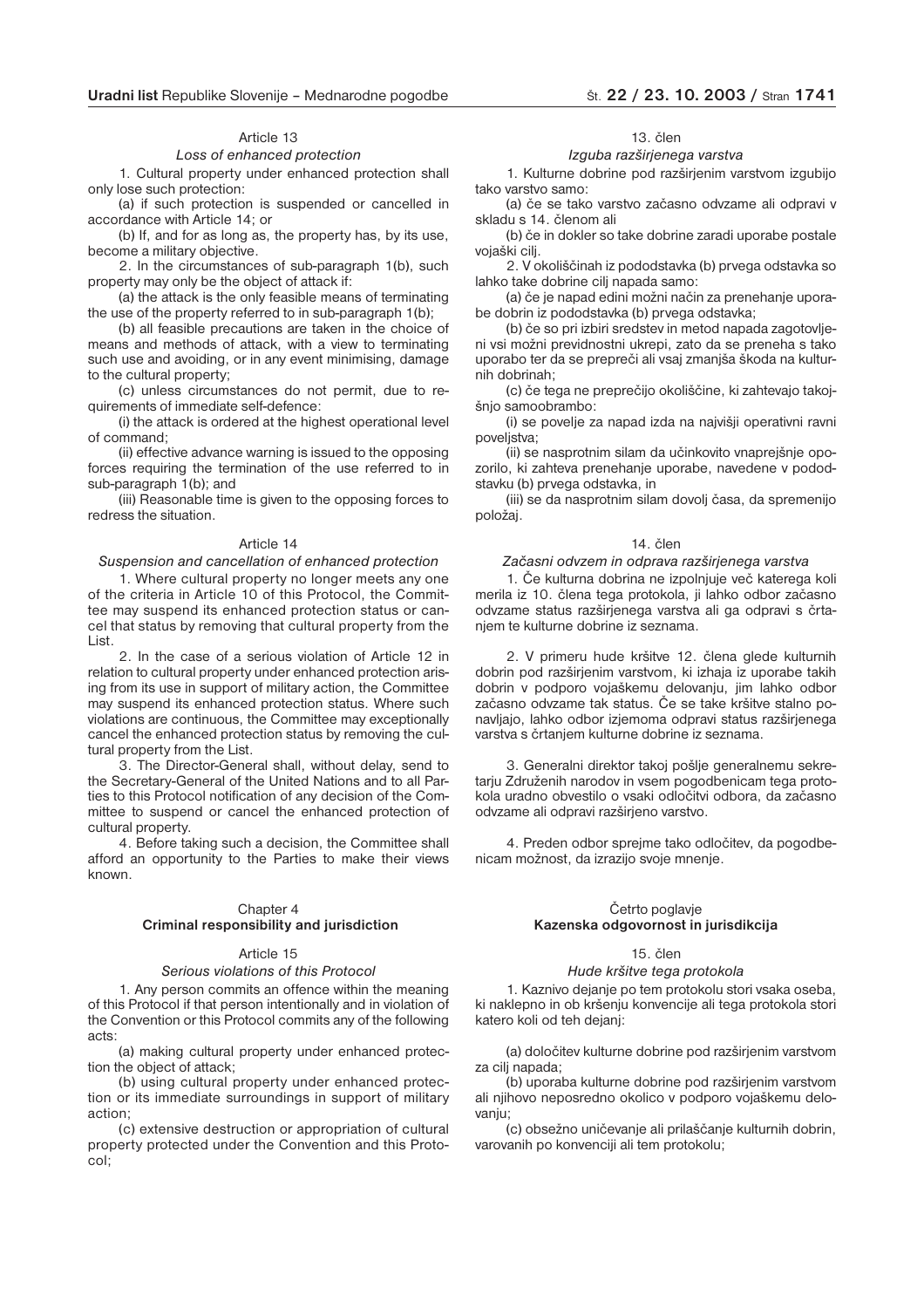(d) making cultural property protected under the Convention and this Protocol the object of attack;

(e) Theft, pillage or misappropriation of, or acts of vandalism directed against cultural property protected under the Convention.

2. Each Party shall adopt such measures as may be necessary to establish as criminal offences under its domestic law the offences set forth in this Article and to make such offences punishable by appropriate penalties. When doing so, Parties shall comply with general principles of law and international law, including the rules extending individual criminal responsibility to persons other than those who directly commit the act.

# Article 16

# *Jurisdiction*

1. Without prejudice to paragraph 2, each Party shall take the necessary legislative measures to establish its jurisdiction over offences set forth in Article 15 in the following cases:

(a) when such an offence is committed in the territory of that State;

(b) when the alleged offender is a national of that State;

(c) in the case of offences set forth in Article 15 subparagraphs (a) to (c), when the alleged offender is present in its territory.

2. With respect to the exercise of jurisdiction and without prejudice to Article 28 of the Convention:

(a) this Protocol does not preclude the incurring of individual criminal responsibility or the exercise of jurisdiction under national and international law that may be applicable, or affect the exercise of jurisdiction under customary international law;

(b) Except in so far as a State which is not Party to this Protocol may accept and apply its provisions in accordance with Article 3 paragraph 2, members of the armed forces and nationals of a State which is not Party to this Protocol, except for those nationals serving in the armed forces of a State which is a Party to this Protocol, do not incur individual criminal responsibility by virtue of this Protocol, nor does this Protocol impose an obligation to establish jurisdiction over such persons or to extradite them.

# Article 17

# *Prosecution*

1. The Party in whose territory the alleged offender of an offence set forth in Article 15 sub-paragraphs 1 (a) to (c) is found to be present shall, if it does not extradite that person, submit, without exception whatsoever and without undue delay, the case to its competent authorities, for the purpose of prosecution, through proceedings in accordance with its domestic law or with, if applicable, the relevant rules of international law.

2. Without prejudice to, if applicable, the relevant rules of international law, any person regarding whom proceedings are being carried out in connection with the Convention or this Protocol shall be guaranteed fair treatment and a fair trial in accordance with domestic law and international law at all stages of the proceedings, and in no cases shall be provided guarantees less favorable to such person than those provided by international law.

(d) določitev kulturne dobrine, varovane po konvenciji ali tem protokolu, za cilj napada;

(e) tatvina, ropanje ali nezakonito prilaščanje kulturnih dobrin, varovanih po konvenciji, ali izvajanje vandalizma nad niimi.

2. Vsaka pogodbenica sprejme ukrepe, ki so po njeni oceni potrebni za to, da se kot kazniva dejanja po njeni notranji zakonodaji predvidijo kazniva dejanja, določena v tem členu, ter določi za ta kazniva dejanja ustrezne kazni. Pri tem pogodbenice uresničujejo splošna pravna načela in načela mednarodnega prava, vključno s pravili, ki širijo individualno kazensko odgovornost na osebe, ki niso neposredno storile takih dejanj.

# 16. člen

# *Jurisdikcija*

1. Brez vpliva na drugi odstavek prejšnjega člena vsaka pogodbenica sprejme potrebne zakonske ukrepe za vzpostavitev svoje jurisdikcije glede kaznivih dejanj, navedenih v 15. členu, v teh primerih:

(a) če je tako dejanje storjeno na ozemlju te države;

(b) če je domnevni storilec državljan te države;

(c) v primeru kaznivih dejanj, navedenih v pododstavkih (a) do (c) prvega odstavka 15. člena, če je domnevni storilec na njenem ozemlju.

2. Glede izvajanja jurisdikcije in brez vpliva na 28. člen konvencije

(a) ta protokol ne preprečuje določanja individualne kazenske odgovornosti ali izvajanja jurisdikcije po veljavnem notranjem in mednarodnem pravu, niti ne vpliva na izvajanje jurisdikcije po običajnem mednarodnem pravu;

(b) razen v primerih, ko lahko država, ki ni pogodbenica tega protokola, sprejme in uporablja svoje določbe v skladu z drugim odstavkom 3. člena, se pripadnikom oboroženih sil in državljanom države, ki ni pogodbenica tega protokola, razen tistih državljanov, ki služijo v oboroženih silah države, ki je pogodbenica tega protokola, po tem protokolu ne določi individualna kazenska odgovornost, niti ta protokol ne nalaga obveznosti, da se vzpostavi jurisdikcija nad takimi osebami ali da se izročijo.

# 17. člen

# *Kazenski pregon*

1. Če pogodbenica, za katero se ugotovi, da je domnevni storilec kaznivega dejanja, navedenega v pododstavkih (a) do (c) prvega odstavka 15. člena tega protokola, na njenem ozemlju, ne izroči te osebe, preda brez izjem in brez zavlačevanja zadevo svojim pristojnim organom zaradi kazenskega pregona po postopkih v skladu s svojim notranjim pravom, ali če je primerno, z ustreznimi pravili mednarodnega prava.

2. Brez vpliva na ustrezna pravila mednarodnega prava, če v takem primeru veljajo, se vsaki osebi, zoper katero je sprožen postopek v zvezi s konvencijo ali s tem protokolom, zagotovita poštena obravnava in pošteno sojenje v skladu z notranjim in mednarodnim pravom na vseh stopnjah postopka, kar pa zanjo ne sme biti v nobenem primeru manj ugodno od jamstva, ki ga zagotavlja mednarodno pravo.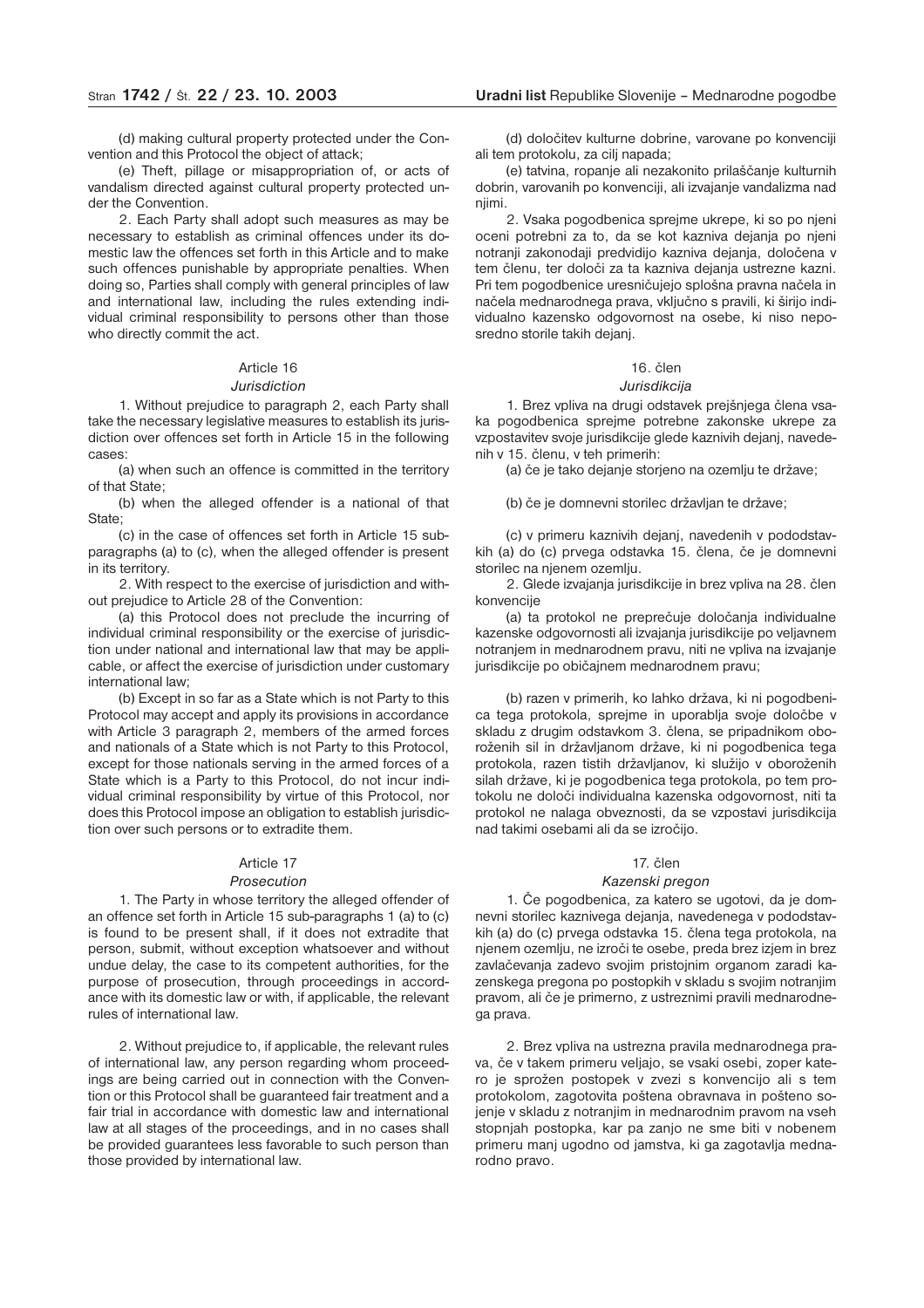# *Extradition*

1. The offences set forth in Article 15 sub-paragraphs 1 (a) to (c) shall be deemed to be included as extraditable offences in any extradition treaty existing between any of the Parties before the entry into force of this Protocol. Parties undertake to include such offences in every extradition treaty to be subsequently concluded between them.

2. When a Party which makes extradition conditional on the existence of a treaty receives a request for extradition from another Party with which it has no extradition treaty, the requested Party may, at its option, consider the present Protocol as the legal basis for extradition in respect of offences as set forth in Article 15 sub-paragraphs 1 (a) to (c).

3. Parties which do not make extradition conditional on the existence of a treaty shall recognise the offences set forth in Article 15 sub-paragraphs 1 (a) to (c) as extraditable offences between them, subject to the conditions provided by the law of the requested Party.

4. If necessary, offences set forth in Article 15 subparagraphs 1 (a) to (c) shall be treated, for the purposes of extradition between Parties, as if they had been committed not only in the place in which they occurred but also in the territory of the Parties that have established jurisdiction in accordance with Article 16 paragraph 1.

# Article 19

# *Mutual legal assistance*

1. Parties shall afford one another the greatest measure of assistance in connection with investigations or criminal or extradition proceedings brought in respect of the offences set forth in Article 15, including assistance in obtaining evidence at their disposal necessary for the proceedings.

2. Parties shall carry out their obligations under paragraph 1 in conformity with any treaties or other arrangements on mutual legal assistance that may exist between them. In the absence of such treaties or arrangements, Parties shall afford one another assistance in accordance with their domestic law.

# Article 20

#### *Grounds for refusal*

1. For the purpose of extradition, offences set forth in Article 15 sub-paragraphs 1 (a) to (c), and for the purpose of mutual legal assistance, offences set forth in Article 15 shall not be regarded as political offences nor as offences connected with political offences nor as offences inspired by political motives. Accordingly, a request for extradition or for mutual legal assistance based on such offences may not be refused on the sole ground that it concerns a political offence or an offence connected with a political offence or an offence inspired by political motives.

2. Nothing in this Protocol shall be interpreted as imposing an obligation to extradite or to afford mutual legal assistance if the requested Party has substantial grounds for believing that the request for extradition for offences set forth in Article 15 sub-paragraphs 1 (a) to (c) or for mutual legal assistance with respect to offences set forth in Article 15 has been made for the purpose of prosecuting or punishing a person on account of that person's race, religion, nationality, ethnic origin or political opinion or that compliance with the request would cause prejudice to that person's position for any of these reasons.

# 18. člen

# *Izročitev*

1. Za kazniva dejanja, navedena v pododstavkih (a) do (c) prvega odstavka 15. člena se šteje, da spadajo med kazniva dejanja, za katera se zahteva izročitev v vsaki pogodbi o izročitvi, ki obstaja med katero koli pogodbenico, preden je začel veljati ta protokol. Pogodbenice se obvezujejo, da bodo vključile taka kazniva dejanja v vsako nadaljnjo pogodbo o izročitvi, ki jo sklenejo.

2. Ko pogodbenica pogojuje izročitev z obstojem pogodbe, prejme zahtevo za izročitev od druge pogodbenice, s katero nima sklenjene pogodbe o izročitvi, lahko po svoji presoji upošteva ta protokol kot pravno podlago za izročitev glede na kazniva dejanja, navedena v pododstavkih (a) do (c) prvega odstavka 15. člena.

3. Pogodbenice, ki ne pogojujejo izročitve z obstojem pogodbe, priznavajo kazniva dejanja, navedena v pododstavkih (a) do (c) prvega odstavka 15. člena, kot kazniva dejanja, za katera je predvidena izročitev v skladu s pogoji, predvidenimi s predpisi zaprošene pogodbenice.

4. Če je potrebno, se kazniva dejanja, navedena v pododstavkih (a) do (c) prvega odstavka 15. člena glede izročitve med pogodbenicama obravnavajo, kot da so bila storjena ne samo tam, kjer so se zgodila, temveč tudi na ozemlju, nad katerim imajo pogodbenice jurisdikcijo v skladu s prvim odstavkom 16. člena.

#### 19. člen

# *Vzajemna pravna pomoč*

1. Pogodbenice si čim bolj pomagajo pri preiskavah, kazenskem postopku ali postopku izročitve v zvezi s kaznivimi dejanji, navedenimi v 15. členu, vključno s pridobivanjem dokazov, potrebnih za postopek, in jih imajo na razpolago.

2. Pogodbenice izpolnjujejo obveznosti iz prvega odstavka v skladu s pogodbami ali drugimi dogovori o vzajemni pravni pomoči, če so jih sklenile. Če ni takih pogodb ali dogovorov, si pogodbenice med seboj pomagajo v skladu s svojim notranjim pravom.

# 20. člen

# *Razlogi za odklonitev*

1. Za izročitev se kazniva dejanja, navedena v pododstavkih (a) do (c) prvega odstavka 15. člena, za medsebojno pravno pomoč pa vsa kazniva dejanja, navedena v 15. členu, ne štejejo za politična kazniva dejanja, niti za kazniva dejanja, povezana s političnimi kaznivimi dejanji, niti za kazniva dejanja, povezana s političnimi kaznivimi dejanji, niti za kazniva dejanja iz političnih nagibov. Zato se prošnja za izročitev ali medsebojno pravno pomoč, ki temelji na takih kaznivih dejanjih, ne sme zavrniti zgolj iz razloga, da gre za kaznivo politično dejanje ali kaznivo dejanje, povezano s političnim kaznivim dejanjem, ali za kaznivo dejanje iz političnih nagibov.

2. Nobena določba v tem protokolu se ne sme razlagati tako, kot da nalaga obveznost izročitve ali dajanja medsebojne pravne pomoči, če ima zaprošena pogodbenica tehtne razloge za prepričanje, da se je za izročitev zaradi kaznivih dejanj, navedenih v pododstavkih (a) do (c) prvega odstavka 15. člena, ali za medsebojno pravno pomoč glede kaznivih dejanj, navedenih v 15. členu, zaprosilo zaradi kazenskega pregona ali kaznovanja osebe zaradi njene rase, vere, narodnosti, narodne pripadnosti ali političnega prepričanja ali da bi izpolnitev prošnje škodila položaju te osebe zaradi katerega od teh razlogov.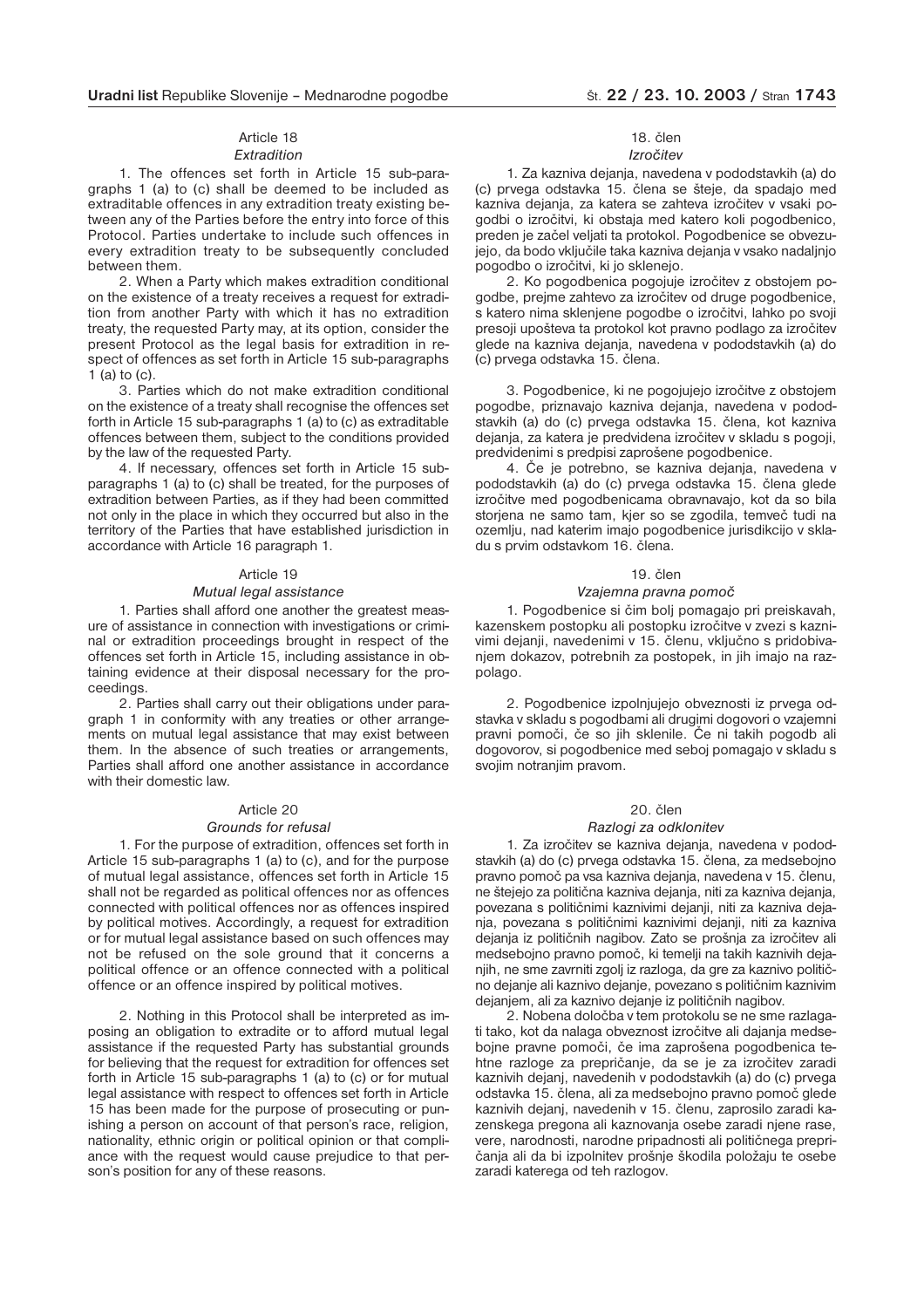## *Measures regarding other violations*

Without prejudice to Article 28 of the Convention, each Party shall adopt such legislative, administrative or disciplinary measures as may be necessary to suppress the following acts when committed intentionally:

(a) any use of cultural property in violation of the Convention or this Protocol;

(b) any illicit export, other removal or transfer of ownership of cultural property from occupied territory in violation of the Convention or this Protocol.

# Chapter 5

# **The protection of cultural property in armed conflicts not of an international character**

# Article 22

# *Armed conflicts not of an international character*

1. This Protocol shall apply in the event of an armed conflict not of an international character, occurring within the territory of one of the Parties.

2. This Protocol shall not apply to situations of internal disturbances and tensions, such as riots, isolated and sporadic acts of violence and other acts of a similar nature.

3. Nothing in this Protocol shall be invoked for the purpose of affecting the sovereignty of a State or the responsibility of the government, by all legitimate means, to maintain or re-establish law and order in the State or to defend the national unity and territorial integrity of the State.

4. Nothing in this Protocol shall prejudice the primary jurisdiction of a Party in whose territory an armed conflict not of an international character occurs over the violations set forth in Article 15.

5. Nothing in this Protocol shall be invoked as a justification for intervening, directly or indirectly, for any reason whatever, in the armed conflict or in the internal or external affairs of the Party in the territory of which that conflict occurs.

6. The application of this Protocol to the situation referred to in paragraph 1 shall not affect the legal status of the parties to the conflict.

7. UNESCO may offer its services to the parties to the conflict.

# Chapter 6  **Institutional Issues**

#### Article 23

# *Meeting of the Parties*

1. The Meeting of the Parties shall be convened at the same time as the General Conference of UNESCO, and in co-ordination with the Meeting of the High Contracting Parties, if such a meeting has been called by the Director-General.

2. The Meeting of the Parties shall adopt its Rules of Procedure.

3. The Meeting of the Parties shall have the following functions:

(a) to elect the Members of the Committee, in accordance with Article 24 paragraph 1;

(b) to endorse the Guidelines developed by the Committee in accordance with Article 27 sub-paragraph 1(a);

(c) to provide guidelines for, and to supervise the use of the Fund by the Committee;

#### 21. člen

## *Ukrepi glede drugih kršitev*

Brez vpliva na 28. člen konvencije vsaka pogodbenica sprejme take zakonske, upravne ali disciplinske ukrepe, ki so po njenem mnenju nujni za preprečitev teh dejanj, če so storjena naklepno:

(a) kakršna koli uporaba kulturnih dobrih, ki krši konvencijo ali ta protokol;

(b) kakršen koli nezakonit izvoz, drugačna premestitev ali prenos lastništva kulturnih dobrin z zasedenega ozemlja, ki krši konvencijo ali ta protokol.

# Peto poglavje **Varstvo kulturnih dobrin med nemednarodnimi oboroženimi spopadi**

# 22. člen

# *Oboroženi nemednarodni spopadi*

1. Ta protokol se uporablja v primeru nemednarodnega oboroženega spopada in spopada, do katerega pride na ozemlju ene od pogodbenic.

2. Ta protokol se ne uporablja ob notranjih nemirih in napetostih, kot so izgredi, posamična in občasna nasilna dejanja, in drugih podobnih dejanjih.

3. Na nobeno določbo v tem protokolu se ni mogoče sklicevati z namenom, da bi vplivali na suverenost države ali odgovornost vlade, da z vsemi zakonitimi sredstvi ohranja ali znova vzpostavi javni red ali da brani enotnost in ozemeljsko celovitost države.

4. Nobena določba v tem protokolu ne sme vplivati na jurisdikcijo pogodbenice, na ozemlju katere pride do nemednarodnega oboroženega spopada glede kršitev, navedenih v 15. členu.

5. Na nobeno določbo v tem protokolu se ni mogoče sklicevati kot na opravičilo za posreden ali neposreden poseg v oborožen spopad ali notranje ali zunanje zadeve pogodbenice na ozemlju, na katerem pride do spopada, ne glede na razlog.

6. Uporaba tega protokola v primeru, navedenem v prvem odstavku, ne vpliva na pravni položaj strani v spopadu.

7. Unesco lahko stranem v spopadu ponudi svoje storitve.

# Šesto poglavje **Institucionalne zadeve**

# 23. člen

#### *Sestanki pogodbenic*

1. Sestanek pogodbenic se skliče hkrati z Generalno konferenco Unesca ter je sklajena s sestankom visokih pogodbenic, če ga je generalni direktor sklical.

2. Na sestanku pogodbenic se sprejme poslovnik.

3. Na sestanku pogodbenic se opravijo te naloge:

(a) volijo se člani odbora v skladu s prvim odstavkom 24. člena;

(b) sprejmejo se smernice, ki jih je v skladu s pododstavkom (a) prvega odstavka 27. člena sestavil odbor;

(c) določijo se smernice odboru, kako naj uporablja sredstva sklada in zagotavlja nadzor nad tem;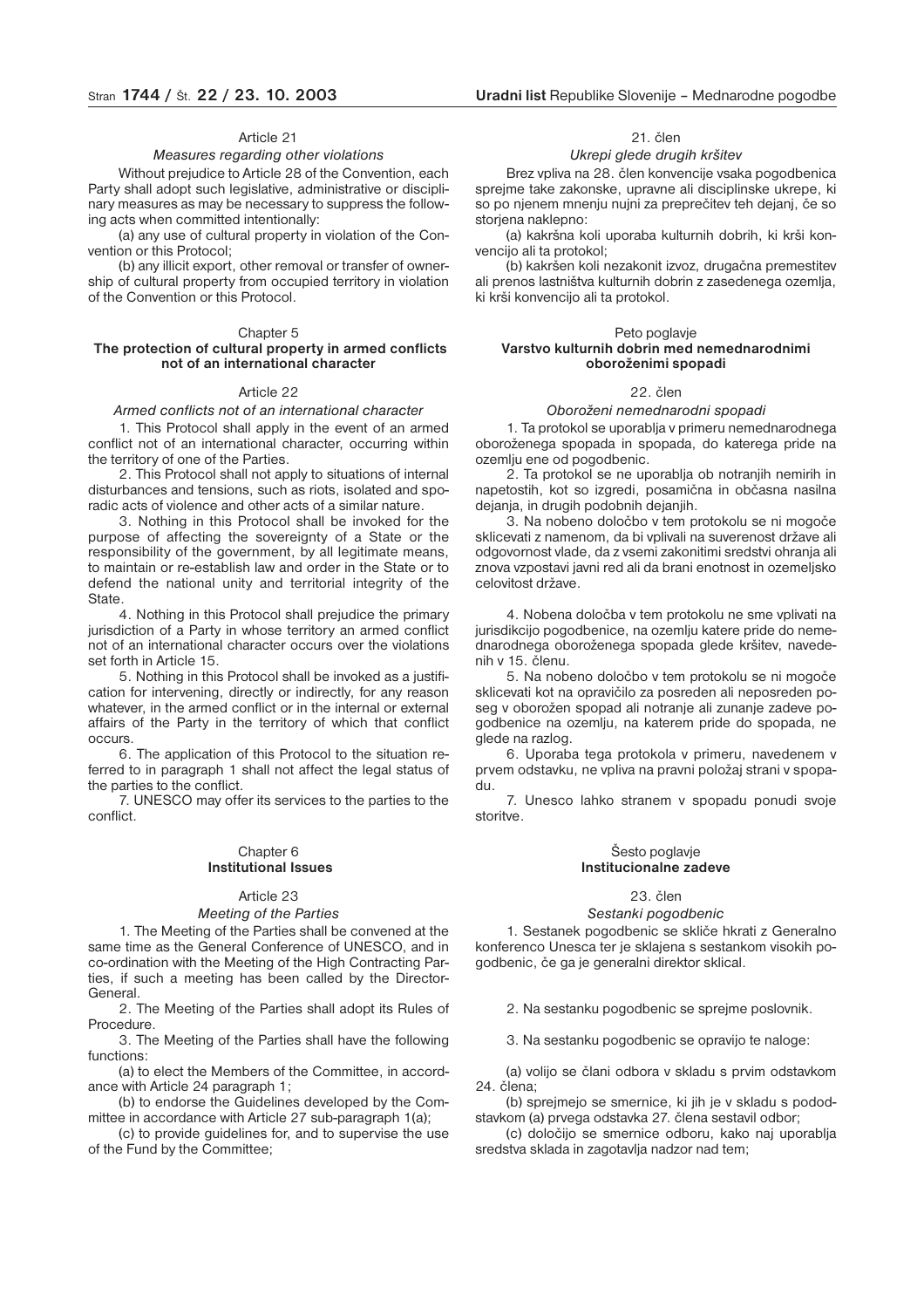(d) to consider the report submitted by the Committee in accordance with Article 27 sub-paragraph 1(d);

(e) to discuss any problem related to the application of this Protocol, and to make recommendations, as appropriate.

4. At the request of at least one-fifth of the Parties, the Director-General shall convene an Extraordinary Meeting of the Parties.

# Article 24

# *Committee for the Protection of Cultural Property in the Event of Armed Conflict*

1. The Committee for the Protection of Cultural Property in the Event of Armed Conflict is hereby established. It shall be composed of twelve Parties which shall be elected by the Meeting of the Parties.

2. The Committee shall meet once a year in ordinary session and in extra-ordinary sessions whenever it deems necessary.

3. In determining membership of the Committee, Parties shall seek to ensure an equitable representation of the different regions and cultures of the world.

4. Parties members of the Committee shall choose as their representatives persons qualified in the fields of cultural heritage, defence or international law, and they shall endeavour, in consultation with one another, to ensure that the Committee as a whole contains adequate expertise in all these fields.

# Article 25

# *Term of office*

1. A Party shall be elected to the Committee for four years and shall be eligible for immediate re-election only once.

2. Notwithstanding the provisions of paragraph 1, the term of office of half of the members chosen at the time of the first election shall cease at the end of the first ordinary session of the Meeting of the Parties following that at which they were elected. These members shall be chosen by lot by the President of this Meeting after the first election.

# Article 26

# *Rules of procedure*

1. The Committee shall adopt its Rules of Procedure.

2. A majority of the members shall constitute a quorum. Decisions of the Committee shall be taken by a majority of two-thirds of its members voting.

3. Members shall not participate in the voting on any decisions relating to cultural property affected by an armed conflict to which they are parties.

# Article 27

#### *Functions*

1. The Committee shall have the following functions: (a) to develop Guidelines for the implementation of this Protocol;

(b) to grant, suspend or cancel enhanced protection for cultural property and to establish, maintain and promote the List of Cultural Property under Enhanced Protection;

(c) to monitor and supervise the implementation of this Protocol and promote the identification of cultural property under enhanced protection;

(d) to consider and comment on reports of the Parties, to seek clarifications as required, and prepare its own report on the implementation of this Protocol for the Meeting of the Parties;

(d) obravnava se poročilo odbora v skladu s pododstavkom (d) prvega odstavka 27. člena;

(e) razpravlja se o katerem koli drugem vprašanju v zvezi z izvajanjem tega protokola in dajejo se priporočila, če je to ustrezno.

4. Izredni sestanek pogodbenic skliče generalni direktor na zahtevo najmanj ene petine pogodbenic.

# 24. člen

# *Odbor za varstvo kulturnih dobrin v primeru oboroženega spopada*

1. Ustanovi se Odbor za varstvo kulturnih dobrin v primeru oboroženega spopada. Sestavlja ga dvanajst pogodbenic, ki so izvoljene na sestanku pogodbenic.

2. Odbor se sestaja enkrat letno na redni seji, in kadar je potrebno, na izredni seji.

3. Pri opredeljevanju članstva odbora si pogodbenice prizadevajo zagotoviti enakopravno zastopanost različnih regij in kultur sveta.

4. Pogodbenice članice odbora izberejo za svoje predstavnike osebe, usposobljene za kulturno dediščino, obrambo ali mednarodno pravo, ter si ob medsebojnem posvetovanju prizadevajo zagotoviti, da ima odbor kot celota dovolj strokovnega znanja na vseh teh področjih.

# 25. člen

# *Mandat*

1. Pogodbenica je izvoljena za članico odbora za štiri leta in je lahko ponovno izvoljena le enkrat.

2. Ne glede na določbe prvega odstavka mandat polovice članic, izvoljenih na prvih volitvah, preneha ob koncu prvega rednega zasedanja sestanka pogodbenic, ki sledi tistemu, na katerem so bile izvoljene. Te članice so izbrane z žrebom predsednika tega sestanka po prvih volitvah.

# 26. člen

# *Poslovnik*

# 1. Odbor sprejme svoj poslovnik.

2. Za sklepčnost sestanka je potrebna navzočnost večine članic. Odločitve odbora se sprejemajo z dvetretjinsko večino članic, ki glasujejo.

3. Članice odbora ne sodelujejo pri glasovanju o katerih koli odločitvah glede kulturnih dobrin, ki jih prizadene oborožen spopad, v katerem so udeležene.

# 27. člen

#### *Naloge*

1. Odbor ima te naloge:

(a) sestavlja smernice za izvajanje tega protokola

(b) odobrava, začasno odvzema ali odpravlja razširjeno varstvo za kulturne dobrine in sestavlja, vodi seznam kulturnih dobrin pod razširjenim varstvom in ga predstavlja javnosti;

(c) spremlja in nadzira izvajanje tega protokola in skrbi za opredeljevanje kulturnih dobrin pod razširjenim varstvom ter za seznanjanje javnosti z njimi;

(d) obravnava poročila pogodbenic in izraža svoje mnenje o njih, po potrebi pridobiva pojasnila ter pripravlja poročila o izvajanju tega protokola za skupščino pogodbenic;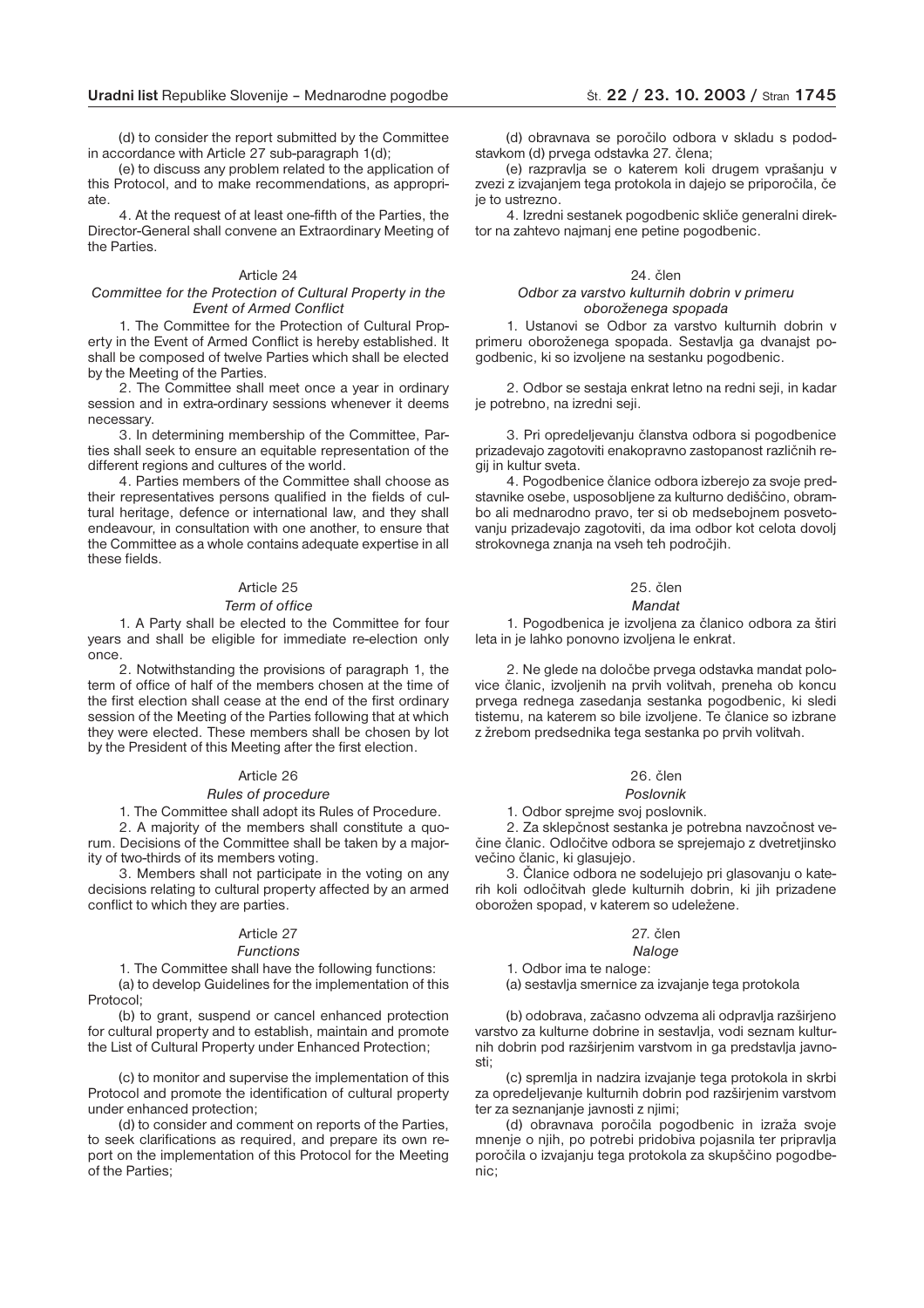(e) to receive and consider requests for international assistance under Article 32;

(f) to determine the use of the Fund;

(g) to perform any other function which may be assigned to it by the Meeting of the Parties.

2. The functions of the Committee shall be performed in co-operation with the Director-General.

3. The Committee shall co-operate with international and national governmental and non-governmental organizations having objectives similar to those of the Convention, its First Protocol and this Protocol. To assist in the implementation of its functions, the Committee may invite to its meetings, in an advisory capacity, eminent professional organizations such as those which have formal relations with UNESCO, including the International Committee of the Blue Shield (ICBS) and its constituent bodies. Representatives of the International Centre for the Study of the Preservation and Restoration of Cultural Property (Rome Centre) (ICCROM) and of the International Committee of the Red Cross (ICRC) may also be invited to attend in an advisory capacity.

#### Article 28

#### *Secretariat*

The Committee shall be assisted by the Secretariat of UNESCO which shall prepare the Committee's documentation and the agenda for its meetings and shall have the responsibility for the implementation of its decisions.

# Article 29

# *The Fund for the Protection of Cultural Property in the Event of Armed Conflict*

1. A Fund is hereby established for the following purposes:

(a) to provide financial or other assistance in support of preparatory or other measures to be taken in peacetime in accordance with, *inter alia*, Article 5, Article 10 sub-paragraph (b) and Article 30; and

(b) to provide financial or other assistance in relation to emergency, provisional or other measures to be taken in order to protect cultural property during periods of armed conflict or of immediate recovery after the end of hostilities in accordance with, *inter alia*, Article 8 sub-paragraph (a).

2. The Fund shall constitute a trust fund, in conformity with the provisions of the financial regulations of UNESCO.

3. Disbursements from the Fund shall be used only for such purposes as the Committee shall decide in accordance with the guidelines as defined in Article 23 sub-paragraph 3(c). The Committee may accept contributions to be used only for a certain programme or project, provided that the Committee shall have decided on the implementation of such programme or project.

4. The resources of the Fund shall consist of:

(a) voluntary contributions made by the Parties;

(b) contributions, gifts or bequests made by:

(i) other States;

(ii) UNESCO or other organizations of the United Nations system;

(iii) other intergovernmental or non-governmental organizations; and

(iv) public or private bodies or individuals;

(c) any interest accruing on the Fund;

(d) funds raised by collections and receipts from events organized for the benefit of the Fund; and

(e) all other resources authorized by the guidelines applicable to the Fund.

(e) sprejema in obravnava zaprosila za mednarodno pomoč v skladu z 32. členom;

(f) določa uporabo sredstev sklada;

(g) opravlja katero koli drugo nalogo, ki mu jo določi sestanek pogodbenic.

2. Naloge odbora se opravljajo v sodelovanju z generalnim direktorjem.

3. Odbor sodeluje z mednarodnimi in državnimi vladnimi in nevladnimi organizacijami, ki imajo podobne cilje, kot so cilji konvencije, njenega prvega protokola in tega protokola. V pomoč pri opravljanju svojih nalog lahko odbor na svoje sestanke kot svetovalce povabi ugledne strokovne organizacije, ki so povezane z Unescom, vključno z Mednarodnim odborom Modrega ščita, in telesa, ki ga sestavljajo. Prav tako lahko k sodelovanju kot svetovalce povabi predstavnike Mednarodnega centra za študij varstva in restavriranja kulturnih dobrin (Rimski center) ter Mednarodnega odbora Rdečega križa.

# 28. člen *Sekretariat*

Odboru pomaga sekretariat Unesca, ki pripravlja dokumentacijo odbora in dnevni red njegovih sestankov, ter je odgovoren za uresničevanje njegovih sklepov.

# 29. člen

*Sklad za varstvo kulturnih dobrin v primeru oboroženega spopada*

1. Ustanovi se sklad z namenom, da:

(a) zagotavlja finančno ali drugo pomoč v podporo pripravljalnim ali drugim ukrepom, ki naj se sprejemajo v miru, med drugim v skladu s tistimi iz 5. člena, pododstavka (b) 10. člena in 30. člena ter

(b) zagotavlja finančno ali drugo pomoč v zvezi z nujnimi, začasnimi ali drugimi ukrepi, ki naj se sprejmejo za zavarovanje kulturnih dobrin med oboroženimi spopadi ali obnovo po koncu sovražnosti, med drugim v skladu s tistimi iz pododstavka (a) 8. člena.

2. Sklad vključuje skrbniški sklad v skladu z določbami finančnega pravilnika Unesca.

3. Izplačila iz sklada se uporabljajo samo za namene, ki jih določi odbor v skladu s smernicami iz pododstavka (c) tretjega odstavka 23. člena. Odbor lahko sprejema prispevke, ki naj se uporabljajo samo za določen program ali projekt, če se predhodno odloči za izvedbo takega programa ali projekta.

4. Sredstva sklada vključujejo:

(a) prostovoljne prispevke pogodbenic;

(b) prispevke, darila ali zapuščine

(i) drugih držav;

(ii) Unesca ali drugih organizacij iz sistema Združenih narodov;

(iii) drugih medvladnih ali nevladnih organizacij;

(iv) javnih ali zasebnih organizacij ali posameznikov;

(c) obresti na sredstva sklada;

(d) denarna sredstva, zbrana na prireditvah, organiziranih v korist sklada, in

(e) vsa druga sredstva, določena v smernicah za uporabo sredstev sklada.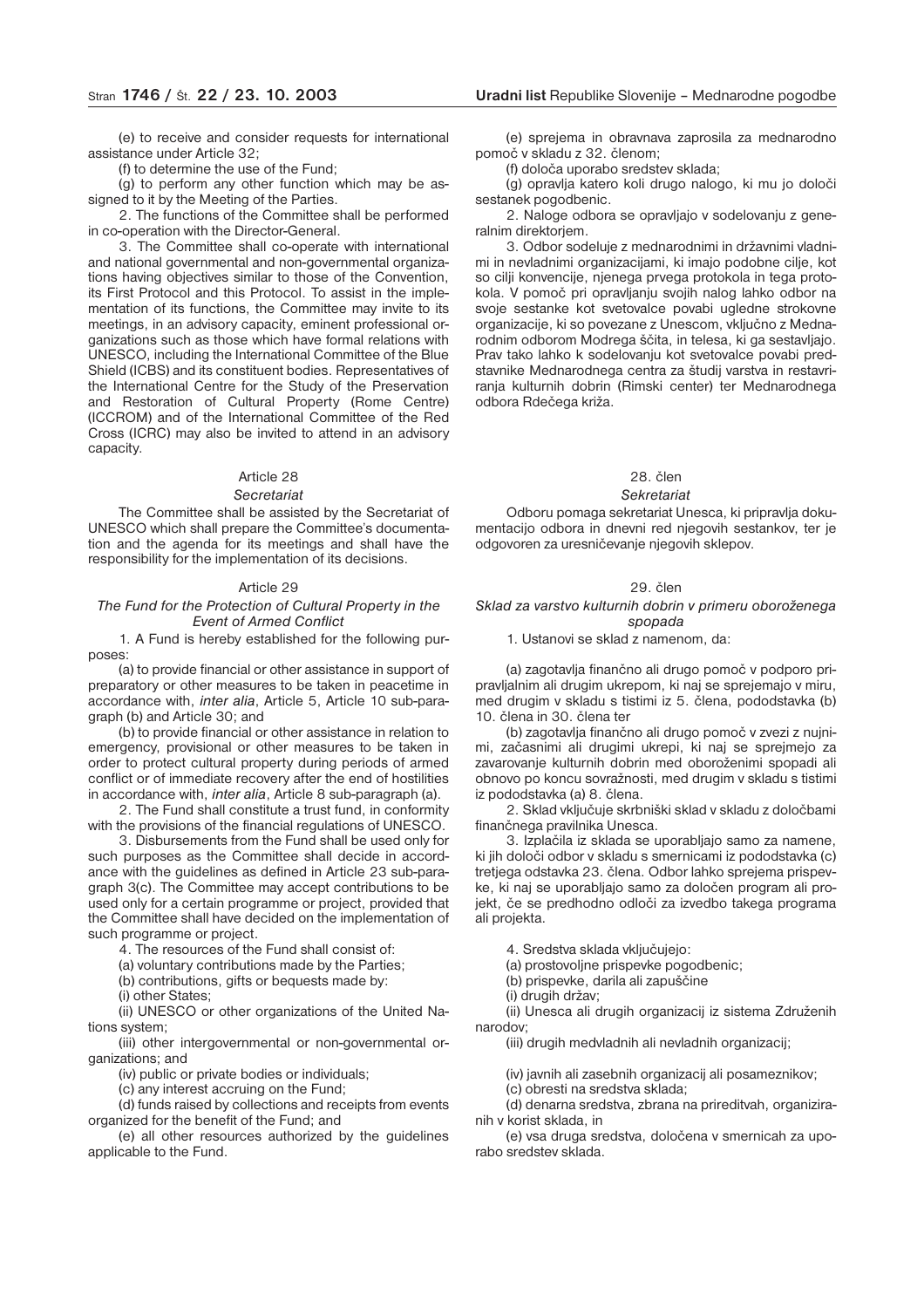# Chapter 7  **Dissemination of Information and International Assistance**

# Article 30

# *Dissemination*

1. The Parties shall endeavour by appropriate means, and in particular by educational and information programmes, to strengthen appreciation and respect for cultural property by their entire population.

2. The Parties shall disseminate this Protocol as widely as possible, both in time of peace and in time of armed conflict.

3. Any military or civilian authorities who, in time of armed conflict, assume responsibilities with respect to the application of this Protocol, shall be fully acquainted with the text thereof. To this end the Parties shall, as appropriate:

(a) incorporate guidelines and instructions on the protection of cultural property in their military regulations;

(b) develop and implement, in cooperation with UNESCO and relevant governmental and non-governmental organizations, peacetime training and educational programmes;

(c) communicate to one another, through the Director-General, information on the laws, administrative provisions and measures taken under sub-paragraphs (a) and (b);

(d) communicate to one another, as soon as possible, through the Director-General, the laws and administrative provisions which they may adopt to ensure the application of this Protocol.

# Article 31

#### *International cooperation*

In situations of serious violations of this Protocol, the Parties undertake to act, jointly through the Committee, or individually, in cooperation with UNESCO and the United Nations and in conformity with the Charter of the United Nations.

# Article 32

#### *International assistance*

1. A Party may request from the Committee international assistance for cultural property under enhanced protection as well as assistance with respect to the preparation, development or implementation of the laws, administrative provisions and measures referred to in Article 10.

2. A party to the conflict, which is not a Party to this Protocol but which accepts and applies provisions in accordance with Article 3, paragraph 2, may request appropriate international assistance from the Committee.

3. The Committee shall adopt rules for the submission of requests for international assistance and shall define the forms the international assistance may take.

4. Parties are encouraged to give technical assistance of all kinds, through the Committee, to those Parties or parties to the conflict who request it.

# Sedmo poglavje **Širjenje informacij in mednarodna pomoč**

# 30. člen

# *Širjenje informacij*

1. Pogodbenice si na ustrezne načine, zlasti pa z izobraževalnimi in informativnimi programi, prizadevajo, da bi njihovo celotno prebivalstvo bolj cenilo in spoštovalo kulturne dobrine.

2. Pogodbenice razširjajo besedilo tega protokola v največji možni meri v miru in času oboroženega spopada.

3. Vsi vojaški ali civilni organi, ki med oboroženim spopadom prevzamejo odgovornosti za uporabo tega protokola, morajo biti v celoti seznanjeni z njegovim besedilom. V ta namen pogodbenice ustrezno:

(a) vključijo smernice in navodila za varstvo kulturnih dobrin v svoje vojaške predpise;

(b) v sodelovanju z Unescom in ustreznimi vladnimi in nevladnimi organizacijami v obdobju miru razvijajo in izvajajo programe usposabljanja in izobraževanja;

(c) po generalnem direktorju si medsebojno sporočajo podatke o zakonih, upravnih predpisih in ukrepih, sprejetih v skladu s pododstavkoma (a) in (b);

(d) v čim krajšem času se po generalnem direktorju med seboj obveščajo o zakonih in upravnih določbah, ki jih sprejemajo za zagotovitev uporabe tega protokola.

#### 31. člen

#### *Mednarodno sodelovanje*

Pogodbenice se zavezujejo, da bodo ob resnih kršitvah tega protokola začele ukrepati skupaj prek odbora ali posamično v sodelovanju z Unescom in Združenimi narodi ter v skladu z Ustanovno listino Združenih narodov.

# 32. člen

# *Mednarodna pomoč*

1. Pogodbenica lahko zaprosi odbor za mednarodno pomoč glede kulturnih dobrin pod razširjenim varstvom kot tudi za pomoč v zvezi s pripravo, razvijanjem ali izvajanjem zakonov, upravnih predpisov in ukrepov, omenjenih v 10. členu tega protokola.

2. Stran v spopadu, ki ni podpisnica tega protokola, vendar sprejema in uporablja določbe tega protokola v skladu z drugim odstavkom 3. člena, lahko zaprosi odbor za ustrezno mednarodno pomoč.

3. Odbor sprejema pravila za predložitev zaprosil za mednarodno pomoč in določa možne oblike mednarodne pomoči.

4. Pogodbenice se spodbujajo, da prek odbora dajejo strokovno pomoč tistim pogodbenicam ali stranem v spopadu, ki za to zaprosijo.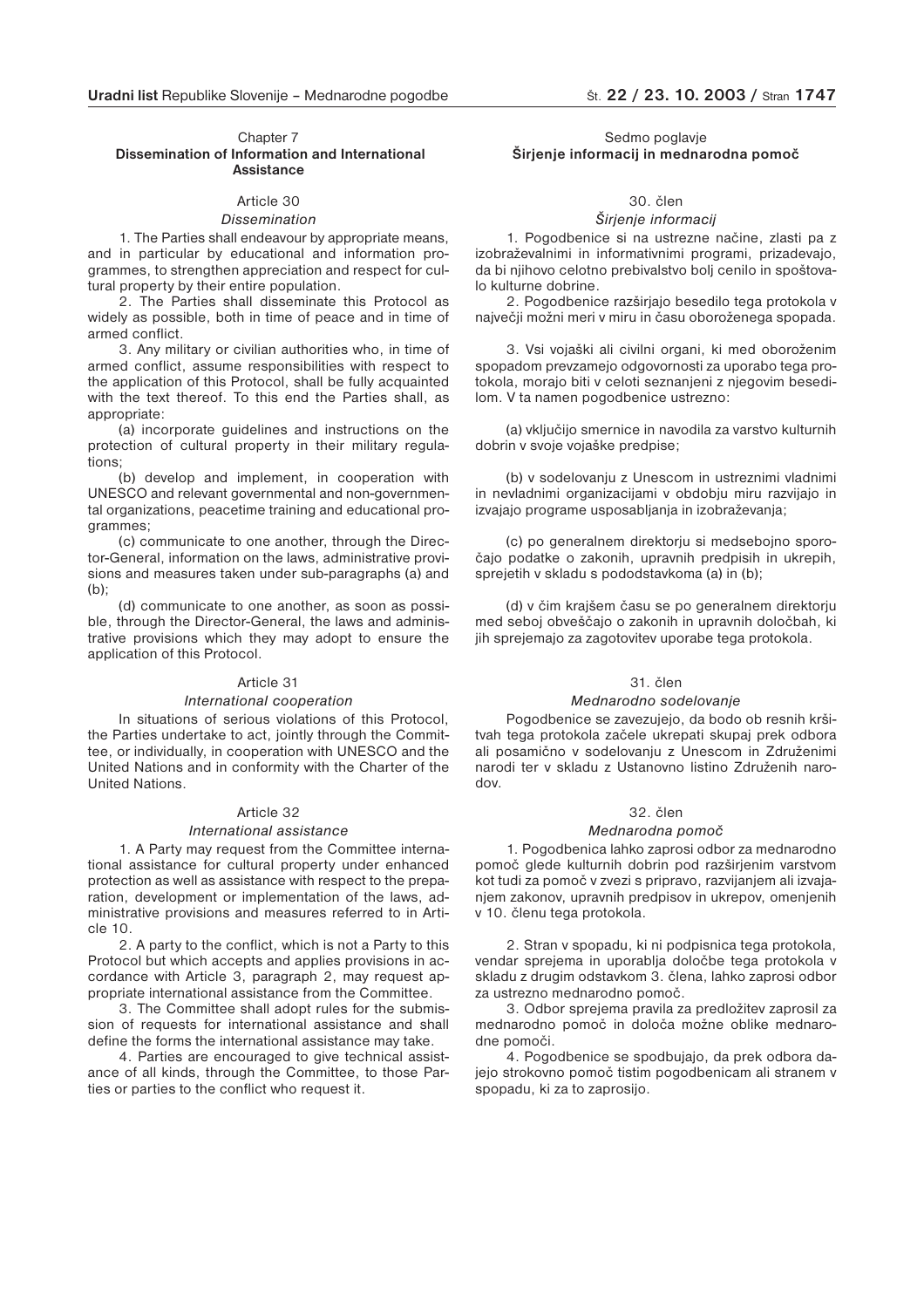# *Assistance of UNESCO*

1. A Party may call upon UNESCO for technical assistance in organizing the protection of its cultural property, such as preparatory action to safeguard cultural property, preventive and organizational measures for emergency situations and compilation of national inventories of cultural property**,** or in connection with any other problem arising out of the application of this Protocol. UNESCO shall accord such assistance within the limits fixed by its programme and by its resources.

2. Parties are encouraged to provide technical assistance at bilateral or multilateral level.

3. UNESCO is authorized to make, on its own initiative, proposals on these matters to the Parties.

# Chapter 8 **Execution of this Protocol**

# Article 34

# *Protecting Powers*

This Protocol shall be applied with the co-operation of the Protecting Powers responsible for safeguarding the interests of the Parties to the conflict.

# Article 35

# *Conciliation procedure*

1. The Protecting Powers shall lend their good offices in all cases where they may deem it useful in the interests of cultural property, particularly if there is disagreement between the Parties to the conflict as to the application or interpretation of the provisions of this Protocol.

2. For this purpose, each of the Protecting Powers may, either at the invitation of one Party, of the Director-General, or on its own initiative, propose to the Parties to the conflict a meeting of their representatives, and in particular of the authorities responsible for the protection of cultural property, if considered appropriate, on the territory of a State not party to the conflict. The Parties to the conflict shall be bound to give effect to the proposals for meeting made to them. The Protecting Powers shall propose for approval by the Parties to the conflict a person belonging to a State not party to the conflict or a person presented by the Director-General, which person shall be invited to take part in such a meeting in the capacity of Chairman.

# Article 36

# *Conciliation in absence of Protecting Powers*

1. In a conflict where no Protecting Powers are appointed the Director-General may lend good offices or act by any other form of conciliation or mediation, with a view to settling the disagreement.

2. At the invitation of one Party or of the Director-General, the Chairman of the Committee may propose to the Parties to the conflict a meeting of their representatives, and in particular of the authorities responsible for the protection of cultural property, if considered appropriate, on the territory of a State not party to the conflict.

# Article 37

#### *Translations and reports*

1. The Parties shall translate this Protocol into their official languages and shall communicate these official translations to the Director-General.

2. The Parties shall submit to the Committee, every four years, a report on the implementation of this Protocol.

# 33. člen

#### *Pomoč Unesca*

1. Pogodbenica se lahko obrne na Unesco za strokovno pomoč pri organiziranju varstva svojih kulturnih dobrin, kot so pripravljalne dejavnosti za varovanje kulturnih dobrin, preventivni in organizacijski ukrepi za nujne primere ter sestavljanje državnih popisov kulturnih dobrin, ali v zvezi s katerim koli drugim vprašanjem, ki izhaja iz uporabe tega protokola. Unesco daje tako pomoč v skladu s svojimi programi in sredstvi.

2. Pogodbenice se spodbujajo, da dajejo strokovno pomoč na dvostranski in večstranski ravni.

3. Unesco je pooblaščen, da na lastno pobudo daje predloge pogodbenicam o teh zadevah.

# Osmo poglavje **Izvajanje protokola**

# 34. člen

# *Sile zaščitnice*

Ta protokol se uporablja v sodelovanju s silami zaščitnicami, odgovornimi za varovanje interesov strani v spopadu.

# 35. člen

# *Postopek poravnave*

1. Sile zaščitnice posredujejo v vseh primerih, za katere menijo, da bi bilo to v interesu kulturnih dobrin, še posebej kadar pride pri uporabi ali razlagi določb tega protokola do nesporazuma med stranmi v spopadu.

2. V ta namen sme vsaka sila zaščitnica na povabilo ene od pogodbenic, generalnega direktorja ali na svojo pobudo predlagati stranem v spopadu, da se njihovi predstavniki in še posebej organi, odgovorni za varstvo kulturnih dobrin, sestanejo, če je le mogoče, na ozemlju države, ki ni stran v spopadu. Strani v spopadu so zavezane, da uresničijo predlog za predlagani sestanek. Sile zaščitnice stranem v spopadu predlagajo v odobritev osebo, ki pripada državi, ki ni stran v spopadu, ali osebo, ki jo predlaga generalni direktor; v tem primeru se ta povabi na sestanek kot predsedujoča oseba.

# 36. člen

# *Poravnava v odsotnosti sil zaščitnic*

1. V spopadu, v katerem sile zaščitnice niso določene, lahko za rešitev nesporazuma generalni direktor ponudi predloge za rešitev ali kako drugače sodeluje pri poravnavi ali posredovanju.

2. Predsednik odbora lahko na povabilo pogodbenice ali generalnega direktorja predlaga stranem v spopadu sestanek njihovih predstavnikov, še posebej organov, odgovornih za varstvo kulturnih dobrin, če je le mogoče, na ozemlju države, ki ni stran v spopadu.

# 37. člen

#### *Prevodi in poročila*

1. Pogodbenice prevedejo ta protokol v svoje uradne jezike in jih pošljejo generalnemu direktorju.

2. Pogodbenice vsaka štiri leta predložijo odboru poročilo o izvajanju tega protokola.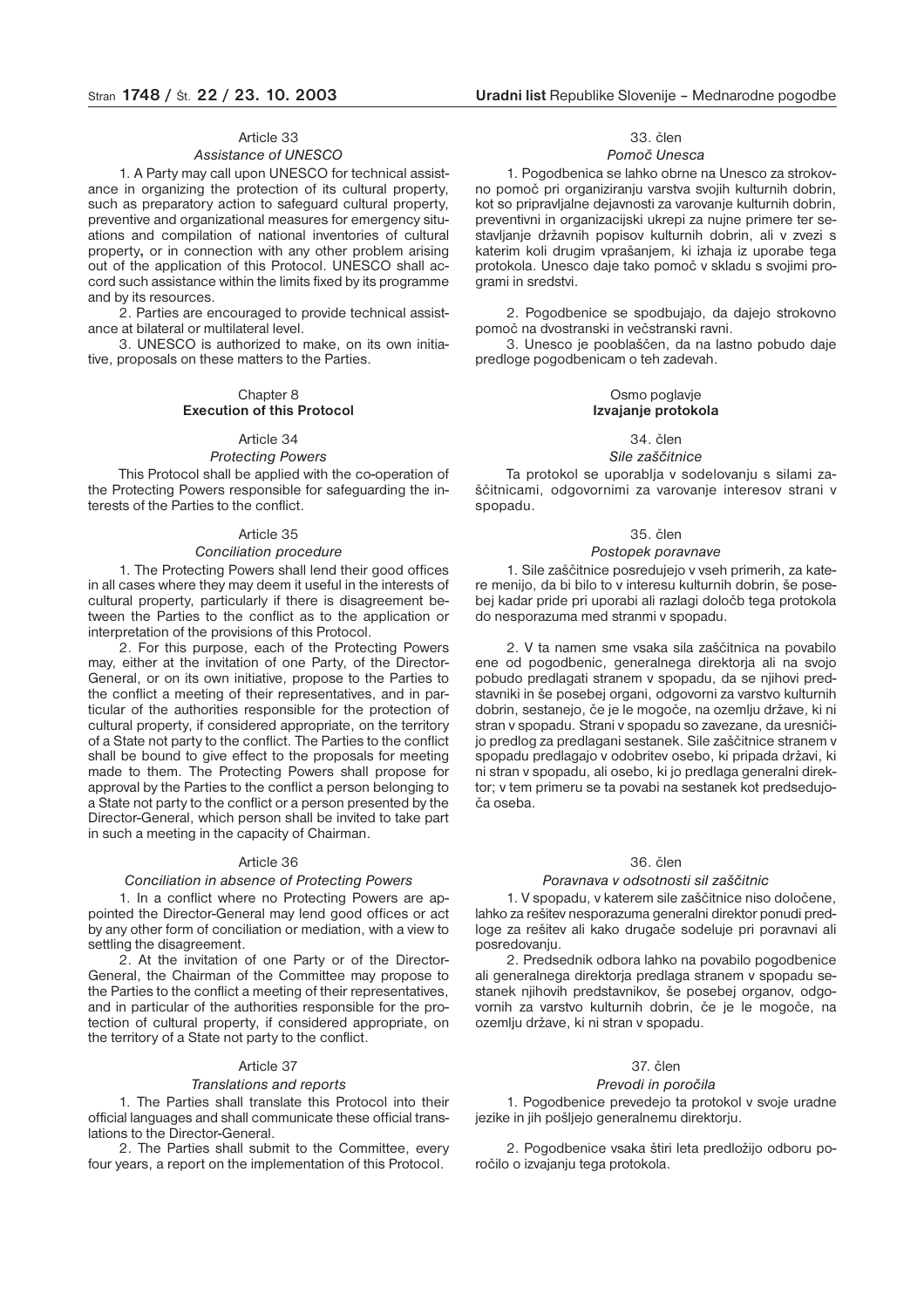# *State responsibility*

No provision in this Protocol relating to individual criminal responsibility shall affect the responsibility of States under international law, including the duty to provide reparation.

# Chapter 9 **Final Clauses**

# Article 39

# *Languages*

This Protocol is drawn up in Arabic, Chinese, English, French, Russian and Spanish, the six texts being equally authentic.

# Article 40

# *Signature*

This Protocol shall bear the date of 26 March 1999. It shall be opened for signature by all High Contracting Parties at The Hague from 17 May 1999 until 31 December 1999.

#### Article 41

# *Ratification, acceptance or approval*

1. This Protocol shall be subject to ratification, acceptance or approval by High Contracting Parties which have signed this Protocol, in accordance with their respective constitutional procedures.

2. The instruments of ratification, acceptance or approval shall be deposited with the Director-General.

# Article 42

# *Accession*

1. This Protocol shall be open for accession by other High Contracting Parties from 1 January 2000.

2. Accession shall be effected by the deposit of an instrument of accession with the Director-General.

# Article 43

#### *Entry into force*

1. This Protocol shall enter into force three months after twenty instruments of ratification, acceptance, approval or accession have been deposited.

2. Thereafter, it shall enter into force, for each Party, three months after the deposit of its instrument of ratification, acceptance, approval or accession.

#### Article 44

#### *Entry into force in situations of armed conflict*

The situations referred to in Articles 18 and 19 of the Convention shall give immediate effect to ratifications, acceptances or approvals of or accessions to this Protocol deposited by the parties to the conflict either before or after the beginning of hostilities or occupation. In such cases the Director-General shall transmit the communications referred to in Article 46 by the speediest method.

# Article 45

#### *Denunciation*

1. Each Party may denounce this Protocol.

2. The denunciation shall be notified by an instrument in writing, deposited with the Director-General.

# 38. člen

# *Odgovornost držav*

Nobena določba v tem protokolu ne vpliva na individualno kazensko odgovornost držav po mednarodnem pravu, vključno z dolžnostjo glede zagotovitve vojne odškodnine.

# Deveto poglavje **Končne določbe**

# 39. člen

#### *Jeziki*

Ta protokol je sestavljen v angleškem, arabskem, francoskem, kitajskem, ruskem in španskem jeziku, pri čemer vseh šest besedil velja kot izvirnik.

# 40. člen

# *Podpis*

Ta protokol je bil sestavljen 26. marca 1999. Vsem visokim pogodbenicam je na voljo za podpis v Haagu od 17. maja 1999 do 31. decembra 1999.

#### 41. člen

# *Ratifikacija, sprejetje ali odobritev*

1. Ta protokol morajo ratificirati, sprejeti ali odobriti visoke pogodbenice, ki so ga podpisale v skladu s svojimi ustreznimi ustavnimi postopki.

2. Listine o ratifikaciji, sprejetju ali odobritvi so deponirane pri generalnem direktorju.

# 42. člen

# *Pristop*

1. Ta protokol je vsem drugim visokim pogodbenicam na voljo za pristop od 1. januarja 2000.

2. Pristop se opravi z deponiranjem listine o pristopu pri generalnem direktoriu.

# 43. člen

# *Začetek veljavnosti*

1. Ta protokol začne veljati tri mesece po tem, ko je bilo deponiranih dvajset listin o ratifikaciji, sprejetju, odobritvi ali pristopu.

2. Po tem datumu začne za vsako pogodbenico veljati tri mesece po deponiranju njene listine o ratifikaciji, sprejetju, odobritvi ali pristopu.

#### 44. člen

#### *Začetek veljavnosti v razmerah oboroženega spopada*

V razmerah, opredeljenih v 18. ali 19. členu konvencije, začnejo ratifikacije, sprejetja, odobritve ali pristopi k temu protokolu, ki so jih deponirale strani v spopadu pred začetkom sovražnosti ali zasedbo ali po njej, veljati takoj. Generalni direktor o tem čim prej pošlje obvestila v skladu s 46. členom tega protokola.

# 45. člen

# *Odpoved*

1. Vsaka pogodbenica lahko odpove ta protokol.

2. Odpoved se sporoči s pisnim dokumentom, deponiranim pri generalnem direktorju.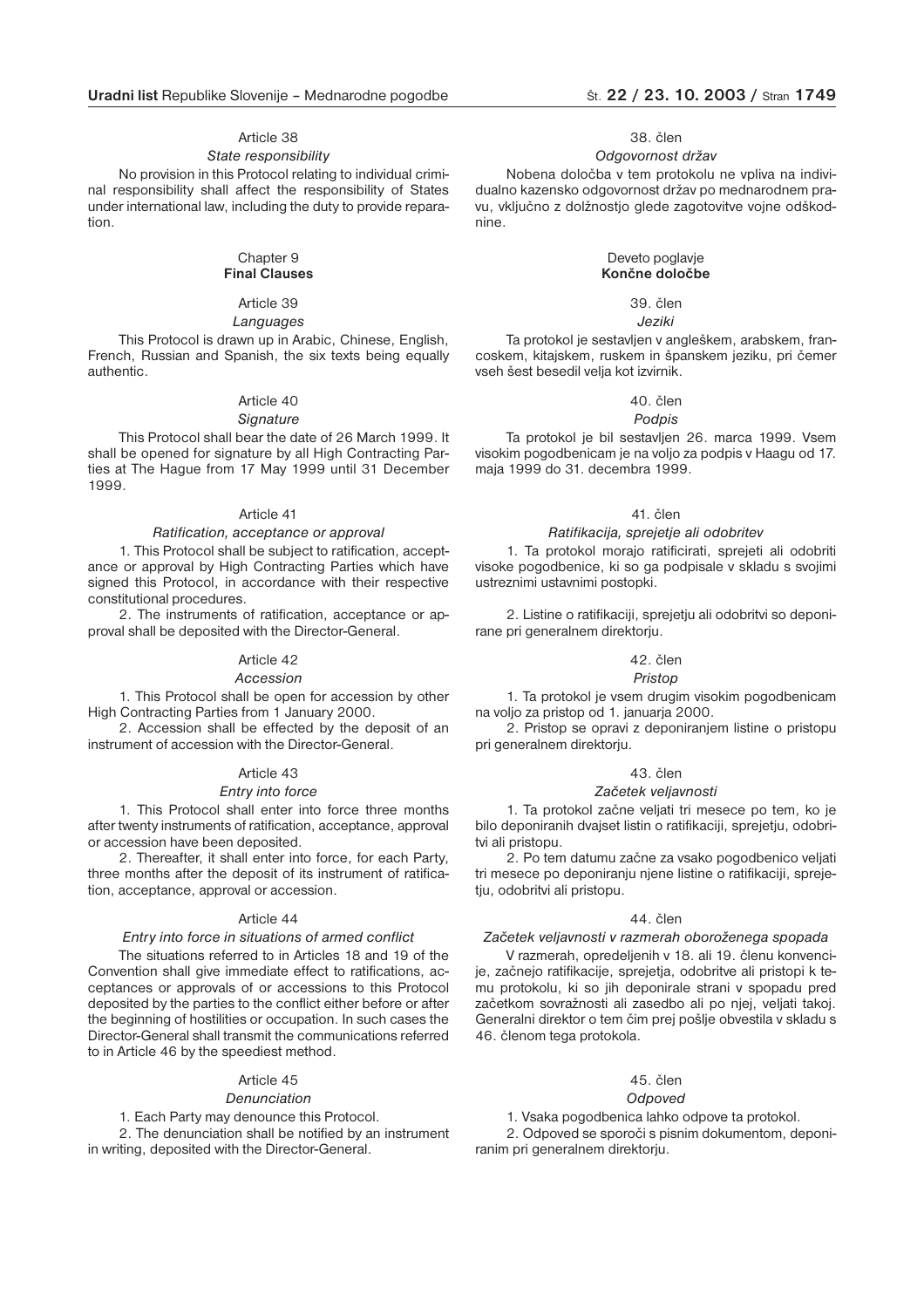3. The denunciation shall take effect one year after the receipt of the instrument of denunciation. However, if, on the expiry of this period, the denouncing Party is involved in an armed conflict, the denunciation shall not take effect until the end of hostilities, or until the operations of repatriating cultural property are completed, whichever is the later.

# Article 46

# *Notifications*

The Director-General shall inform all High Contracting Parties as well as the United Nations, of the deposit of all the instruments of ratification, acceptance, approval or accession provided for in Articles 41 and 42 and of denunciations provided for Article 45.

# Article 47

# *Registration with the United Nations*

In conformity with Article 102 of the Charter of the United Nations, this Protocol shall be registered with the Secretariat of the United Nations at the request of the Director-General.

IN FAITH WHEREOF the undersigned, duly authorized, have signed the present Protocol.

DONE at The Hague, this twenty-sixth day of March 1999, in a single copy which shall be deposited in the archives of the UNESCO, and certified true copies of which shall be delivered to all the High Contracting Parties.

3. Odpoved začne veljati leto dni po prejemu dokumenta o odpovedi. Če je pred potekom tega roka pogodbenica, ki odpoveduje ta protokol, vpletena v oboroženi spopad, odpoved začne veljati, šele ko se sovražnosti končajo ali ko se končajo postopki vrnitve kulturnih dobrin v matično državo, kar od tega je kasnejše.

# 46. člen

# *Uradna obvestila*

Generalni direktor obvesti vse visoke pogodbenice in Združene narode o deponiranju vseh listin o ratifikaciji, sprejetju, odobritvi ali pristopu, predvidenih v 41. in 42. členu, in o odpovedih, predvidenih v 45. členu.

# 47. člen

# *Vpis v seznam pri Združenih narodih*

Na zahtevo generalnega direktorja se v skladu s 102. členom Ustanovne listine Združenih narodov ta protokol vpiše v seznam pri Sekretariatu Združenih narodov.

Da bi to potrdili, so spodaj podpisani, ki so bili za to pravilno pooblaščeni, podpisali ta protokol.

Sestavljeno v Haagu 26. marca 1999 v enem izvodu, ki se deponira v arhivu Unesca in katerega overjene kopije se pošljejo vsem visokim pogodbenicam.

# 3. člen

Za izvajanje protokola skrbita Ministrstvo za kulturo in Ministrstvo za obrambo.

4. člen

Ta zakon začne veljati naslednji dan po objavi v Uradnem listu Republike Slovenije – Mednarodne pogodbe.

Št. 612-04/03-7/1 Ljubljana, dne 2. oktobra 2003 EPA 957-III

> Predsednik Državnega zbora Republike Slovenije **Borut Pahor** l. r.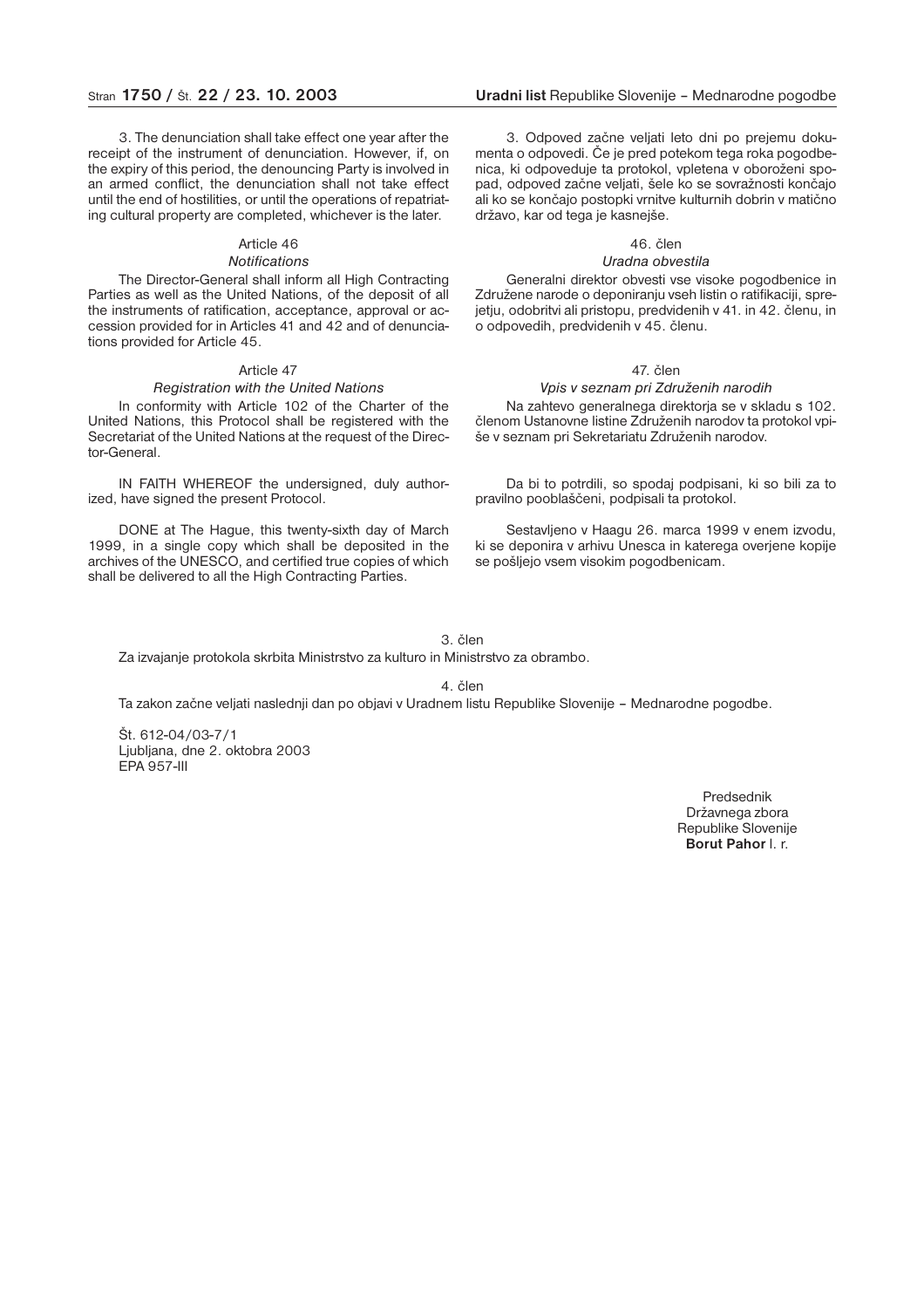# **64. Zakon o ratifikaciji Konvencije o varnosti osebja Združenih narodov in spremljevalnega osebja (MKVOZN)**

Na podlagi druge alinee prvega odstavka 107. člena in prvega odstavka 91. člena Ustave Republike Slovenije izdajam

# **U K A Z**

# **O RAZGLASITVI ZAKONA O RATIFIKACIJI KONVENCIJE O VARNOSTI OSEBJA ZDRUŽENIH NARODOV IN SPREMLJEVALNEGA OSEBJA (MKVOZN)**

Razglašam Zakon o o ratifikaciji Konvencije o varnosti osebja Združenih narodov in spremljevalnega osebja (MKVOZN), ki ga je sprejel Državni zbor Republike Slovenije na seji 2. oktobra 2003.

Št. 001-22-90/03 Liubliana, dne 10. oktobra 2003

> Predsednik Republike Slovenije **dr. Janez Drnovšek** l. r.

# **Z A K O N**

# **O RATIFIKACIJI KONVENCIJE O VARNOSTI OSEBJA ZDRUŽENIH NARODOV IN SPREMLJEVALNEGA OSEBJA (MKVOZN)**

1. člen

Ratificira se Konvencija o varnosti osebja Združenih narodov in spremljevalnega osebja, sestavljena 9. decembra 1994 v New Yorku.

2. člen

Konvencija se v izvirniku v angleškem jeziku in v prevodu v slovenskem jeziku glasi:

# **C O N V E N T I O N ON THE SAFETY OF UNITED NATIONS AND ASSOCIATED PERSONNEL**

*The States Parties to this Convention,*

*Deeply concerned* over the growing number of deaths and injuries resulting from deliberate attacks against United Nations and associated personnel,

*Bearing in mind* that attacks against, or other mistreatment of, personnel who act on behalf of the United Nations are unjustifiable and unacceptable, by whomsoever committed,

*Recognizing* that United Nations operations are conducted in the common interest of the international community and in accordance with the principles and purposes of the Charter of the United Nations,

*Acknowledging* the important contribution that United Nations and associated personnel make in respect of United Nations efforts in the fields of preventive diplomacy, peacemaking, peace-keeping, peace-building and humanitarian and other operations,

*Conscious* of the existing arrangements for ensuring the safety of United Nations and associated personnel, including the steps taken by the principal organs of the United Nations, in this regard,

*Recognizing* none the less that existing measures of protection for United Nations and associated personnel are inadequate,

*Acknowledging* that the effectiveness and safety of United Nations operations are enhanced where such operations are conducted with the consent and cooperation of the host State,

# **K O N V E N C I J A**

# **O VARNOSTI OSEBJA ZDRUŽENIH NARODOV IN SPREMLJEVALNEGA OSEBJA**

*Države pogodbenice te konvencije*

*so globoko zaskrbljene* nad naraščajočim številom smrti in poškodb, ki so posledica namernih napadov na osebje Združenih narodov in spremljevalno osebje,

*upoštevajo,* da so napadi na osebje, ki deluje v imenu Združenih narodov, ali kakršno koli drugo grobo ravnanje z njim neopravičljivi in nesprejemljivi ne glede na to, kdo jih zagreši,

*ugotavljajo,* da se operacije Združenih narodov izvajajo v skupnem interesu mednarodne skupnostiter v skladu z načeli in cilji Ustanovne listine Združenih narodov,

*priznavajo* pomemben prispevek osebja Združenih narodov in spremljevalnega osebja k prizadevanjem Združenih narodov na področju preventivne diplomacije, vzpostavljanja miru, vzdrževanja miru, utrjevanja miru ter humanitarnih in drugih operacij,

*se zavedajo* obstoječih dogovorov za zagotavljanje varnosti osebja Združenih narodov in spremljevalnega osebja, vključno z ukrepi, ki so jih v zvezi s tem sprejeli glavni organi Združenih narodov,

*prav tako ugotavljajo,* da so obstoječi ukrepi za zaščito osebja Združenih narodov in spremljevalnega osebja neprimerni,

*priznavajo,* da se učinkovitost in varnost operacij Združenih narodov izboljšata tam, kjer se take operacije izvajajo s soglasjem in sodelovanjem države gostiteljice,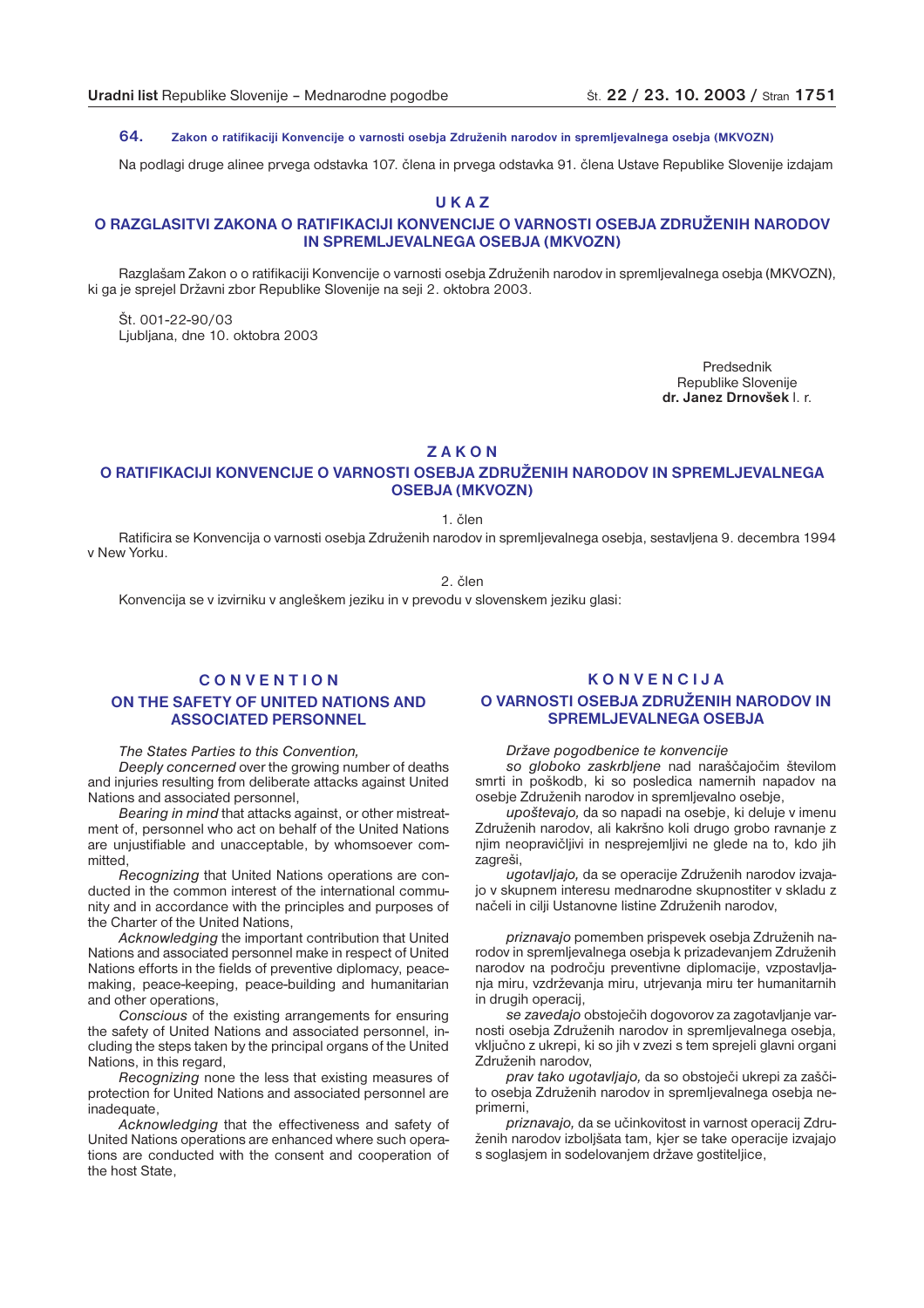*Appealing* to all States in which United Nations and associated personnel are deployed and to all others on whom such personnel may rely, to provide comprehensive support aimed at facilitating the conduct and fulfilling the mandate of United Nations operations,

*Convinced* that there is an urgent need to adopt appropriate and effective measures for the prevention of attacks committed against United Nations and associated personnel and for the punishment of those who have committed such attacks,

Have agreed as follows:

# *Article 1*

#### *Definitions*

For the purposes of this Convention:

(a) "United Nations personnel" means:

(i) Persons engaged or deployed by the Secretary-General of the United Nations as members of the military, police or civilian components of a United Nations operation;

(ii) Other officials and experts on mission of the United Nations or its specialized agencies or the International Atomic Energy Agency who are present in an official capacity in the area where a United Nations operation is being conducted;

(b) "Associated personnel" means:

(i) Persons assigned by a Government or an intergovernmental organization with the agreement of the competent organ of the United Nations;

(ii) Persons engaged by the Secretary-General of the United Nations or by a specialized agency or by the International Atomic Energy Agency;

(iii) Persons deployed by a humanitarian non-governmental organization or agency under an agreement with the Secretary-General of the United Nations or with a specialized agency or with the International Atomic Energy Agency,

to carry out activities in support of the fulfilment of the mandate of a United Nations operation;

(c) "United Nations operation" means an operation established by the competent organ of the United Nations in accordance with the Charter of the United Nations and conducted under United Nations authority and control:

(i) Where the operation is for the purpose of maintaining or restoring international peace and security; or

(ii) Where the Security Council or the General Assembly has declared, for the purposes of this Convention, that there exists an exceptional risk to the safety of the personnel participating in the operation;

(d) "Host State" means a State in whose territory a United Nations operation is conducted;

(e) "Transit State" means a State, other than the host State, in whose territory United Nations and associated personnel or their equipment are in transit or temporarily present in connection with a United Nations operation.

# *Article 2*

# *Scope of application*

1. This Convention applies in respect of United Nations and associated personnel and United Nations operations, as defined in article 1.

2. This Convention shall not apply to a United Nations operation authorized by the Security Council as an enforcement action under Chapter VII of the Charter of the United Nations in which any of the personnel are engaged as combatants against organized armed forces and to which the law of international armed conflict applies.

*pozivajo* vse države, kamor je osebje Združenih narodov in spremljevalno osebje napoteno, in vse druge, na katere se tako osebje lahko zanaša, naj zagotovijo celovito podporo za lažje izvajanje in izpolnjevanje mandata operacij Združenih narodov,

*so prepričane,* da je nujno treba sprejeti ustrezne in učinkovite ukrepe za preprečevanje napadov na osebje Združenih narodov in spremljevalno osebje in za kaznovanje tistih, ki so zagrešili take napade, in

so se zato dogovorile:

# *1. člen*

# *Pomen izrazov*

V tej konvenciji:

a) "osebje Združenih narodov" pomeni:

i) osebe, ki jih generalni sekretar Združenih narodov vključi ali napoti kot člane vojaških, policijskih ali civilnih sestavov operacije Združenih narodov;

ii) druge uradnike ali strokovnjake na misiji Združenih narodov ali njihovih specializiranih agencij ali Mednarodne agencije za jedrsko energijo, ki so po uradni dolžnosti prisotni na območju, na katerem se izvaja operacija Združenih narodov;

b) "spremljevalno osebje" pomeni:

i) osebe, ki jih določi vlada ali medvladna organizacija s soglasjem pristojnega organa Združenih narodov;

ii) osebe, ki jih vključi generalni sekretar Združenih narodov ali specializirana agencija ali Mednarodna agencija za jedrsko energijo;

iii) osebe, ki jih napoti humanitarna nevladna organizacija ali agencija po sporazumu z generalnim sekretarjem Združenih narodov ali s specializirano agencijo ali z Mednarodno agencijo za jedrsko energijo,

da bi opravljale dejavnosti v podporo izpolnjevanja mandata operacije Združenih narodov;

c) "operacija Združenih narodov" pomeni operacijo, ki jo pripravi pristojni organ Združenih narodov v skladu z Ustanovno listino Združenih narodov in se izvaja pod pristojnostjo in nadzorom Združenih narodov:

i) kadar je operacija namenjena vzdrževanju ali ponovni vzpostavitvi mednarodnega miru in varnosti ali

ii) kadar Varnostni svet ali Generalna skupščina za namene te konvencije razglasi, da obstaja izjemno tveganje za varnost osebja, ki sodeluje v operaciji;

d) "država gostiteljica" pomeni državo, na katere ozemlju se izvaja operacija Združenih narodov;

e) "država tranzita" pomeni državo, ki ni država gostiteljica, na ozemlju katere sta osebje Združenih narodov in spremljevalno osebje ali njuna oprema v tranzitu ali sta začasno prisotni v zvezi z operacijo Združenih narodov.

# *2. člen*

# *Obseg uporabe*

1. Ta konvencija se uporablja za osebje Združenih narodov in spremljevalno osebje ter operacije Združenih narodov, kot so opredeljeni v 1. členu.

2. Ta konvencija se ne uporablja za operacijo Združenih narodov, ki poteka po odločitvi Varnostnega sveta kot izvajanje ukrepov v skladu s VII. poglavjem Ustanovne listine Združenih narodov, v katero so člani osebja vključeni kot borci proti organiziranim oboroženim silam in za katero se uporablja pravo, ki ureja mednarodne oborožene spopade.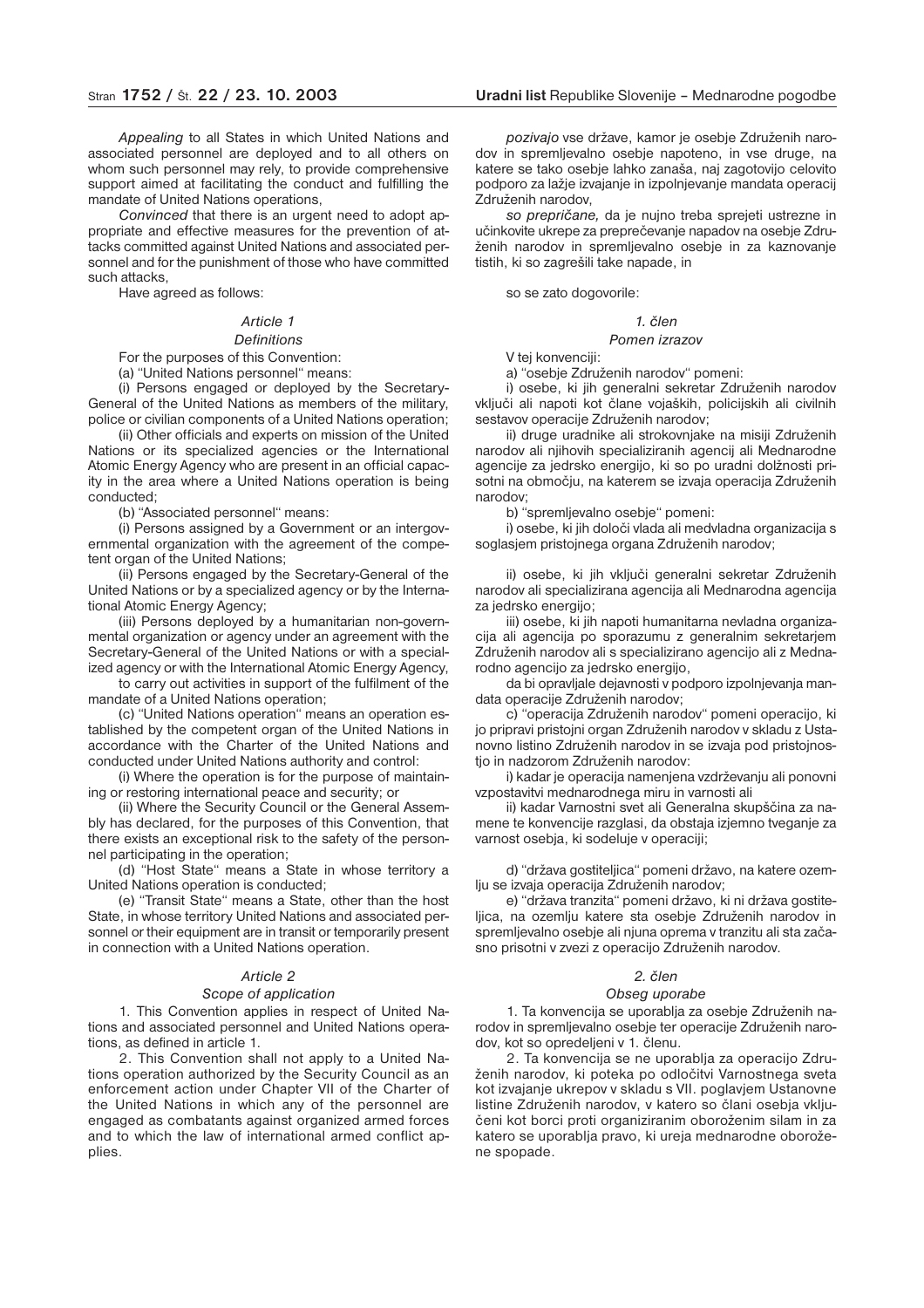# *Identification*

1. The military and police components of a United Nations operation and their vehicles, vessels and aircraft shall bear distinctive identification. Other personnel, vehicles, vessels and aircraft involved in the United Nations operation shall be appropriately identified unless otherwise decided by the Secretary-General of the United Nations.

2. All United Nations and associated personnel shall carry appropriate identification documents.

# *Article 4*

# *Agreements on the status of the operation*

The host State and the United Nations shall conclude as soon as possible an agreement on the status of the United Nations operation and all personnel engaged in the operation including, inter alia, provisions on privileges and immunities for military and police components of the operation.

# *Article 5*

# *Transit*

A transit State shall facilitate the unimpeded transit of United Nations and associated personnel and their equipment to and from the host State.

# *Article 6*

# *Respect for laws and regulations*

1. Without prejudice to such privileges and immunities as they may enjoy or to the requirements of their duties, United Nations and associated personnel shall:

(a) Respect the laws and regulations of the host State and the transit State; and

(b) Refrain from any action or activity incompatible with the impartial and international nature of their duties.

2. The Secretary-General of the United Nations shall take all appropriate measures to ensure the observance of these obligations.

# *Article 7*

# *Duty to ensure the safety and security of United Nations and associated personnel*

1. United Nations and associated personnel, their equipment and premises shall not be made the object of attack or of any action that prevents them from discharging their mandate.

2. States Parties shall take all appropriate measures to ensure the safety and security of United Nations and associated personnel. In particular, States Parties shall take all appropriate steps to protect United Nations and associated personnel who are deployed in their territory from the crimes set out in article 9.

3. States Parties shall cooperate with the United Nations and other States Parties, as appropriate, in the implementation of this Convention, particularly in any case where the host State is unable itself to take the required measures.

# *3. člen*

#### *Identifikacija*

1. Vojaški in policijski sestavi Združenih narodov in njihova vozila, plovila in zrakoplovi so jasno označeni. Drugo osebje, vozila, plovila in zrakoplovi, ki so vključeni v operacijo Združenih narodov, se ustrezno označijo, razen če generalni sekretar Združenih narodov ne odloči drugače.

2. Vse osebje Združenih narodov in spremljevalno osebje imata pri sebi ustrezne identifikacijske listine.

# *4. člen*

# *Sporazumi o statusu operacije*

Država gostiteljica in Združeni narodi čim prej sklenejo sporazum o statusu operacije Združenih narodov in osebja, ki je vključeno v operacijo, med drugim tudi z določbami o privilegijih in imunitetah vojaških in policijskih sestavov operacije.

# *5. člen*

# *Tranzit*

Država tranzita omogoči neoviran tranzit osebja Združenih narodov in spremljevalnega osebja ter njune opreme na poti v državo gostiteljico in iz nje.

# *6. člen*

# *Spoštovanje zakonov in predpisov*

1. Ne glede na privilegije in imunitete, ki jih lahko uživata osebje Združenih narodov in spremljevalno osebje, ali na zahteve glede njunih dolžnosti osebje Združenih narodov in spremljevalno osebje:

a) spoštujeta zakone in predpise države gostiteljice in države tranzita in

b) se vzdržita vsakega dejanja ali dejavnosti, ki ni združljiva z nepristransko in mednarodno naravo njunih dolžnosti.

2. Generalni sekretar Združenih narodov sprejme vse ustrezne ukrepe za zagotovitev spoštovanja teh obveznosti.

# *7. člen*

# *Dolžnost zagotoviti varnost osebja Združenih narodov in spremljevalnega osebja*

1. Osebje Združenih narodov in spremljevalno osebje, njuna oprema in prostori ne smejo biti predmet napada ali kakršnega koli dejanja, ki bi jima preprečilo izvrševanja mandata.

2. Države pogodbenice ukrenejo vse potrebno za zagotovitev varnosti osebja Združenih narodov in spremljevalnega osebja. Države pogodbenice še posebej sprejmejo vse ustrezne ukrepe za zaščito osebja Združenih narodov in spremljevalnega osebja, ki sta napoteni na njihovo ozemlje, pred kaznivimi dejanji iz 9. člena.

3. Pri izvajanju te konvencije države pogodbenice, kadar je to primerno, sodelujejo z Združenimi narodi in drugimi državami pogodbenicami, predvsem kadar država gostiteljica sama ne more sprejeti zahtevanih ukrepov.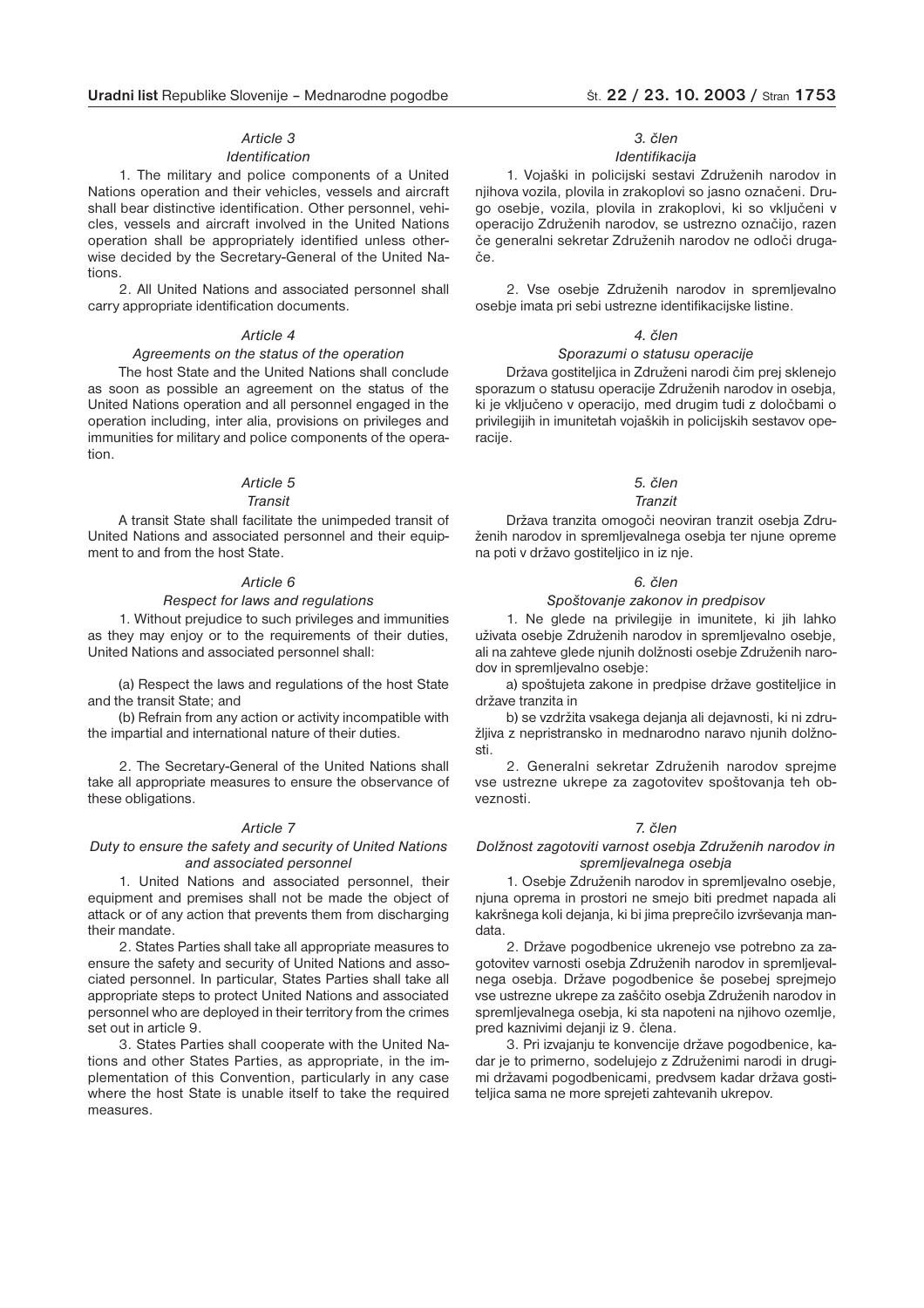# *Duty to release or return United Nations and associated personnel captured or detained*

Except as otherwise provided in an applicable statusof-forces agreement, if United Nations or associated personnel are captured or detained in the course of the performance of their duties and their identification has been established, they shall not be subjected to interrogation and they shall be promptly released and returned to United Nations or other appropriate authorities. Pending their release such personnel shall be treated in accordance with universally recognized standards of human rights and the principles and spirit of the Geneva Conventions of 1949.

# *Article 9*

# *Crimes against United Nations and associated personnel*

1. The intentional commission of:

(a) A murder, kidnapping or other attack upon the person or liberty of any United Nations or associated personnel;

(b) A violent attack upon the official premises, the private accommodation or the means of transportation of any United Nations or associated personnel likely to endanger his or her person or liberty;

(c) A threat to commit any such attack with the objective of compelling a physical or juridical person to do or to refrain from doing any act;

(d) An attempt to commit any such attack; and

(e) An act constituting participation as an accomplice in any such attack, or in an attempt to commit such attack, or in organizing or ordering others to commit such attack,

shall be made by each State Party a crime under its national law.

2. Each State Party shall make the crimes set out in paragraph 1 punishable by appropriate penalties which shall take into account their grave nature.

#### *Article 10*

## *Establishment of jurisdiction*

1. Each State Party shall take such measures as may be necessary to establish its jurisdiction over the crimes set out in article 9 in the following cases:

(a) When the crime is committed in the territory of that State or on board a ship or aircraft registered in that State;

(b) When the alleged offender is a national of that State.

2. A State Party may also establish its jurisdiction over any such crime when it is committed:

(a) By a stateless person whose habitual residence is in that State; or

(b) With respect to a national of that State; or

(c) In an attempt to compel that State to do or to abstain from doing any act.

3. Any State Party which has established jurisdiction as mentioned in paragraph 2 shall notify the Secretary-General of the United Nations. If such State Party subsequently rescinds that jurisdiction, it shall notify the Secretary-General of the United Nations.

4. Each State Party shall take such measures as may be necessary to establish its jurisdiction over the crimes set out in article 9 in cases where the alleged offender is present in its territory and it does not extradite such person pursuant to article 15 to any of the States Parties which have established their jurisdiction in accordance with paragraph 1 or 2.

#### *8. člen*

# *Dolžnost izpustiti ali vrniti osebje Združenih narodov in spremljevalno osebje, ki sta zajeti ali pridržani*

Razen če ni drugače določeno v veljavnem sporazumu o statusu sil, se osebje Združenih narodov ali spremljevalno osebje, kadar je med opravljanjem svojih dolžnosti ujeto ali pridržano in je bila ugotovljena njegova identiteta, ne sme zasliševati in se nemudoma izpusti in vrne Združenim narodom ali drugim ustreznim oblastem. Do izpustitve se z osebjem ravna v skladu s splošno priznanimi standardi s področja človekovih pravic ter z načeli in v duhu Ženevskih konvencij iz leta 1949.

# *9. člen*

# *Kazniva dejanja zoper osebje Združenih narodov in spremljevalno osebje*

#### 1. Naklepna dejanja:

a) umora, ugrabitve ali drugega napada na osebo ali svobodo pripadnika osebia Združenih narodov ali spremljevalnega osebja;

b) nasilnega napada na uradne prostore, zasebne prostore ali na prevozna sredstva osebja Združenih narodov ali spremljevalnega osebja, kar bi lahko ogrozilo pripadnika osebja ali njegovo svobodo;

c) grožnje s takim napadom z namenom, da se fizična ali pravna oseba prisilili, da kaj stori ali opusti;

#### d) poskusa storitve kakega takega napada in

e) dejanja, ki pomenijo sodelovanje kot sostorilec v kakem takem napadu ali poskusu takega napada ali pri organiziranju ali ukazovanju drugim, naj izvršijo tak napad,

vsaka država pogodbenica določa kot kaznivo dejanje po svojem notranjem pravu.

2. Vsaka država pogodbenica za kazniva dejanja, navedena v prvem odstavku, določi ustrezne kazni ob upoštevanju resnosti kaznivega dejanja.

#### *10. člen*

#### *Sodna pristojnost*

1. Vsaka država pogodbenica sprejme takšne ukrepe, ki so potrebni za uveljavitev sodne pristojnosti nad kaznivimi dejanji iz 9. člena, v naslednjih primerih:

a) kadar je kaznivo dejanje storjeno na ozemlju te države ali na ladji ali zrakoplovu z registracijo v tej državi;

b) kadar je domnevni storilec državljan te države.

2. Država pogodbenica lahko uveljavi sodno pristojnost nad vsakim kaznivim dejanjem, kadar:

a) ga stori oseba brez državljanstva, ki običajno prebiva v tej državi, ali

b) je storjeno v zvezi z državljanom te države ali

c) je storjeno kot poskus prisiliti to državo, naj kako dejanje stori ali se vzdrži storitve kakega dejanja.

3. Država pogodbenica, ki uveljavi sodno pristojnost iz drugega odstavka, o tem uradno obvesti generalnega sekretarja Združenih narodov. Če se država pogodbenica pozneje odpove sodni pristojnosti, o tem uradno obvesti generalnega sekretarja Združenih narodov.

4. Vsaka država pogodbenica sprejme potrebne ukrepe za uveljavitev sodne pristojnosti v zvezi s kaznivimi dejanji iz 9. člena, kadar je domnevni storilec na njenem ozemlju in ga ne izroči v skladu s 15. členom kateri od držav pogodbenic, ki uveljavlja sodno pristojnost v skladu s prvim ali drugim odstavkom.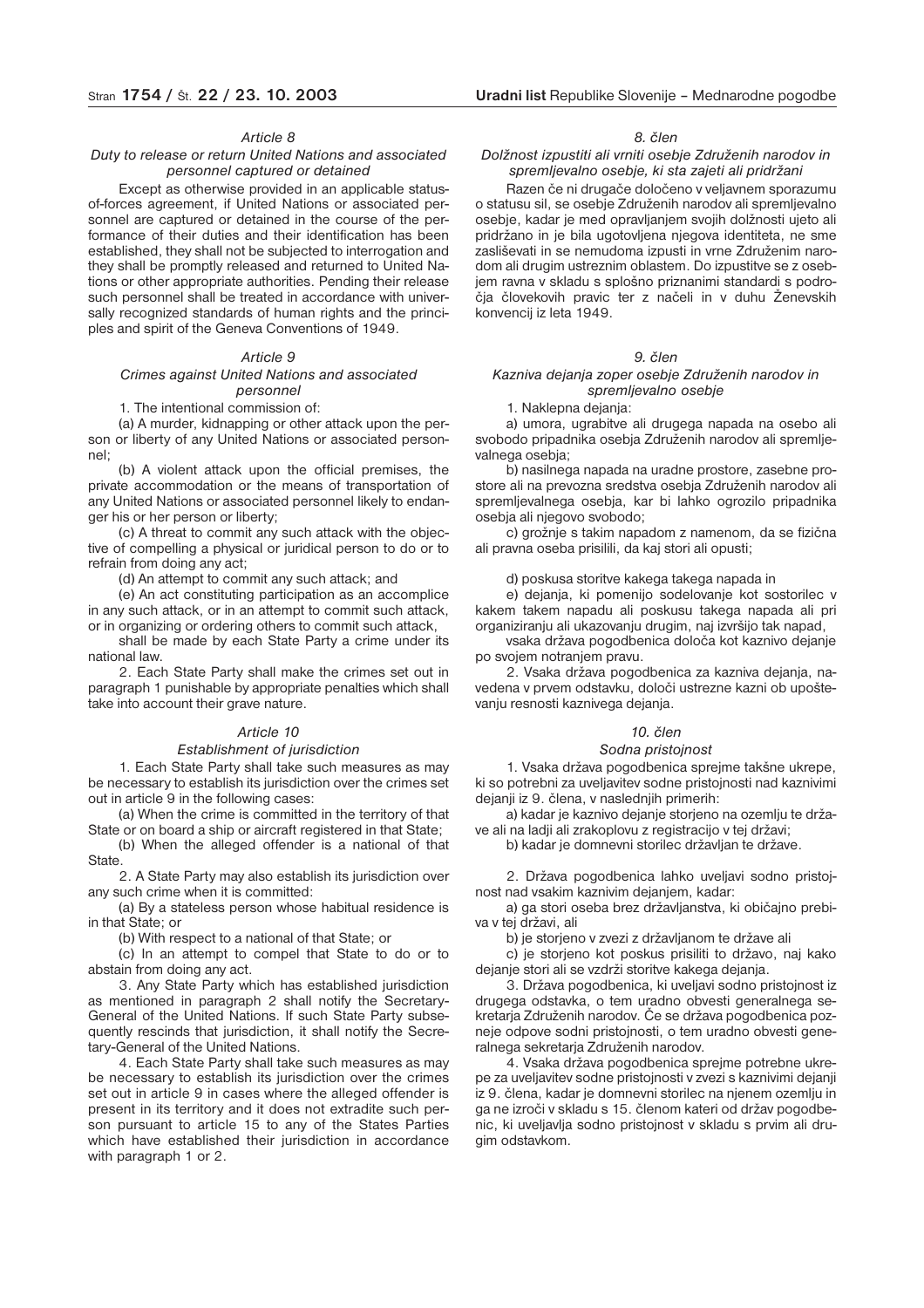5. This Convention does not exclude any criminal jurisdiction exercised in accordance with national law.

#### *Article 11*

# *Prevention of crimes against United Nations and associated personnel*

States Parties shall cooperate in the prevention of the crimes set out in article 9, particularly by:

(a) Taking all practicable measures to prevent preparations in their respective territories for the commission of those crimes within or outside their territories; and

(b) Exchanging information in accordance with their national law and coordinating the taking of administrative and other measures as appropriate to prevent the commission of those crimes.

# *Article 12*

# *Communication of information*

1. Under the conditions provided for in its national law, the State Party in whose territory a crime set out in article 9 has been committed shall, if it has reason to believe that an alleged offender has fled from its territory, communicate to the Secretary-General of the United Nations and, directly or through the Secretary-General, to the State or States concerned all the pertinent facts regarding the crime committed and all available information regarding the identity of the alleged offender.

2. Whenever a crime set out in article 9 has been committed, any State Party which has information concerning the victim and circumstances of the crime shall endeavour to transmit such information, under the conditions provided for in its national law, fully and promptly to the Secretary-General of the United Nations and the State or States concerned.

#### *Article 13*

# *Measures to ensure prosecution or extradition*

1. Where the circumstances so warrant, the State Party in whose territory the alleged offender is present shall take the appropriate measures under its national law to ensure that person's presence for the purpose of prosecution or extradition.

2. Measures taken in accordance with paragraph 1 shall be notified, in conformity with national law and without delay, to the Secretary-General of the United Nations and, either directly or through the Secretary-General, to:

(a) The State where the crime was committed;

(b) The State or States of which the alleged offender is a national or, if such person is a stateless person, in whose territory that person has his or her habitual residence;

(c) The State or States of which the victim is a national; and

(d) Other interested States.

#### *Article 14*

#### *Prosecution of alleged offenders*

The State Party in whose territory the alleged offender is present shall, if it does not extradite that person, submit, without exception whatsoever and without undue delay, the case to its competent authorities for the purpose of prosecution, through proceedings in accordance with the law of that State. Those authorities shall take their decision in the same manner as in the case of an ordinary offence of a grave nature under the law of that State.

5. Ta konvencija ne izključuje pristojnosti v kazenskih zadevah, ki se izvaja v skladu z notranjim pravom.

#### *11. člen*

# *Preprečevanje kaznivih dejanj zoper osebje Združenih narodov in spremljevalno osebje*

Države pogodbenice sodelujejo pri preprečevanju kaznivih dejanj iz 9. člena predvsem:

a) s sprejetjem vseh izvedljivih ukrepov za preprečevanje priprav na storitev teh kaznivih dejanj na svojem ozemlju ali zunaj njega in

b) z izmenjavo podatkov v skladu s svojim notraniim pravom in z usklajevanjem sprejemanja ustreznih upravnih in drugih ukrepov za preprečevanje storitve teh kaznivih dejanj.

# *12. člen*

# *Sporočanje podatkov*

1. Pod pogoji, predvidenimi v njenem notranjem pravu, država pogodbenica, na katere ozemlju je bilo storjeno kaznivo dejanje iz 9. člena – če ima razlog, da verjame, da je domnevni storilec pobegnil z njenega ozemlja – sporoči generalnemu sekretarju Združenih narodov in neposredno ali prek generalnega sekretarja zadevni državi ali državam vsa ustrezna dejstva v zvezi s storjenim kaznivim dejanjem in vse razpoložljive podatke v zvezi z identiteto domnevnega storilca.

2. Kadar koli je storjeno kaznivo dejanje iz 9. člena, si vsaka država pogodbenica, ki ima podatke o žrtvi in okoliščinah kaznivega dejanja, prizadeva za popoln in hiter prenos takih podatkov generalnemu sekretarju Združenih narodov in zadevni državi ali državam pod pogoji, predvidenimi v njenem notranjem pravu.

#### *13. člen*

#### *Ukrepi za zagotovitev pregona ali izročitve*

1. Kadar razmere to dovoljujejo, država pogodbenica, na katere ozemlju je prisoten domnevni storilec, sprejme ustrezne ukrepe za zagotovitev prisotnosti te osebe za namen pregona ali izročitve v skladu s svojim notranjim pravom.

2. Ukrepi, sprejeti v skladu s prvim odstavkom, se v skladu z notranjim pravom brez odlašanja uradno sporočijo generalnemu sekretarju Združenih narodov in neposredno ali prek generalnega sekretarja:

a) državi, v kateri je bilo storjeno kaznivo dejanje;

b) državi ali državam, katerih državljan je domnevni storilec, ali če gre za osebo brez državljanstva, državi, na ozemlju katere ima ta oseba svoje običajno prebivališče;

c) državi ali državam, katerih državljan je žrtev, in

d) drugim zainteresiranim državam.

# *14. člen*

# *Pregon domnevnih storilcev*

Država pogodbenica, na ozemlju katere je prisoten domnevni storilec, predloži – če te osebe ne izroči – brez vsakršne izjeme in brez nepotrebnega odlašanja to zadevo v obravnavo pristojnim organom za namen pregona po postopkih v skladu z zakoni te države. Ti organi sprejmejo odločitev na enak način kot pri vsaki običajni hujši kršitvi po zakonih te države.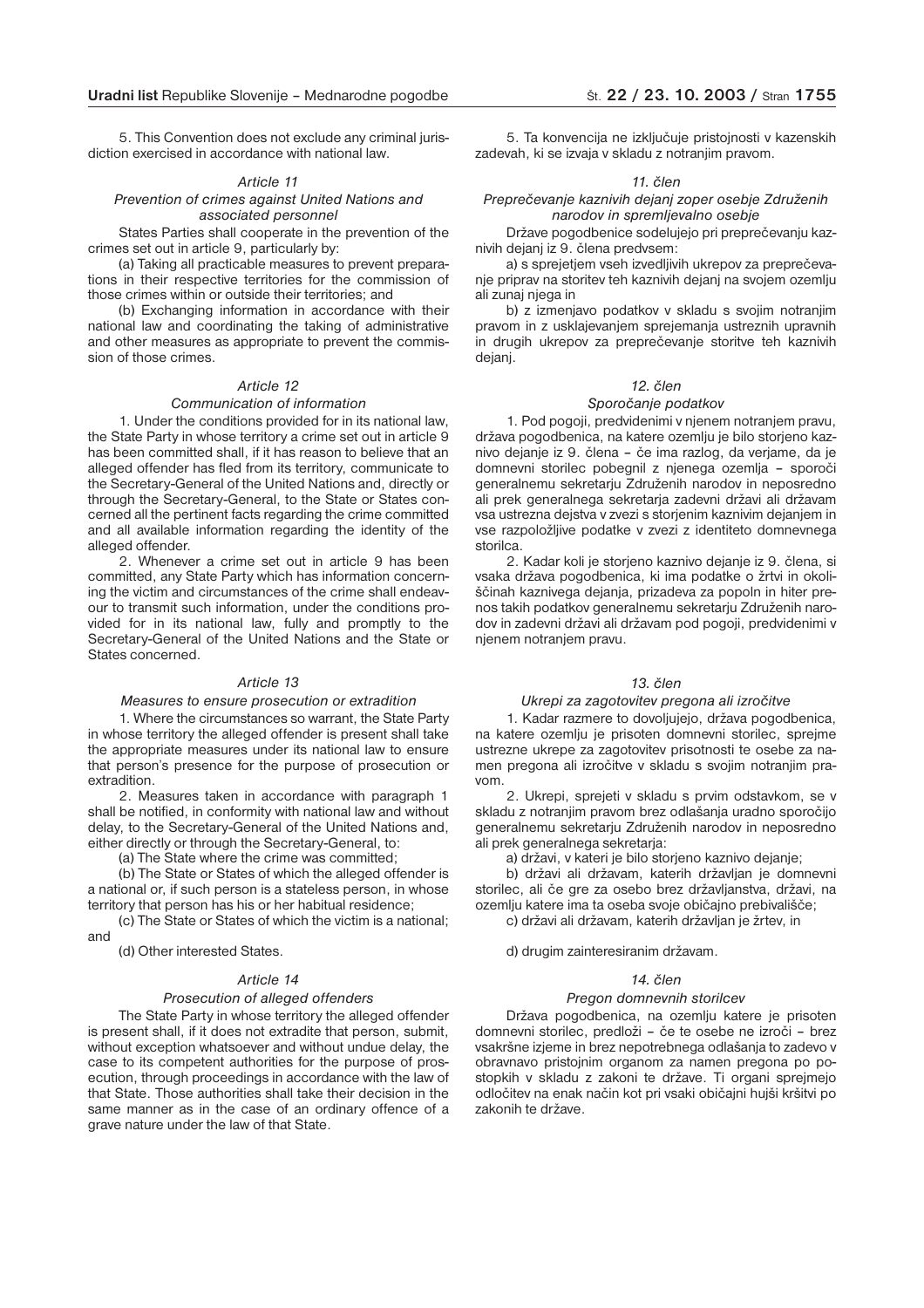# *Extradition of alleged offenders*

1. To the extent that the crimes set out in article 9 are not extraditable offences in any extradition treaty existing between States Parties, they shall be deemed to be included as such therein. States Parties undertake to include those crimes as extraditable offences in every extradition treaty to be concluded between them.

2. If a State Party which makes extradition conditional on the existence of a treaty receives a request for extradition from another State Party with which it has no extradition treaty, it may at its option consider this Convention as the legal basis for extradition in respect of those crimes. Extradition shall be subject to the conditions provided in the law of the requested State.

3. States Parties which do not make extradition conditional on the existence of a treaty shall recognize those crimes as extraditable offences between themselves subject to the conditions provided in the law of the requested State.

4. Each of those crimes shall be treated, for the purposes of extradition between States Parties, as if it had been committed not only in the place in which it occurred but also in the territories of the States Parties which have established their jurisdiction in accordance with paragraph 1 or 2 of article 10.

# *Article 16*

# *Mutual assistance in criminal matters*

1. States Parties shall afford one another the greatest measure of assistance in connection with criminal proceedings brought in respect of the crimes set out in article 9, including assistance in obtaining evidence at their disposal necessary for the proceedings. The law of the requested State shall apply in all cases.

2. The provisions of paragraph 1 shall not affect obligations concerning mutual assistance embodied in any other treaty.

# *Article 17*

# *Fair treatment*

1. Any person regarding whom investigations or proceedings are being carried out in connection with any of the crimes set out in article 9 shall be guaranteed fair treatment, a fair trial and full protection of his or her rights at all stages of the investigations or proceedings.

2. Any alleged offender shall be entitled:

(a) To communicate without delay with the nearest appropriate representative of the State or States of which such person is a national or which is otherwise entitled to protect that person's rights or, if such person is a stateless person, of the State which, at that person's request, is willing to protect that person's rights; and

(b) To be visited by a representative of that State or those States.

# *Article 18*

# *Notification of outcome of proceedings*

The State Party where an alleged offender is prosecuted shall communicate the final outcome of the proceedings to the Secretary-General of the United Nations, who shall transmit the information to other States Parties.

#### *15. člen*

#### *Izročitev domnevnih storilcev*

1. Če za kazniva dejanja iz 9. člena ni predvidena izročitev v kateri od pogodb o izročitvi med državami pogodbenicami, se šteje, da so kot taka vključena v pogodbo. Države pogodbenice se obvezujejo, da bodo ta kazniva dejanja kot izročitvena kazniva dejanja vključile v vsako pogodbo o izročitvi, ki jo bodo sklenile.

2. Če država pogodbenica, ki izročitev pogojuje z obstojem pogodbe, prejme zahtevo za izročitev od druge države pogodbenice, s katero nima pogodbe o izročitvi, lahko po lastni presoji šteje to konvencijo kot pravno podlago za izročitev v zvezi s takimi kaznivimi dejanji. Za izročitev veljajo pogoji, ki jih predvideva zakon zaprošene države.

3. Države pogodbenice, ki izročitve ne pogojujejo z obstojem pogodbe, taka kazniva dejanja med seboj priznavajo kot izročitvena v skladu s pogoji, ki jih predvidevajo zakoni zaprošene države.

4. Za vsako od teh kaznivih dejanj velja za namen izročitve med državami pogodbenicami, kot da bi bilo storjeno ne le na kraju, kjer je bilo storjeno, ampak tudi na ozemljih držav pogodbenic, ki so uveljavile svojo sodno pristojnost v skladu s prvim ali drugim odstavkom 10. člena.

# *16. člen*

# *Medsebojna pravna pomoč v kazenskih zadevah*

1. Države pogodbenice si v največji možni meri medsebojno pomagajo v zvezi s kazenskimi postopki, uvedenimi za kazniva dejanja iz 9. člena, vključno s pomočjo pri pridobivanju razpoložljivega dokaznega gradiva, ki je potrebno za postopek. V vseh primerih se uporabljajo zakoni zaprošene države.

2. Določbe prvega odstavka ne vplivajo na obveznosti v zvezi z medsebojno pravno pomočjo, ki je določena s katero koli drugo pogodbo.

# *17. člen*

# *Pošteno obravnavanje*

1. Vsaki osebi, ki je v postopku preiskave ali v kazenskem postopku v zvezi s katerim koli kaznivim dejanjem iz 9. člena, se zagotovijo pošteno obravnavanje, pošteno sojenje in polno varstvo njenih pravic na vseh stopnjah preiskave ali postopka.

2. Vsak domnevni storilec ima pravico:

a) da se brez odlašanja pogovori z najbližjim primernim predstavnikom države ali držav, katerih državljan je ta oseba, ali ki je kako drugače upravičen varovati pravice te osebe, ali če je ta oseba brez državljanstva, predstavnikom države, ki je na prošnjo te osebe pripravljena varovati njene pravice, in

b) da ga obišče predstavnik take države ali držav.

# *18. člen*

#### *Obvestilo o izidu postopka*

Država pogodbenica, v kateri se preganja domnevni storilec, sporoči končni izid postopka generalnemu sekretarju Združenih narodov, ki informacijo posreduje drugim državam pogodbenicam.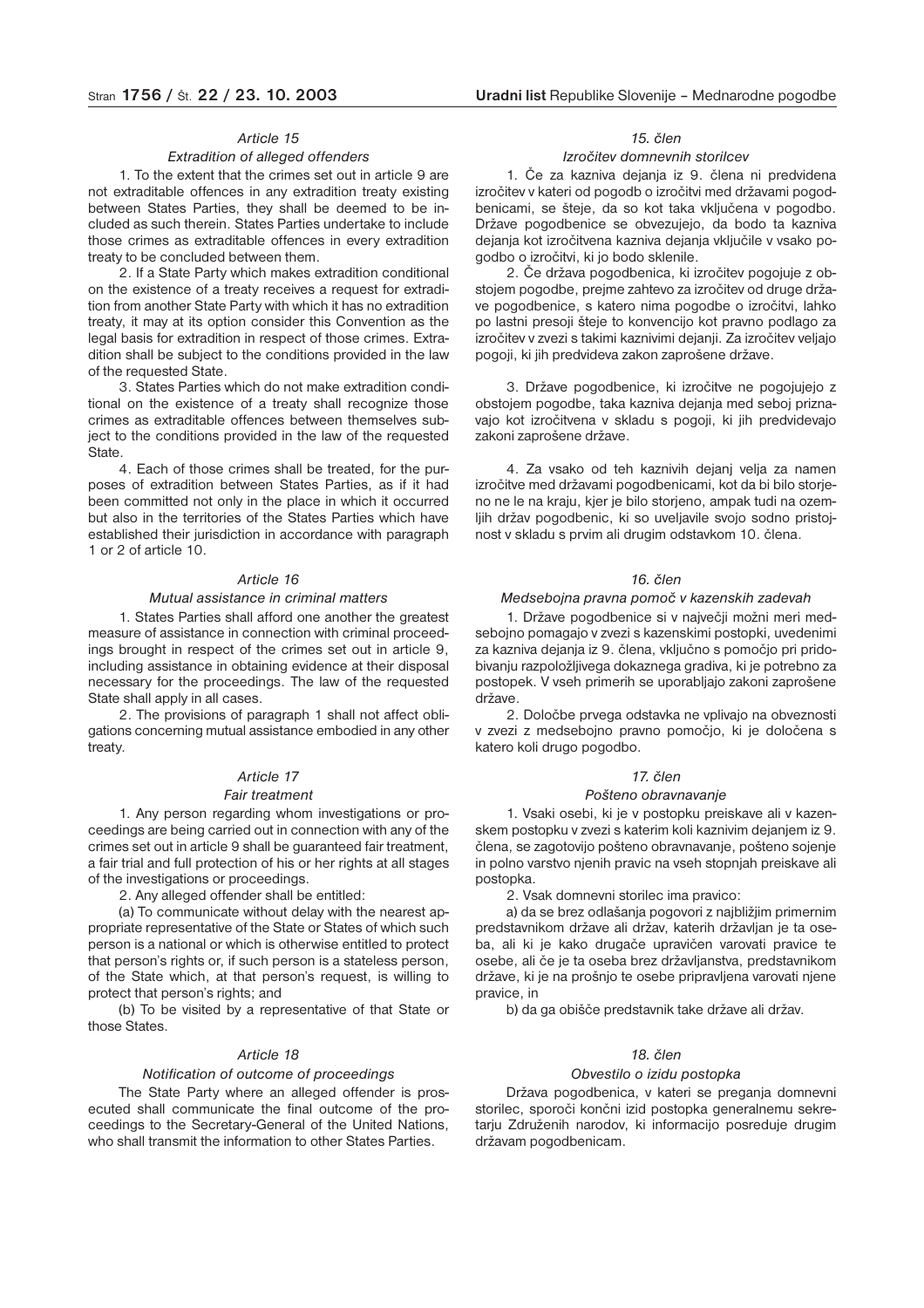# *Dissemination*

The States Parties undertake to disseminate this Convention as widely as possible and, in particular, to include the study thereof, as well as relevant provisions of international humanitarian law, in their programmes of military instruction.

# *Article 20*

#### *Savings clauses*

Nothing in this Convention shall affect:

(a) The applicability of international humanitarian law and universally recognized standards of human rights as contained in international instruments in relation to the protection of United Nations operations and United Nations and associated personnel or the responsibility of such personnel to respect such law and standards;

(b) The rights and obligations of States, consistent with the Charter of the United Nations, regarding the consent to entry of persons into their territories;

(c) The obligation of United Nations and associated personnel to act in accordance with the terms of the mandate of a United Nations operation;

(d) The right of States which voluntarily contribute personnel to a United Nations operation to withdraw their personnel from participation in such operation; or

(e) The entitlement to appropriate compensation payable in the event of death, disability, injury or illness attributable to peace-keeping service by persons voluntarily contributed by States to United Nations operations.

# *Article 21*

# *Right of self-defence*

Nothing in this Convention shall be construed so as to derogate from the right to act in self-defence.

# *Article 22*

# *Dispute settlement*

1. Any dispute between two or more States Parties concerning the interpretation or application of this Convention which is not settled by negotiation shall, at the request of one of them, be submitted to arbitration. If within six months from the date of the request for arbitration the parties are unable to agree on the organization of the arbitration, any one of those parties may refer the dispute to the International Court of Justice by application in conformity with the Statute of the Court.

2. Each State Party may at the time of signature, ratification, acceptance or approval of this Convention or accession thereto declare that it does not consider itself bound by all or part of paragraph 1. The other States Parties shall not be bound by paragraph 1 or the relevant part thereof with respect to any State Party which has made such a reservation.

3. Any State Party which has made a reservation in accordance with paragraph 2 may at any time withdraw that reservation by notification to the Secretary-General of the United Nations.

# *Article 23*

# *Review meetings*

At the request of one or more States Parties, and if approved by a majority of States Parties, the Secretary-General of the United Nations shall convene a meeting of the States Parties to review the implementation of the Convention, and any problems encountered with regard to its application.

# *19. člen*

#### *Seznanjanje*

Države pogodbenice se obvezujejo, da bodo to konvencijo razširjale v največjem možnem obsegu in zlasti da bodo proučevanje te konvencije in ustreznih določb mednarodnega humanitarnega prava vključile v svoje programe vojaškega usposabljanja.

# *20. člen*

#### *Omejevalne določbe*

Nič v tej konvenciji ne vpliva na:

a) uporabo mednarodnega humanitarnega prava in splošno priznanih standardov človekovih pravic, ki jih vsebujejo mednarodni instrumenti v zvezi z zaščito operacij Združenih narodov ter njihovega osebja in spremljevalnega osebja ali odgovornostjo tega osebja, da spoštuje takšne zakone in standarde;

b) pravice in obveznosti držav v skladu z Ustanovno listino Združenih narodov v zvezi s soglasjem za vstop oseb na niihova ozemlia:

c) obveznost osebja Združenih narodov in spremljevalnega osebja, da delujeta v skladu s pogoji mandata operacije Združenih narodov;

d) pravico držav, ki prostovoljno prispevajo osebje za operacijo Združenih narodov, da prekinejo sodelovanje svojega osebja v taki operaciji, ali

e) upravičenost do ustreznega povračila, izplačljivega v primeru smrti, invalidnosti, poškodbe ali bolezni oseb, ki so jih države prostovoljno napotile v mirovno operacijo Združenih narodov, in je v zvezi s službovanjem v tej operaciji.

# *21. člen*

# *Pravica do samoobrambe*

V tej konvenciji se nič ne razlaga tako, kot da se odstopa od pravice ukrepati v samoobrambi.

# *22. člen*

# *Reševanje sporov*

1. Kakršen koli spor med dvema ali več državami pogodbenicami v zvezi z razlago ali uporabo te konvencije, ki se ne reši s pogajanji, se na zahtevo ene od njih predloži v arbitražo. Če se v šestih mesecih od datuma zahteve za arbitražo pogodbenice ne morejo sporazumeti o arbitraži, lahko katera koli od njih predloži spor Meddržavnemu sodišču v skladu s Statutom sodišča.

2. Vsaka država pogodbenica lahko ob podpisu, ratifikaciji, sprejetju, odobritvi te konvencije ali pristopu k njej izjavi, da je prvi odstavek v celoti ali delno ne zavezuje. Drugih držav pogodbenic prvi odstavek ali ustrezen del prvega odstavka ne zavezuje v odnosu do vsake države pogodbenice, ki je izrazila takšen pridržek.

3. Vsaka država pogodbenica, ki je izrazila pridržek v skladu z drugim odstavkom, lahko ta pridržek kadar koli umakne, tako da o tem uradno obvesti generalnega sekretarja Združenih narodov.

# *23. člen*

# *Pregledni sestanki*

Na zahtevo ene ali več držav pogodbenic in če to odobri večina držav pogodbenic, generalni sekretar Združenih narodov skliče sestanek držav pogodbenic, da pregledajo izvajanje konvencije in obravnavajo kakršna koli vprašanja, ki se pojavljajo v zvezi z njeno uporabo.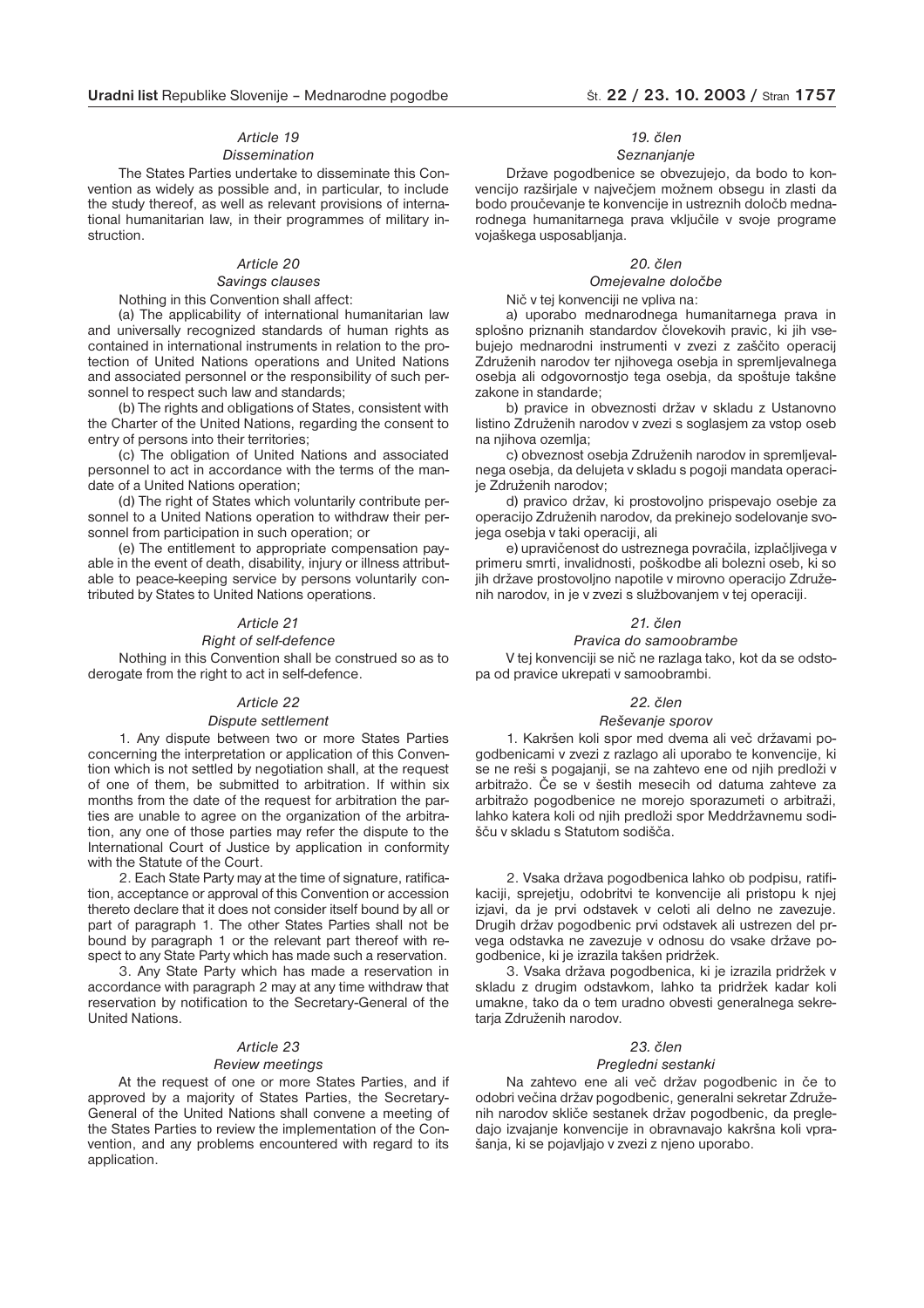# *Signature*

This Convention shall be open for signature by all States, until 31 December 1995, at United Nations Headquarters in New York.

# *Article 25*

# *Ratification, acceptance or approval*

This Convention is subject to ratification, acceptance or approval. Instruments of ratification, acceptance or approval shall be deposited with the Secretary-General of the United Nations.

# *Article 26*

# *Accession*

This Convention shall be open for accession by any State. The instruments of accession shall be deposited with the Secretary-General of the United Nations.

# *Article 27*

# *Entry into force*

1. This Convention shall enter into force thirty days after twenty-two instruments of ratification, acceptance, approval or accession have been deposited with the Secretary-General of the United Nations.

2. For each State ratifying, accepting, approving or acceding to the Convention after the deposit of the twentysecond instrument of ratification, acceptance, approval or accession, the Convention shall enter into force on the thirtieth day after the deposit by such State of its instrument of ratification, acceptance, approval or accession.

# *Article 28*

# *Denunciation*

1. A State Party may denounce this Convention by written notification to the Secretary-General of the United Nations.

2. Denunciation shall take effect one year following the date on which notification is received by the Secretary-General of the United Nations.

# *Article 29*

# *Authentic texts*

The original of this Convention, of which the Arabic, Chinese, English, French, Russian and Spanish texts are equally authentic, shall be deposited with the Secretary-General of the United Nations, who shall send certified copies thereof to all States.

DONE at New York this ninth day of December one thousand nine hundred and ninety-four.

# 3. člen

Za izvajanje konvencije skrbijo Ministrstvo za zunanje zadeve, Ministrstvo za notranje zadeve, Ministrstvo za pravosodje in Ministrstvo za obrambo.

4. člen

Ta zakon začne veljati naslednji dan po objavi v Uradnem listu Republike Slovenije – Mednarodne pogodbe.

Št. 212-02/03-4/1 Ljubljana, dne 2. oktobra 2003 EPA 958-III

# *24. člen*

# *Podpis*

Ta konvencija je na voljo za podpis vsem državam do 31. decembra 1995 na sedežu Združenih narodov v New Yorku.

# *25. člen*

# *Ratifikacija, sprejetje ali odobritev*

Konvencija se ratificira, sprejme ali odobri. Listine o ratifikaciji, sprejetju ali odobritvi se deponirajo pri generalnem sekretarju Združenih narodov.

# *26. člen*

# *Pristop*

Konvencija je vsaki državi na voljo za pristop. Listine o pristopu se deponirajo pri generalnem sekretarju Združenih narodov.

# *27. člen*

#### *Začetek veljavnosti*

1. Konvencija začne veljati trideset dni po tem, ko je bilo pri generalnem sekretarju Združenih narodov deponiranih dvaindvajset listin o ratifikaciji, sprejetju, odobritvi ali pristopu.

2. Za vsako državo, ki ratificira, sprejme, odobri konvencijo ali k njej pristopi po deponiranju dvaindvajsete listine o ratifikaciji, sprejetju, odobritvi ali pristopu, začne konvencija veljati trideseti dan po tem, ko je ta država deponirala svojo listino o ratifikaciji, sprejetju, odobritvi ali pristopu.

# *28. člen*

# *Odpoved*

1. Država pogodbenica lahko to konvencijo odpove s pisnim uradnim obvestilom generalnemu sekretarju Združenih narodov.

2. Odpoved začne veljati eno leto po datumu, ko generalni sekretar Združenih narodov prejme uradno obvestilo.

# *29. člen*

# *Verodostojnost besedil*

Izvirnik konvencije, katere angleško, arabsko, francosko, kitajsko, rusko in špansko besedilo je enako verodostojno, se deponira pri generalnem sekretarju Združenih narodov, ki overjene kopije pošlje vsem državam.

Sestavljeno v New Yorku devetega decembra tisoč devetsto štiriindevetdeset.

> Predsednik Državnega zbora Republike Slovenije **Borut Pahor** l. r.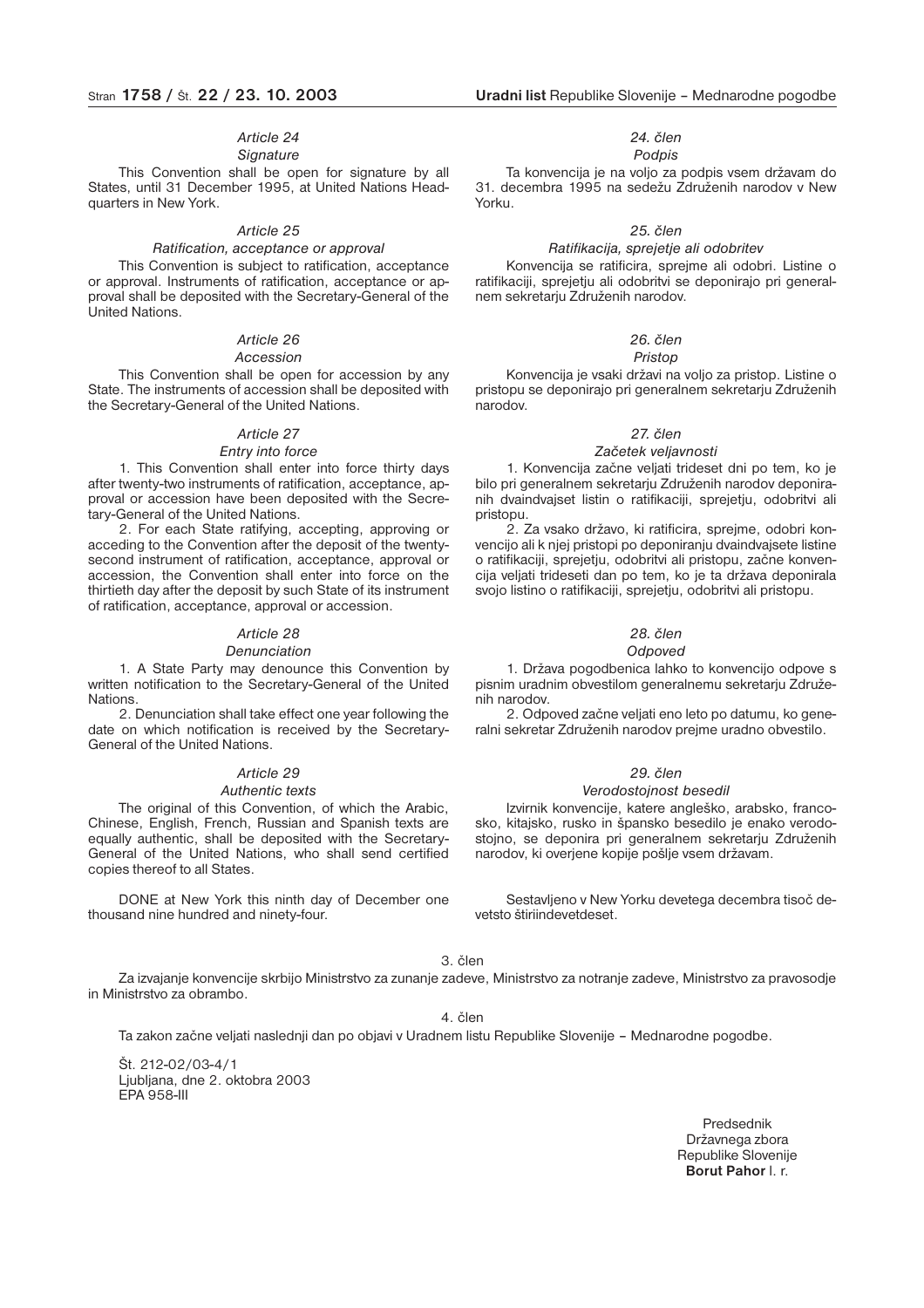**65. Zakon o ratifikaciji Letnega sporazuma o financiranju 2003 Posebnega pristopnega programa za kmetijstvo in razvoj podeželja v Republiki Sloveniji (SAPARD) med Komisijo Evropskih skupnosti v imenu Evropske skupnosti in Vlado Republike Slovenije (MSAPAR3)**

Na podlagi druge alinee prvega odstavka 107. člena in prvega odstavka 91. člena Ustave Republike Slovenije izdajam

# **U K A Z**

# **O RAZGLASITVI ZAKONA O RATIFIKACIJI LETNEGA SPORAZUMA O FINANCIRANJU 2003 POSEBNEGA PRISTOPNEGA PROGRAMA ZA KMETIJSTVO IN RAZVOJ PODEŽELJA V REPUBLIKI SLOVENIJI (SAPARD) MED KOMISIJO EVROPSKIH SKUPNOSTI V IMENU EVROPSKE SKUPNOSTI IN VLADO REPUBLIKE SLOVENIJE (MSAPAR3)**

Razglašam Zakon o ratifikaciji Letnega sporazuma o financiranju 2003 Posebnega pristopnega programa za kmetijstvo in razvoj podeželja v Republiki Sloveniji (SAPARD) med Komisijo Evropskih skupnosti v imenu Evropske skupnosti in Vlado Republike Slovenije (MSAPAR3), ki ga je sprejel Državni zbor Republike Slovenije na seji 2. oktobra 2003.

Št. 001-22-92/03 Ljubljana, dne 10. oktobra 2003

> Predsednik Republike Slovenije **dr. Janez Drnovšek** l. r.

# **Z A K O N**

# **O RATIFIKACIJI LETNEGA SPORAZUMA O FINANCIRANJU 2003 POSEBNEGA PRISTOPNEGA PROGRAMA ZA KMETIJSTVO IN RAZVOJ PODEŽELJA V REPUBLIKI SLOVENIJI (SAPARD) MED KOMISIJO EVROPSKIH SKUPNOSTI V IMENU EVROPSKE SKUPNOSTI IN VLADO REPUBLIKE SLOVENIJE (MSAPAR3)**

1. člen

Ratificira se Letni sporazum o financiranju 2003 Posebnega pristopnega programa za kmetijstvo in razvoj podeželja v Republiki Sloveniji (SAPARD) med Komisijo Evropskih skupnosti v imenu Evropske skupnosti in Vlado Republike Slovenije, podpisan v Bruslju 22. julija 2003.

2. člen

Letni sporazum se v izvirniku v slovenskem in angleškem jeziku glasi:

# POSEBNI PRISTOPNI PROGRAM ZA KMETIJSTVO IN RAZVOJ PODEŽELJA V REPUBLIKI SLOVENIJI

# **LETNI SPORAZUM O FINANCIRANJU 2003 med KOMISIJO EVROPSKIH SKUPNOSTI V IMENU EVROPSKE SKUPNOSTI**

# **in REPUBLIKO SLOVENIJO**

# LETNI SPORAZUM O FINANCIRANJU 2003

Komisija Evropskih skupnosti, v nadaljevanju imenovana "Komisija"*,* ki nastopa za Evropsko skupnost, v nadaljevanju imenovana "Skupnost", in v njenem imenu,

na eni strani in

Vlada Republike Slovenije, ki nastopa za Republiko Slovenijo, v nadaljevanju imenovana "Republika Slovenija", in v njenem imenu,

na drugi strani

SPECIAL ACCESSION PROGRAMME FOR AGRICULTURE AND RURAL DEVELOPMENT IN THE REPUBLIC OF SLOVENIA

# **ANNUAL FINANCING AGREEMENT 2003 between THE COMMISSION OF THE EUROPEAN COMMUNITIES ON BEHALF OF THE EUROPEAN COMMUNITY and THE REPUBLIC OF SLOVENIA**

# ANNUAL FINANCING AGREEMENT 2003

The Commission of the European Communities, hereinafter referred to as "the Commission", acting for and on behalf of the European Community, hereinafter referred to as "the Community"

of the one part, and

The Government of the Republic of Slovenia acting for and on behalf of the Republic of Slovenia, hereinafter referred to as "the Republic of Slovenia" of the other part,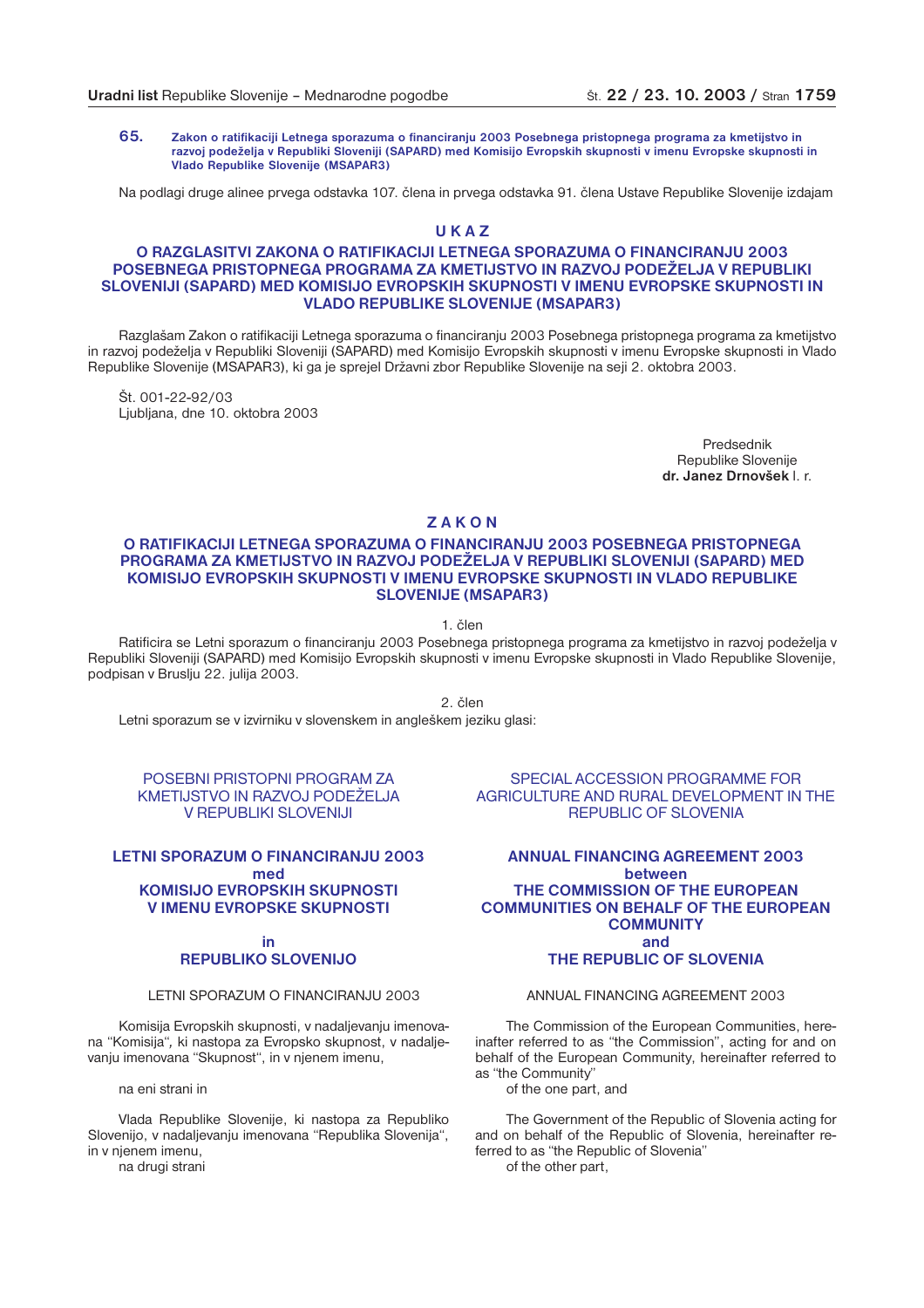in skupaj imenovani "pogodbenici",

# STA SE

glede na to, da

(1) je bil z Uredbo Sveta (ES) št. 1268/1999 o podpori Skupnosti za predpristopne ukrepe za kmetijstvo in razvoj podeželja v državah prosilkah Srednje in Vzhodne Evrope v predpristopnem obdobju ustanovljen Posebni predpristopni program za kmetijstvo in razvoj podeželja (v nadaljevanju imenovan "SAPARD")1, ki predvideva finančni prispevek Skupnosti, kot je bila nazadnje spremenjena z Uredbo (ES) št. 696/20032;

(2) je bil načrt, ki ga je predložila Republika Slovenija, 27. oktobra 2000 odobren kot program za kmetijstvo in razvoj podeželja s sklepom Komisije, sprejetim v skladu s petim odstavkom 4. člena Uredbe (ES) št. 1268/1999;

(3) je bil 28. avgusta 2001 sklenjen Večletni sporazum o financiranju med Komisijo, ki nastopa v imenu Skupnosti, in Republiko Slovenijo, kot je bil nazadnje spremenjen z Letnim sporazumom o financiranju 2002 med Komisijo, ki nastopa v imenu Skupnosti, in Republiko Slovenijo (v nadaljevanju imenovan "MAFA") in je v njegovem 2. členu določeno, da se finančna obveznost Skupnosti določi v letnih sporazumih o financiranju;

(4) je treba določiti finančno obveznost Skupnosti za leto 2003 za izvajanje programa za kmetijstvo in razvoj podeželja ter vseh njegovih sprememb (v nadaljevanju imenovan "program") v Republiki Sloveniji in opredeliti obdobje veljavnosti te obveznosti. Zaradi določb Uredbe Komisije (ES) št. 2222/2000 z dne 7. junija 2000 o finančnih pravilih za uporabo Uredbe Sveta (ES) št. 1268/1999 o podpori Skupnosti za predpristopne ukrepe za kmetijstvo in razvoj podeželja v državah prosilkah Srednje in Vzhodne Evrope v predpristopnem obdobju3, kot je bila nazadnje spremenjena z Uredbo (ES) št. 188/20034, je treba podaljšati roke veljavnosti za finančne obveznosti, kot so bili določeni v letnih sporazumih o financiranju za 2000, 2001 in 2002. Iz istega razloga je treba tudi v Večletnem sporazumu o financiranju prilagoditi določbe, ki se nanašajo na vlaganje zahtevkov za plačila Komisije;

(5) je treba upoštevati možnost, da bo Agencija SA-PARD še nekaj časa po tem, ko bo Republika Slovenija postala država članica, lahko sklepala pogodbe z upravičenci. Poskrbeti je treba, da bodo zahteve v teh pogodbah odražale spremembo statusa Republike Slovenije;

(6) kot splošno pravilo velja, da je treba javna naročila izvajati na način, ki zagotavlja preglednost, nediskriminacijo in delovanje brez konflikta interesov. Zaradi tega bi bilo treba spremeniti ustrezna pravila MAFA;

(7) so se pokazale nedoslednosti v zvezi z MAFA, ki jih je treba rešiti;

DOGOVORILI, KOT SLEDI:

and together jointly referred to as "the Contracting Parties",

Whereas:

(1) A Special Accession Programme for Agriculture and Rural Development (hereinafter referred to as "SAPARD") providing for a Community financial contribution has been established by Council Regulation (EC) No 1268/1999 on Community support for pre-accession measures for agriculture and rural development in the Applicant Countries of central and eastern Europe in the pre-accession period<sup>1</sup>, as last amended by Regulation (EC) No 696/20032;

(2) The plan submitted by the Republic of Slovenia was approved as an Agriculture and Rural Development Programme by a Decision taken in accordance with Article 4 (5) of Regulation (EC) No 1268/1999 on 27 October 2000.

(3) The Multi-annual Financing Agreement between the Commission acting on behalf of the Community and the Republic of Slovenia, as last amended by the Annual Financing Agreement 2002 between the Commission acting on behalf of the Community and the Republic of Slovenia (hereinafter referred to as "MAFA"), has been concluded on 28 August 2001 and provides in Article 2 that the financial commitment of the Community shall be set out in Annual Financing Agreements;

(4) It is necessary to set out the Community financial commitment for the year 2003 for the execution of the Agriculture and Rural Development Programme, and any amendments thereof, (hereinafter referred to as "the Programme"), in the Republic of Slovenia, and to state the period of validity of that commitment. Moreover, to reflect the provisions of Commission Regulation (EC) No 2222/2000 of 7 June 2000 laying down financial rules for the application of Council Regulation (EC) No 1268/1999 on Community support for pre-accession measures for agriculture and rural development in the applicant countries of central and eastern Europe in the pre-accession period3, as last amended by Regulation (EC) No 188/20034 it is necessary to the increase the time limits of validity of financial commitments set out in the Annual Financing Agreements for 2000, 2001 and 2002. For the same reason it is also necessary to adjust the provisions in the Multi-annual Financing Agreement concerning the submission of applications for payment from the Commission;

(5) Account must be taken of the prospect that for a certain period after the Republic of Slovenia has become a Member State the SAPARD Agency may enter into contracts with beneficiaries. Provision needs to be made so that the requirements of these contracts reflect the change in status of the Republic of Slovenia;

(6) As a general rule, public procurement procedures should be carried out in a way as to guarantee transparency, non-discrimination and that there are no conflicts of interest. The relevant rules of the MAFA should therefore be amended accordingly;

(7) Certain inconsistencies relevant to MAFA have come to light that need to be addressed;

# HAVE AGREED AS FOLLOWS:

<sup>1</sup> UL L 161, 26. 6. 1999, str. 87–93.

<sup>2</sup> UL L 99, 17. 4. 2003, str. 24.

<sup>3</sup> UL L 253, 7. 10. 2000, str. 5.

<sup>4</sup> UL L 27, 1. 2. 2003, str. 14.

<sup>1</sup> OJ L 161, 26. 6. 1999, p. 87 - 93.

<sup>2</sup> OJ L 99, 17. 4. 2003, p. 24.

<sup>3</sup> OJ L 253, 7. 10. 2000, p. 5.

<sup>4</sup> OJ L 27, 1. 2. 2003, p. 14.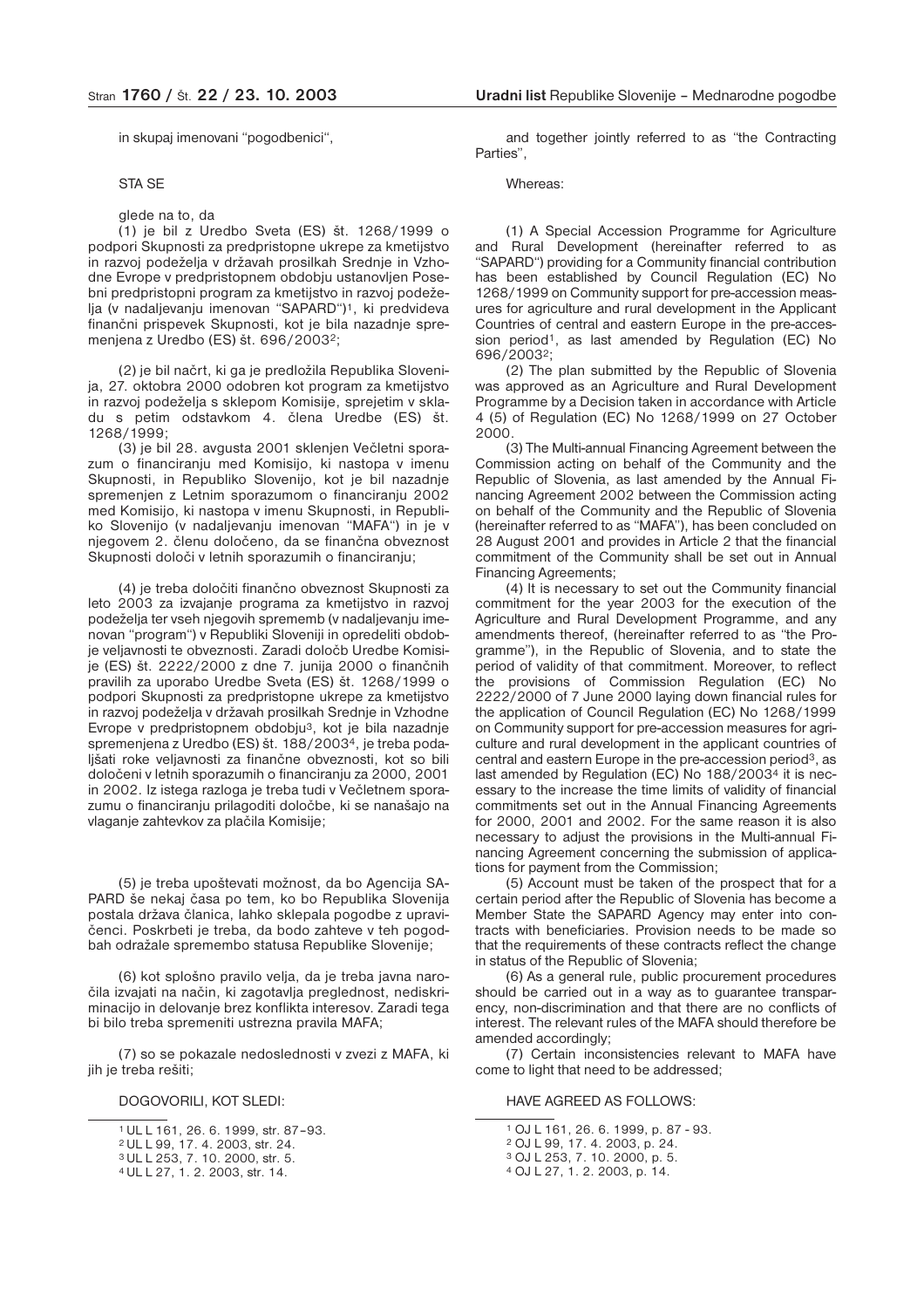# *1. člen Cilj*

Ta sporazum določa finančno obveznost Skupnosti za Republiko Slovenijo za leto 2003. Spreminja tudi Večletni sporazum o financiranju, podpisan 5. marca 2001, kot je bil spremenjen, in letne sporazume o financiranju 2000, 2001 in 2002.

# *2. člen*

# *Obveznost*

Finančni prispevek Skupnosti za leto 2003 je omejen na 6,824.462 EUR. Ta obveznost velja le za izvajanje programa, kot je bil spremenjen, v skladu z Večletnim sporazumom o financiranju med Skupnostjo in Republiko Slovenijo.

# *3. člen*

# *Obdobje obveznosti*

Komisija bo samodejno ukinila vsak del obveznosti, navedene v 2. členu, ki ne bo poravnan s plačilom na račun ali za katerega ne bo prejela sprejemljivega zahtevka za plačilo, najpozneje do 31. decembra 2006.

Po datumu, ko bo Republika Slovenija sklenila pogodbe o oblikah pomoči za razvoj podeželja Republike Slovenije kot članica Evropske unije, ne sme agencija SAPARD z nobenim upravičencem skleniti nobene pogodbe glede sredstev Skupnosti po tem sporazumu.

# *4. člen Sprememba Letnega sporazuma o financiranju 2000*

3. člen Letnega sporazuma o financiranju 2000, sklenjenega med Komisijo in Republiko Slovenijo, se nadomesti z naslednjim:

# *"3. člen*

#### *Obdobje obveznosti*

Komisija bo samodejno ukinila vsak del obveznosti, navedene v 2. členu, ki ne bo poravnan s plačilom na račun ali za katerega ne bo prejela sprejemljivega zahtevka za plačilo, najpozneje do 31. decembra 2004.

Po datumu, ko bo Republika Slovenija sklenila pogodbe o oblikah pomoči za razvoj podeželja Republike Slovenije kot članica Evropske unije, ne sme agencija SAPARD z nobenim upravičencem skleniti nobene pogodbe glede sredstev Skupnosti po tem sporazumu.

# *5. člen*

# *Sprememba Letnega sporazuma o financiranju 2001*

3. člen Letnega sporazuma o financiranju 2001, sklenjenega med Komisijo in Republiko Slovenijo, se nadomesti z naslednjim:

# *"3. člen*

#### *Obdobje obveznosti*

Komisija bo samodejno ukinila vsak del obveznosti, navedene v 2. členu, ki ne bo poravnan s plačilom na račun ali za katerega ne bo prejela sprejemljivega zahtevka za plačilo, najpozneje do 31. decembra 2005.

Po datumu, ko bo Republika Slovenija sklenila pogodbe o oblikah pomoči za razvoj podeželja Republike Slovenije kot članica Evropske unije, ne sme agencija SAPARD z nobenim upravičencem skleniti nobene pogodbe glede sredstev Skupnosti po tem sporazumu.

# *Article 1 Objective*

This Agreement sets out the Community financial commitment for the Republic of Slovenia for the year 2003. It also modifies the Multi-annual Financing Agreement signed on 5 March 2001, as amended, as well as the Annual Financing Agreements 2000, 2001 and 2002.

# *Article 2*

# *Commitment*

The financial contribution of the Community for the year 2003 is limited to 6.824.462 EUR. This commitment is valid only for execution of the Programme, as amended, in conformity with the Multi-annual Financing Agreement between the Community and the Republic of Slovenia.

# *Article 3*

# *Period of commitment*

The Commission shall automatically decommit any part of the commitment referred to in Article 2 which has not been settled by a payment on account, or for which it has not received an acceptable payment application, by 31 December 2006 at the latest.

No contract involving Community funds relating to this Agreement shall be entered into by the SAPARD Agency with any beneficiary later than the date the Republic of Slovenia enters into contracts involving a form of assistance for Rural Development for the Republic of Slovenia as a member of the European Union.

# *Article 4 Amendment of the Annual Financing Agreement 2000*

Article 3 of the Annual Financing Agreement 2000, concluded between the Commission and the Republic of Slovenia, is replaced by the following:

#### *"Article 3*

#### *Period of commitment*

The Commission shall automatically decommit any part of the commitment referred to in Article 2 which has not been settled by a payment on account, or for which it has not received an acceptable payment application, by 31 December 2004 at the latest.

No contract involving Community funds relating to this Agreement shall be entered into by the SAPARD Agency with any beneficiary later than the date the Republic of Slovenia enters into contracts involving a form of assistance for Rural Development for the Republic of Slovenia as a member of the European Union."

# *Article 5*

# *Amendment of the Annual Financing Agreement 2001*

Article 3 of the Annual Financing Agreement 2001, concluded between the Commission and the Republic of Slovenia is replaced by the following:

# *"Article 3*

#### *Period of commitment*

The Commission shall automatically decommit any part of the commitment referred to in Article 2 which has not been settled by a payment on account, or for which it has not received an acceptable payment application, by 31 December 2005 at the latest.

No contract involving Community funds relating to this Agreement shall be entered into by the SAPARD Agency with any beneficiary later than the date the Republic of Slovenia enters into contracts involving a form of assistance for Rural Development for the Republic of Slovenia as a member of the European Union."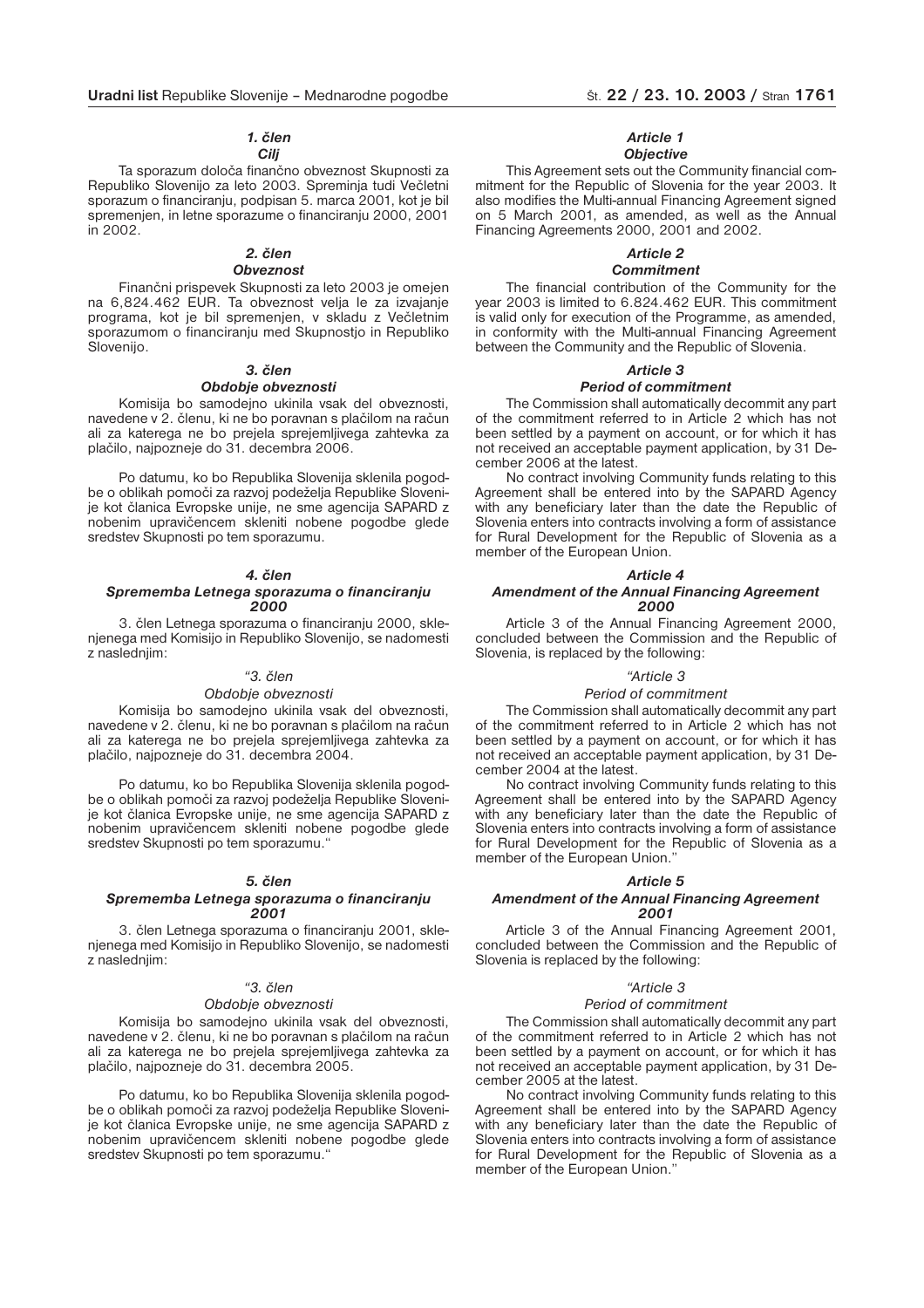# *6. člen*

#### *Sprememba Letnega sporazuma o financiranju 2002*

3. člen Letnega sporazuma o financiranju 2002, sklenjenega med Komisijo in Republiko Slovenijo, se nadomesti z naslednjim:

# *"3. člen*

# *Obdobje obveznosti*

Komisija bo samodejno ukinila vsak del obveznosti, navedene v 2. členu, ki ne bo poravnan s plačilom na račun ali za katerega ne bo prejela sprejemljivega zahtevka za plačilo, najpozneje do 31. decembra 2006.

Po datumu, ko bo Republika Slovenija sklenila pogodbe o oblikah pomoči za razvoj podeželja Republike Slovenije kot članica Evropske unije, ne sme agencija SAPARD z nobenim upravičencem skleniti nobene pogodbe glede sredstev Skupnosti po tem sporazumu."

# *7. člen*

# *Sprememba Večletnega sporazuma o financiranju*

Večletni sporazum o financiranju se spremeni, kot sledi:

**1.** V razdelku A se prvi odstavek 9. člena nadomesti z naslednjim:

"1. Agencija SAPARD četrtletno predloži zahtevke za plačilo v skladu z obrazcem D-1 iz razdelka D, ki jih nacionalni odredbodajalec v imenu Republike Slovenije podpiše in overi ter pošlje Komisiji v enem mesecu po koncu vsakega četrtletja. Dodatni zahtevki pa se lahko predložijo samo, če je to utemeljeno zaradi tveganja, da bi bila sredstva na evro računu SAPARD izčrpana, preden bi bil obdelan zahtevek za naslednje četrtletje, ali če obstaja tveganje, da bi bila obveznost ukinjena na podlagi določb ustreznega letnega sporazuma o financiranju."

- **2.** V razdelku A se v sedmem odstavku 11. člena besede "do 30. septembra" nadomestijo z besedami "pred 30. septembrom".
- **3.** V razdelku A se v prvem odstavku 13. člena točka (b) nadomesti z naslednjim: "(b) prepreči in rešuje sume in dejanske primere goljufij in nepravilnosti,"
- **4.** V razdelku A se v 14. členu točka 2.6 nadomesti z naslednjim:

"2.6. Pravila za javna naročila storitev, del in blaga v Republiki Sloveniji morajo biti pregledna, nediskriminacijska in taka, da ne sprožajo konflikta interesov. Biti morajo skladna s pravili, določenimi v priročniku Skupnosti z naslovom Pogodbe o nabavi storitev, blaga in del, sklenjene v okviru sodelovanja Skupnosti za tretje države5. Ne uporablja pa se zahteva za predhodno odobritev Komisije, ki jo vsebuje omenjeni priročnik. Storitve, dela in blago, ki se naročijo, morajo biti po poreklu iz Skupnosti ali iz držav, navedenih v zap. št. 8 razdelka F. Postopki javnih naročil, ki se začnejo po pristopu k Evropski uniji, pa morajo biti izvedeni v skladu z zakonodajo Skupnosti."

# *Amendment of the Annual Financing Agreement 2002*

Article 3 of the Annual Financing Agreement 2002, concluded between the Commission and the Republic of Slovenia, is replaced by the following:

# *"Article 3*

# *Period of commitment*

The Commission shall automatically decommit any part of the commitment referred to in Article 2 which has not been settled by a payment on account, or for which it has not received an acceptable payment application, by 31 December 2006 at the latest.

No contract involving Community funds relating to this Agreement shall be entered into by the SAPARD Agency with any beneficiary later than the date the Republic of Slovenia enters into contracts involving a form of assistance for Rural Development for the Republic of Slovenia as a member of the European Union."

# *Article 7*

# *Amendment of the Multi-annual Financing Agreement*

The Multi-annual Financing Agreement is amended as follows:

- **1.** In Article 9 of Section A, paragraph 1 is replaced by the following:
	- "1. The SAPARD Agency shall, on a quarterly basis, present payment applications in accordance with the Form D-1 as set out in Section D, signed and certified, and transmitted by the National Authorising Officer, on behalf of the Republic of Slovenia, to the Commission within one month of the end of each quarter. However, supplementary applications may be submitted only if justified on the basis of the risk of the net balance in the SAPARD euro account being exhausted before the next quarterly application has been processed or if there is a risk of decommitment being invoked pursuant to the provisions of the relevant Annual Financing Agreement."
- **2.** In Article 11 of Section A, the reference in paragraph 7 to "by 30 September" is replaced by "before 30 September".
- **3.** In Article 13 of Section A, point 1 (b) is replaced by the following:

"(b) prevent and deal with suspected and actual cases of fraud and irregularities."

**4.** In Article 14 of Section A, point 2.6 is replaced by the following:

"2.6. The rules for the procurement by public bodies of services, works and supplies in the Republic of Slovenia shall be transparent, non-discriminatory and give rise to no conflicts of interest. They shall be consistent with the rules set out in the Commission manual entitled "Service, Supply, and Work Contracts concluded within the Framework of Community Co-operation for the Third Countries5". However, the requirements for ex-ante approval by the Commission included therein shall not apply. The services, works, and supplies procured shall originate in the Community or in the countries referred to in Item 8 of Section F. However public procurement procedures initiated from accession to the European Union shall be run in accordance with Community legislation."

*Article 6*

<sup>5</sup> SEC(1999) 1801/2. 5 SEC(1999) 1801/2.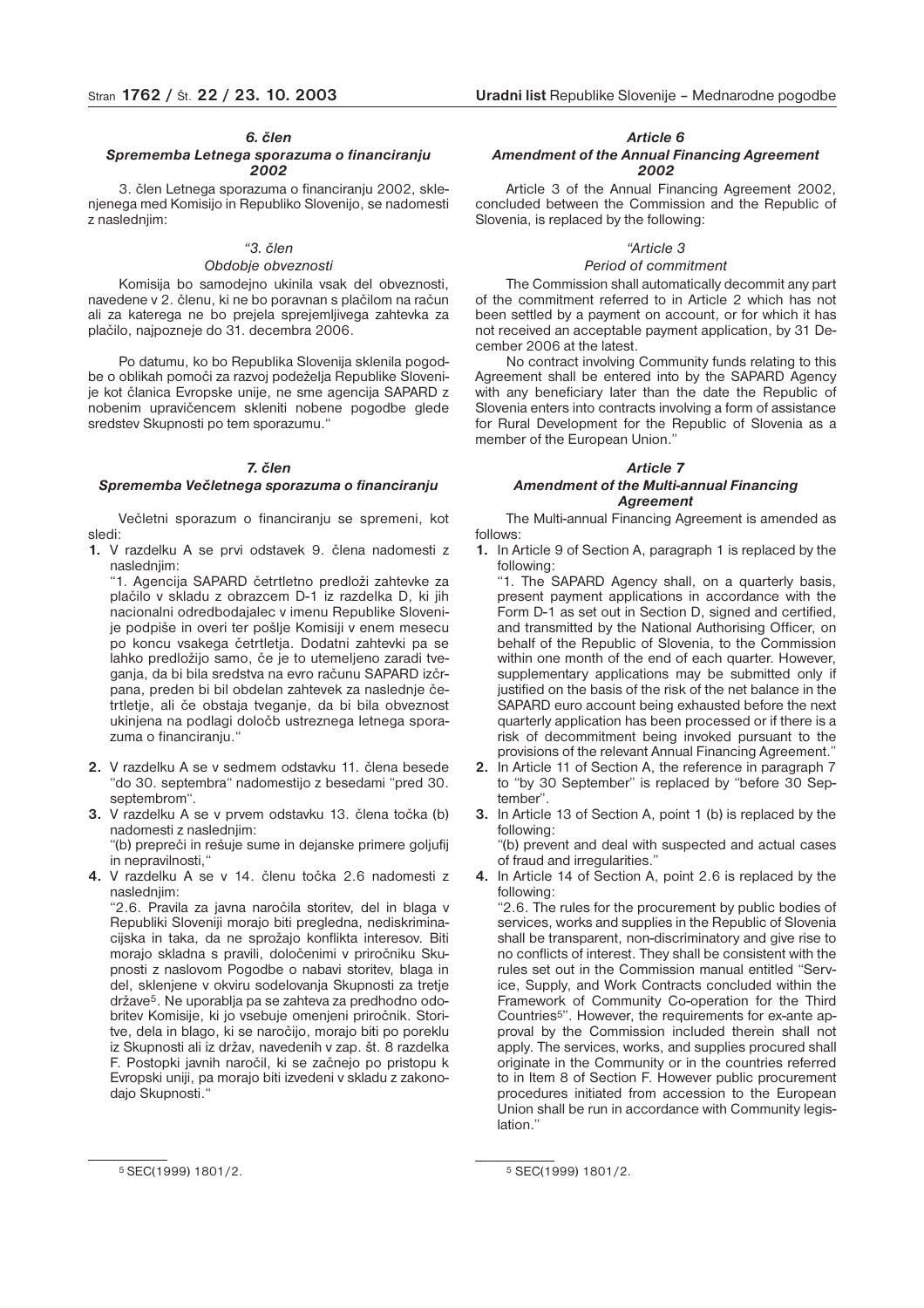**5.** V razdelku B se v drugem odstavku 4. člena točka (j) nadomesti z naslednjim:

"(j) splošni stroški določenega projekta, kot so honorarji arhitektov, inženirjev in svetovalcev, sodni in odvetniški stroški, stroški za študije izvedljivosti in ekonomske upravičenosti za pripravo in/ali izvajanje projekta ter stroški za pridobitev patentov in licenc, ki so neposredno povezani s projektom in presegajo 12% vseh upravičenih stroškov projekta brez upoštevanja teh splošnih stroškov;"

**6.** V dodatku k razdelku E se zadnji odstavek vsakega primera od A do vključno E nadomesti z naslednjim:

"Revizijo smo opravili od *DD/MM/LLLL* do *DD/MM/LLLL*. Poročilo o naših ugotovitvah je dostavljeno istega dne kot to potrdilo. To potrdilo vključuje tudi stanje na evro računu SAPARD."

**7.** Besedilo zap. št. 5 razdelka F se nadomesti z nasledniim:

"Nepravilnost pomeni vsako kršitev tega sporazuma in z njim povezanih pogodb, ki je posledica dejanja ali opustitve nosilca gospodarske dejavnosti6, ki je ali bi lahko zaradi neupravičenega izdatka škodovala splošnemu proračunu Evropskih skupnosti.

Goljufija pomeni vsako namerno dejanje ali opustitev v zvezi z:

- (i) uporabo ali predložitvijo lažnih, nepravilnih ali nepopolnih izkazov ali listin, ki so ali bi lahko vplivale na nepravilno dodelitev ali neupravičeno zadržanje sredstev splošnega proračuna Evropskih skupnosti;
- (ii) nerazkritjem podatkov ob kršitvi določene obveznosti z enakim učinkom, kot je naveden v (i);
- (iii) nepravilno uporabo teh sredstev za druge namene kot za tiste, za katere so bila prvotno dodeljena."
- **8.** Besedilo zap. št. 6 razdelka F se nadomesti z nasledniim:

"Upravni ukrepi in kazni se lahko uporabijo proti nosilcem gospodarskih dejavnosti, če bi pri svoji dejavnosti z nepravilno uporabo tega sporazuma ali z njim povezanih pogodb skušali oškodovati ali bi oškodovali prispevek Skupnosti, in proti fizičnim ali pravnim osebam, ki so vpletene v nepravilnost ali se od njih pričakuje, da so odgovorne, ker bi jo morale preprečiti."

# *8. člen*

# *Začetek veljavnosti*

Ta sporazum začne veljati na dan, ko se pogodbenici uradno obvestita, da so končane vse potrebne formalnosti za njegovo sklenitev.

**5.** In Article 4 (2) of Section B, point (j) is replaced by the following:

"(j) general costs for a given project, such as architects', engineers' consultants' and legal fees, costs of feasibility studies for preparing and/or implementing the project, and costs for acquisition of patents and licences, directly related to that project, which exceed 12% of total eligible expenditure excluding these general costs;"

**6.** In the appendix to Section E the last paragraph of each of the examples A to E inclusive is replaced by the following:

"Our audit was conducted between DD/MM/YYYY and DD/MM/YYYY. A report on our findings is delivered at the same date as the date of this certificate. This certificate also covers the SAPARD euro account."

**7.** The text of item 5 of Section F, is replaced by the following:

"Irregularity shall mean any infringement of this Agreement and ensuing contracts resulting from an act or omission by an economic operator6, which has, or would have, the effect of prejudicing the general budget of the European Communities by an unjustified item of expenditure.

Fraud shall mean any intentional act or omission relating to:

- (i) the use or presentation of false, incorrect or incomplete statements or documents, which has, or could have, as its effect the misappropriation or wrongful retention of funds from the general budget of the European Communities;
- (ii) non-disclosure of information in violation of a specific obligation, with the same effect as that referred to under (i);
- (iii) the misapplication of such funds for purposes other than those for which they are originally granted."
- **8.** The text of item 6 of Section F, is replaced by the following:

"Administrative measures and penalties may be applied to economic operators where their activity may have led them via an irregular application of this Agreement or ensuing contracts to attempt to or to harm the Community contribution and also to the natural or legal persons who have been involved in the commission of the irregularity or who are expected to answer for an irregularity to avoid it being committed."

# *Article 8*

# *Entry into Force*

This Agreement shall enter into force on the date when both Contracting Parties have notified each other of the completion of all necessary formalities for its conclusion.

<sup>6</sup> Za namene te točke in točke 8 je "nosilec gospodarskih dejavnosti" opredeljen kot vsaka fizična ali pravna oseba ali drug subjekt, ki je priznan po notranjem pravu (zasebniki, podjetja, javne ustanove ali državni, regionalni in lokalni organi oblasti).

<sup>6</sup> For the purposes of this point and point 8 "economic operator" is defined as all natural or legal persons or other bodies recognised by national law (private individuals, enterprises, public establishments or State regional and local authorities).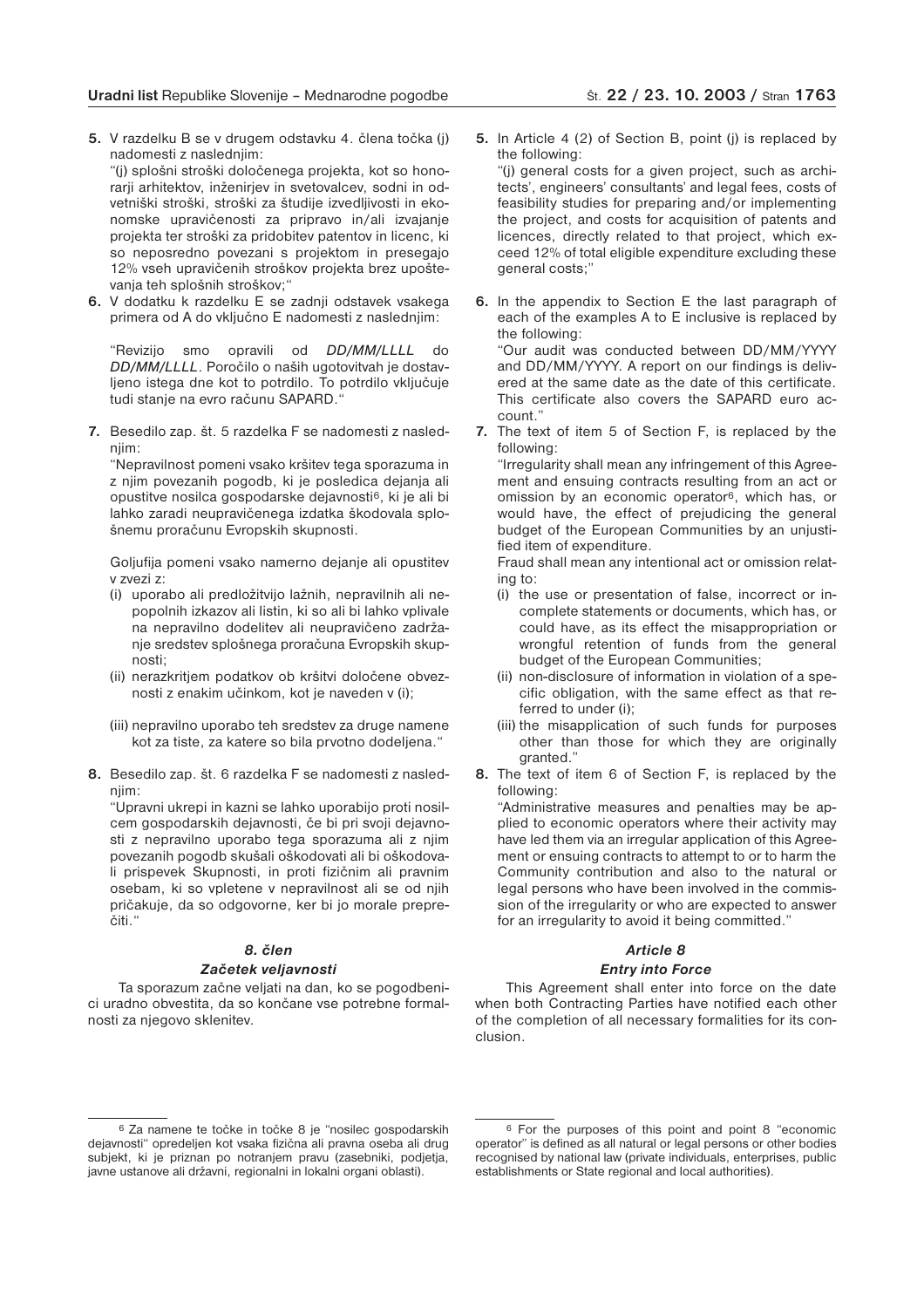# *9. člen Podpis*

Ta sporazum je sestavljen v dveh izvodih v angleškem in slovenskem jeziku, pri čemer sta obe besedili verodostojni. Pri razhajanju med različicama pa prevlada angleško besedilo.

Sestavljeno v Bruslju na dvaindvajseti dan meseca julija leta dva tisoč tri.

Za Komisijo Evropskih skupnosti: **Franz FISCHLER** l. r. član Komisije

Za Republiko Slovenijo: **Franci BUT** l. r. minister za kmetijstvo, gozdarstvo in prehrano

# *Article 9 Signature*

This agreement shall be drawn up in duplicate in English and in Slovenian, each of these texts being authentic. However in the event of divergence between versions, the English shall prevail.

Done at Brussels, this twenty-second day of July in the year two thousand and three.

For the Commission of the European Communities: **Franz FISCHLER** (s) Member of the Commission

For the Republic of Slovenia: **Franci BUT** (s) Minister of Agriculture, Forestry and Food

3. člen

Za izvajanje letnega sporazuma skrbi Ministrstvo za kmetijstvo, gozdarstvo in prehrano.

4. člen

Ta zakon začne veljati naslednji dan po objavi v Uradnem listu Republike Slovenije – Mednarodne pogodbe.

Št. 411-04/03-12/1 Liubliana, dne 2. oktobra 2003 EPA 980-III

> Predsednik Državnega zbora Republike Slovenije **Borut Pahor** l. r.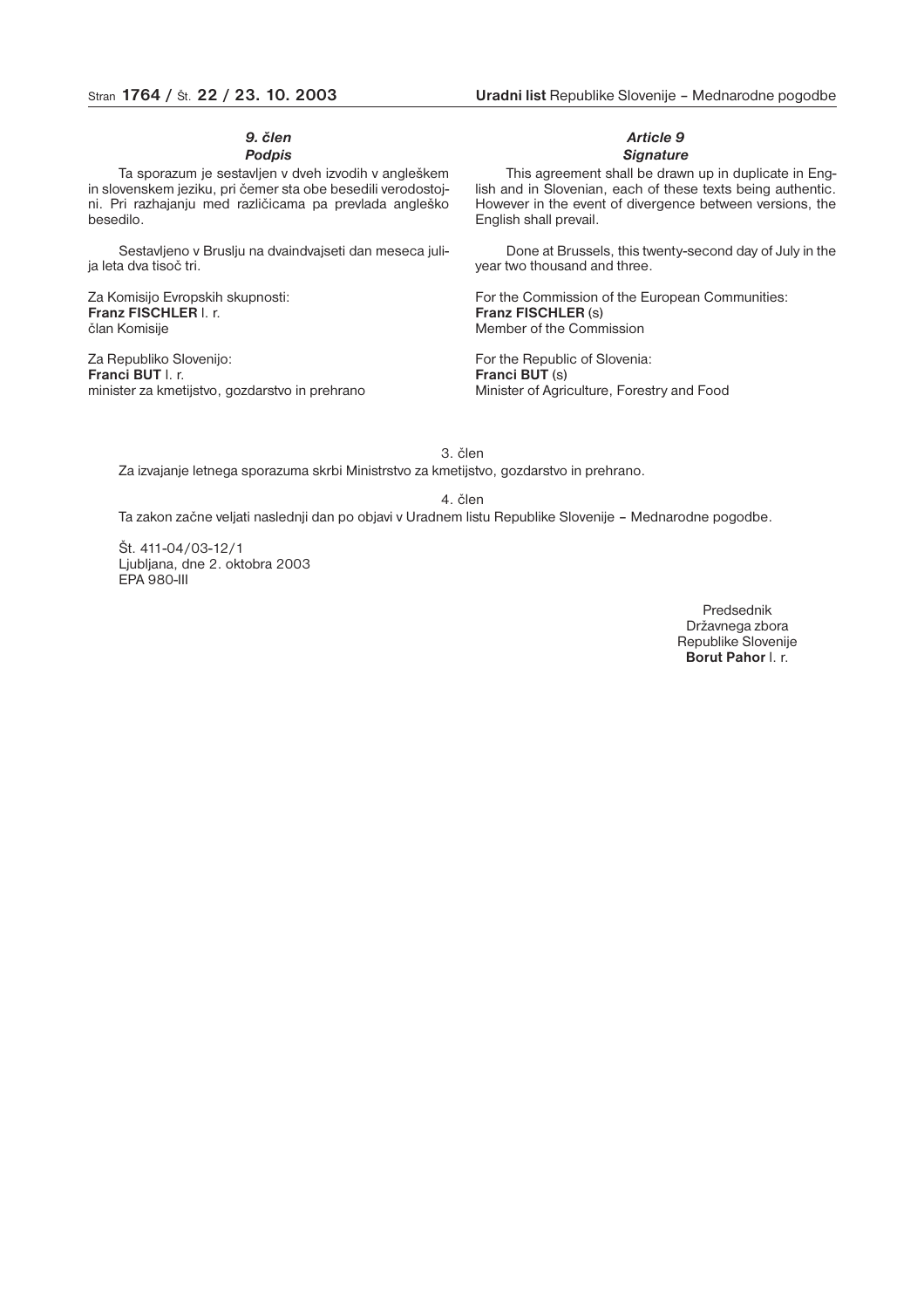**66. Zakon o ratifikaciji Sporazuma o sodelovanju med Vlado Republike Slovenije in Evropsko organizacijo za uporabo meteoroloških satelitov (EUMETSAT) (MEUMETS)**

Na podlagi druge alinee prvega odstavka 107. člena in prvega odstavka 91. člena Ustave Republike Slovenije izdajam

# **U K A Z**

# **O RAZGLASITVI ZAKONA O RATIFIKACIJI SPORAZUMA O SODELOVANJU MED VLADO REPUBLIKE SLOVENIJE IN EVROPSKO ORGANIZACIJO ZA UPORABO METEOROLOŠKIH SATELITOV (EUMETSAT) (MEUMETS)**

Razglašam Zakon o ratifikaciji Sporazuma o sodelovanju med Vlado Republike Slovenije in Evropsko organizacijo za uporabo meteoroloških satelitov (EUMETSAT) (MEUMETS), ki ga je sprejel Državni zbor Republike Slovenije na seji 2. oktobra 2003.

Št. 001-22-88/03 Ljubljana, dne 10. oktobra 2003

> Predsednik Republike Slovenije **dr. Janez Drnovšek** l. r.

# **Z A K O N**

# **O RATIFIKACIJI SPORAZUMA O SODELOVANJU MED VLADO REPUBLIKE SLOVENIJE IN EVROPSKO ORGANIZACIJO ZA UPORABO METEOROLOŠKIH SATELITOV (EUMETSAT) (MEUMETS)**

1. člen

Ratificira se Sporazum o sodelovanju med Vlado Republike Slovenije in Evropsko organizacijo za uporabo meteoroloških satelitov (EUMETSAT), podpisan v Ljubljani 9. julija 2003.

2. člen

Sporazum se v izvirniku v slovenskem in angleškem jeziku glasi:

# **S P O R A Z U M O S O D E L O V A N J U MED VLADO REPUBLIKE SLOVENIJE IN EVROPSKO ORGANIZACIJO ZA UPORABO METEOROLOŠKIH SATELITOV (EUMETSAT)**

# **Preambula**

**Vlada Republike Slovenije** (v nadaljevanju "Slovenija")

in

**Evropska organizacija za uporabo meteoroloških satelitov,** ustanovljena s konvencijo, ki je bila na voljo za podpis v Ženevi 24. maja 1983 in je začela veljati 19. junija 1986, kakor je bila spremenjena s protokolom, priloženim k Sklepu Sveta EUM/C/Res. XXXVI, ki je začel veljati 19. novembra 2000, (v nadaljevanju "EUMETSAT"

sta se

**OB UPOŠTEVANJU** odločitve Evropske unije na vrhu v Köbenhavnu 13. decembra 2002, da konča pristopna pogajanja s Slovenijo,

**OB UPOŠTEVANJU** dolgoletnega sodelovanja med evropskimi državami na področju meteorologije v okviru Svetovne meteorološke organizacije (SMO),

# **C O O P E R A T I N G S T A T E A G R E E M E N T BETWEEN THE GOVERNMENT OF THE REPUBLIC OF SLOVENIA AND THE EUROPEAN ORGANISATION FOR THE EXPLOITATION OF METEOROLOGICAL SATELLITES (EUMETSAT)**

# **Preamble**

**The Government of the Republic of Slovenia** (hereinafter referred to as "Slovenia"),

and

**The European Organisation for the Exploitation of Meteorological Satellites,** established by the Convention opened for signature in Geneva on 24 May 1983 and entered into force on 19 June 1986, as amended by the Amending Protocol attached to Council Resolution EUM/C/Res. XXXVI, which entered into force on 19 November 2000, (hereinafter referred to as "EUMETSAT"),

**TAKING INTO ACCOUNT** the decision of the European Union Copenhagen Summit on 13 December 2002 to conclude the accession negotiations with Slovenia,

**TAKING INTO ACCOUNT** the long-standing cooperation among European countries in the field of meteorology within the framework of the World Meteorological Organization (WMO),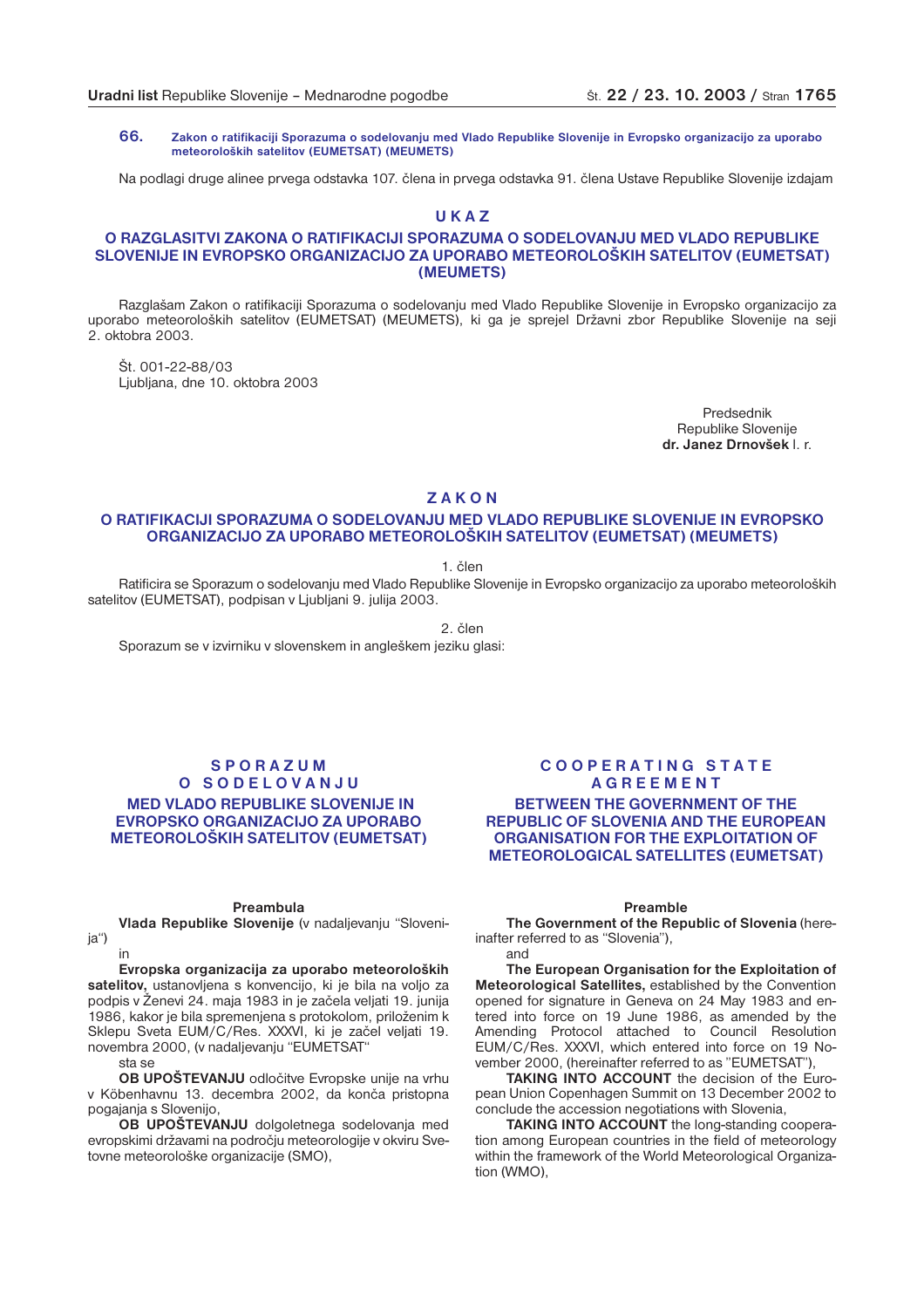**OB UPOŠTEVANJU,** da je glavni cilj EUMETSAT vzpostavitev, vzdrževanje in uporaba evropskih sistemov operativnih meteoroloških satelitov, pri čemer je treba čim bolj upoštevati priporočila SMO in dejstvo, da je nadaljnji cilj prispevati k operativnemu spremljanju podnebja in zaznavanju globalnih podnebnih sprememb,

**OB UPOŠTEVANJU** 2. člena konvencije EUMETSAT, ki spodbuja EUMETSAT k sklepanju sporazumov z državami nečlanicami, da bi dosegli cilje v skladu z meteorološko tradicijo,

**GLEDE NA TO,** da EUMETSAT želi pospeševati uporabo svojih podatkov, izdelkov in storitev v širšem evropskem prostoru ter poudarja potrebo po povečanju svoje investicijske osnove,

**GLEDE NA TO,** da je Svet EUMETSAT na svojem 34. sestanku od 24. do 26. junija 1997 opredelil status "sodelujoče države" kot vmesno stopnjo za evropske države, ki želijo postati njegove polnopravne članice,

**OB UPOŠTEVANJU** dolgoletnega sodelovanja med državno meteorološko in hidrološko službo Slovenije in EU-METSAT,

**NA ŽELJO,** ki jo je izrazila Slovenija, da postane sodelujoča država EUMETSAT pod pogoji, ki jih je določil Svet EUMETSAT,

DOGOVORILI O TEM:

# **1. člen**

# **Namen**

Namen tega sporazuma je zagotoviti dolgoročni stalni okvir za tesno sodelovanje med Slovenijo in EUMETSAT in določiti pravice in obveznosti Slovenije kot sodelujoče države.

# **2. člen**

# **Dostop do podatkov, izdelkov in storitev EUMETSAT**

1. Slovenija ima kot sodelujoča država enake pravice in obveznosti kot države članice EUMETSAT glede dostopa, uporabe in posredovanja podatkov, izdelkov in storitev EU-METSAT.

2. Pogoji za dostop, uporabo in posredovanje podatkov, izdelkov in storitev EUMETSAT so določeni s podatkovno politiko EUMETSAT in jih odobri Svet EUMETSAT. Ti pogoji se lahko razlikujejo za redne in izbirne programe.

3. Podatke tretje strani, ki jih razpošilja EUMETSAT, ali podatke iz sistemov, ki jih je vzpostavil EUMETSAT v sodelovanju s tretjo stranjo, lahko Slovenija uporablja, ima do njih dostop in jih razpošilja le s soglasjem tretje strani.

4. Glede podatkov iz tretjega odstavka bo EUMETSAT podpiral Slovenijo pri pogajanjih s tretjo stranjo o pravicah dostopa in uporabe, ki so enake tistim, ki veljajo za države članice EUMETSAT.

# **3. člen**

# **Svetovalni odbor sodelujočih držav EUMETSAT**

1. Slovenija imenuje enega predstavnika iz državne meteorološke in/ali hidrološke službe za člana Svetovalnega odbora sodelujočih držav EUMETSAT (EUMETSAT Advisory Committee of Cooperating States – EACCS), ki je ustanovljen kot pomožno telo Sveta EUMETSAT.

2. Svetovalni odbor EACCS je povabljen, da ga na zasedanjih sveta kot opazovalec zastopa njegov predsednik. Svet lahko tudi odloči, da ga po potrebi povabi na zasedanja drugih pomožnih teles.

**BEARING IN MIND** that the primary objective of EUMETSAT is to establish, maintain and exploit European systems of operational meteorological satellites, taking into account as far as possible the recommendations of the WMO, and that a further objective is to contribute to the operational monitoring of the climate and the detection of global climatic changes,

**BEARING IN MIND** Article 2 of the EUMETSAT Convention, which invites EUMETSAT to conclude agreements with non-Member States for the purpose of achieving its objectives and in conformity with meteorological tradition,

**CONSIDERING** EUMETSAT´s wish to promote the use of EUMETSAT data, products and services at a wider European level and stressing the need to extend the EUMETSAT funding base,

**CONSIDERING** further that the EUMETSAT Council, at its 34th meeting on 24-26 June 1997, has defined the "Cooperating State" status as an intermediate step for European countries wishing to become full EUMETSAT Member States,

**TAKING INTO ACCOUNT** the long standing cooperation between the national meteorological and hydrological service of Slovenia and EUMETSAT,

**FOLLOWING** the wish expressed by Slovenia to become a EUMETSAT Cooperating State within the framework conditions established by the EUMETSAT Council,

HAVE AGREED AS FOLLOWS:

# **Article 1**

# **Purpose**

The purpose of this Agreement is to provide a longterm continuing framework for close cooperation between Slovenia and EUMETSAT and to define Slovenia's rights and obligations as a EUMETSAT Cooperating State.

# **Article 2**

# **Access to EUMETSAT Data, Products and Services**

1. As a Cooperating State, Slovenia shall have the same rights and obligations as EUMETSAT Member States concerning access, utilisation and distribution of EUMETSAT data, products and services.

2. The terms and conditions for access, utilisation and distribution of EUMETSAT data, products and services are defined in the EUMETSAT Data Policy and agreed by the EUMETSAT Council. These terms and conditions may distinguish between mandatory and optional programmes.

3. Concerning third party data distributed by EUMETSAT, or data from systems established by EUMETSAT in cooperation with third parties, the access, utilisation and distribution of such data by Slovenia is subject to agreement by the relevant third party.

4. Concerning data referred to in paragraph 3 above, EUMETSAT will support Slovenia in negotiating with the relevant third party access and utilisation rights equivalent to those applicable to EUMETSAT's Member States.

# **Article 3**

# **EUMETSAT Advisory Committee of Cooperating States**

1. Slovenia shall nominate one representative from its National Meteorological and/or Hydrological Service to be a member of the EUMETSAT Advisory Committee of Cooperating States (EACCS), which is established as a subsidiary body of the EUMETSAT Council.

2. The EACCS shall be invited to be represented by its Chairperson, as an observer, at sessions of the Council. Council may also decide to invite the Chairperson of EACCS to subsidiary bodies, if appropriate.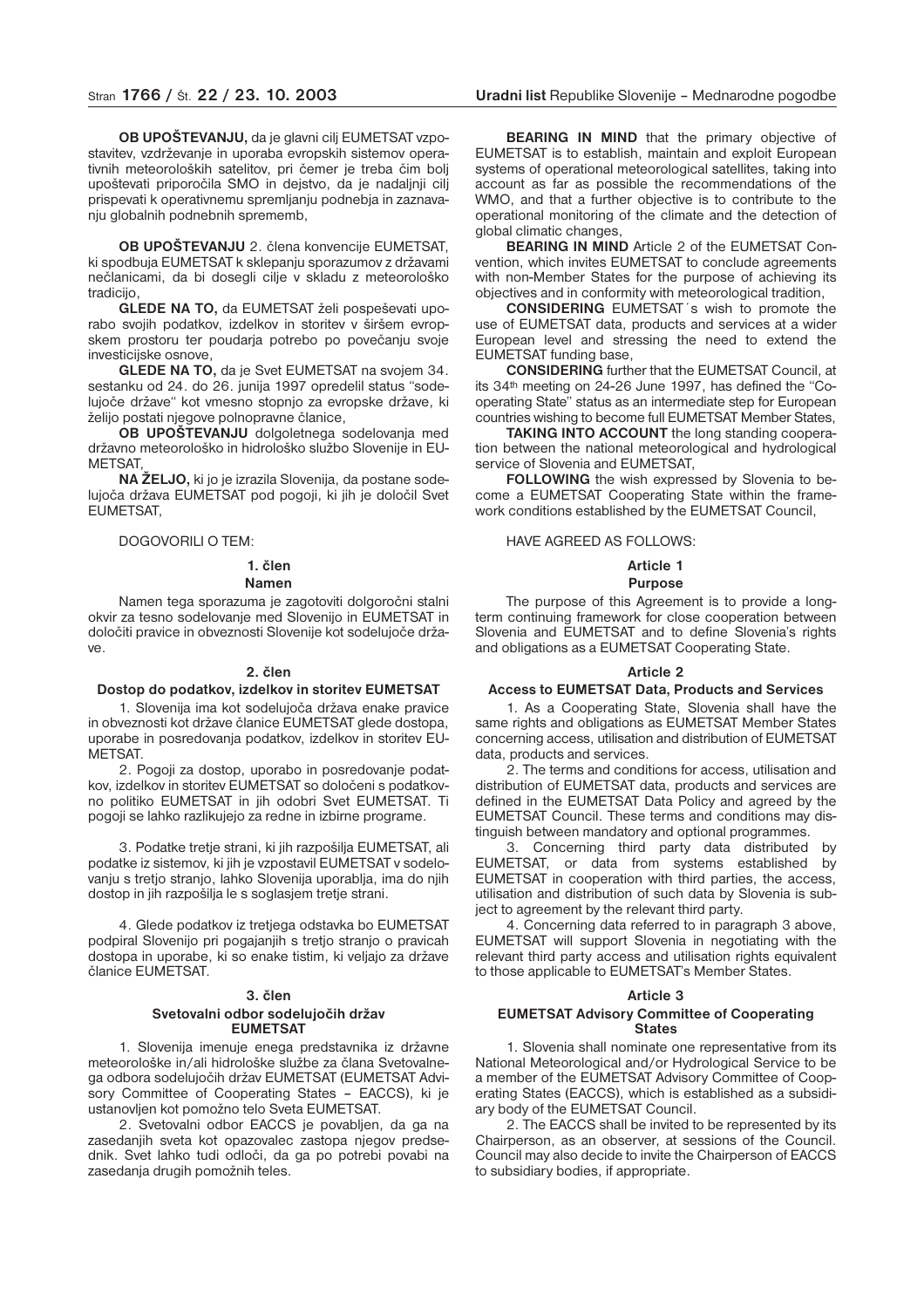# **4. člen**

# **Finančni prispevek**

1. Višina finančnega prispevka Slovenije v letne proračune EUMETSAT je enaka polovici finančnega prispevka, ki bi ga Slovenija morala plačati po določbah konvencije EU-METSAT, če bi bila država članica. Ta višina se nanaša na celotno vsoto prispevkov držav članic in sodelujočih držav v proračune EUMETSAT.

2. Letni prispevek Slovenije v nobenem primeru ne more biti nižji od 130.000 EUR.

3. Letni prispevek Slovenije se plačuje v EUR.

4. Način plačila letnega prispevka Slovenije je enak kot za države članice po finančnih pravilih EUMETSAT.

5. Za letni prispevek Slovenije EUMETSAT velja triletno prehodno obdobje, v katerem bodo prispevki Slovenije: prvo leto ena četrtina, drugo ena polovica in tretje tri četrtine prispevka, kot je določen v prvem odstavku. Letni prispevek v prehodnem obdobju ne more biti nižji, kot je najnižji prispevek, določen v drugem odstavku.

6. Slovenija začne prispevati v letne proračune EU-METSAT svoj celotni letni prispevek v letu, ko ta sporazum začne veljati.

# **5. člen**

# **Odgovornost**

1. Pogodbenici se odpovesta vsem zahtevkom ene proti drugi zaradi kakršne koli škode, povzročene osebam ali lastnini, ki bi izhajala iz tega sporazuma, razen zahtevkom zaradi namernega ali malomarnega ravnanja.

2. EUMETSAT ne jamči za podatke, izdelke in storitve, ki jih zagotavlja ali jih bo zagotovil po tem sporazumu.

# **6. člen**

#### **Reševanje sporov**

1. Pri sporih glede razlage ali izvajanja določil tega sporazuma, ki jih ni mogoče rešiti po mirni poti, se na zahtevo ene pogodbenice uporablja arbitraža.

2. Arbitražno sodišče sestavljajo trije člani. Vsaka stranka v sporu imenuje enega razsodnika v dveh mesecih od dneva prejema zahteve, navedene v zgornjem odstavku. Prva dva razsodnika v dveh mesecih od imenovanja drugega razsodnika imenujeta tretjega razsodnika, ki je predsednik arbitražnega sodišča. Če eden od dveh razsodnikov ni imenovan v zahtevanem času, ga na zahtevo stranke v sporu imenuje predsednik Meddržavnega sodišča, ali če ni soglasja med strankama v sporu o slednjem, ga imenuje generalni sekretar Stalnega arbitražnega sodišča. Če predsednik arbitražnega sodišča ni imenovan v zahtevanem času, se uporabi enak postopek.

3. Arbitražno sodišče samo določi svoj sedež in poslovnik.

4. Stranka v sporu krije stroške za razsodnika, za imenovanje katerega je odgovorna, in tudi stroške zastopanja pred sodiščem. Izdatki za predsednika arbitražnega sodišča se enakomerno razdelijo med stranke v sporu.

# **Article 4**

#### **Financial Contribution**

1. The rate of contribution of Slovenia to the EUMETSAT Annual Budgets shall be one half of the rate of contribution that Slovenia would have to pay under the provisions of the EUMETSAT Convention, were it a Member State. This rate shall be applied to the overall amount funded by contributions from Member States and Cooperating States within the EUMETSAT Budgets.

2. The annual contribution of Slovenia shall in no case be lower than 130,000 EUR.

3. The annual contribution of Slovenia shall be paid in EUR.

4. The methods of payment of Slovenia's annual contribution shall be the same as those established for Member States in the EUMETSAT Financial Rules.

5. The annual contribution of Slovenia to EUMETSAT shall be subject to a three-year transition period, during which Slovenia's contribution will be successively one quarter, one half, and three quarters of the contribution as defined in paragraph 1 above. The annual contribution applicable during this transition period shall however not be lower than the minimum contribution defined in paragraph 2 above.

6. Slovenia shall contribute to the EUMETSAT Budgets its whole annual contribution from the year of entry into force of this Agreement.

# **Article 5 Liability**

1. The Parties hereby waive any of their claims against each other for any injury to persons or damage to property arising out of this Agreement except for claims arising out of wilful or negligent misconduct.

2. EUMETSAT offers no warranty in respect of the data, products and services provided or to be provided pursuant to this Agreement.

#### **Article 6**

#### **Settlement of Disputes**

1. Any dispute on the interpretation or implementation of the terms of this Agreement which cannot be settled amicably shall be subject to arbitration at the request of either Party.

2. The Arbitration Tribunal shall consist of three members. Each Party to the dispute shall nominate one arbitrator within a period of two months reckoned from the date of receipt of the request referred to in the paragraph 1 above. The first two arbitrators shall, within a period of two months reckoned from the nomination of the second arbitrator, nominate the third arbitrator, who shall be the Chairman of the Arbitration Tribunal. If one of the two arbitrators has not been nominated within the required period he shall, at the request of either party, be nominated by the President of the International Court of Justice or, if there is no agreement between the Parties to call on the latter, by the Secretary General of the Permanent Court of Arbitration. The same procedure shall apply if the Chairman of the Arbitration Tribunal has not been nominated within the required period.

3. The Arbitration Tribunal shall itself determine its seat and establish its own Rules of Procedure.

4. Each Party shall bear the cost relating to the arbitrator for whose nomination it is responsible, as well we the costs of being represented before the Tribunal. The expenditure relating to the Chairman of the Arbitration Tribunal shall be shared equally by the Parties to the dispute.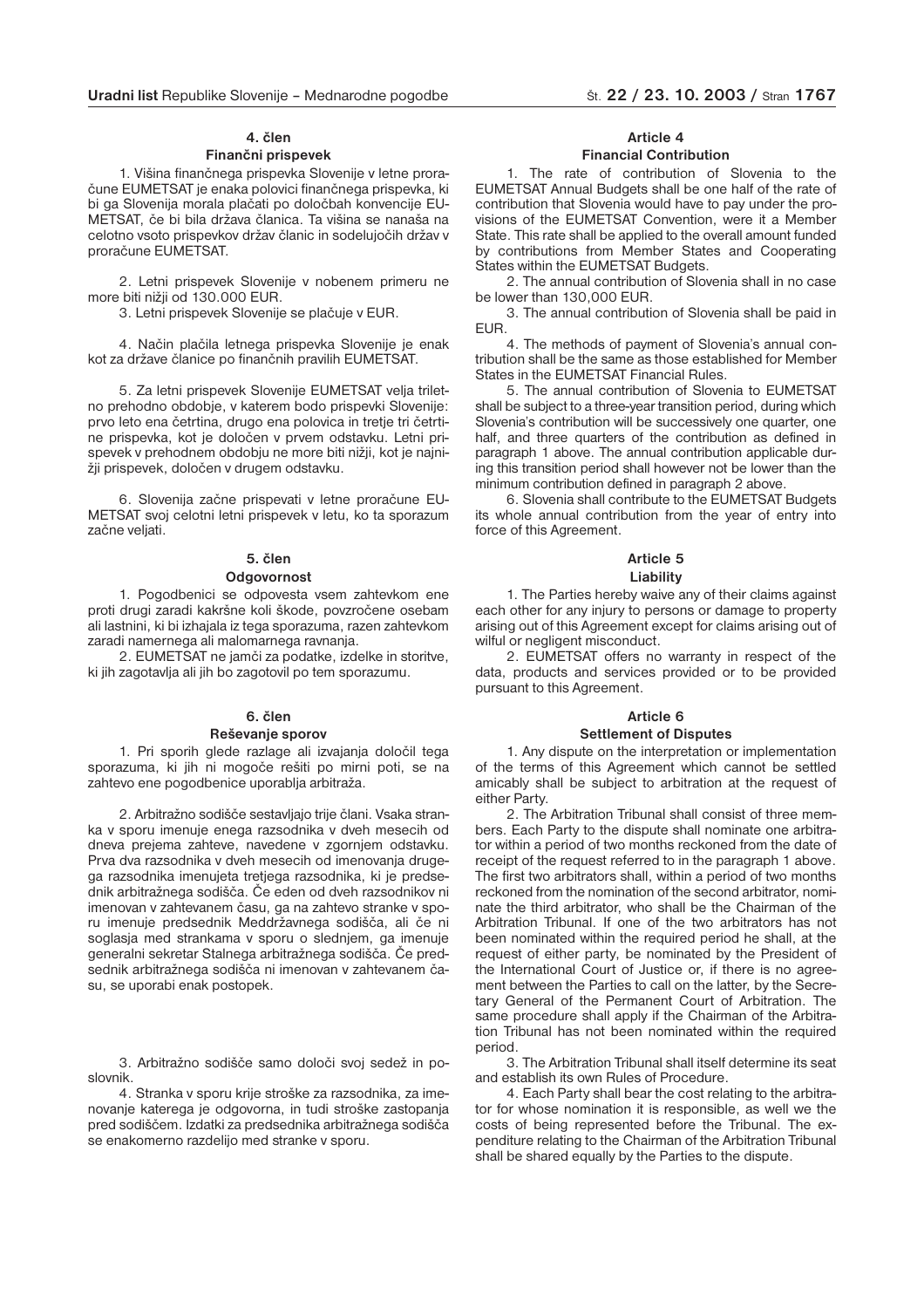5. Razsodbo sprejme arbitražno sodišče z večino glasov svojih članov, ki se ne smejo vzdržati glasovanja. Razsodba je dokončna in zavezujoča za stranki v sporu in ni možnosti pritožbe. Stranki morata nemudoma izpolniti razsodbo. Pri sporih glede pomena ali obsega razsodbe jo razloži arbitražno sodišče na zahtevo katere koli stranke v sporu.

# **7. člen**

# **Začetek veljavnosti, trajanje, pregled**

1. Ta sporazum začne veljati tisti dan, ko EUMETSAT prejme diplomatsko noto, s katero Republika Slovenija sporoči, da je izpolnila pogoje, določene z njeno notranjo zakonodajo, za začetek veljavnosti tega sporazuma. Ta sporazum velja pet let.

2. V tretjem letu po začetku veljavnosti tega sporazuma podpisnici uradno pregledata svoje sodelovanje z namenom, da bi Slovenija pristopila k EUMETSAT kot polnopravna država članica. Izjemoma se lahko preučijo možnosti za podaljšanje tega sporazuma za nadaljnja obdobja.

# **8. člen**

#### **Spremembe**

Ta sporazum se lahko spremeni s pisnim soglasjem pogodbenic.

# **9. člen**

#### **Odpoved**

1. Ta sporazum se lahko odpove s pisnim obvestilom ene pogodbenice pred koncem obdobja, določenega v prvem odstavku 7. člena.

2. Odpoved začne veljati ob koncu finančnega leta po letu, ko je bilo dano obvestilo.

3. Če Slovenija ne izpolnjuje svojih obveznosti iz tega sporazuma, ga lahko EUMETSAT odpove na podlagi odločitve Sveta EUMETSAT. Ta odločitev se uradno pisno sporoči Sloveniji in začne veljati konec finančnega leta, v katerem je bila sprejeta.

V POTRDITEV TEGA sta spodaj podpisana, ki sta bila za to pravilno pooblaščena, podpisala ta sporazum.

Sestavljeno v dveh izvirnikih v slovenskem in angleškem jeziku, pri čemer sta besedili enako verodostojni.

V Ljubljani, dne 9. julija 2003

| Za Vlado             | Za EUMETSAT:            |
|----------------------|-------------------------|
| Republike Slovenije: |                         |
|                      | also Tiller and Allaham |

**mag. Janez Kopač** l. r. **dr. Tillmann Mohr** l. r. minister za okolje, prostor generalni direktor in energijo

5. The award of the Arbitration tribunal shall be made by a majority of its members, who may not abstain from voting. This award shall be final and binding on all Parties to the dispute and no appeal shall lie against it. The Parties shall comply with the award without delay. In the event of a dispute as to its meaning or scope, the Arbitration Tribunal shall interpret it at the request of any Party to the dispute.

# **Article 7**

# **Entry into Force, Duration, Review**

1. This Agreement shall enter into force on the day of receipt by EUMETSAT of the diplomatic note by which the Republic of Slovenia notifies that it has fulfilled the conditions stipulated by its internal legislation for the entering into force of this Agreement. This Agreement shall remain in force for a period of 5 years.

2. During the third year following the entry into force of this Agreement, the Parties shall proceed to a formal review of their cooperation with a view to accession by Slovenia to EUMETSAT as a full Member State. Exceptionally, renewal of this Agreement for further periods may be considered.

# **Article 8**

# **Amendments**

This Agreement may be amended by written agreement between the Parties.

# **Article 9**

# **Termination**

1. This Agreement may be denounced upon written notice by either Party before the end of the period defined in Article 7.1.

2. The denunciation shall take effect at the end of the financial year following that during which it was notified.

3. Should Slovenia fail to fulfil its obligations under this Agreement, EUMETSAT shall be entitled to terminate the Agreement upon decision taken by the EUMETSAT Council. This decision shall be notified to Slovenia in writing and shall take effect at the end of the financial year during which it was taken.

IN WITNESS WHEREOF, the undersigned being duly authorised, have signed this Agreement.

Done in two originals each in the Slovenian and English language, both texts being equally authentic.

In Ljubljana, on 9 Julij 2003

| For the Government of the    | For EUMETSAT          |
|------------------------------|-----------------------|
| Republic of Slovenia         |                       |
| Janez Kopač, M. A. (s)       | Dr. Tillmann Mohr (s) |
| Minister of the Environment. | Director-General      |
| Spatial Planning and Energy  |                       |

# 3. člen

Za izvajanje sporazuma skrbi Ministrstvo za okolje, prostor in energijo.

# 4. člen

Ta zakon začne veljati naslednji dan po objavi v Uradnem listu Republike Slovenije – Mednarodne pogodbe.

Št. 800-01/03-6/1 Ljubljana, dne 2. oktobra 2003 EPA 941-III

> Predsednik Državnega zbora Republike Slovenije **Borut Pahor** l. r.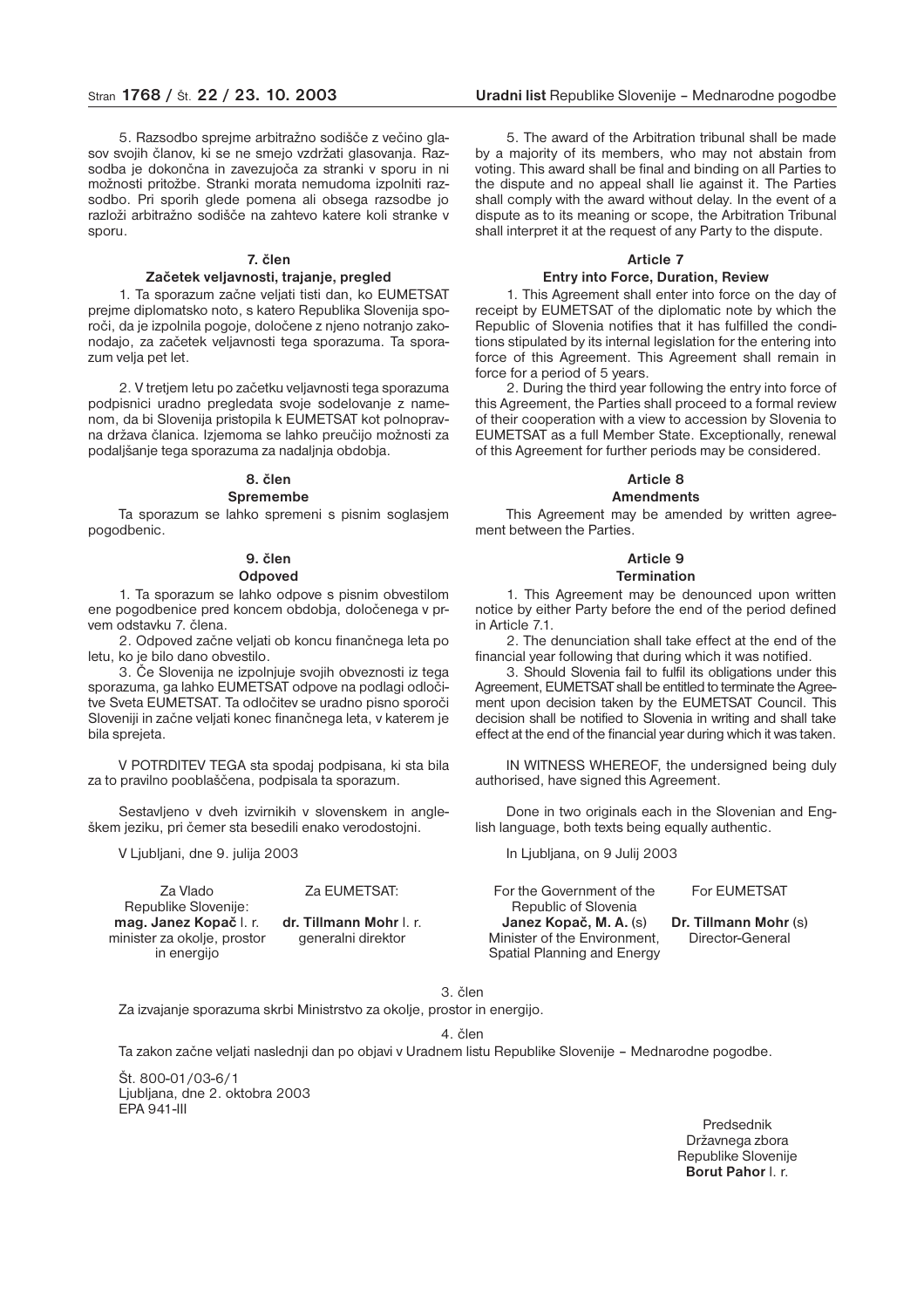# **67. Zakon o ratifikaciji Evropske konvencije o filmski koprodukciji (MEKFK)**

Na podlagi druge alinee prvega odstavka 107. člena in prvega odstavka 91. člena Ustave Republike Slovenije izdajam

# **U K A Z O RAZGLASITVI ZAKONA O RATIFIKACIJI EVROPSKE KONVENCIJE O FILMSKI KOPRODUKCIJI (MEKFK)**

Razglašam Zakon o ratifikaciji Evropske konvencije o filmski koprodukciji (MEKFK), ki ga je sprejel Državni zbor Republike Slovenije na seji 2. oktobra 2003.

Št. 001-22-91/03 Liubliana, dne 10. oktobra 2003

> Predsednik Republike Slovenije **dr. Janez Drnovšek** l. r.

**Z A K O N**

# **O RATIFIKACIJI EVROPSKE KONVENCIJE O FILMSKI KOPRODUKCIJI (MEKFK)**

1. člen

Ratificira se Evropska konvencija o filmski koprodukciji, sprejeta 2. oktobra 1992 v Strasbourgu.

2. člen

Konvencija se v izvirniku v angleškem in prevodu v slovenskem jeziku glasi:

# **E U R O P E A N C O N V E N T I O N ON CINEMATOGRAPHIC CO-PRODUCTION**

# **Preamble**

The member States of the Council of Europe and the other States party to the European Cultural Convention, signatory hereto,

Considering that the aim of the Council of Europe is to achieve a greater unity between its members in order, in particular, to safeguard and promote the ideals and principles which form their common heritage;

Considering that freedom of creation and freedom of expression constitute fundamental elements of these principles;

Considering that the defence of cultural diversity of the various European countries is one of the aims of the European Cultural Convention;

Considering that cinematographic co-production, an instrument of creation and expression of cultural diversity on a European scale, should be reinforced;

Determined to develop these principles and recalling the recommendations of the Committee of Ministers on the cinema and the audiovisual field, and particularly Recommendation No. R (86) 3 on the promotion of audiovisual production in Europe;

Acknowledging that the creation of the European Fund for the Support of Co-production and Distribution of Creative Cinematographic and Audiovisual Works, Eurimages, meets the concern encouraging European cinematographic co-production and that a new driving force has thus been given to the development of cinematographic co-productions in Europe;

# **E V R O P S K A K O N V E N C I J A O FILMSKI KOPRODUKCIJI**

# **Preambula**

Države članice Sveta Evrope in druge države pogodbenice Evropske kulturne konvencije, podpisnice te konvencije, so se

glede na to, da je cilj Sveta Evrope doseči večjo enotnost med njegovimi članicami, še zlasti zato, da bi varovali in pospeševali ideale in načela, ki so njihova skupna dediščina;

glede na to, da sta svoboda ustvarjanja in svoboda izražanja temeljni prvini teh načel;

glede na to, da je varovanje kulturne raznovrstnosti posameznih evropskih držav eden od ciljev Evropske kulturne konvencije;

glede na to, da bi morali okrepiti filmsko koprodukcijo kot sredstvo za ustvarjanje in izražanje kulturne raznovrstnosti v evropskem merilu;

odločene, da razvijajo ta načela in sklicujoč se na priporočila Odbora ministrov o filmskem in avdiovizualnem področju in še posebej na Priporočilo št. R (86) 3 o pospeševanju avdiovizualne produkcije v Evropi;

priznavajoč, da ustanovitev Evropskega sklada za podporo koprodukciji in distribuciji ustvarjalnih filmskih in avdiovizualnih del, Euroimages, ustreza skrbi za pospeševanje evropske filmske koprodukcije, kar je dalo novo spodbudo razvoju filmskih koprodukcij v Evropi;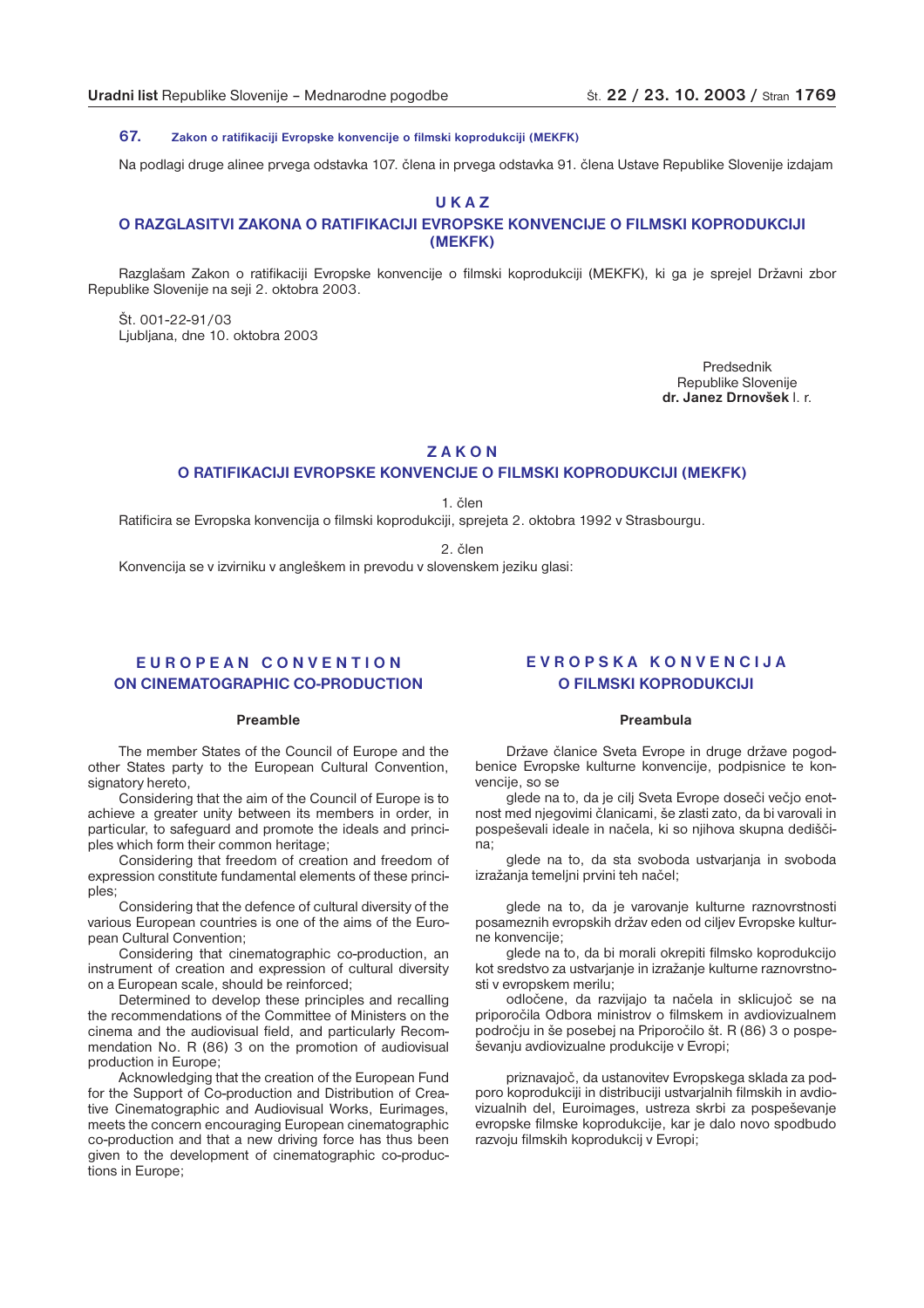Resolved to achieve this cultural objective thanks to a common effort to increase production and define the rules which adapt themselves to European multilateral cinematographic co-productions as a whole;

Considering that the adoption of common rules tends to decrease restrictions and encourage European co-operation in the field of cinematographic co-production,

Have agreed as follows:

# **Chapter I – General provisions**

# **Article 1 – Aim of the Convention**

The Parties to this Convention undertake to promote the development of European cinematographic co-production in accordance with the following provisions.

# **Article 2 – Scope**

- 1 This Convention shall govern relations between the Parties in the field of multilateral co-productions originating in the territory of the Parties.
- 2 This Convention shall apply:
	- a to co-productions involving at least three co-producers, established in three different Parties to the Convention; and
	- b to co-productions involving at least three co-producers established in three different Parties to the Convention and one or more co-producers who are not established in such Parties. The total contribution of the co-producers who are not established in the Parties to the Convention may not, however, exceed 30% of the total cost of the production.

In all cases, this Convention shall only apply on condition that the co-produced work meets the definition of a European cinematographic work as defined in Article 3, paragraph 3, below.

3 The provisions of bilateral agreements concluded between the Parties to this Convention shall continue to apply to bilateral co-productions.

In the case of multilateral co-productions, the provisions of this Convention shall override those of bilateral agreements between Parties to the Convention. The provisions concerning bilateral co-productions shall remain in force if they do not contravene the provisions of this Convention.

4 In the absence of any agreement governing bilateral co-production relations between two Parties to this Convention, the Convention shall also apply to bilateral co-productions, unless a reservation has been made by one of the Parties involved under the terms of Article 20.

# **Article 3 – Definitions**

For the purposes of this Convention:

- a the term "cinematographic work" shall mean a work of any length or medium, in particular cinematographic works of fiction, cartoons and documentaries, which complies with the provisions governing the film industry in force in each of the Parties concerned and is intended to be shown in cinemas;
- b the term "co-producers" shall mean cinematographic production companies or producers established in the Parties to this Convention and bound by a co-production contract;
- c the term "European cinematographic work" shall mean a cinematographic work which meets the conditions laid down in Appendix II, which is an integral part of this Convention;

odločene, da dosežejo ta kulturni cilj zahvaljujoč se skupnemu prizadevanju za povečanje produkcije in določitev pravil, ki so prilagojena evropskim večstranskim filmskim koprodukcijam kot celoti;

upoštevajoč, da sprejetje splošnih pravil teži k zmanjšanju omejitev in spodbujanju evropskega sodelovanja na področju filmske koprodukcije;

sporazumele, kot sledi:

# **I. poglavje – Splošne določbe**

# **1. člen – Cilj konvencije**

Pogodbenice te konvencije se obvezujejo, da bodo spodbujale razvoj evropske filmske koprodukcije v skladu s temi določbami.

# **2. člen – Področje uporabe**

- 1. Ta konvencija ureja odnose med pogodbenicami pri večstranskih koprodukcijah, ki nastajajo na ozemlju pogodbenic.
- 2. Ta konvencija se nanaša:
	- a. na koprodukcije, pri katerih sodelujejo vsaj trije koproducenti s sedežem v treh različnih pogodbenicah konvencije, in
	- b. na koprodukcije, pri katerih sodelujejo vsaj trije koproducenti s sedežem v treh različnih pogodbenicah konvencije in en ali več koproducentov, ki nimajo sedeža v pogodbenicah. Celoten prispevek koproducentov, ki nimajo sedeža v pogodbenicah konvencije, pa ne sme presegati 30% celotnih stroškov produkcije.

V vsakem primeru se ta konvencija uporablja le, če delo, ustvarjeno v koprodukciji ustreza definiciji evropskega filmskega dela, kot je opredeljena v tretjem odstavku 3. člena.

3. Določbe dvostranskih sporazumov, sklenjenih med pogodbenicami te konvencije, se še naprej uporabljajo za dvostranske koprodukcije.

Če so koprodukcije večstranske, imajo določbe te konvencije prednost pred določbami dvostranskih sporazumov med pogodbenicami te konvencije. Določbe, ki se nanašajo na dvostranske koprodukcije, ostanejo še naprej v veljavi, če niso v nasprotju z določbami te konvencije.

4. Če ni nobenega sporazuma, ki bi urejal dvostranske koprodukcijske odnose med pogodbenicami te konvencije, se uporablja tudi za dvostranske koprodukcije, razen če ni ena od pogodbenic izrazila pridržka pod pogoji, predvidenimi v 20. členu.

# **3. člen – Pomen izrazov**

V tej konvenciji:

- a. izraz "filmsko delo" pomeni delo kakršne koli dolžine in na katerem koli nosilcu besede, slike in zvoka, še zlasti igrane filme, risane in dokumentarne filme, ki je v skladu s predpisi za filmsko industrijo, ki veljajo v vsaki od pogodbenic, in je namenjeno prikazovanju v kinodvoranah.
- b. izraz "koproducenti" pomeni družbe za filmsko produkcijo ali producente s sedežem v pogodbenicah te konvencije, ki jih veže koprodukcijska pogodba;
- c. izraz "evropsko filmsko delo" pomeni filmsko delo, ki ustreza pogojem, določenim v Prilogi II, ki je sestavni del te konvencije;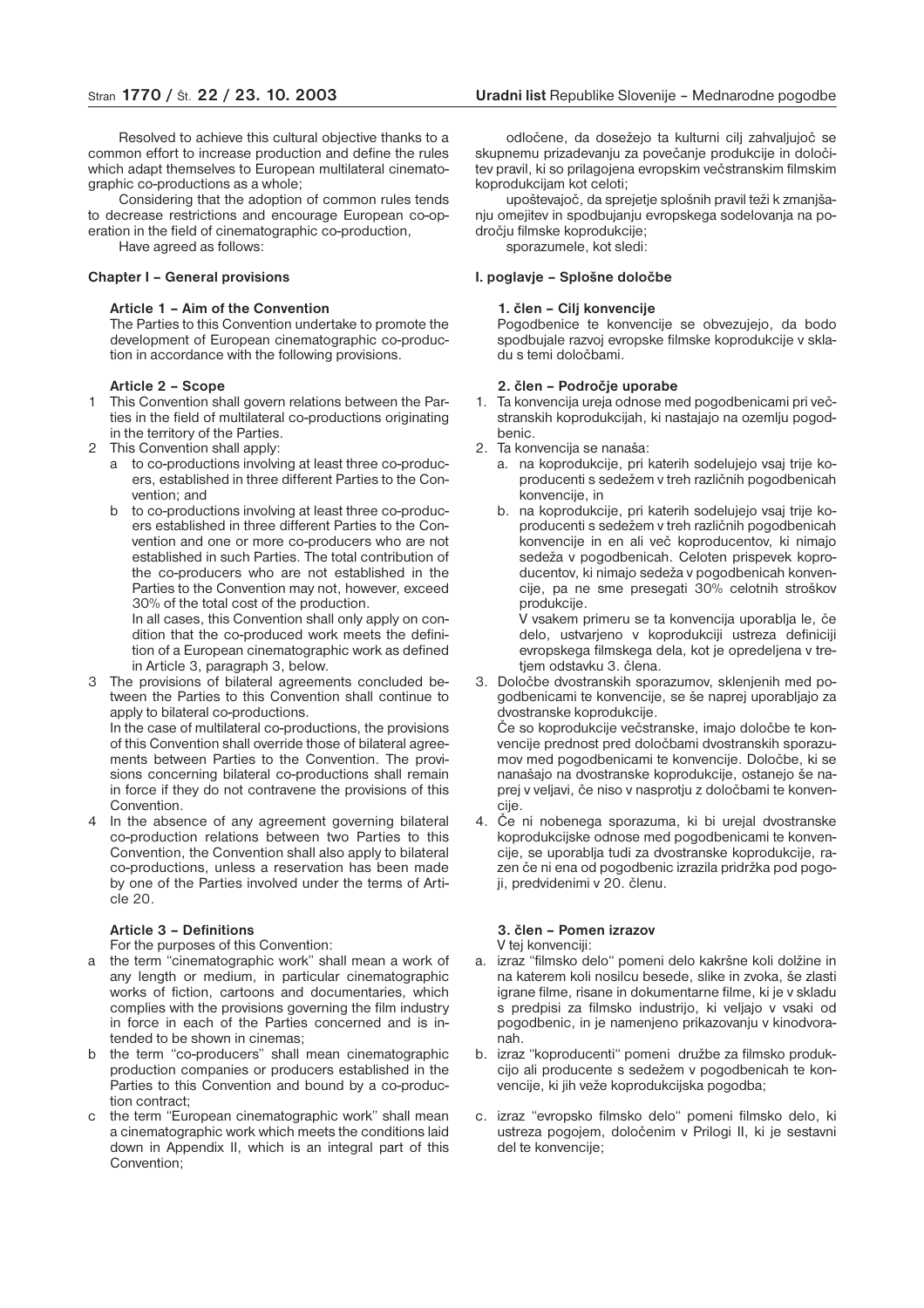d the term "multilateral co-production" shall mean a cinematographic work produced by at least three co-producers as defined in Article 2, paragraph 2, above.

# **Chapter II – Rules applicable to co-productions**

# **Article 4 – Assimilation to national films**

- 1 European cinematographic works made as multilateral co-productions and falling within the scope of this Convention shall be entitled to the benefits granted to national films by the legislative and regulatory provisions in force in each of the Parties to this Convention participating in the co-production concerned.
- 2 The benefits shall be granted to each co-producer by the Party in which the co-producer is established, under the conditions and limits provided for by the legislative and regulatory provisions in force in that Party and in accordance with the provisions of this Convention.

# **Article 5 – Conditions for obtaining co-production status**

- 1 Any co-production of cinematographic works shall be subject to the approval of the competent authorities of the Parties in which the co-producers are established, after consultation between the competent authorities and in accordance with the procedures laid down in Appendix I. This appendix shall form an integral part of this Convention.
- 2 Applications for co-production status shall be submitted for approval to the competent authorities according to the application procedure laid down in Appendix I. This approval shall be final except in the case of failure to comply with the initial undertakings concerning artistic, financial and technical matters.
- Projects of a blatantly pornographic nature or those that advocate violence or openly offend human dignity cannot be accorded co-production status.
- 4 The benefits provided by co-production status shall be granted to co-producers who are deemed to possess adequate technical and financial means, and sufficient professional qualifications.
- 5 Each Contracting State shall designate the competent authorities mentioned in paragraph 2 above by means of a declaration made at the time of signature or when depositing its instrument of ratification, acceptance, approval or accession. This declaration may be modified at any later date.

# **Article 6 – Proportions of contributions from each co-producer**

- In the case of multilateral co-production, the minimum contribution may not be less than 10% and the maximum contribution may not exceed 70% of the total production cost of the cinematographic work. When the minimum contribution is less than 20%, the Party concerned may take steps to reduce or bar access to national production support schemes.
- 2 When this Convention takes the place of a bilateral agreement between two Parties under the provisions of Article 2, paragraph 4, the minimum contribution may not be less than 20% and the largest contribution may not exceed 80% of the total production cost of the cinematographic work.

d. izraz "večstranska koprodukcija" pomeni filmsko delo, ki so ga izdelali vsaj trije koproducenti, kot je določeno v drugem odstavku 2. člena.

# **II. poglavje – Pravila, ki se uporabljajo za koprodukcije**

# **4. člen – Izenačitev z nacionalnimi filmskimi deli**

- 1. Evropska filmska dela, narejena v večstranski koprodukciji, ki spadajo v to konvencijo, so upravičena do ugodnosti, priznane nacionalnim filmskim delom na podlagi zakonodajnih določb in predpisov, veljavnih v vsaki pogodbenici te konvencije, ki sodelujejo pri tej koprodukciji.
- 2. Vsakemu koproducentu prizna ugodnosti tista pogodbenica, v kateri ima ta koproducent sedež, pod pogoji in v mejah, določenih z zakonodajnimi določbami in predpisi te pogodbenice, veljavnimi v tej pogodbenici, in v skladu s to konvencijo.

# **5. člen – Pogoji za pridobitev koprodukcijskega statusa**

- 1. Vsako koprodukcijo filmskih del morajo odobriti pristojni organi pogodbenic, v katerih imajo koproducenti svoj sedež, po posvetovanju med pristojnimi organi in v skladu s postopki, določenimi v Prilogi I. Ta priloga je sestavni del te konvencije.
- 2. Vloge za koprodukcijski status je treba predložiti v odobritev pristojnim organom v skladu s postopkom za predložitev vlog, določenim v Prilogi I. Ta odobritev je dokončna, razen ob nespoštovanju prvotnih obveznosti v zvezi z umetniškimi, finančnimi in tehničnimi zadevami.
- 3. Projekti očitno pornografske narave, tisti, ki zagovarjajo nasilje, ali tisti, ki odkrito žalijo človeško dostojanstvo, ne morejo dobiti koprodukcijskega statusa.
- 4. Ugodnosti, ki jih daje koprodukcijski status, se odobrijo koproducentom, za katere se šteje, da so ustrezno tehnično in finančno organizirani in so primerno strokovno usposobljeni.
- 5. Vsaka država pogodbenica z izjavo ob podpisu ali deponiranju listine o ratifikaciji, sprejetju, odobritvi ali pristopu določi pristojne organe, omenjene v drugem odstavku. Ta izjava se lahko pozneje kadar koli spremeni.

# **6. člen – Razmerje med deleži koproducentov**

- 1. Pri večstranski koprodukciji najmanjši delež ne sme biti nižji od 10% in največji ne sme preseči 70% celotnih stroškov produkcije filmskega dela. Če je najmanjši delež manjši od 20%, lahko ta pogodbenica ukrene vse potrebno za omejitev ali prepoved dostopa do programov pomoči nacionalni produkciji.
- 2. Če ta konvencija nadomesti dvostranski sporazum med dvema pogodbenicama v skladu z določbami četrtega odstavka 2. člena, najmanjši delež ne sme biti nižji od 20% in največji ne sme preseči 80% celotnih stroškov produkcije filmskega dela.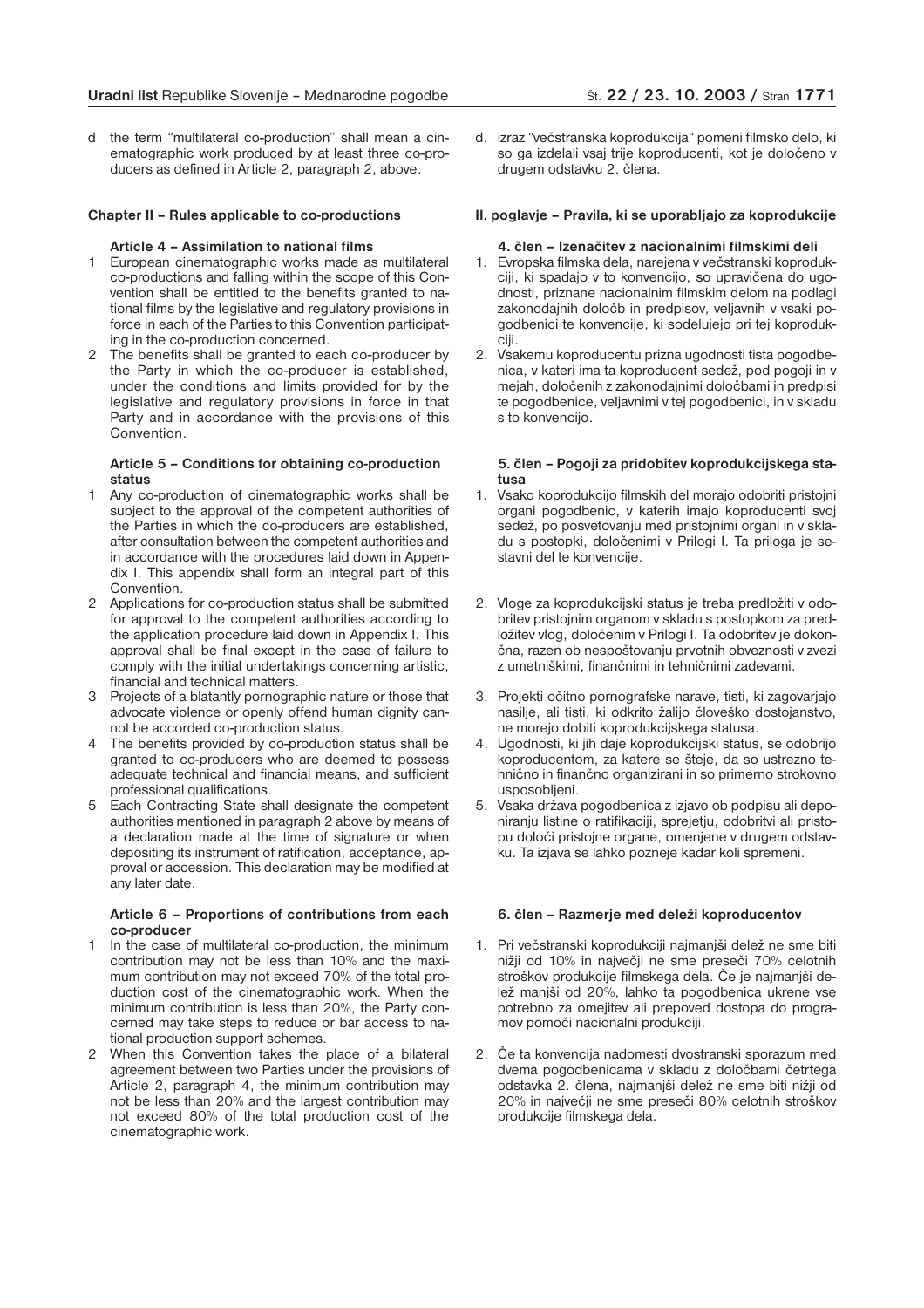# **Article 7 – Rights of co-producers**

- 1 The co-production contract must guarantee to each co-producer joint ownership of the original picture and sound negative. The contract shall include the provision that this negative shall be kept in a place mutually agreed by the co-producers, and shall guarantee them free access to it.
- 2 The co-production contract must also guarantee to each co-producer the right to an internegative or to any other medium of duplication.

# **Article 8 – Technical and artistic participation**

- 1 The contribution of each of the co-producers shall include effective technical and artistic participation. In principle, and in accordance with international obligations binding the Parties, the contribution of the co-producers relating to creative, technical and artistic personnel, cast and facilities, must be proportional to their investment.
- 2 Subject to the international obligations binding the Parties and to the demands of the screenplay, the technical and craft team involved in filming the work must be made up of nationals of the States which are partners in the co-production, and post-production shall normally be carried out in those States.

# **Article 9 – Financial co-productions**

- 1 Notwithstanding the provisions of Article 8, and subject to the specific conditions and limits laid down in the laws and regulations in force in the Parties, coproductions may be granted co-production status under the provisions of this Convention if they meet the following conditions:
	- a include one or more minority contributions which may be financial only, in accordance with the coproduction contract, provided that each national share is neither less than 10% nor more than 25% of the production costs;
	- b include a majority co-producer who makes an effective technical and artistic contribution and satisfies the conditions for the cinematographic work to be recognised as a national work in his country;
	- c help to promote a European identity; and
	- d are embodied in co-production contracts which include provisions for the distribution of receipts.
- 2 Financial co-productions shall only qualify for co-production status once the competent authorities have given their approval in each individual case, in particular taking into account the provisions of Article 10 below.

# **Article 10 – General balance**

- 1 A general balance must be maintained in the cinematographic relations of the Parties, with regard both to the total amount invested and the artistic and technical participation in co-production cinematographic works.
- 2 A Party which, over a reasonable period, observes a deficit in its co-production relations with one or more other Parties may, with a view to maintaining its cultural identity, withhold its approval of a subsequent co-production until balanced cinematographic relations with that or those Parties have been restored.

# **7. člen – Pravice koproducentov**

- 1. Koprodukcijska pogodba mora vsakemu koproducentu zagotoviti solastništvo izvirnega negativa slike in zvoka. Pogodba mora vsebovati določbo, da bo ta negativ shranjen na mestu, o katerem so se producenti med seboj sporazumeli, in jim mora zagotoviti prost dostop do njega.
- 2. Koprodukcijska pogodba mora vsakemu koproducentu tudi zagotoviti pravico do intermediata ali do kakršnega koli drugega nosilca, ki omogoča reprodukcijo.

# **8. člen – Tehnično in umetniško sodelovanje**

- 1. Delež vsakega koproducenta mora vključevati tehnično in umetniško sodelovanje. Načeloma in v skladu z mednarodnimi obveznostmi, ki zavezujejo pogodbenice, mora biti delež koproducentov pri ustvarjalnem, tehničnem in umetniškem osebju, zasedbi vlog in tehniki v sorazmerju z njihovim vložkom.
- 2. Ob upoštevanju mednarodnih obveznosti, ki zavezujejo pogodbenice, in zahtev scenarija, morajo tehnično in umetniško osebje, ki sodeluje pri snemanju filma, sestavljati državljani tistih držav, ki so družabnice v koprodukciji, in tudi postprodukcija se običajno opravi v teh državah.

# **9. člen – Finančne koprodukcije**

- 1. Ne glede na določbe 8. člena in ob upoštevanju posebnih pogojev in omejitev, določenih v zakonih in predpisih, ki veljajo v pogodbenicah, lahko koprodukcije dobijo koprodukcijski status v skladu z določbami te konvencije, če izpolnjujejo te pogoje:
	- a. vključujejo enega ali več manjših deležev, ki so lahko samo finančni, v skladu s koprodukcijsko pogodbo, če noben nacionalni delež ni nižji od 10% in ne višji od 25% stroškov produkcije;
	- b. vključujejo večinskega koproducenta, ki pomembno tehnično in umetniško prispeva k tej koprodukciji in izpolnjuje pogoje, potrebne, da je filmsko delo v njegovi državi priznano kot nacionalno delo;
	- c. prispeva k potrjevanju evropske identitete in
	- d. so vključene v koprodukcijske pogodbe, ki vsebujejo določbe za razdelitev prihodkov.
- 2. Finančne koprodukcije so upravičene do koprodukcijskega statusa šele, ko pristojni organi odobrijo vsak posamezen primer, pri čemer še zlasti upoštevajo določbe 10. člena.

# **10. člen – Splošno ravnotežje**

- 1. Pri filmskih izmenjavah med pogodbenicami je treba ohraniti splošno ravnotežje med celotnim vloženim zneskom in umetniškim in tehničnim sodelovanjem pri koprodukciji filmskih del.
- 2. Pogodbenica, ki po primernem obdobju ugotovi primanjkljaj v svojih koprodukcijskih odnosih z eno ali več drugimi pogodbenicami, lahko zaradi ohranitve svoje kulturne identitete zadrži svojo odobritev naslednje koprodukcije, dokler s to pogodbenico ali temi pogodbenicami ponovno ne vzpostavi uravnoteženih filmskih odnosov.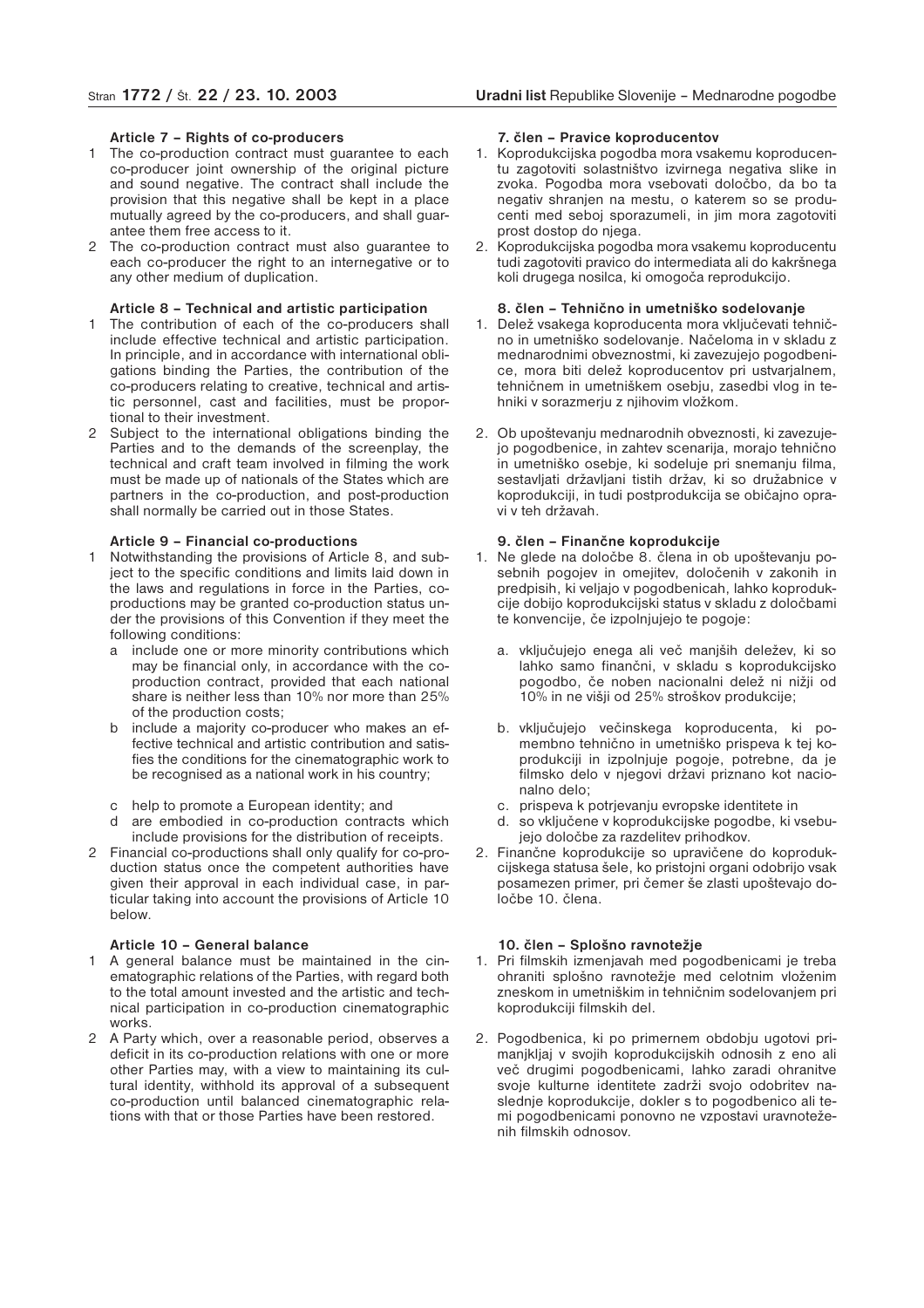# **Article 11 – Entry and residence**

In accordance with the laws and regulations and international obligations in force, each Party shall facilitate entry and residence, as well as the granting of work permits in its territory, of technical and artistic personnel from other Parties participating in a co-production. Similarly, each Party shall permit the temporary import and re-export of equipment necessary to the production and distribution of cinematographic works falling within the scope of this Convention.

# **Article 12 – Credits of co-producing countries**

- 1 Co-producing countries shall be credited in co-produced cinematographic works.
- 2 The names of these countries shall be clearly mentioned in the credit titles, in all publicity and promotion material and when the cinematographic works are being shown.

# **Article 13 – Export**

When a co-produced cinematographic work is exported to a country where imports of cinematographic works are subject to quotas, and one of the co-producing Parties does not have the right of free entry for his cinematographic works to the importing country:

- a the cinematographic work shall normally be added to the quota of the country which has the majority participation;
- b in the case of a cinematographic work which comprises an equal participation from different countries, the cinematographic work shall be added to the quota of the country which has the best opportunities for exporting to the importing country;
- c when the provisions of sub-paragraphs a and b above cannot be applied, the cinematographic work shall be entered in the quota of the Party which provides the director.

# **Article 14 – Languages**

When according co-production status, the competent authority of a Party may demand from the co-producer established therein a final version of the cinematographic work in one of the languages of that Party.

# **Article 15 – Festivals**

Unless the co-producers decide otherwise, co-produced cinematographic works shall be shown at international festivals by the Party where the majority co-producer is established, or, in the case of equal financial participation, by the Party which provides the director.

# **Chapter III – Final provisions**

# **Article 16 – Signature, ratification, acceptance, approval**

- This Convention shall be open for signature by the member States of the Council of Europe and the other States party to the European Cultural Convention which may express their consent to be bound by:
	- a signature without reservation as to ratification, acceptance or approval; or
	- signature subject to ratification, acceptance or approval, followed by ratification, acceptance or approval.
- 2 Instruments of ratification, acceptance or approval shall be deposited with the Secretary General of the Council of Europe.

# **11. člen – Vstop in bivanje**

V skladu z veljavnimi zakoni in predpisi ter mednarodnimi obveznostmi, vsaka pogodbenica olajša vstop in bivanje ter podelitev dovoljenj za delo na svojem ozemlju tehničnemu in umetniškemu osebju drugih pogodbenic, ki sodelujejo pri koprodukciji. Prav tako vsaka pogodbenica dovoljuje začasni uvoz in ponovni izvoz opreme, potrebne za produkcijo in distribucijo filmskih del, ki spadajo v to konvencijo.

# **12. člen – Navedba koprodukcijskih držav**

- 1. Države koproducentke morajo biti navedene v koprodukcijskih filmskih delih.
- 2. Imena teh držav morajo biti jasno navedena v napisih v filmskem delu, v vseh oglasih in predstavitvenem gradivu ter ob njihovem predvajanju.

# **13. člen – Izvoz**

Če se filmsko delo, posneto v koprodukciji, izvozi v državo, ki ima kvote za uvoz filmskih del, in če ena od koprodukcijskih pogodbenic nima pravice do prostega vstopa za svoja filmska dela v državo uvoznico:

- a. se filmsko delo običajno šteje v kvoto države, ki ima večinski delež;
- b. če gre za filmsko delo, pri katerem je delež različnih držav enak, se filmsko delo šteje v kvoto države, ki ima najboljše možnosti za izvoz v državo uvoznico;
- c. če ni možno uporabiti določb iz pododstavkov a in b, se filmsko delo šteje v kvoto pogodbenice, ki zagotovi režiseria.

# **14. člen – Jeziki**

Ob dodelitvi koprodukcijskega statusa lahko pristojni organ ene pogodbenice zahteva od koproducenta s sedežem v tej pogodbenici končno verzijo filmskega dela v enem od jezikov te pogodbenice.

# **15. člen – Festivali**

Če koproducenti ne sklenejo drugače, filmska dela, posneta v koprodukciji, predstavi na mednarodnih festivalih pogodbenica, v kateri ima sedež večinski koproducent ali ob enakih finančnih deležih, pogodbenica, ki zagotovi režiserja.

# **III. poglavje – Končne določbe**

# **16. člen – Podpis, ratifikacija, sprejetje, odobritev**

- 1. Ta konvencija je na voljo za podpis članicam Sveta Evrope in drugim državam pogodbenicam Evropske kulturne konvencije, ki lahko izrazijo svoje soglasje, da jih obvezuje:
	- a. podpis brez pridržka ratifikacije, sprejetja ali odobritve ali
	- b. podpis s pridržkom ratifikacije, sprejetja ali odobritve, ki mu sledi ratifikacija, sprejetje ali odobritev.
- 2. Listine o ratifikaciji, sprejetju ali odobritvi se deponirajo pri generalnem sekretarju Sveta Evrope.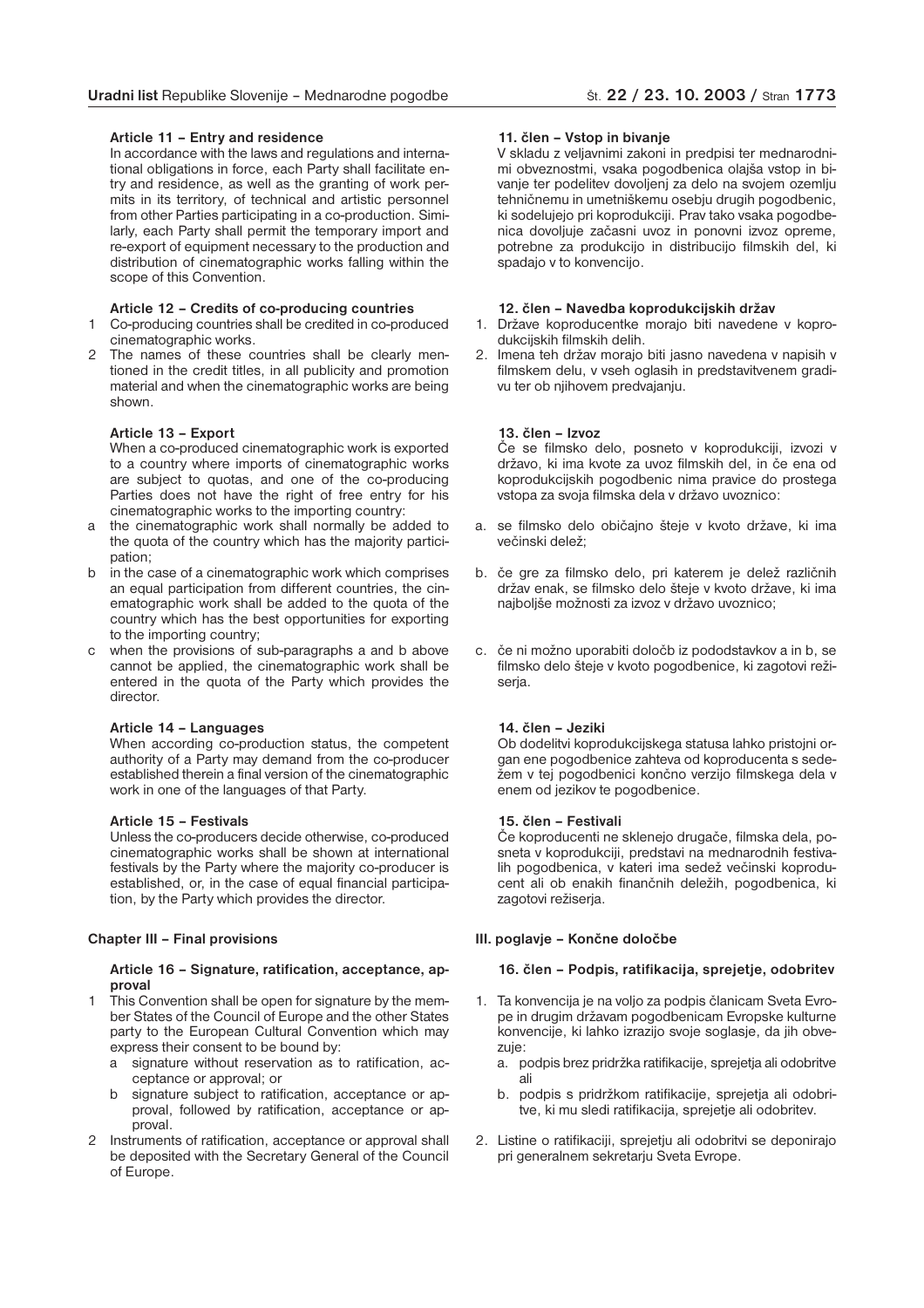# **Article 17 – Entry into force**

- 1 The Convention shall enter into force on the first day of the month following the expiration of a period of three months after the date on which five States, including at least four member States of the Council of Europe, have expressed their consent to be bound by the Convention in accordance with the provisions of Article 16.
- 2 In respect of any signatory State which subsequently expresses its consent to be bound by it, the Convention shall enter into force on the first day of the month following the expiration of a period of three months after the date of signature or of the deposit of the instrument of ratification, acceptance or approval.

# **Article 18 – Accession of non-member States**

- 1 After the entry into force of this Convention, the Committee of Ministers of the Council of Europe may invite any European State not a member of the Council of Europe as well as the European Economic Community to accede to this Convention, by a decision taken by the majority provided for in Article 20.d of the Statute of the Council of Europe, and by the unanimous vote of the representatives of the Contracting States entitled to sit on the Committee of Ministers.
- 2 In respect of any acceding State or of the European Economic Community, in the event of its accession, the Convention shall enter into force on the first day of the month following the expiration of a period of three months after the date of deposit of the instrument of accession with the Secretary General of the Council of Europe.

# **Article 19 – Territorial clause**

- 1 Any State may, at the time of signature or when depositing its instrument of ratification, acceptance, approval or accession, specify the territory or territories to which this Convention shall apply.
- 2 Any Party may, at any later date, by a declaration addressed to the Secretary General of the Council of Europe, extend the application of this Convention to any other territory specified in the declaration. In respect of such territory, the Convention shall enter into force on the first day of the month following the expiration of a period of three months after the date of receipt of such declaration by the Secretary General.
- 3 Any declaration made under the two preceding paragraphs may, in respect of any territory specified in such declaration, be withdrawn by a notification addressed to the Secretary General. The withdrawal shall become effective on the first day of the month following the expiration of a period of three months after the date of receipt of such notification by the Secretary General.

# **Article 20 – Reservations**

- 1 Any State may, at the time of signature or when depositing its instrument of ratification, acceptance, approval or accession, declare that Article 2, paragraph 4, does not apply to its bilateral co-production relations with one or more Parties. Moreover, it may reserve the right to fix a maximum participation share different from that laid down in Article 9, paragraph 1.a. No other reservation may be made.
- 2 Any Party which has made a reservation under the preceding paragraph may wholly or partly withdraw it by means of a notification addressed to the Secretary General of the Council of Europe. The withdrawal shall take effect on the date of receipt of such notification by the Secretary General.

# **17. člen – Začetek veljavnosti**

- 1. Konvencija začne veljati prvi dan v mesecu po poteku trimesečnega obdobja od datuma, ko je pet držav, od katerih so vsaj štiri članice Sveta Evrope, izrazilo svoje soglasje, da jih konvencija obvezuje v skladu z določbami 16. člena.
- 2. Za vsako državo podpisnico, ki pozneje izrazi svoje soglasje, da jo konvencija zavezuje, začne ta veljati prvi dan v mesecu po poteku trimesečnega obdobja od datuma podpisa ali deponiranja listine o ratifikaciji, sprejetiu ali odobritvi.

# **18. člen – Pristop držav nečlanic**

- 1. Po začetku veljavnosti te konvencije lahko Odbor ministrov Sveta Evrope povabi katero koli evropsko državo, ki ni članica Sveta Evrope, kakor tudi Evropsko gospodarsko skupnost, da pristopi k tej konvenciji s sklepom večine, kot je določeno v 20. d členu Statuta Sveta Evrope in s soglasjem predstavnikov držav pogodbenic, ki imajo pravico zasedati v Odboru ministrov.
- 2. Za vsako državo članico ali za Evropsko gospodarsko skupnost začne ob pristopu konvencija veljati prvi dan v mesecu po poteku trimesečnega obdobja od datuma deponiranja listine o pristopu pri generalnem sekretarju Sveta Evrope.

# **19. člen – Ozemeljska določba**

- 1. Ob podpisu ali deponiranju listine o ratifikaciji, sprejetju, odobritvi ali pristopu lahko vsaka država določi ozemlje ali ozemlja, za katera se ta konvencija uporablja.
- 2. Vsaka pogodbenica lahko kadar koli pozneje z izjavo, naslovljeno na generalnega sekretarja Sveta Evrope, razširi uporabo te konvencije na vsako drugo ozemlje, določeno v izjavi. Za to ozemlje začne konvencija veljati prvi dan v mesecu po poteku trimesečnega obdobja od datuma, ko generalni sekretar prejme tako izjavo.
- 3. Vsaka izjava na podlagi prejšnjih dveh odstavkov glede katerega koli ozemlja, navedenega v tej izjavi, se lahko umakne z uradnim obvestilom, naslovljenim na generalnega sekretarja. Umik začne veljati prvi dan v mesecu po poteku trimesečnega obdobja od datuma, ko generalni sekretar prejme tako obvestilo.

# **20. člen – Pridržki**

- 1. Vsaka država lahko ob podpisu ali deponiranju listine o ratifikaciji, sprejetju, odobritvi ali pristopu izjavi, da se četrti odstavek 2. člena ne uporablja za dvostranske koprodukcije z eno ali več pogodbenicami. Poleg tega si lahko pridrži pravico, da določi najvišji delež, ki se razlikuje od tistega, določenega v točki a, prvega odstavka 9. člena. Noben drug pridržek ni možen.
- 2. Vsaka pogodbenica, ki je izrazila pridržek na podlagi prejšnjega odstavka, ga lahko v celoti ali delno umakne tako, da o tem uradno obvesti generalnega sekretarja Sveta Evrope. Umik začne veljati z datumom, ko generalni sekretar prejme tako obvestilo.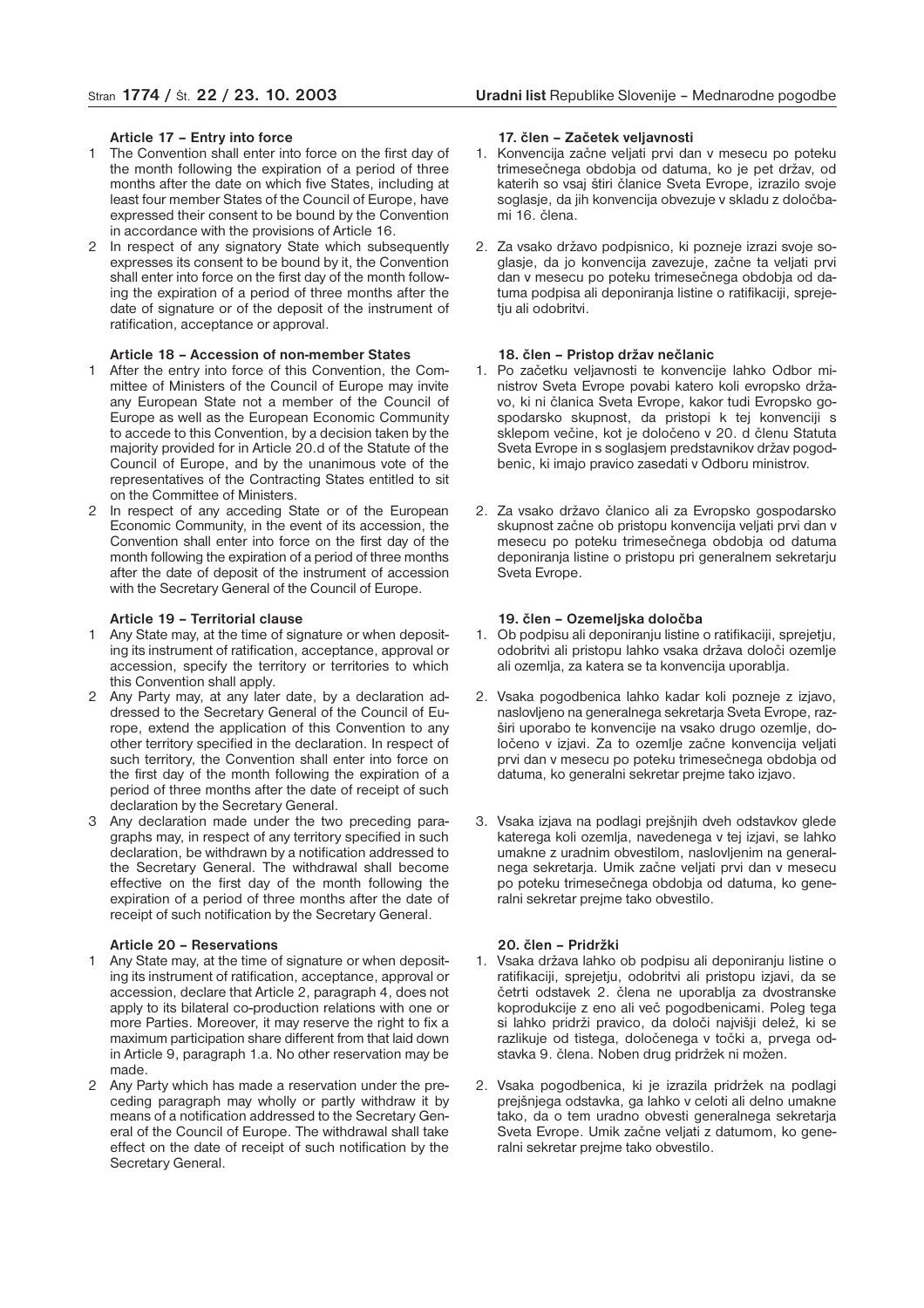# **Article 21 – Denunciation**

- 1 Any Party may, at any time, denounce this Convention by means of a notification addressed to the Secretary General of the Council of Europe.
- 2 Such denunciation shall become effective on the first day of the month following the expiration of a period of six months after the date of receipt of the notification by the Secretary General.

# **Article 22 – Notifications**

The Secretary General of the Council of Europe shall notify the member States of the Council, as well as any State and the European Economic Community which may accede to this Convention or may be invited to do so, of:

- a any signature;
- b the deposit of any instrument of ratification, acceptance, approval or accession;
- c any date of entry into force of this Convention in accordance with Articles 17, 18 and 19;
- d any declaration made in accordance with Article 5, paragraph 5;
- e any denunciation notified in accordance with Article 21;
- any other act, notification or communication relating to this Convention.

In witness whereof the undersigned, being duly authorised thereto, have signed this Convention.

Done at Strasbourg, this 2nd day of October 1992, in English and French, both texts being equally authentic, in a single copy which shall be deposited in the archives of the Council of Europe. The Secretary General of the Council of Europe shall transmit certified copies to the States mentioned in Article 16, paragraph 1, as well as to any State and to the European Economic Community which may be invited to accede to this Convention.

# **Appendix I – Application procedure**

In order to benefit from the provisions of this Convention, the co-producers established in the Parties must, two months before shooting commences, submit an application for co-production status and attach the documents listed below. These documents must reach the competent authorities in sufficient number for them to be communicated to the authorities of the other Parties at the latest one month before shooting commences:

- a copy of the contract for the purchase of the copyright or any other proof of purchase of the copyright for the commercial exploitation of the work;
- a detailed script;
- a list of the technical and artistic contributions from each of the countries involved;
- an estimate and a detailed financing plan;
- a production schedule of the cinematographic work;
- the co-production contract made between the co-producers. This contract must include clauses providing for the distribution of receipts or territories between the coproducers.

The application and other documents shall be presented, if possible, in the language of the competent authorities to which they are submitted.

#### **21. člen – Odpoved**

- 1. Vsaka pogodbenica lahko kadarkoli odpove to konvencijo z uradnim obvestilom, naslovljenim na generalnega sekretaria Sveta Evrope.
- 2. Taka odpoved začne veljati prvi dan v mesecu po poteku šestmesečnega obdobja od datuma, ko generalni sekretar prejme tako obvestilo.

# **22. člen – Uradna obvestila**

Generalni sekretar Sveta Evrope obvesti države članice Sveta ter katero koli drugo državo in Evropsko gospodarsko skupnosti, ki lahko pristopijo k tej konvenciji ali so povabljene, da k njej pristopijo, o:

- a. vsakem podpisu;
- b. deponiranju vsake listine o ratifikaciji, sprejetju, odobritvi ali pristopu;
- c. vsakem datumu začetka veljavnosti te konvencije v skladu s 17., 18., in 19. členom;
- d. vsaki izjavi v skladu s petim odstavkom 5. člena;
- e. vsakem uradnem obvestilu o odpovedi v skladu z 21. členom;
- f. vsakem drugem dokumentu, uradnem obvestilu ali sporočilu v zvezi s to konvencijo.

Da bi to potrdili, so spodaj podpisani, ki so za to pravilno pooblaščeni, podpisali to konvencijo.

Sestavljeno v Strasbourgu 2. oktobra 1992 v angleškem in francoskem jeziku, pri čemer sta obe besedili enako verodostojni, v enem samem izvodu, ki je deponiran v arhivu Sveta Evrope. Generalni sekretar Sveta Evrope pošlje overjene kopije državam, omenjenim v prvem odstavku 16. člena, ter vsem državam in Evropski gospodarski skupnosti, ki so povabljene, da pristopijo k tej konvenciji.

# **Priloga I – Postopek za predložitev prošenj**

Da bi bili deležni ugodnosti določb te konvencije, morajo koproducenti s sedežem v pogodbenicah te konvencije dva meseca pred začetkom snemanja vložiti vlogo za koprodukcijski status in priložiti spodaj navedene dokumente. Te morajo pristojni organi prejeti v zadostnem številu, da jih lahko pošljejo organom drugih pogodbenic najpozneje en mesec pred začetkom snemanja:

- kopijo pogodbe o pridobitvi avtorskih pravic ali kateri koli drugi dokaz, na podlagi katerega je možno preveriti pridobitev avtorske pravice za komercialno izkoriščanje dela;
- podroben scenarij;
- seznam tehničnih in umetniških deležev sodelujočih držav;
- predračun in podroben finančni načrt;
- načrt za produkcijo filmskega dela;
- koprodukcijsko pogodbo, sklenjeno med koproducenti. Ta pogodba mora vsebovati določbe, ki predvidevajo porazdelitev prihodkov ali trgov med koproducenti.

Vloga in drugi dokumenti morajo biti, če je le mogoče, v jeziku pristojnih organov, katerim so predloženi.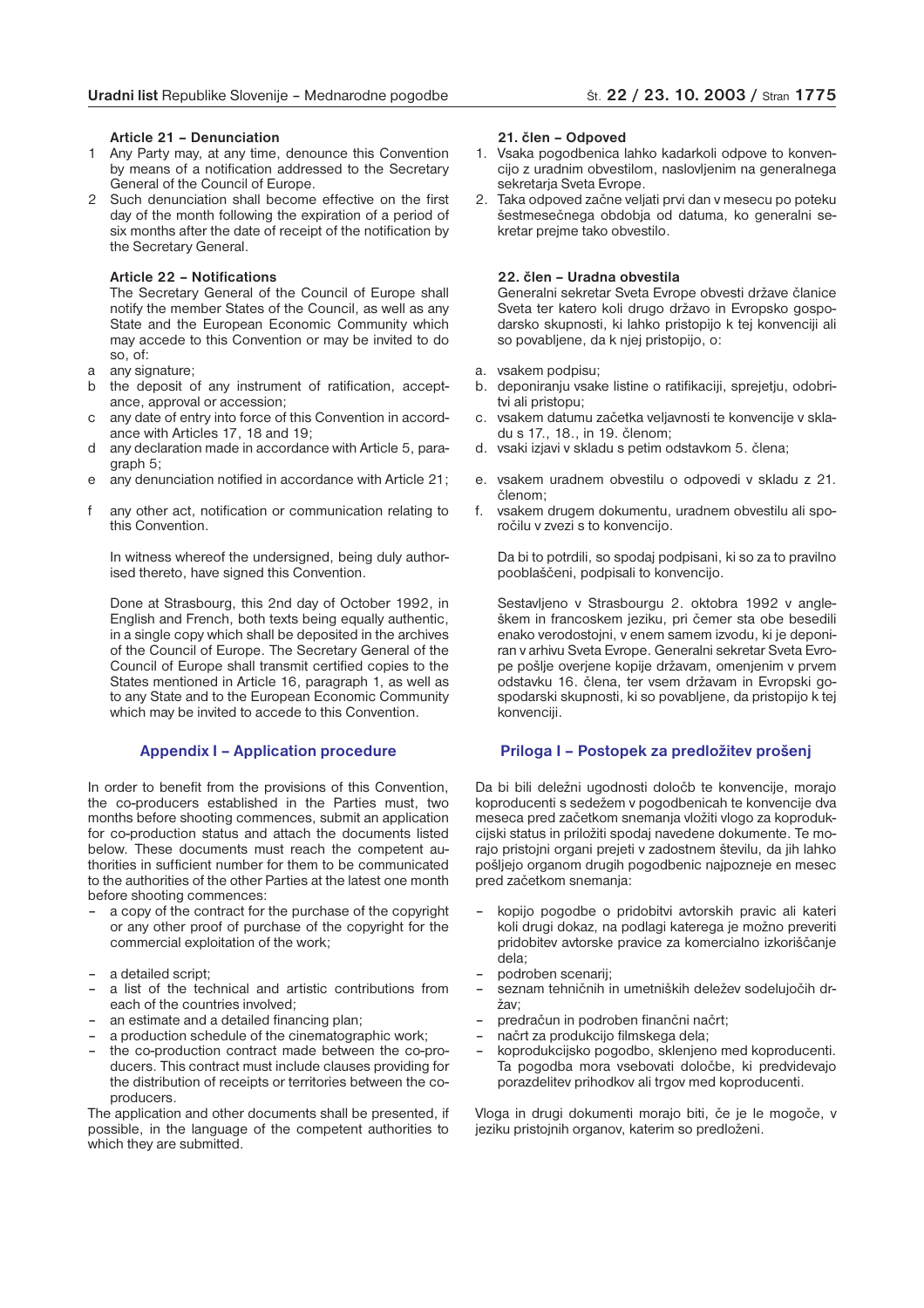The competent national authorities shall send each other the application and attached documentation once they have been received. The competent authority of the Party with the minority financial participation shall not give its approval until the opinion of the Party with the majority financial participation has been received.

# **Appendix II**

- 1 A cinematographic work qualifies as European in the sense of Article 3, paragraph 3, if it achieves at least 15 points out of a possible total of 19, according to the schedule of European elements set out below.
- 2 Having regard to the demands of the screenplay, the competent authorities may, after consulting together, and if they consider that the work nonetheless reflects a European identity, grant co-production status to the work with a number of points less than the normally required 15 points.

| European elements                                                                                                                          | <b>Weighting Points</b>              |
|--------------------------------------------------------------------------------------------------------------------------------------------|--------------------------------------|
| Creative group<br>Director<br>Scriptwriter<br>Composer                                                                                     | З<br>3<br>$\frac{1}{7}$              |
| Performing group<br>First role<br>Second role<br>Third role                                                                                | З<br>$\overline{2}$<br>$\frac{1}{6}$ |
| Technical craft group<br>Cameraman<br>Sound recordist<br>Editor<br>Art director<br>Studio or shooting location<br>Post-production location | 1<br>6                               |

N.B.

- a First, second and third roles are determined by number of days worked.
- b So far as Article 8 is concerned, "artistic" refers to the creative and performing groups, "technical" refers to the technical and craft group.

Pristojni državni organi morajo drug drugemu poslati vlogo in priloženo dokumentacijo, takoj ko jo bodo prejeli. Pristojni organ pogodbenice z manjšinskim finančnim deležem te ne sme odobriti, dokler ne prejme mnenja organov pogodbenice, ki ima večinski finančni delež.

# **Priloga II**

- 1. Filmsko delo se šteje za evropsko v smislu tretjega odstavka 3. člena, če ima vsaj 15 točk od 19 možnih po merilih, določenih v lestvici evropskih elementov, ki je prikazana spodaj.
- 2. Upoštevaje zahteve scenarija, lahko pristojni organi po medsebojnem posvetovanju in če menijo, da delo vendarle odseva evropsko identiteto, podelijo koprodukcijski status delu, ki je zbralo manj kot običajno zahtevanih 15 točk.

| Evropski elementi                                                                                                                                                                           | Točke vrednotenja                    |
|---------------------------------------------------------------------------------------------------------------------------------------------------------------------------------------------|--------------------------------------|
| avtorska skupina<br>režiser<br>scenarist<br>skladatelj                                                                                                                                      | З<br>3<br>$rac{1}{7}$                |
| igralska skupina<br>prva vloga<br>druga vloga<br>tretja vloga                                                                                                                               | З<br>$\overline{2}$<br>$\frac{1}{6}$ |
| tehnična in snemalna skupina<br>direktor fotografije<br>snemanje zvoka in zvokovna obdelava<br>montaža<br>scenografija in kostumografija<br>studio ali kraj snemanja<br>kraj postprodukcije |                                      |

Opomba

- a. Prva, druga in tretja vloga so ocenjene po številu dni snemanja.
- b. Glede 8. člena se "umetniški" nanaša na avtorsko in igralsko skupino, "tehnični" pa na tehnično in snemalno skupino.

Za izvajanje konvencije skrbi Ministrstvo za kulturo.

# 4. člen

3. člen

Ta zakon začne veljati naslednji dan po objavi v Uradnem listu Republike Slovenije – Mednarodne pogodbe.

Št. 615-02/03-2/1 Ljubljana, dne 2. oktobra 2003 EPA 979-III

> Predsednik Državnega zbora Republike Slovenije **Borut Pahor** l. r.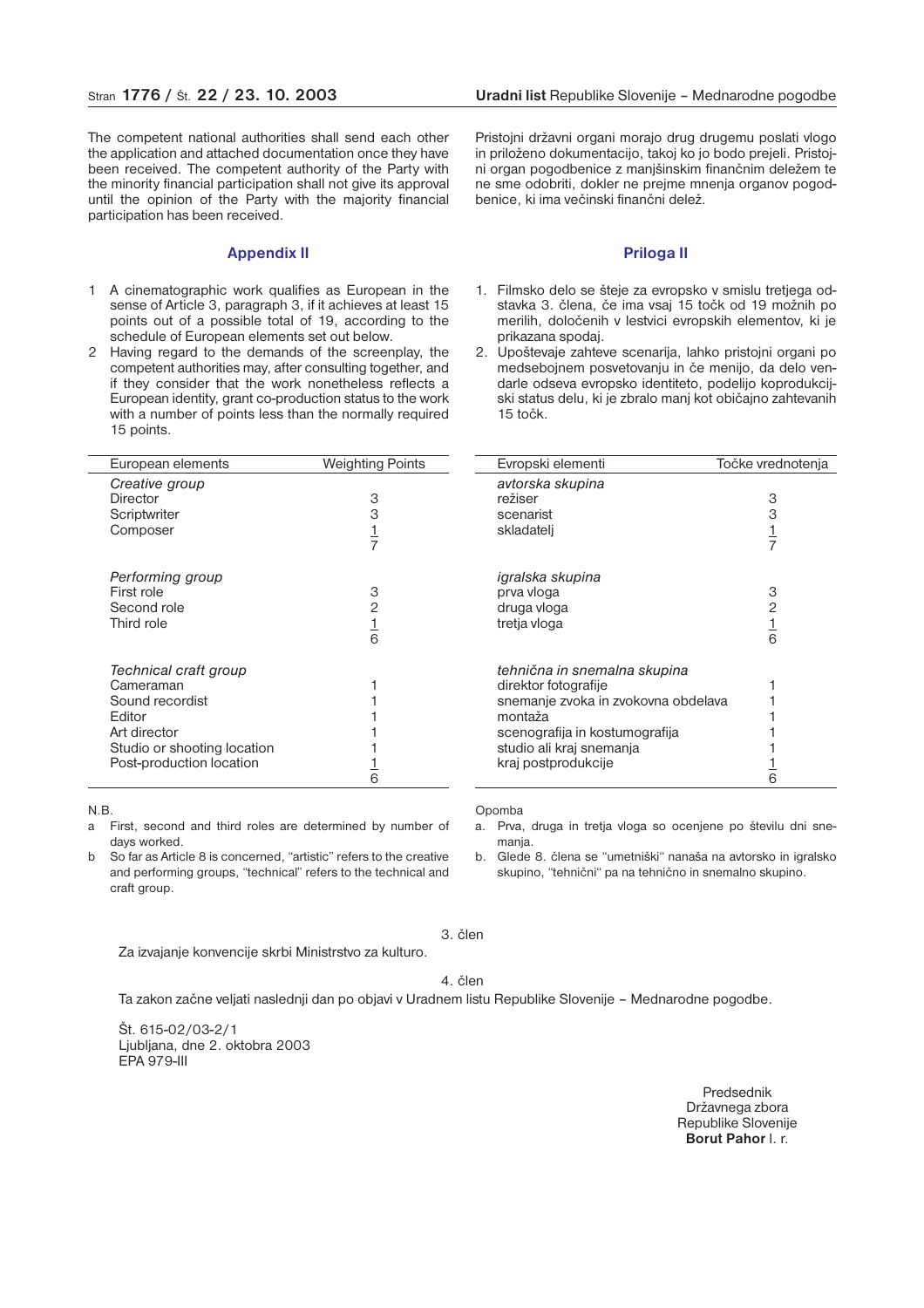# **68. Zakon o ratifikaciji Sporazuma o varstvu netopirjev v Evropi (MVNE)**

Na podlagi druge alinee prvega odstavka 107. člena in prvega odstavka 91. člena Ustave Republike Slovenije izdajam

**U K A Z**

# **O RAZGLASITVI ZAKONA O RATIFIKACIJI SPORAZUMA O VARSTVU NETOPIRJEV V EVROPI (MVNE)**

Razglašam Zakon o ratifikaciji Sporazuma o varstvu netopirjev v Evropi (MVNE), ki ga je sprejel Državni zbor Republike Slovenije na seji 2. oktobra 2003.

Št. 001-22-87/03 Ljubljana, dne 10. oktobra 2003

> Predsednik Republike Slovenije **dr. Janez Drnovšek** l. r.

# **Z A K O N**

# **O RATIFIKACIJI SPORAZUMA O VARSTVU NETOPIRJEV V EVROPI (MVNE)**

1. člen

Ratificira se Sporazum o varstvu netopirjev v Evropi, sestavljen 4. decembra 1991 v Londonu, kakor je bil spremenjen s spremembo, sprejeto na sestanku pogodbenic tega sporazuma v Bristolu od 18. do 20. julija 1995 in spremembo, sprejeto na tretjem sestanku pogodbenic tega sporazuma, v Bristolu od 24. do 26. julija 2000.

2. člen

Sporazum se v izvirniku v angleškem jeziku in v prevodu v slovenskem jeziku glasi:

# **A G R E E M E N T ON THE CONSERVATION OF BATS IN EUROPE**

The Contracting Parties

Recalling the Convention on the Conservation of Migratory Species of Wild Animals opened for signature in Bonn on 23 June 1979;

Recognising the unfavourable conservation status of bats in Europe and non-European Range States and in particular the serious threat to them from habitat degradation, disturbance of roosting sites and certain pesticides;

Conscious that the threats facing bats in Europe and non-European Range States are common to both migratory and non-migratory species and that roosts are often shared by migratory and non-migratory species;

Recalling that the first meeting of the Conference of the Parties to the Convention on the Conservation of Migratory Species of Wild Animals held in Bonn in October 1985 agreed to add European species of CHIROPTERA (Rhinolophidae and Vespertilionidae) to Appendix II of the Convention and instructed the Secretariat of the Convention to take appropriate measures to develop an Agreement for these species;

Convinced that the conclusion of an Agreement for these species would greatly benefit the conservation of bats in Europe;

Have agreed as follows:

#### ARTICLE I

# **Scope and Interpretation**

For the purposes of this Agreement:

(a) "Convention" means the Convention on the Conservation of Migratory Species of Wild Animals (Bonn 1979);

# **S P O R A Z U M O VARSTVU NETOPIRJEV V EVROPI**

Pogodbenice so se

ob sklicevanju na Konvencijo o varstvu selitvenih vrst prosto živečih živali, dano na voljo za podpis v Bonnu 23. junija 1979:

ob priznavanju neugodnega stanja ohranjenosti netopirjev v Evropi in neevropskih državah na območju njihove razširjenosti in še posebej resne ogroženosti teh vrst zaradi poslabšanja habitata, motenja zatočišč in nekaterih pesticidov;

ker se zavedajo, da so nevarnosti, ki pretijo netopirjem v Evropi in neevropskih državah na območju njihove razširjenosti, skupne selitvenim in neselitvenim vrstam in da si selitvene in neselitvene vrste pogosto delijo zatočišča;

ob sklicevanju na to, da je bilo na prvem sestanku konference pogodbenic Konvencije o varstvu selitvenih vrst prosto živečih živali v Bonnu oktobra 1985 dogovorjeno, da se evropske vrste CHIROPTERA (Rhinolophidae in Vespertilionidae) dodajo v dodatek II h konvenciji in so bila sekretariatu konvencije dana navodila za izvedbo ustreznih ukrepov za pripravo sporazuma za te vrste;

prepričane, da bi sklenitev sporazuma za te vrste veliko prispevala k varstvu netopirjev v Evropi;

sporazumele:

# 1. ČLEN

# **Področje uporabe in razlaga**

V tem sporazumu:

a) "konvencija" pomeni Konvencijo o varstvu selitvenih vrst prosto živečih živali (Bonn 1979);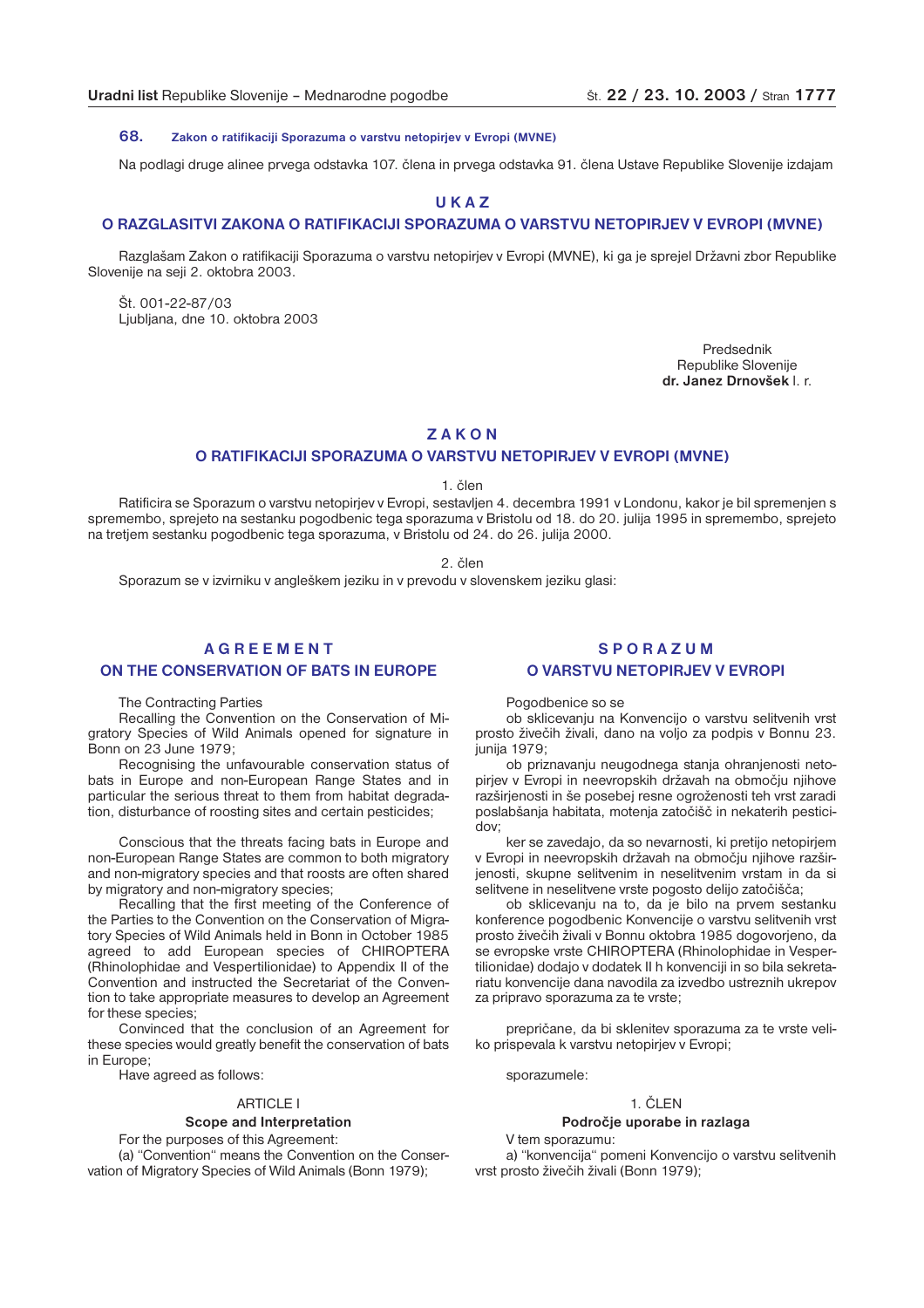(b) "Bats" means European populations of CHIROPTERA (Rhinolophidae and Vespertilionidae) occurring in Europe and non-European Range States;

(c) "Range State" means any State (whether or not it is a Party to the Convention) that exercises jurisdiction over any part of the range of a species covered by this Agreement;

(d) "Regional Economic Integration Organisation" means an organisation constituted by sovereign States to which this Agreement applies and which has competence in matters covered by this Agreement and has been duly authorised, in accordance with its internal procedures, to sign, ratify, accept, approve or accede to it;

(e) "Parties" means, unless the context otherwise indicates, Parties to this Agreement;

(f) "In Europe" means the continent of Europe.

# ARTICLE II

# **General Provisions**

1. This Agreement is an AGREEMENT within the meaning of paragraph 3 of Article IV of the Convention.

2. The provisions of this Agreement shall not relieve Parties of their obligations under any existing treaty, convention or agreement.

3. Each Party to this Agreement shall designate one or more competent authorities to whom it shall assign responsibility for the implementation of this Agreement. It shall communicate the name and address of its authority or authorities to the other Parties to this Agreement.

4. Appropriate administrative and financial support for this Agreement shall be determined by its Parties in consultation with the Parties to the Convention.

#### ARTICLE III

# **Fundamental Obligations**

1. Each Party shall prohibit the deliberate capture, keeping or killing of bats except under permit from its competent authority.

2. Each Party shall identify those sites within its own area of jurisdiction which are important for the conservation status, including for the shelter and protection, of bats. It shall, taking into account as necessary economic and social considerations, protect such sites from damage or disturbance. In addition, each Party shall endeavour to identify and protect important feeding areas for bats from damage or disturbance.

3. When deciding which habitats to protect for general conservation purposes each Party shall give due weight to habitats that are important for bats.

4. Each Party shall take appropriate measures to promote the conservation of bats and shall promote public awareness of the importance of bat conservation.

5. Each Party shall assign to an appropriate body responsibilities for the provision of advice on bat conservation and management within its territory particularly with regard to bats in buildings. Parties shall exchange information on their experiences in this matter.

6. Each Party shall take such additional action as it considers necessary to safeguard populations of bats which it identifies as being subject to threat and shall report under Article VI on the action taken.

7. Each Party shall, as appropriate, promote research programmes relating to the conservation and management of bats. Parties shall consult each other on such research programmes, and shall endeavour to co-ordinate such research and conservation programmes.

b) "netopirji" pomenijo evropske populacije CHIROPTE-RA (Rhinolophidae in Vespertilionidae), ki se pojavljajo v Evropi in neevropskih državah na območju njihove razširjenosti;

c) "država na območju razširjenosti" pomeni katero koli državo (ne glede na to, ali je pogodbenica konvencije), ki izvaja jurisdikcijo nad katerim koli delom območja razširjenosti vrst, zajetih v tem sporazumu;

d) "regionalna organizacija za gospodarsko povezovanje" pomeni organizacijo, ki jo ustanovijo suverene države, za katere velja ta sporazum, in ima pristojnosti v zvezi z zadevami iz tega sporazuma, ter je bila pravilno pooblaščena v skladu s svojimi notranjimi postopki, da ga podpiše, ratificira, sprejme, odobri ali pristopi k njemu;

e) "pogodbenice" pomenijo pogodbenice tega sporazuma, razen če besedilo ne navaja drugače;

f) "v Evropi" pomeni evropsko celino.

# 2. ČLEN

# **Splošne določbe**

1. Ta sporazum je SPORAZUM v smislu tretjega odstavka 4. člena konvencije.

2. Določbe tega sporazuma ne odvezujejo pogodbenic njihovih obveznosti po kateri koli veljavni mednarodni pogodbi, konvenciji ali sporazumu.

3. Vsaka pogodbenica tega sporazuma določi en ali več pristojnih organov, ki jim dodeli odgovornost za izvajanje tega sporazuma. Drugim pogodbenicam tega sporazuma sporoči ime in naslov svojega organa ali organov.

4. Pogodbenice sporazuma s posvetovanjem s pogodbenicami konvencije določijo ustrezno administrativno in finančno podporo za ta sporazum.

# 3. ČLEN

# **Temeljne obveznosti**

1. Vsaka pogodbenica prepove namerno ujetje, zadrževanje ali ubijanje netopirjev, razen kadar pristojni organ izda dovoljenje za to.

2. Vsaka pogodbenica opredeli tiste dele na območju, na katerem izvaja jurisdikcijo, ki so pomembni za stanje ohranjenosti in tudi za zavetje in zaščito netopirjev. Take dele varuje pred okrnitvijo in motečimi posegi ter pri tem po potrebi upošteva gospodarske in družbene vidike. Poleg tega si vsaka pogodbenica prizadeva opredeliti in varovati pomembna območja za prehranjevanje netopirjev pred okrnitvijo ali motečimi posegi.

3. Pri odločanju o tem, katere habitate je treba zavarovati zaradi splošnih varstvenih namenov, vsaka pogodbenica upošteva poseben pomen habitatov, pomembnih za netopirje.

4. Vsaka pogodbenica sprejme ustrezne ukrepe za spodbujanje varstva netopirjev in ozaveščenosti javnosti o pomenu tega varstva.

5. Vsaka pogodbenica dodeli ustreznemu organu odgovornost za zagotavljanje nasvetov o varstvu netopirjev in ravnanju na svojem ozemlju, posebno v zvezi z netopirji v stavbah. Pogodbenice si o tem izmenjavajo izkušnje.

6. Vsaka pogodbenica po svoji presoji izvaja dodatne ukrepe za varovanje populacij netopirjev, za katere meni, da jim preti nevarnost, in o teh ukrepih poroča na podlagi 4. člena.

7. Vsaka pogodbenica na primeren način spodbuja raziskovalne programe, povezane z varstvom netopirjev in ravnanjem z njimi. Pogodbenice se medsebojno posvetujejo o takih raziskovalnih programih in si prizadevajo usklajevati te raziskovalne in varstvene programe.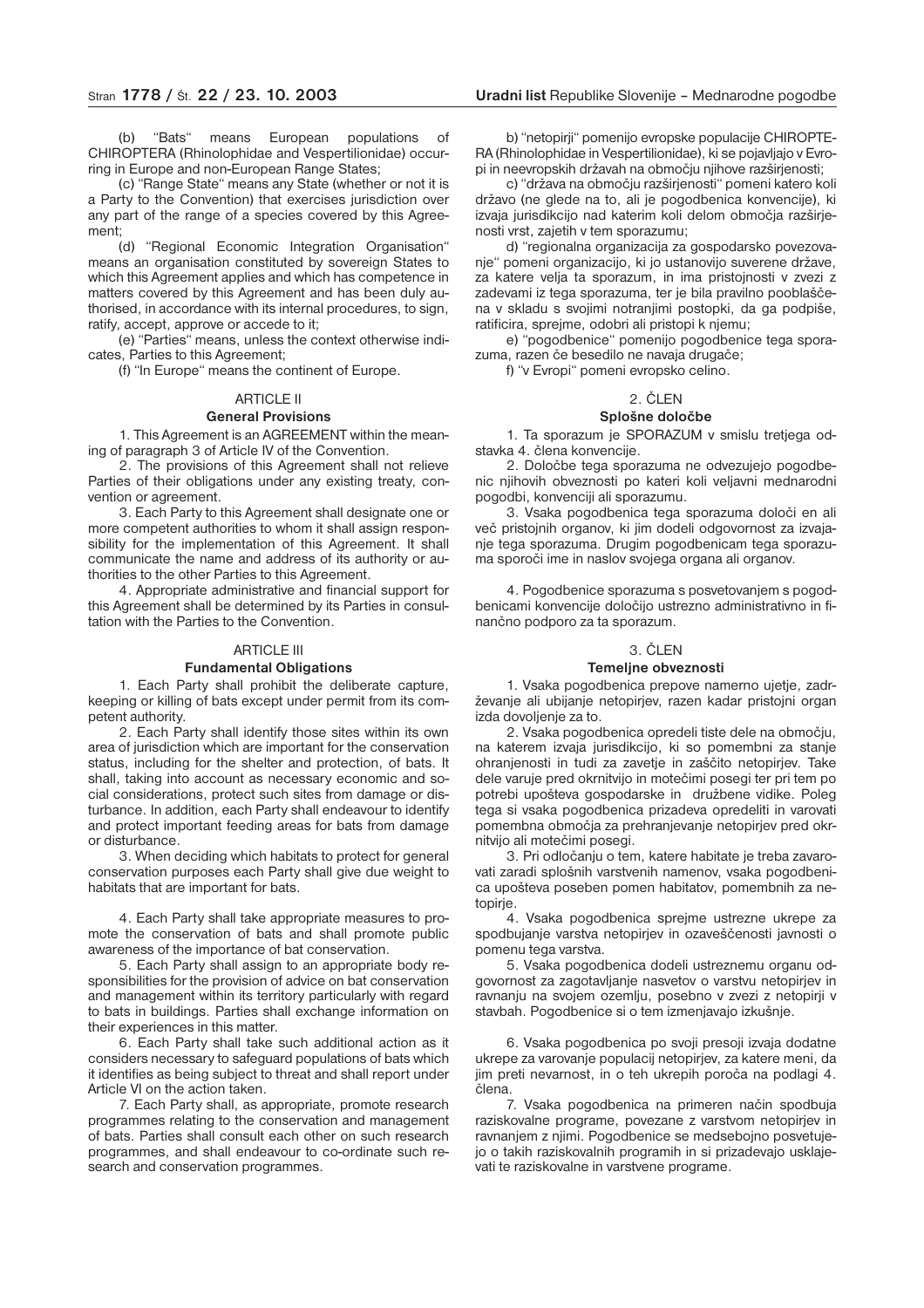8. Each Party shall, wherever appropriate, consider the potential effects of pesticides on bats, when assessing pesticides for use, and shall endeavour to replace timber treatment chemicals which are highly toxic to bats with safer alternatives.

# ARTICLE IV

# **National Implementation**

1. Each Party shall adopt and enforce such legislative and administrative measures as may be necessary for the purpose of giving effect to this Agreement.

2. The provisions of this Agreement shall in no way affect the right of Parties to adopt stricter measures concerning the conservation of bats.

#### **ARTICLE V**

# **Meetings of the Parties**

1. There shall be periodic meetings of the Parties to this Agreement. The Government of the United Kingdom shall call the first meeting of the Parties to the Agreement not later than three years after the date of entry into force of the Agreement. The Parties to the Agreement shall adopt rules of procedure for their meetings and financial rules, including the provisions on the budget and the scale of contributions for the next financial period. Such rules shall be adopted by a two-thirds majority of the Parties present and voting. Decisions taken under the financial rules shall require a three-quarters majority of the Parties present and voting.

2. At their meetings the Parties may establish such scientific and other working groups as they see fit.

3. Any Range States or Regional Economic Integration Organisation not a Party to this Agreement, the Secretariat of the Convention, the Council of Europe in its capacity as the Secretariat of the Convention on the Conservation of European Wildlife and Natural Habitats and similar intergovernmental organisations may be represented by observers at meetings of the Parties. Any agency or body technically qualified in the conservation and management of bats may be represented by observers at meetings of the Parties unless at least one-third of the Parties present object. Only Parties may vote at meetings of the Parties.

4. Except as provided for in paragraph 5 below, each Party to this Agreement shall have one vote.

5. Regional Economic Integration Organisations which are Parties to this Agreement shall, in matters within their competence, exercise their right to vote with a number of votes equal to the number of their Member States which are Parties to the Agreement and present at the time of the vote. A Regional Economic Integration Organisation shall not exercise its right to vote if its Member States exercise theirs, and vice versa.

# ARTICLE VI

# **Reports on Implementation**

Each Party shall present to each meeting of the Parties an up-to-date report on its implementation of this Agreement. It shall circulate the report to the Parties not less than 90 days before the opening of the ordinary meeting.

# ARTICLE VII

# **Amendment of the Agreement**

1. This Agreement may be amended at any meeting of the Parties.

8. Vsaka pogodbenica, kadar je to primerno, pri presoji uporabe pesticidov upošteva njihove mogoče učinke na netopirje in si prizadeva nadomestiti tiste kemične pripravke za obdelavo lesa, ki so zelo strupeni za netopirje, z varnejšimi drugimi možnostmi.

# 4. ČLEN

# **Izvajanje na ravni države**

1. Vsaka pogodbenica sprejme in uveljavi tiste zakonodajne in upravne ukrepe, ki bi lahko bili potrebni za uresničevanje tega sporazuma.

2. Določbe tega sporazuma na noben način ne vplivajo na pravico pogodbenic, da sprejmejo strožje ukrepe za varstvo netopirjev.

# 5. ČLEN

# **Sestajanje pogodbenic**

1. Pogodbenice tega sporazuma se redno sestajajo. Vlada Združenega kraljestva skliče prvi sestanek pogodbenic tega sporazuma najkasneje tri leta po datumu začetka veljavnosti tega sporazuma. Pogodbenice tega sporazuma sprejmejo poslovnike za svoje sestanke in finančna pravila, vključno z določbami o proračunu in lestvico prispevkov za naslednje finančno obdobje. Taka pravila se sprejmejo z dvetretjinsko večino prisotnih in glasujočih pogodbenic. Odločitve, sprejete v skladu s finančnimi pravili, morajo imeti tričetrtinsko podporo pogodbenic, ki so prisotne in glasujejo.

2. Na sestankih lahko pogodbenice ustanovijo take znanstvene in druge delovne skupine, kot se jim zdijo primerne.

3. Katero koli državo na območju razširjenosti ali regionalno organizacijo za gospodarsko povezovanje, ki ni pogodbenica tega sporazuma, Sekretariat konvencije, Svet Evrope v vlogi Sekretariata Konvencije o varstvu prosto živečega evropskega rastlinstva in živalstva ter njunih naravnih življenjskih prostorov ter podobne medvladne organizacije lahko na sestankih pogodbenic predstavljajo opazovalci. Katero koli agencijo ali strokovni organ, ki je usposobljen za varstvo netopirjev in ravnanje z njimi, lahko na sestankih pogodbenic predstavljajo opazovalci, razen če temu ne nasprotuje najmanj ena tretjina prisotnih pogodbenic. Na sestankih pogodbenic lahko glasujejo le pogodbenice.

4. Vsaka pogodbenica tega sporazuma ima en glas, razen takrat, ko je v petem odstavku tega člena predvideno drugače.

5. Regionalne organizacije za gospodarsko povezovanje, ki so pogodbenice tega sporazuma, uveljavljajo svojo pravico do glasovanja v zadevah, za katere so pristojne, s številom glasov, ki je enako številu njihovih držav članic, ki so pogodbenice tega sporazuma in so prisotne med glasovanjem. Regionalna organizacija za gospodarsko povezovanje ne uveljavlja svoje pravice do glasovanja, če to pravico uveljavljajo njene države članice in obratno.

# 6. ČLEN

# **Poročila o izvajanju**

Vsaka pogodbenica za vsak sestanek pogodbenic predloži najnovejše poročilo o svojem izvajanju sporazuma. Svoje poročilo razpošlje pogodbenicam najmanj 90 dni pred začetkom rednega sestanka.

# 7. ČLEN

# **Spremembe sporazuma**

1. Ta sporazum se lahko spremeni na katerem koli sestanku pogodbenic.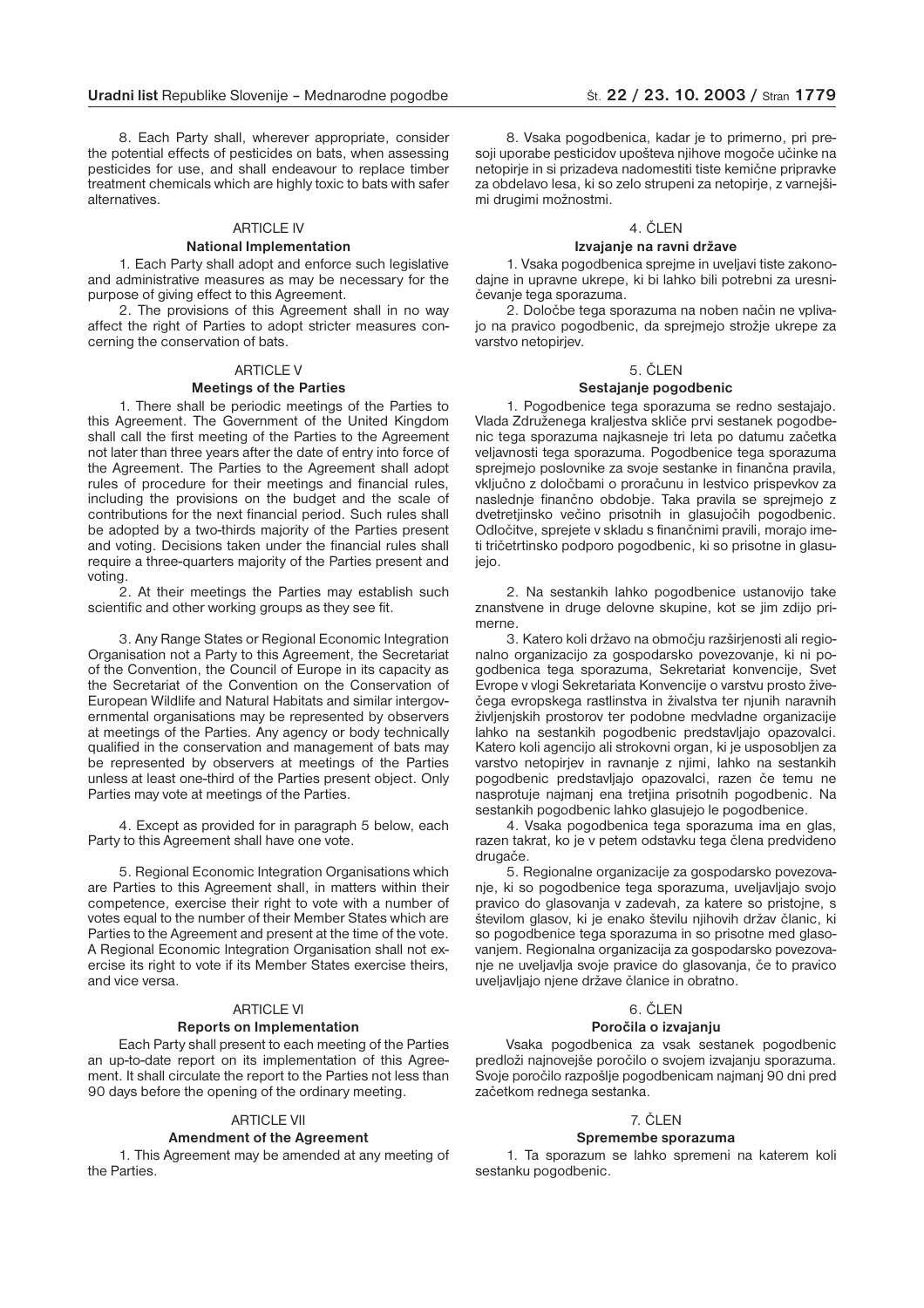2. Proposals for amendment may be made by any Party.

3. The text of any proposed amendment and the reasons for it shall be communicated to the Depositary at least 90 days before the opening of the meeting. The Depositary shall transmit copies forthwith to the Parties.

4. Amendments shall be adopted by a two-thirds majority of the Parties present and voting and shall enter into force for those Parties which have accepted them 60 days after the deposit of the fifth instrument of acceptance of the amendment with the Depositary. Thereafter, they shall enter into force for a Party 30 days after the date of deposit of its instrument of acceptance of the amendment with the Depositary.

# ARTICLE VIII

# **Reservations**

The provisions of this Agreement shall not be subject to general reservations. However, a Range State or Regional Economic Integration Organisation may, on becoming a Party in accordance with Article X or XI, enter a specific reservation with regard to any particular species of bat.

# ARTICLE IX

# **Settlement of Disputes**

Any dispute which may arise between Parties with respect to the interpretation or application of the provisions of this Agreement shall be subject to negotiations between the Parties involved in the dispute.

# ARTICLE X

# **Signature, Ratification, Acceptance and Approval**

This Agreement shall be open to signature by Range States or Regional Economic Integration Organisations who may become Parties either by:

(a) signature without reservation in respect of ratification, acceptance or approval; or

(b) signature with reservation in respect of ratification, acceptance or approval, followed by ratification, acceptance or approval.

Instruments of ratification, acceptance or approval shall be deposited with the Depositary.

This Agreement shall remain open for signature until the date of entry into force of the Agreement.

# ARTICLE XI **Accession**

This Agreement shall be open for accession by Range States or Regional Economic Integration Organisations after the date of entry into force of the Agreement. Instruments of accession shall be deposited with the Depositary.

# ARTICLE XII

# **Entry into Force**

This Agreement shall enter into force on the ninetieth day following the date on which five Range States have become Parties in accordance with Article X. Thereafter it shall enter into force for a signatory or acceding State on the thirtieth day after the deposit of its instrument of ratification, acceptance, approval or accession.

2. Predloge za spremembe lahko da vsaka pogodbeni-

3. Besedilo vsake predlagane spremembe in razlogi zanio se sporočijo depozitariu najmanj 90 dni pred začetkom sestanka. Depozitar nemudoma pošlje kopije pogodbenicam.

ca.

4. Spremembe se sprejemajo z dvetretjinsko večino pogodbenic, ki so prisotne in glasujejo, ter začnejo veljati za pogodbenice, ki so jih sprejele, 60 dni po deponiranju pete listine o sprejetju spremembe pri depozitarju. Po tem začnejo za pogodbenico spremembe veljati 30 dni po deponiranju njene listine o sprejetju spremembe pri depozitariu.

# 8. ČLEN **Pridržki**

Glede določb tega sporazuma niso mogoči splošni pridržki. Vendar pa lahko država na območju razširjenosti ali regionalna organizacija za gospodarsko povezovanje takrat, ko postane pogodbenica v skladu z 10. ali 11. členom, izrazi poseben pridržek glede katere koli posamezne vrste netopirjev.

# 9. ČLEN

# **Reševanje sporov**

Vsi morebitni spori med pogodbenicami v zvezi z razlago ali uporabo določb tega sporazuma se rešujejo s pogajanji med pogodbenicami v sporu.

# 10. ČLEN

# **Podpis, ratifikacija, sprejetje in odobritev**

Ta sporazum je na voljo za podpis vsem državam na območju razširjenosti ali regionalnim organizacijam za gospodarsko povezovanje, ki lahko postanejo njegove pogodbenice:

a) s podpisom brez pridržka glede ratifikacije, sprejetja ali odobritve ali

b) s podpisom s pridržkom glede ratifikacije, sprejetja ali odobritve, ki mu sledi ratifikacija, sprejetje ali odobritev.

Listine o ratifikaciji, sprejetju ali odobritvi se deponirajo pri depozitariu.

Ta sporazum je na voljo za podpis do datuma začetka njegove veljavnosti.

# 11. ČLEN **Pristop**

Ta sporazum je državam na območju razširjenosti ali regionalnim organizacijam za gospodarsko povezovanje na voljo za pristop po datumu, ko sporazum začne veljati. Listine o pristopu se deponirajo pri depozitarju.

# 12. ČLEN

# **Začetek veljavnosti**

Ta sporazum začne veljati devetdeseti dan po dnevu, ko je pet držav na območju razširjenosti postalo pogodbenic v skladu z 10. členom. Po tem začne sporazum za podpisnico ali državo, ki je pristopila k sporazumu, veljati trideseti dan po deponiranju njene listine o ratifikaciji, sprejetju, odobritvi ali pristopu.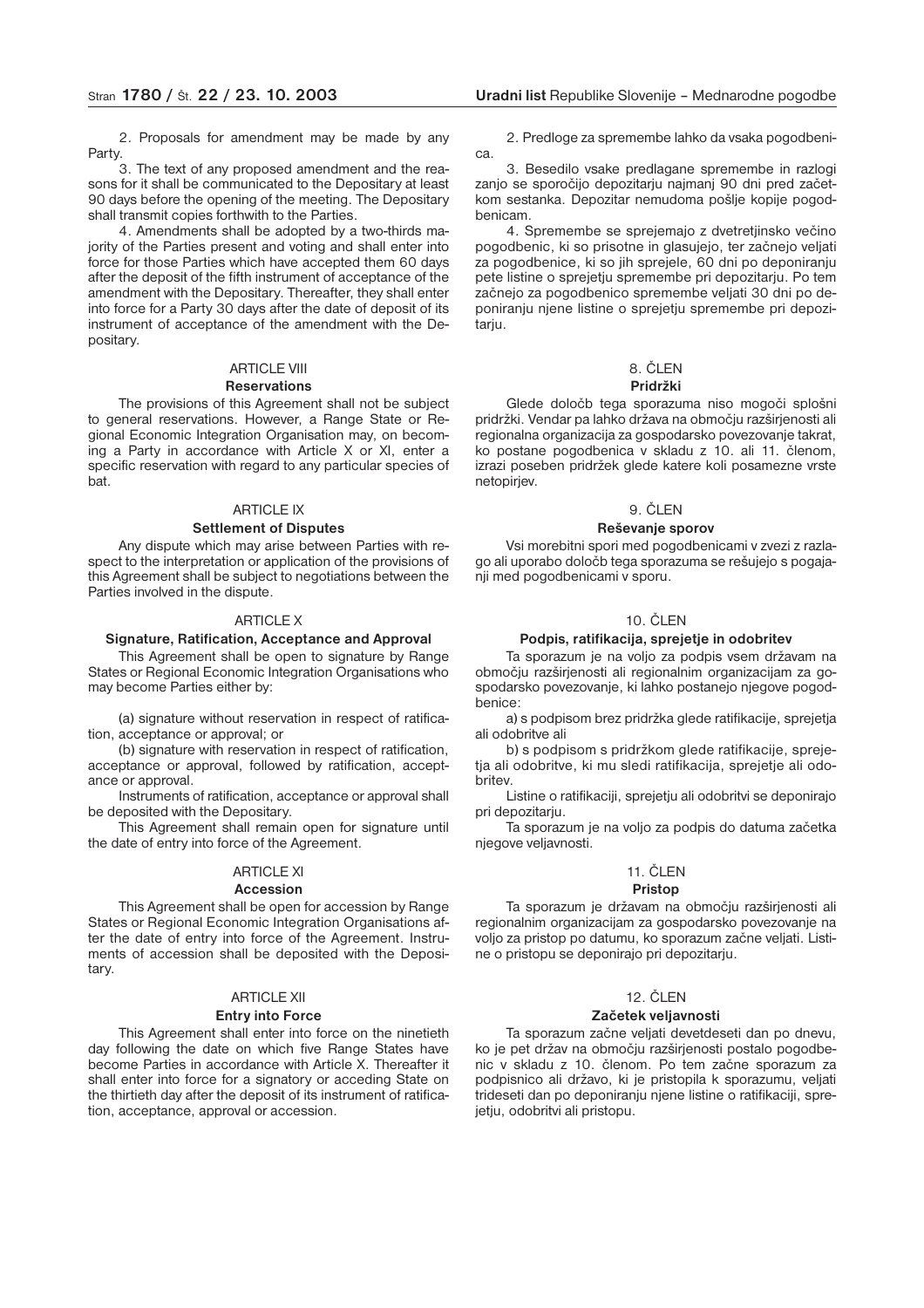# **ARTICLE XIII**

# **Denunciation and Termination**

Any Party may denounce this Agreement by written notification to the Depositary at any time. The denunciation shall take effect twelve months after the date on which the Depositary has received the notification. The Agreement shall remain in force for at least ten years, and thereafter shall terminate on the date on which there cease to be at least five Parties thereto.

# **ARTICLE XIV**

# **Depositary**

The original of the Agreement in English, French and German, each version being equally authentic, shall be deposited with the Government of the United Kingdom, which shall be the Depositary and shall transmit certified copies thereof to all States and any Regional Economic Integration Organisations that have signed the Agreement or deposited instruments of ratification, acceptance, approval or accession.

The Depositary shall inform all Range States and Regional Economic Integration Organisations of signatures, deposit of instruments of ratification, acceptance, approval or accession, entry into force of this Agreement, amendments thereto, reservations and notifications of denunciation.

In witness whereof, the undersigned, being duly authorised to that effect have signed this Agreement.

Done at London this fourth day of December in the year one thousand nine hundred and ninety-one.

# **A M E N D M E N T TO THE AGREEMENT ON THE CONSERVATION OF BATS IN EUROPE SIGNED AT LONDON ON 4 DECEMBER, 1991**

(Adopted at a Meeting of the Parties to the Agreement, held in Bristol from 18 to 20 July 1995)

# RESOLUTION CONFIRMING THE AMENDMENT OF THE SCOPE OF THE AGREEMENT

RECOGNIZING the need for conservation measures to protect all species of Microchiroptera in Europe;

ACKNOWLEDGING the omission of European Molossidae species from the original Agreement;

REFERRING to the decision of the Conference of the Parties to the Convention on the Conservation of Migratory Species of Wild Animals, held in Nairobi between 7-11 June 1994, to add the European Free-tailed bat (*Tadarida teniotis*) to its Appendix II,

AGREES:

1. To incorporate the familiy Molossidae within the scope of the Agreement.

2. To replace the words "CHIROPTERA (Rhinolophidae and Vespertilionidae)" where they appear in the preamble to the Agreement with the words "MICROCHIROPTERA (Molossidae, Rhinolophidae and Vespertilionidae)".

3. To replace Article 1(b) with:

"(b) "Bats" means the European population of MICROCHIROPTERA (Molossidae, Rhinolophidae and Vespertilionidae) occuring in Europe and non-European Range States".

# 13. ČLEN

# **Odpoved in prenehanje**

Vsaka pogodbenica lahko kadar koli odpove ta sporazum s pisnim uradnim obvestilom depozitarju. Odpoved začne veljati dvanajst mesecev po dnevu, ko je depozitar prejel uradno obvestilo. Sporazum velja najmanj deset let, nato pa preneha veljati z dnem, ko je njegovih pogodbenic manj kot pet.

# 14. ČLEN

# **Depozitar**

Izvirnik tega sporazuma v angleškem, francoskem in nemškem jeziku, pri čemer so vsa besedila enako verodostojna, se hrani pri Vladi Združenega kraljestva, ki je depozitar in pošlje overjene kopije teh besedil vsem državam in regionalnim organizacijam za gospodarsko povezovanje, ki so sporazum podpisale ali deponirale listine o ratifikaciji, sprejetju, odobritvi ali pristopu.

Depozitar obvesti vse države na območju razširjenosti in vse regionalne organizacije za gospodarsko povezovanje o podpisih, deponiranju listin o ratifikaciji, sprejetju, odobritvi ali pristopu, začetku veljavnosti tega sporazuma, njegovih spremembah, pridržkih in uradnih obvestilih o odpovedi.

Da bi to potrdili, so podpisani, ki so bili za to pravilno pooblaščeni, podpisali ta sporazum.

Sestavljeno v Londonu četrtega decembra leta tisoč devetsto enaindevetdeset.

# **S P R E M E M B A S P O R A Z U M A O VARSTVU NETOPIRJEV V EVROPI, PODPISANEGA V LONDONU 4. DECEMBRA 1991**

(sprejeta na sestanku pogodbenic tega sporazuma v Bristolu od 18. do 20. julija 1995)

# RESOLUCIJA, KI POTRJUJE SPREMEMBO PODROČJA UPORABE SPORAZUMA,

PRIZNAVA potrebo po ukrepih za ohranitev vseh vrst Microchiroptera v Evropi;

SE ZAVEDA, da je bila evropska vrsta skupine Molossidae v izvirnem sporazumu izpuščena;

SE SKLICUJE na odločitev Konference pogodbenic Konvencije o varstvu selitvenih vrst prosto živečih živali, ki je bila v Nairobiju med 7. in 11. junijem 1994, po kateri se v njen dodatek II doda buldoški dolgorepi netopir (*Tadarida teniotis*),

SOGLAŠA:

1. z vključitvijo družine Molossidae v ta sporazum.

2. z zamenjavo besed "CHIROPTERA (Rhinolophidae in Vespertilionidae)" v preambuli k sporazumu z besedami "MICROCHIROPTERA (Molossidae, Rhinolophidae in Vespertilionidae)".

3. z zamenjavo odstavka b) 1. člena z:

"b) "netopirji" pomenijo evropske populacije MICRO-CHIROPTERA (Molossidae, Rhinolophidae in Vespertilionidae), ki se pojavljajo v Evropi in neevropskih državah na območju njihove razširjenosti".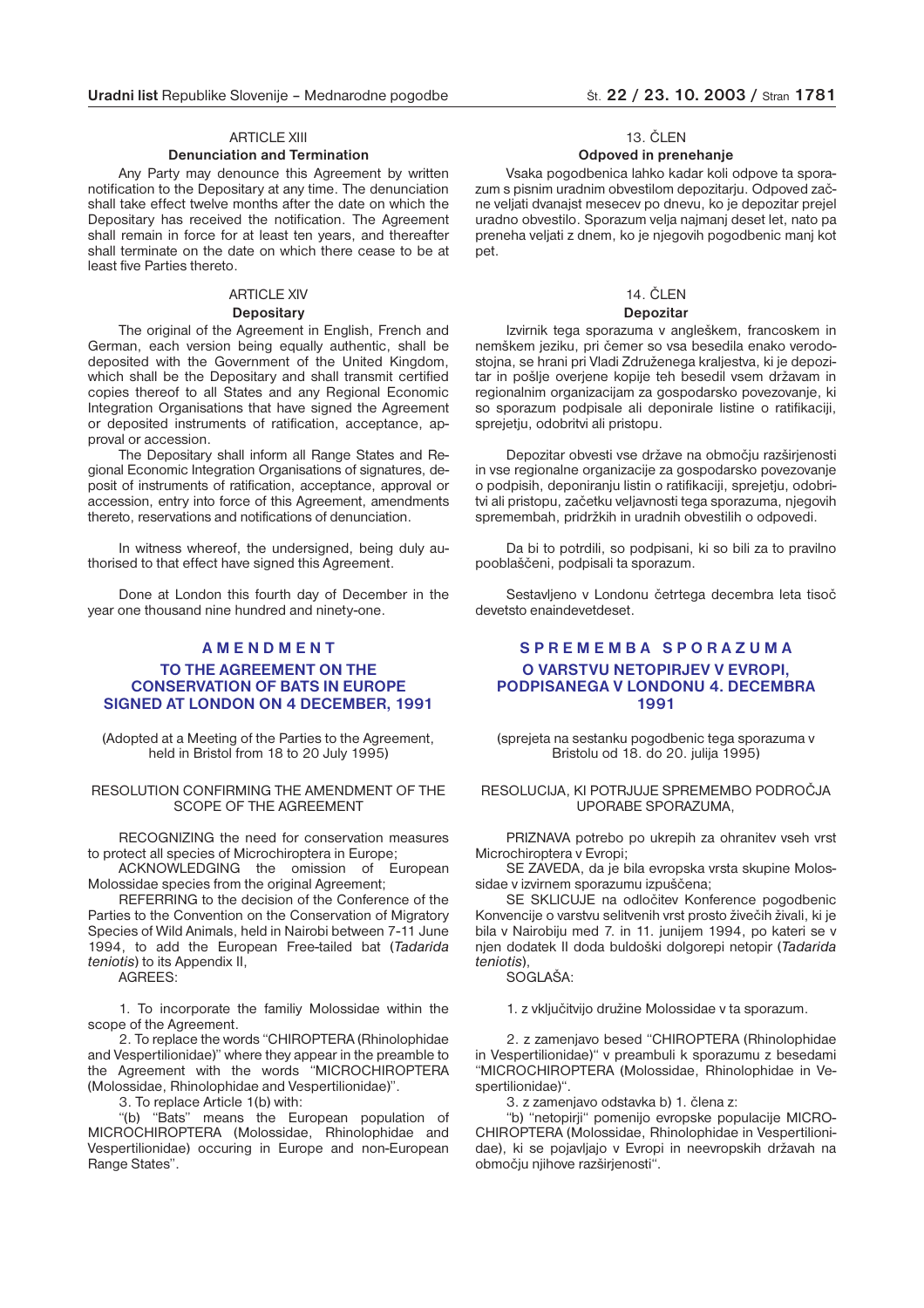# **A M E N D M E N T**

# **TO THE AGREEMENT ON THE CONSERVATION OF BATS IN EUROPE SIGNED AT LONDON ON 4 DECEMBER 1991**

(Adopted at the 3rd Session of a Meeting of the Parties to the Agreement, as Amended, held in Bristol, 24 to 26 July 2000)

# RESOLUTION 3.7 AMENDMENT OF THE AGREEMENT

The Meeting of the Parties to the Agreement on the Conservation of Bats in Europe (hereafter "the Agreement"), RECOGNIZING the need for conservation measures to protect all populations of Chiroptera species in Europe

and in their non-European Range States; GUIDED by a common will to further strengthen the Agreement and its scope;

AGREES:

1. To change the title of the Agreement to:

"The Agreement on the Conservation of Populations of European Bats";

2. To extend the last paragraph of the preamble with the words:

"and in their non-European Range States";

3. To replace Article I (b) with:

"(b) "Bats" means populations of CHIROPTERA species as listed in Annex 1 to this Agreement occurring in Europe and in their non-European Range States";

4. To add a new paragraph 5 to Article II to read as follows:

"5. The Annexes to this Agreement form an integral part thereof. Any reference to the Agreement includes a reference to its Annexes."

5. To replace Article VII (4) with:

"4. An Amendment to the Agreement other than an Amendment to its Annexes shall be adopted by a two-thirds majority of the Parties present and voting and shall enter into force for those Parties which have accepted it 60 days after the deposit of the fifth instrument of acceptance of the Amendment with the Depositary. Thereafter, it shall enter into force for a Party 30 days after the date of deposit of its instrument of acceptance of the Amendment with the Depositary."

6. To add new paragraphs 5 to 7 to Article VII which read as follows:

"5. Any additional Annexes and any Amendment to an Annex shall be adopted by a two-thirds majority of the Parties present and voting and shall enter into force for all Parties on the sixtieth day after the date of its adoption by the Meeting of the Parties, except for Parties which have entered a reservation in accordance with paragraph 6 of this Article.

6. During the period of 60 days provided for in paragraph 5 of this Article, any Party may by written notification to the Depositary enter a reservation with respect to an additional Annex or an Amendment to an Annex. Such reservation may be withdrawn at any time by written notification to the Depositary, and thereupon the additional Annex or the Amendment shall enter into force for that Party on the sixtieth day after the date of withdrawal of the reservation.

7. Any State which becomes a Party to the Agreement after the entry into force of an Amendment shall, failing an expression of a different intention by that State:

(a) be considered as a Party to the Agreement as amended; and

# **S P R E M E M B A S P O R A Z U M A O VARSTVU NETOPIRJEV V EVROPI, PODPISANEGA V LONDONU 4. DECEMBRA 1991**

(sprejeta na tretjem sestanku pogodbenic tega sporazuma s spremembo, v Bristolu od 24. do 26. julija 2000)

# RESOLUCIJA 3.7 SPREMEMBA SPORAZUMA

Sestanek pogodbenic Sporazuma o varstvu netopirjev v Evropi (v nadaljnjem besedilu "sporazum")

OB PRIZNAVANJU potrebe po ukrepih za ohranitev vseh populacij vrst Chiroptera v Evropi in neevropskih državah na območju njihove razširjenosti,

VODEN s skupno voljo za nadaljnjo krepitev sporazuma in njegovega področja uporabe;

SOGLAŠA:

1. s spremembo naslova sporazuma v:

"Sporazum o varstvu populacij evropskih netopirjev";

2. z razširitvijo zadnjega odstavka preambule z besedami:

"in neevropskih državah na območju njihove razširjenosti";

3. z zamenjavo odstavka b) 1. člena z:

"b) "netopirji" pomenijo populacije vrst CHIROPTE-RA, ki se pojavljajo v Evropi in neevropskih državah na območju njihove razširjenosti in so navedene v prilogi 1 k temu sporazumu";

4. z razširitvijo 2. člena z novim petim odstavkom:

"5. Priloge k temu sporazumu so njegov sestavni del. Sklicevanje na sporazum vključuje tudi sklicevanje na priloge.

5. z zamenjavo četrtega odstavka 7. člena z:

"4. Sprememba sporazuma razen spremembe njegovih prilog se sprejema z dvetretjinsko večino pogodbenic, ki so prisotne in glasujejo, ter začne veljati za tiste pogodbenice, ki so jo sprejele, 60 dni po deponiranju pete listine o sprejetju spremembe pri depozitarju. Po tem začne sprememba za pogodbenico veljati 30 dni po datumu deponiranja njene listine o sprejetju spremembe pri depozitarju."

6. z razširitvijo 7. člena z novim petim do sedmim odstavkom, ki se glasijo:

"5. Dodatne priloge in spremembe prilog se sprejemajo z dvetretjinsko večino prisotnih in glasujočih pogodbenic in začnejo za vse pogodbenice veljati šestdeseti dan po datumu njihovega sprejetja na sestanku pogodbenic, razen za pogodbenice, ki so uveljavile pridržek v skladu s šestim odstavkom tega člena.

6. V obdobju 60 dni, določenem v petem odstavku tega člena, lahko katera koli pogodbenica s pisnim uradnim obvestilom depozitarju uveljavlja pridržek o dodatnih prilogah ali spremembi prilog. Tak pridržek se lahko s pisnim uradnim obvestilom depozitarju kadar koli umakne, s čimer začnejo dodatne priloge ali spremembe prilog veljati za to pogodbenico šestdeseti dan po umiku pridržka.

7. Vsaka država, ki postane pogodbenica sporazuma po uveljavitvi spremembe, se, če ne izrazi drugačnega namena:

a) šteje kot pogodbenica spremenjenega sporazuma in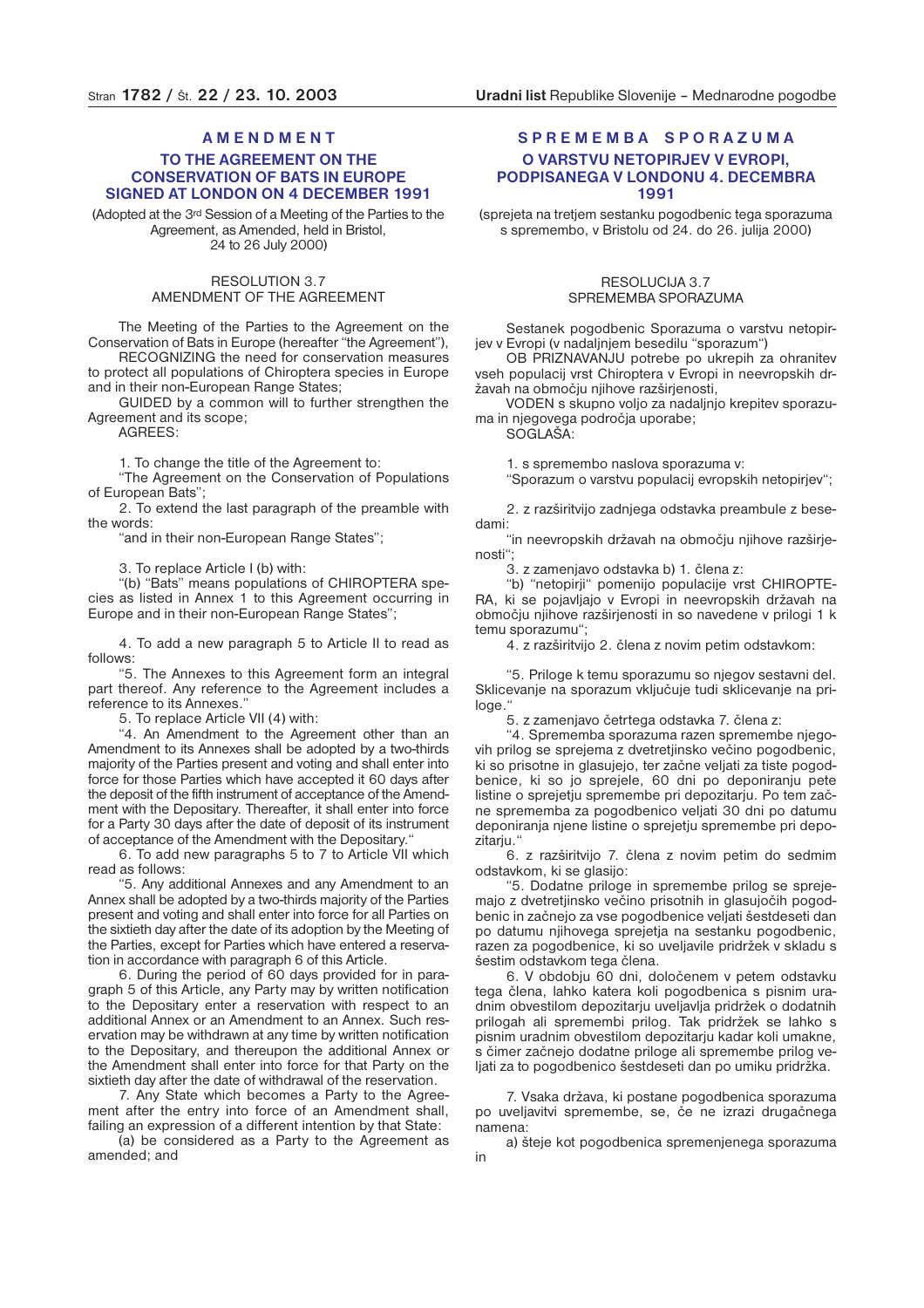(b) be considered as a Party to the unamended Agreement in relation to any Party not bound by the Amendment."

7. To add the following Annex 1 to the Agreement:

# **ANNEX 1**

# **Bat species occurring in Europe to which this Agreement applies**

# *Pteropodidae*

*Rousettus egyptiacus* (Geoffroy, 1810)

# *Emballonuridae*

*Taphozous nudiventris* (Cretzschmar, 1830)

# *Rhinolophidae*

*Rhinolophus blasii* Peters, 1866 *Rhinolophus euryale* Blasius, 1853 *Rhinolophus ferrumequinum* (Schreber, 1774) *Rhinolophus hipposideros* (Bechstein, 1800) *Rhinolophus mehelyi* Matschie, 1901

# *Vespertilionidae*

*Barbastella barbastellus* (Schreber, 1774) *Barbastella leucomelas* (Cretzschmar, 1830) *Eptesicus bottae* (Peters, 1869) *Eptesicus nilssonii* (Keyserling & Blasius, 1839) *Eptesicus serotinus* (Schreber, 1774) *Myotis bechsteinii* (Kuhl, 1817) *Myotis blythii* (Tomes, 1857) *Myotis brandtii* (Eversmann, 1845) *Myotis capaccinii* (Bonaparte, 1837) *Myotis dasycneme* (Boie, 1825) *Myotis daubentonii* (Kuhl, 1817) *Myotis emarginatus* (Geoffroy, 1806) *Myotis myotis* (Borkhausen, 1797) *Myotis mystacinus* (Kuhl, 1817) *Myotis nattereri* (Kuhl, 1817) *Myotis schaubi* Kormos, 1934 *Nyctalus lasiopterus* (Schreber, 1780) *Nyctalus leisleri* (Kuhl, 1817) *Nyctalus noctula* (Schreber, 1774) *Otonycteris hemprichii* (Peters, 1859) *Pipistrellus kuhlii* (Kuhl, 1817) *Pipistrellus nathusii* (Keyserling & Blasius, 1839) *Pipistrellus pipistrellus* (Schreber, 1774) *Pipistrellus pygmaeus* (Leach, 1825) *Pipistrellus savii* (Bonaparte, 1837) *Plecotus auritus* (Linnaeus, 1758) *Plecotus austriacus* (Fischer, 1829) *Vespertilio murinus* Linnaeus, 1758 *Miniopterus schreibersii* (Kuhl, 1817)

# *Molossidae*

*Tadarida teniotis* (Rafinesque, 1814)

b) kot pogodbenica nespremenjenega sporazuma v razmerju do katere koli pogodbenice, ki je sprememba ne zavezuje."

7. z razširitvijo sporazuma s prilogo 1:

# **PRILOGA 1**

# **Evropske vrste netopirjev, na katere se nanaša sporazum**

# *Pteropodidae*

*Rousettus egyptiacus* (Geoffroy, 1810)

#### *Emballonuridae*

*Taphozous nudiventris* (Cretzschmar, 1830)

# *Rhinolophidae*

*Rhinolophus blasii* Peters, 1866 *Rhinolophus euryale* Blasius, 1853 *Rhinolophus ferrumequinum* (Schreber, 1774) *Rhinolophus hipposideros* (Bechstein, 1800) *Rhinolophus mehelyi* Matschie, 1901

# *Vespertilionidae*

*Barbastella barbastellus* (Schreber, 1774) *Barbastella leucomelas* (Cretzschmar, 1830) *Eptesicus bottae* (Peters, 1869) *Eptesicus nilssonii* (Keyserling & Blasius, 1839) *Eptesicus serotinus* (Schreber, 1774) *Myotis bechsteinii* (Kuhl, 1817) *Myotis blythii* (Tomes, 1857) *Myotis brandtii* (Eversmann, 1845) *Myotis capaccinii* (Bonaparte, 1837) *Myotis dasycneme* (Boie, 1825) *Myotis daubentonii* (Kuhl, 1817) *Myotis emarginatus* (Geoffroy, 1806) *Myotis myotis* (Borkhausen, 1797) *Myotis mystacinus* (Kuhl, 1817) *Myotis nattereri* (Kuhl, 1817) *Myotis schaubi* Kormos, 1934 *Nyctalus lasiopterus* (Schreber, 1780) *Nyctalus leisleri* (Kuhl, 1817) *Nyctalus noctula* (Schreber, 1774) *Otonycteris hemprichii* (Peters, 1859) *Pipistrellus kuhlii* (Kuhl, 1817) *Pipistrellus nathusii* (Keyserling & Blasius, 1839) *Pipistrellus pipistrellus* (Schreber, 1774) *Pipistrellus pygmaeus* (Leach, 1825) *Pipistrellus savii* (Bonaparte, 1837) *Plecotus auritus* (Linnaeus, 1758) *Plecotus austriacus* (Fischer, 1829) *Vespertilio murinus* Linnaeus, 1758 *Miniopterus schreibersii* (Kuhl, 1817)

# *Molossidae*

*Tadarida teniotis* (Rafinesque, 1814)

# 3. člen

Za izvajanje sporazuma skrbi Ministrstvo za okolje, prostor in energijo.

# 4. člen

Ta zakon začne veljati naslednji dan po objavi v Uradnem listu Republike Slovenije – Mednarodne pogodbe.

Št. 801-12/03-20/1 Liubliana, dne 2. oktobra 2003 EPA 940-III

> Predsednik Državnega zbora Republike Slovenije **Borut Pahor** l. r.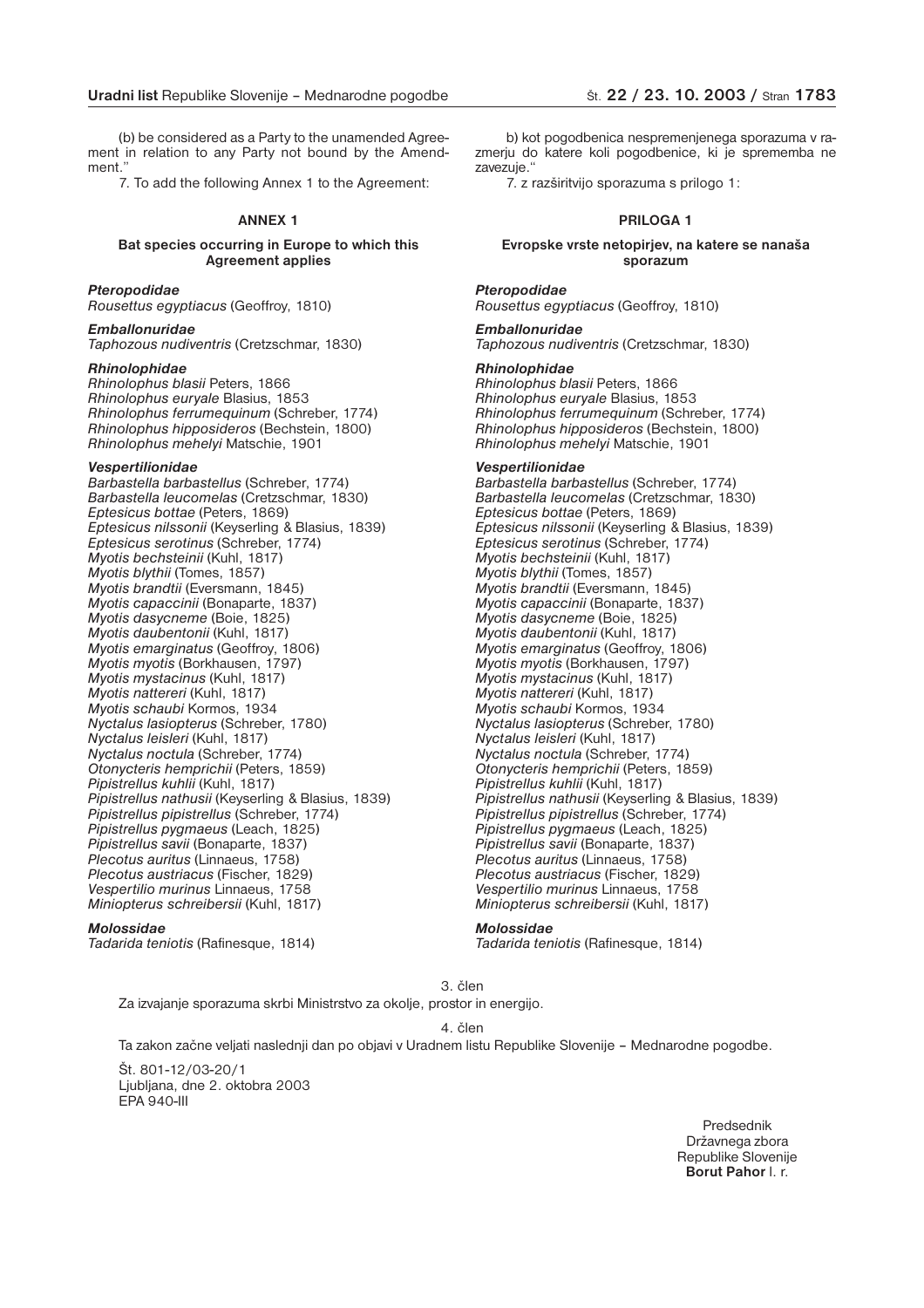**69. Zakon o ratifikaciji Sporazuma med Vlado Republike Slovenije in Vlado Republike Bolgarije o sodelovanju v kombiniranem prevozu (BBGKP)**

Na podlagi druge alinee prvega odstavka 107. člena in prvega odstavka 91. člena Ustave Republike Slovenije izdajam

# **U K A Z**

# **O RAZGLASITVI ZAKONA O RATIFIKACIJI SPORAZUMA MED VLADO REPUBLIKE SLOVENIJE IN VLADO REPUBLIKE BOLGARIJE O SODELOVANJU V KOMBINIRANEM PREVOZU (BBGKP)**

Razglašam Zakon o ratifikaciji Sporazuma med Vlado Republike Slovenije in Vlado Republike Bolgarije o sodelovanju v kombiniranem prevozu (BBGKP), ki ga je sprejel Državni zbor Republike Slovenije na seji 2. oktobra 2003.

Št. 001-22-85/03 Ljubljana, dne 10. oktobra 2003

> Predsednik Republike Slovenije **dr. Janez Drnovšek** l. r.

**Z A K O N**

# **O RATIFIKACIJI SPORAZUMA MED VLADO REPUBLIKE SLOVENIJE IN VLADO REPUBLIKE BOLGARIJE O SODELOVANJU V KOMBINIRANEM PREVOZU (BBGKP)**

1. člen

Ratificira se Sporazum med Vlado Republike Slovenije in Vlado Republike Bolgarije o sodelovanju v kombiniranem prevozu, podpisan v Ljubljani dne 5. novembra 2001.

2. člen

Sporazum se v izvirniku v slovenskem in angleškem jeziku glasi:\*

# **S P O R A Z U M**

# **MED VLADO REPUBLIKE SLOVENIJE IN VLADO REPUBLIKE BOLGARIJE O SODELOVANJU V KOMBINIRANEM PREVOZU**

Vlada Republike Slovenije in Vlada Republike Bolgarije (v nadaljevanju pogodbenici) sta se,

pripravljeni pospeševati mednarodni prevoz blaga, ob upoštevanju, da je učinkovit mednarodni prevoz blaga pomemben pogoj za trgovinske odnose,

ob spoznanju, da je zaradi okoljevarstvenih razlogov in omejenih zmogljivosti cestnega prevoza treba vzpostaviti sodoben transportni sistem z izkoriščanjem prednosti prevoza po železnici, notranjih plovnih poteh ali morju ter tako ustvariti z gospodarskega vidika in z vidika varstva prebivalstva sprejemljive druge možnosti prevoza, s katerimi se nadomesti cestni prevoz,

v prepričanju, da pomeni razvoj kombiniranega prevoza možnost reševanja problematike mednarodnega prometa,

v prizadevanju za medsebojno sodelovanje,

na podlagi mednarodnih sporazumov o mednarodnem prevozu blaga

sporazumeli, kot sledi:

# **A G R E E M E N T**

# **BETWEEN THE GOVERNMENT OF THE REPUBLIC OF SLOVENIA AND THE GOVERNMENT OF THE REPUBLIC OF BULGARIA ON CO-OPERATION IN COMBINED TRANSPORT**

The Government of the Republic of Slovenia and the Government of the Republic of Bulgaria (hereinafter referred to as the Contracting Parties)

Willing to facilitate the international transport of goods, Having in mind that the effective international transport of goods is an important condition for trade relations,

Recognising the need arising from environmental reasons and the limited capacity of road transport to establish a modern transport system by using the advantages of transport by rail, inland waterways or sea, in order to create acceptable alternatives to road transport from an economic standpoint and that of protecting the population,

Convinced that development of combined transport signifies a possible solution to the problems of international traffic,

Aiming towards mutual co-operation,

Based on international agreements concerning international transport of goods,

Have agreed as follows:

\* Besedilo sporazuma v bolgarskem jeziku je na vpogled v Sektorju za mednarodnopravne zadeve Ministrstva za zunanje zadeve.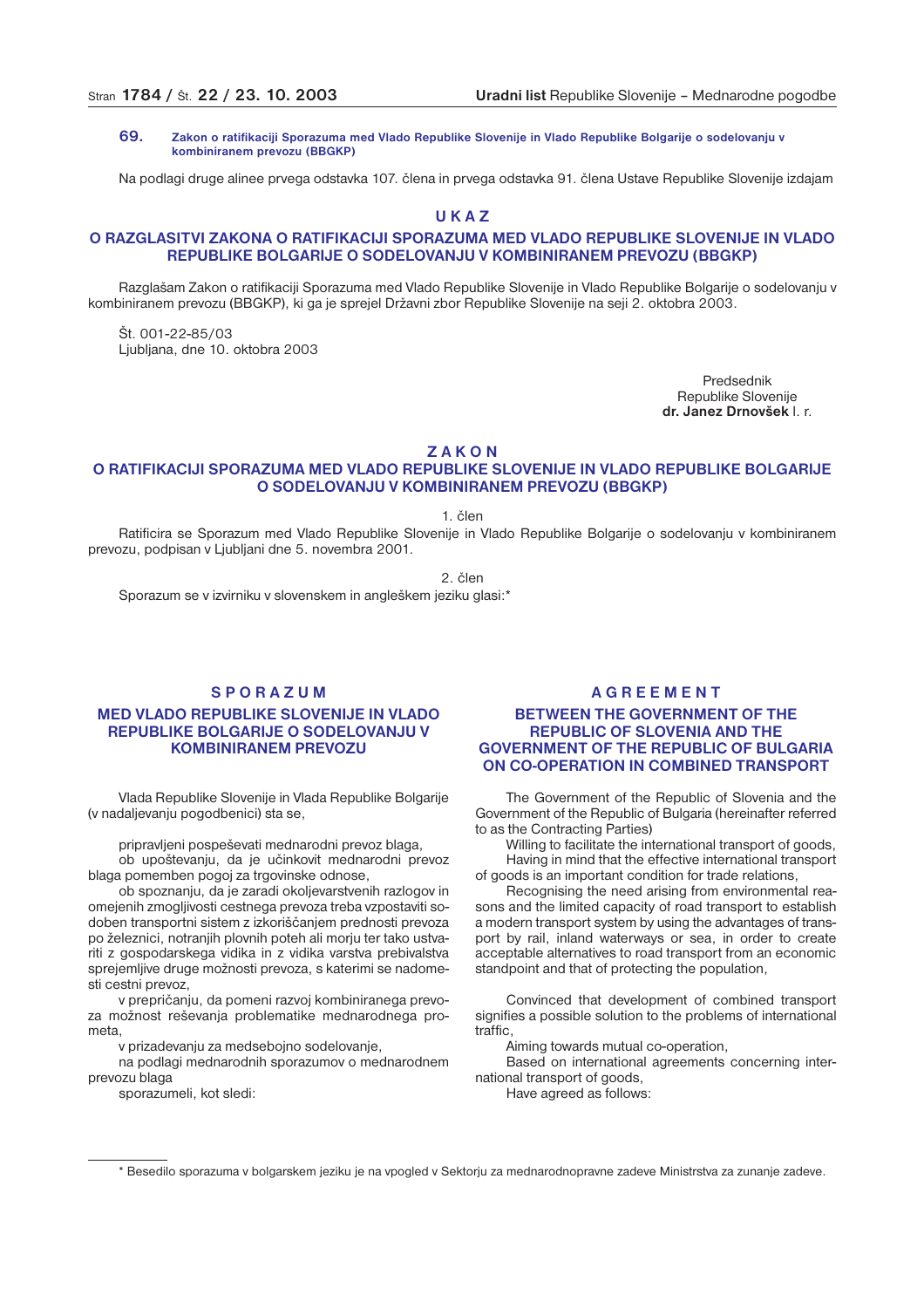#### 1. člen

# **Splošne določbe**

(1) Ta sporazum se uporablja za mednarodni kombinirani prevoz blaga v intermodalnih transportnih enotah in cestnih vozilih, ki se deloma opravlja po železnici, notranjih plovnih poteh ali morju in deloma po cesti med ozemljema pogodbenic ali v tranzitu čez njuni ozemlji ali čez ozemlje ene od pogodbenic ob uporabi prevoznih sredstev, registriranih pri organih pogodbenic.

(2) Določbe tega sporazuma ne vplivajo na večstranske ali dvostranske sporazume, ki zavezujejo pogodbenici.

#### 2. člen

# **Opredelitev pojmov**

V tem sporazumu:

(a) **"mednarodni kombinirani prevoz"** pomeni intermodalni prevoz, pri katerem se glavni del evropske poti opravi po železnici, notranjih plovnih poteh ali morju in sta morebitna začetni in/ali končni del poti, ki se opravita po cesti, čim krajša;

(b) **"intermodalni prevoz"** pomeni prevoz blaga v eni in isti nakladalni enoti ali cestnem vozilu, pri katerem se zaporedoma uporablja dva ali več načinov prevoza brez pretovarjanja samega blaga ob zamenjavi načina prevoza;

(c) **"intermodalna transportna enota"** pomeni kontejner, zamenljivo tovorišče, polpriklopnik in priklopnik, primeren za intermodalni prevoz;

(d) **"cestno vozilo"** pomeni motorno vozilo, ki je namenjeno in se uporablja za prevoz blaga. Vsaka kombinacija cestnega vozila s priklopnikom ali vlačilca s polpriklopnikom se prav tako šteje za cestno vozilo, pri čemer mora biti cestno vozilo ali vlačilec registriran v eni od pogodbenic;

(e) **"terminal kombiniranega prevoza"** pomeni mesto natovarjanja, raztovarjanja ali pretovarjanja intermodalnih transportnih enot ali cestnih vozil zaradi zamenjave načina prevoza;

(f) **"dovoz in odvoz po cesti"** pomeni prevoz intermodalnih transportnih enot ali cestnih vozil po cesti med nakladališčem ali razkladališčem ali mejnim prehodom in najbližjim terminalom kombiniranega prevoza, pri čemer zračna razdalja ne sme preseči omejitve, določene s pravnimi predpisi pogodbenice;

(g) **"spremljani prevoz"** pomeni prevoz cestnih vozil v spremstvu voznika, pri katerem se uporabi drug način prevoza (posebna ladja ali vlak);

(h) **"nespremljani prevoz"** pomeni prevoz cestnih vozil ali intermodalnih transportnih enot brez spremstva voznika, pri katerem se uporabi drug način prevoza (posebna ladia ali vlak):

(i) **"nagradna kvota"** pomeni dovolilnice, izdane kot nagrada za določeno število voženj, opravljenih s kombiniranim prevozom;

(j) **"oprtni prevoz"** pomeni prevoz cestnih vozil na posebnih vagonih;

(k) **"RO-RO prevoz"** pomeni prevoz cestnih vozil in intermodalnih transportnih enot s posebnimi ladjami;

(l) **"pristojni organ"** pomeni: za Republiko Slovenijo Ministrstvo za promet in za Republiko Bolgarijo Ministrstvo za promet in zveze;

(m) **"skupni odbor"** pomeni odbor za kombinirani prevoz, ustanovljen po 11. členu tega sporazuma.

#### Article 1

#### **General Provisions**

(1) This Agreement shall apply to international combined transport of goods in intermodal transport units and road vehicles carried out partly by rail, inland waterways or sea and partly by road between the territories of the Contracting Parties or in transit through their territories or through the territory of either Contracting Party using means of transport registered with the authorities of the Contracting Parties.

(2) The provisions of this Agreement shall not affect any multilateral or bilateral Agreements binding the Contracting Parties.

# Article 2

# **Definitions**

For the purposes of this Agreement:

(a) **international combined transport** shall mean intermodal transport where the major part of the European journey is by rail, inland waterways or sea and any initial and/or final legs carried out by road are as short as possible;

(b) **"intermodal transport"** shall mean the movement of goods in one and the same loading unit or road vehicle, which successively uses two or more modes of transport without handling the goods themselves in changing modes;

(c) **intermodal transport unit** shall mean a container, swap body, semi-trailer and trailer suitable for intermodal transport;

(d) **"road vehicle"** shall mean a motor vehicle designed and used for transport of goods. Any combination of a road vehicle with a trailer or of a tractor with a semi-trailer is also considered a road vehicle, whereas the road vehicle or the tractor must be registered in one of the Contracting Parties;

(e) **"terminal of combined transport"** shall mean the site where intermodal transport units or road vehicles are loaded, unloaded or reloaded from one mode of transport to another;

(f) **pre-carriage and on-carriage by road** shall mean the carriage by road of intermodal transport units or road vehicles between the loading or unloading station or border crossing point and the nearest terminal of combined transport whereby the distance measured by air must not exceed the limit set by the legal regulations of a Contracting Party;

(g) **accompanied transport** shall mean the transport of road vehicles, accompanied by the driver, using another mode of transport (a special ship or a train);

(h) **unaccompanied transport** shall mean the transport of road vehicles or intermodal transport units, not accompanied by the driver, using another mode of transport (a special ship or a train);

(i) **"bonus quota"** shall mean permits issued as a reward for a certain number of journeys performed by combined transport;

(j) **"rolling road"** shall mean the carriage of road vehicles on special wagons;

(k) **RO-RO service** shall mean the carriage of road vehicles and intermodal transport units by special ships;

(l) **competent authority** shall mean: for the Republic of Slovenia - the Ministry of Transport, and for the Republic of Bulgaria - the Ministry of Transport and Communications;

(m) "**Joint Committee"** shall mean the committee on combined transport set up under Article 11 of this Agreement.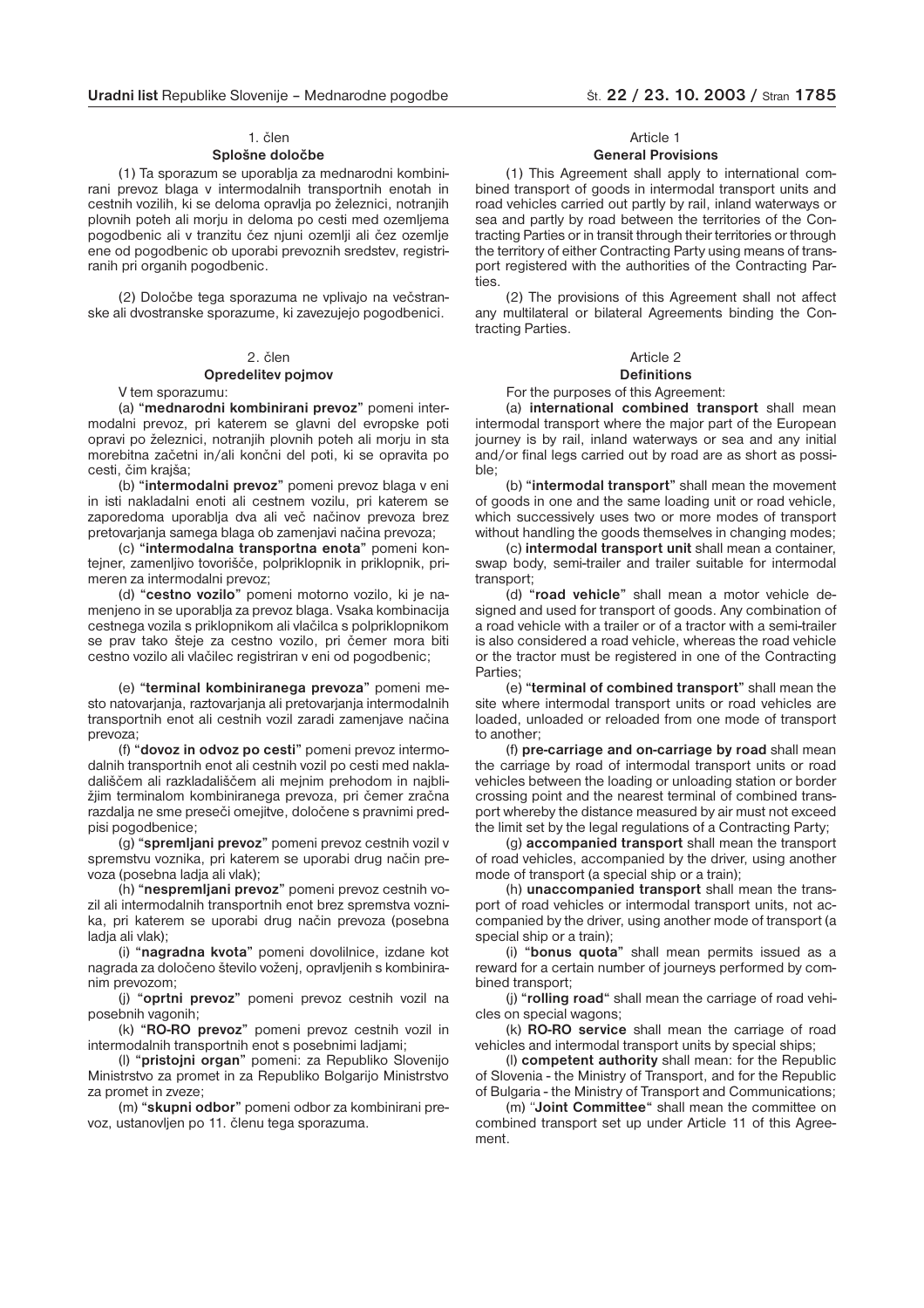# 3. člen

# **Nespremljani prevoz**

(1) Pogodbenici se dogovorita, da dovoz in odvoz po cesti v nespremljanem prevozu na ozemlju ene pogodbenice z uporabo cestnih vozil, registriranih v drugi pogodbenici, opravlja prevoznik izključno na podlagi posebnega dovoljenja, ki ga izda pristojni organ pogodbenice, na katere ozemlju se opravljata dovoz in odvoz po cesti.

(2) Prevoznik lahko opravlja dovoz in odvoz po cesti v nespremljanem prevozu pod pogojem, da je pošiljatelj ali ga je za to pooblastil izvajalec kombiniranega prevoza.

(3) V okviru skupnega odbora se pogodbenici medsebojno obveščata o terminalih kombiniranega prevoza, o razdaljah, na katerih se lahko opravljata dovoz in odvoz po cesti v nespremljanem prevozu, kot tudi o možnostih za oprostitev plačila pristojbin za uporabo cest po veljavni notranii zakonodaii.

(4) Cestno vozilo, namenjeno za dovoz in odvoz po cesti v nespremljanem prevozu, se lahko parkira na območju terminala kombiniranega prevoza ali na parkiriščih v njegovi neposredni bližini in v zasebnem objektu (parkirišču) na podlagi dovoljenja, ki so ga izdali organi, in v skladu s pravnimi predpisi pogodbenice, v kateri je terminal.

(5) Dovoz in odvoz po cesti v nespremljanem prevozu med nakladališčem in razkladališčem ter terminalom kombiniranega prevoza se opravljata po najkrajši običajni poti.

# 4. člen **Spremljani prevoz**

# (1) Prevoz cestnih vozil med mejnim prehodom in terminalom kombiniranega prevoza na ozemlju druge pogodbenice se opravi brez dovolilnice, cestna vozila pa so oproščena pristojbin za uporabo cest za določeno razdaljo, o čemer se dogovorita pristojna organa pogodbenic. Organi dovolijo prehod brez dovolilnice tistim cestnim vozilom, ki imajo ustrezen dokument, s katerim se dokazuje pravica do opravljanja kombiniranega prevoza.

(2) Za prevoz na razdalji, ki je daljša od razdalje, omenjene v prejšnem odstavku, je potrebna posebna dovolilnica, ki jo izda pristojni organ pogodbenice. V dovolilnici se navede, da se nanaša na kombinirani prevoz, da je s plačilom ali brez plačila pristojbin za uporabo cest in da velja samo za ta prevoz. O kvoti posebnih dovolilnic za spremljani prevoz se dogovori na vzajemni podlagi na zasedanju skupnega odbora.

(3) Pogodbenici si prizadevata zagotoviti, da skupni čas ustavljanja vlakov v oprtnem prevozu na mejnih prehodih ni daljši od trideset minut.

# 5. člen

# **Dokumenti**

(1) Dokumenti, ki dajejo pravico do opravljanja kombiniranega prevoza, se hranijo v cestnem vozilu in se na zahtevo predložijo organom ene ali druge pogodbenice. Če se tak dokument ne predloži, se šteje, da je cestno vozilo brez dovolilnice in se ustrezno obravnava. Vsaka sprememba ali nepooblaščen popravek takega dokumenta ga razveljavi. Taki dokumenti se zasežejo in o tem izda ustrezen dokument.

#### Article 3

# **Unaccompanied Transport**

(1) The Contracting Parties agree that pre-carriage and on-carriage by road in unaccompanied transport in the territory of one Contracting Party using road vehicles registered in the other Contracting Party shall be performed by a transport operator exclusively on the basis of a special authorisation issued by the competent authority of the Contracting Party in whose territory pre-carriage and on-carriage by road is performed.

(2) A transport operator may perform pre-carriage and on-carriage by road in unaccompanied transport, provided he is the consignor or is so authorised by the combined transport contractor.

(3) Within the framework of the Joint Committee the Contracting Parties shall inform each other of the terminals of combined transport, of the distances over which pre-carriage and on-carriage by road in unaccompanied transport may be performed as well as of the possibilities for exemption from payment of road user charges according to the national legislations in force.

(4) A road vehicle intended for pre-carriage and oncarriage by road in unaccompanied transport may be parked in the area of the terminal of combined transport or in parking places in their immediate surroundings and in a private facility (parking area) on the basis of an authorisation issued by the authorities and in accordance with the legal regulations of the Contracting Party where the terminal is located.

(5) Pre-carriage and on-carriage by road in unaccompanied transport between the loading or unloading station and the terminal of combined transport shall be performed along the shortest common route.

# Article 4

# **Accompanied Transport**

(1) The movement of road vehicles between the state border crossing point and the terminal of combined transport on the territory of the other Contracting Party shall be performed without a permit and the road vehicles shall be exempted from road user charges for a certain distance, which is agreed upon between the competent authorities of the Contracting Parties. The authorities shall let pass without a permit those road vehicles carrying a relevant document proving the right to perform combined transport.

(2) A transport of a distance longer than that mentioned in the previous paragraph shall be subject to a special permit issued by the competent authority of the relevant Contracting Party. The permit shall indicate that it refers to combined transport, that it is with or without payment of road user charges and that it is valid only for this transport. The quota of special permits for accompanied transport shall be agreed on reciprocal basis at a Joint Committee session.

(3) The Contracting Parties shall endeavour to ensure that the total stop time of rolling road trains at the border crossing points does not exceed thirty minutes.

# Article 5

# **Documents**

(1) The documents giving the right to carry out combined transport shall be kept in the road vehicle and shall be presented on demand to the authorities of either of the Contracting Parties. In case such a document is not presented, the road vehicle is considered to be without a permit and treated accordingly. Any modification or unauthorised correction of such document cancels its validity. Such documents shall be confiscated and a relevant document issued.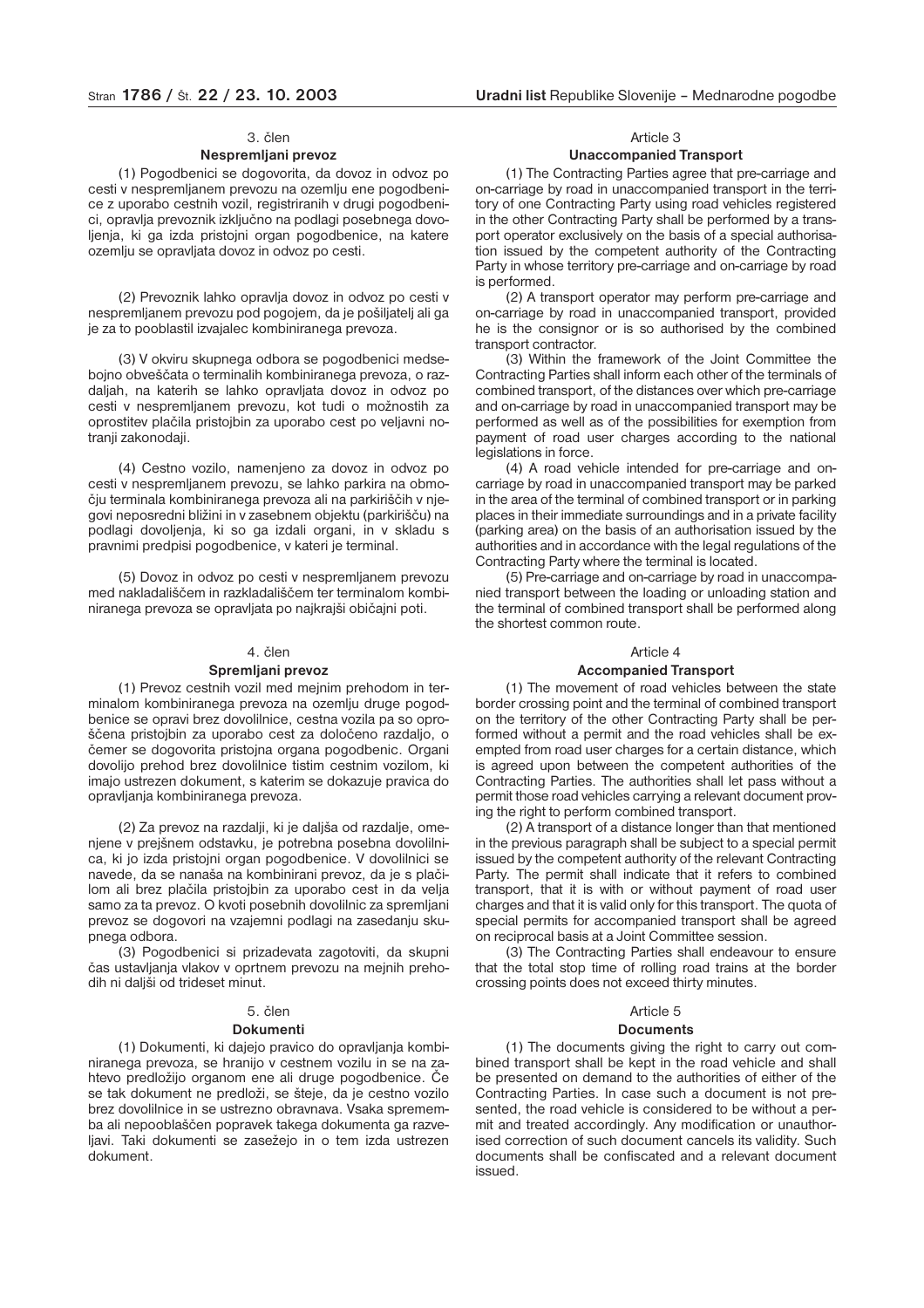(2) Ob vstopu na ozemlje ali zapustitvi ozemlja ene ali druge pogodbenice se v skladu z notranjo zakonodajo pogodbenic izvede kontrola oseb in vozil, ki opravljajo kombinirani prevoz.

# 6. člen

# **Podpora kombiniranemu prevozu**

(1) Pogodbenici se zavezujeta, da bosta zagotovili spodbude izvajalcem prevoza po železnici, notranjih plovnih poteh ali morju in podjetjem za kombinirani prevoz ter da bosta sprejeli in usklajevali ukrepe za spodbujanje predvsem v zvezi z nespremljanim prevozom, prav tako pa v zvezi s spremljanim prevozom, če je to utemeljeno.

(2) Pogodbenici se zavezujeta, da bosta spodbujali gradnjo in posodobitev infrastrukture, potrebne za uspešno opravljanje kombiniranega prevoza.

(3) Pogodbenici dovoz in odvoz po cesti oprostita prepovedi vožnje za cestna vozila, kot to določata njuni notranji zakonodaji.

(4) Pogodbenici omogočita dovoz in odvoz po cesti s cestnimi vozili, ki prevažajo ISO kontejnerje v kombiniranem prevozu, katerih skupna masa ne presega 44 ton.

(5) Pogodbenici si prizadevata za prenos mejnih postopkov na terminale kombiniranega prevoza.

(6) Pogodbenici si prizadevata za uskladitev železniške infrastrukture in mejnih postopkov v železniškem prometu s predpisi in standardi, predvidenimi v Evropskem sporazumu o pomembnejših progah mednarodnega kombiniranega transporta in pripadajočih napravah (AGTC).

(7) Skupni odbor določi razmerje med opravljenim prevozom in nagradnimi dovolilnicami za cestni prevoz pri uporabi oprtnega prevoza in RO-RO prevoza med prevozom tovora med ozemljema pogodbenic ali v tranzitu čez njuni ozemlji s cestnimi vozili, registriranimi v eni od pogodbenic.

(8) Nagradne dovolilnice po prejšnjem odstavku si pristojni organi izmenjajo četrtletno.

# 7. člen

# **Sodelovanje**

(1) Pogodbenici se zavezujeta, da bosta izvajalce prevoza po železnici, notranjih plovnih poteh ali morju spodbujali, da skupaj s podjetji za kombinirani prevoz pripravijo konkurenčne ponudbe za kombinirani prevoz s posebnim poudarkom na kakovosti prevoza, krajših prevoznih časih in izpolnjevanju dostavnih rokov.

(2) Pogodbenici spodbujata cestne prevoznike, da v največji možni meri izkoristijo prednosti kombiniranega prevoza.

(3) Pogodbenici se zavezujeta, da se bosta medsebojno obveščali o ukrepih, ki lahko vplivajo na nadaljnji razvoj kombiniranega prevoza. Z namenom nadaljnjega razvoja kombiniranega prevoza in reševanja kakršnih koli težav lahko vsaka pogodbenica predlaga sklic zasedanja skupnega odbora. Pristojna organa se pravočasno obvestita o vsaki spremembi notranje zakonodaje pogodbenic v zvezi s kombiniranim prevozom in vsaki spremembi v zvezi s pooblastili pristojnega organa.

# 8. člen

#### **Kršitev določb**

(1) Prevozniki, vključno z njihovim osebjem, se ravnajo po pravnih predpisih druge pogodbenice.

(2) When entering or leaving the territory of either of the Contracting Parties, the persons and the vehicles carrying out combined transport shall be subject to control according to the regulations of the national legislations of the Contracting Parties.

# Article 6

# **Support to Combined Transport**

(1) The Contracting Parties undertake to provide incentives to the contractors of transport by rail, inland waterways or sea and combined transport companies, and to adopt and co-ordinate support measures, especially with respect to unaccompanied transport as well as accompanied transport, if justified.

(2) The Contracting Parties undertake to support the construction and modernisation of infrastructure required for successful operation of combined transport.

(3) The Contracting Parties shall exempt pre-carriage and on-carriage by road from driving bans on road vehicles as stipulated by their national legislations.

(4) The Contracting Parties shall facilitate pre-carriage and on-carriage by road performed by road vehicles carrying ISO containers in combined transport whose total laden weight does not exceed 44 tons.

(5) The Contracting Parties shall endeavour to transfer border procedures to terminals of combined transport.

(6) The Contracting Parties shall endeavour to harmonise railway infrastructure and border procedures in railway traffic with the regulations and standards provided for in the European Agreement on Important International Combined Transport Lines and Related Installations (AGTC).

(7) The Joint Committee shall determine the ratio of performed transport and bonus permits for road transport when using rolling road and Ro-Ro services during the freight transport between the territories of the Contracting Parties or in transit through their territories by road vehicles registered in one of the Contracting Parties.

(8) The bonus permits under the previous paragraph shall be exchanged by the competent authorities quarterly.

# Article 7

# **Co-operation**

(1) The Contracting Parties undertake to encourage contractors of transport by rail, inland waterways or sea to prepare together with combined transport companies competitive offers for combined transport with a special emphasis on the quality of transport, shorter transport times and meeting of delivery terms.

(2) The Contracting Parties shall encourage road hauliers to take advantage of combined transport to the highest extent possible.

(3) The Contracting Parties undertake to inform each other of the measures which might affect further development of combined transport. With the aim of further developing combined transport and solving any problems either Contracting Party may propose that the Joint Committee is convened. The competent authorities shall inform each other in due time of any alteration in their national legislation concerning combined transport, as well as of any alteration concerning the powers of the respective competent authority.

# Article 8

# **Violation of Provisions**

(1) Transport operators including their staff shall comply with the legal regulations of the other Contracting Party.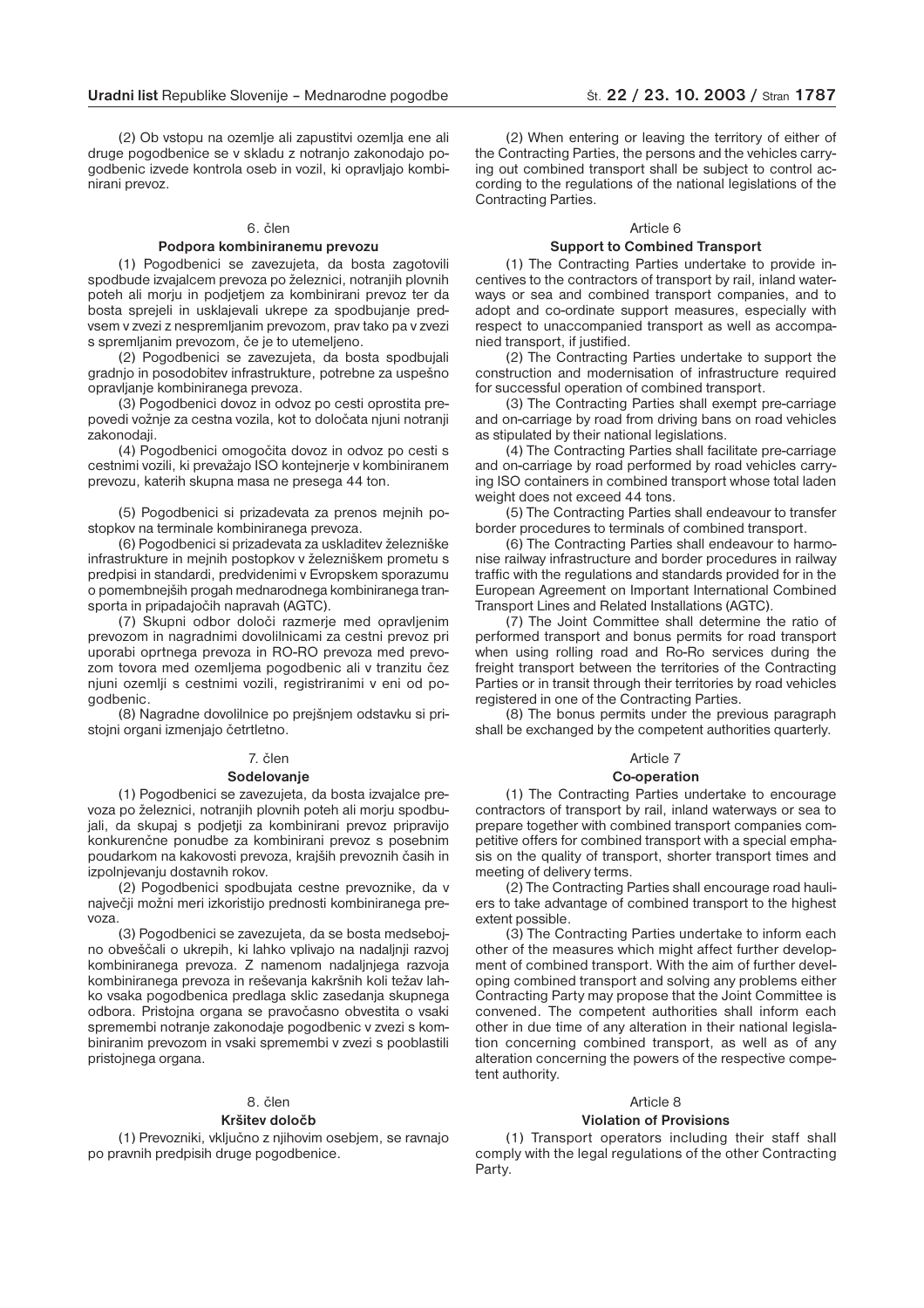(2) Pristojni organ v državi ustanovitve podjetja lahko v primeru resnih in ponavljajočih se kršitev na ozemlju države gostiteljice in na njeno zahtevo sprejme naslednje ukrepe:

· izda opozorilo,

· prepove opravljanje prevoza na ozemlju pogodbenice, na katerem je bila kršitev ali so bile kršitve storjene.

V posebej resnih primerih lahko pristojni organ države gostiteljice kršilcu začasno prepove opravljanja prevoza na njenem ozemlju do odločitve pristojnega organa v državi ustanovitve podjetja.

(3) Pristojna organa se medsebojno obvestita o sprejetih ukrepih.

(4) Določila drugega odstavka ne izključujejo drugih zakonitih sankcij, ki jih sprejmejo organi pogodbenice, na katere ozemlju je bila kršitev storjena.

# 9. člen

#### **Varstvo podatkov**

(1) Pogodbenici se zavezujeta, da podatkov ali informacij druge pogodbenice v zvezi z izvajanjem sporazuma ne bosta izkoriščali ali uporabljali proti njenim interesom in da jih ne bosta razkrili nobeni tretji strani brez predhodnega pisnega soglasja druge pogodbenice.

(2) Varstvo in pošiljanje podatkov se izvajata v skladu s pravnimi predpisi vsake pogodbenice. Podatki in informacije se lahko dajejo organom, tožilstvu in sodišču, če se zahtevajo v uradni preiskavi.

(3) Določila prvega in drugega odstavka se ne nanašajo na podatke, ki jih je treba sporočiti Evropski uniji v skladu z določbami Direktive Sveta 92/106/EGS.

# 10. člen

# **Izredni dogodki**

Pogodbenici sprejmeta posebne ukrepe v primeru prekinitve prometa, daljše od dvanajst ur, da bi zagotovili odvijanje mednarodnega kombiniranega prevoza.

# 11. člen

# **Skupni odbor**

(1) Za izvajanje tega sporazuma pogodbenici ustanovita skupni odbor. Vsaka pogodbenica imenuje v odbor tri člane, ki jih vodi predstavnik pristojnega organa. Predsednika imata pravico povabiti druge strokovnjake, da se udeležijo zasedanj skupnega odbora.

(2) Delo skupnega odbora se določi s poslovnikom, ki se sprejme na prvem zasedanju. Skupni odbor odločitve sprejema soglasno. Zasedanja skupnega odbora se skličejo vsaj enkrat na leto izmenoma na ozemljih pogodbenic.

(3) Skupni odbor ima pravico predlagati spremembe tega sporazuma.

(4) Odločitve, ki jih sprejme skupni odbor, so za pristojna organa pogodbenic zavezujoče.

(2) The competent authority in the country of establishment may, in the event of serious or repeated infringements committed on the territory of the host country, and at the latter's request, take the following measures:

· issue a warning,

· prohibit the performance of transport on the territory of the Contracting Party where the infringement(s) was (were) committed.

In particularly serious cases, the competent authority of the host country may temporarily prohibit the performance of transport by the infringer on its territory pending a decision by the competent authority in the country of establishment.

(3) The competent authorities shall inform each other of the measures imposed.

(4) The provisions of paragraph 2 do not exclude other lawful sanctions undertaken by the authorities of the Contracting Party on whose territory the violation was committed.

# Article 9

# **Data Protection**

(1) The Contracting Parties undertake not to exploit or use the data or information of the other Contracting Party concerning the implementation of this Agreement against the latter's interests and not to disclose them to any third party without prior written consent of the other Contracting Party.

(2) Protection and transmission of data shall be conducted in accordance with the legal regulations of each Contracting Party. Data and information may be provided to the authorities, the prosecution and the court if required in an official inquiry.

(3) The provisions of paragraphs 1 and 2 do not refer to the data that must be communicated to the European Union according to the provisions of Council Directive 92/106/EEC.

# Article 10

# **Extraordinary Events**

The Contracting Parties shall adopt special measures in case of an interruption of traffic exceeding twelve hours in order to provide for the flow of international combined transport.

# Article 11

# **Joint Committee**

(1) For the purposes of implementing this Agreement the Contracting Parties shall establish a Joint Committee. Each Contracting Party shall appoint three members to the committee headed by a representative of the competent authority. The chairpersons shall have the right to invite other experts to attend the Joint Committee sessions.

(2) The work of the Joint Committee shall be determined by its standing orders to be adopted at its first session. The Joint Committee shall pass decisions according to the principle of unanimity. The sessions of the Joint Committee shall be convened at least once per year, alternately in the territories of the Contracting Parties.

(3) The Joint Committee shall have the right to propose amendments to this Agreement.

(4) The decisions adopted by the Joint Committee shall be binding for the competent authorities of the Contracting **Parties**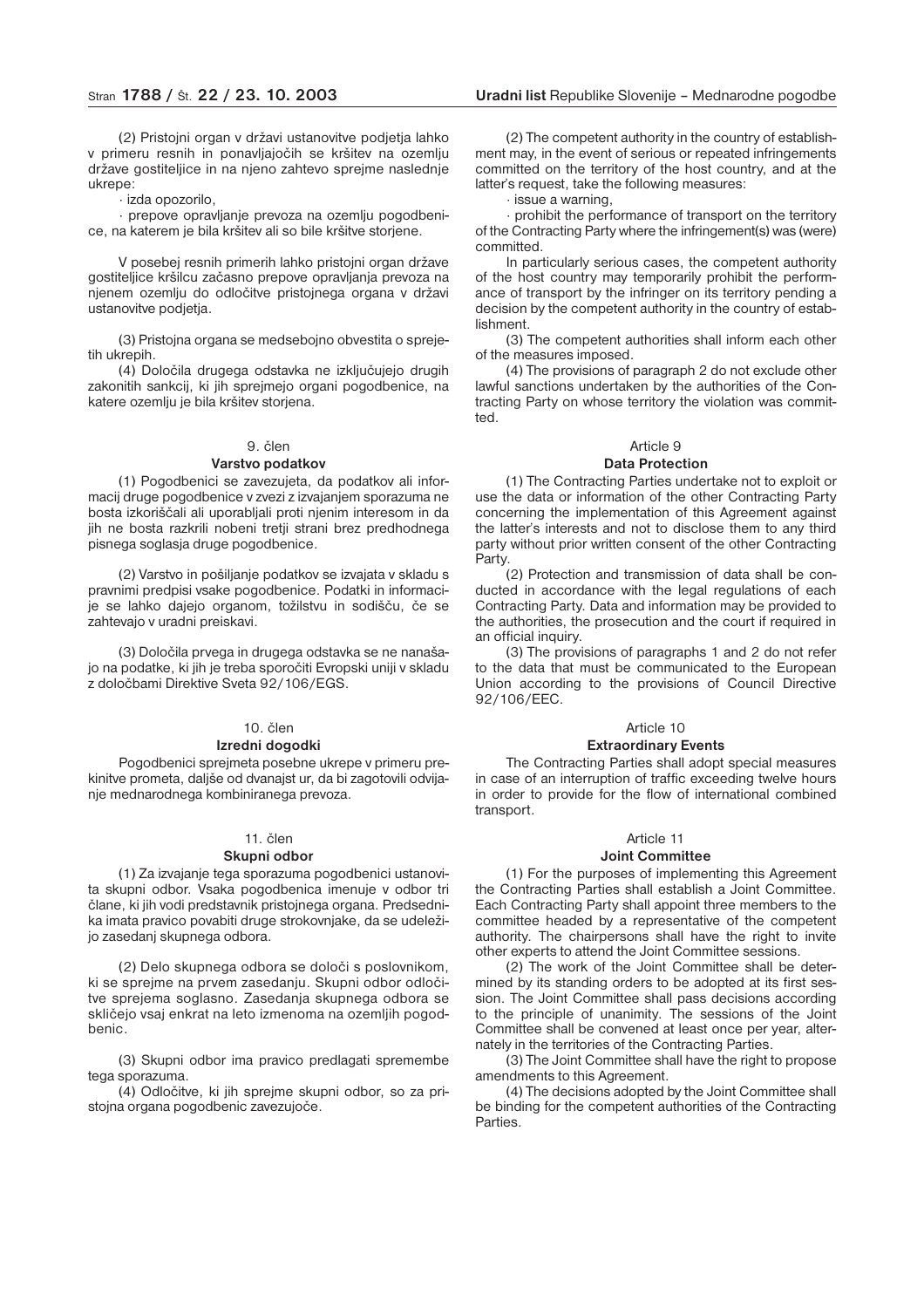# 12. člen

#### **Začetek veljavnosti in odpoved**

(1) Ta sporazum se potrdi v skladu z notranjepravnimi postopki pogodbenic in začne veljati trideset dni po prejemu druge diplomatske note o potrditvi.

(2) Ta sporazum se sklene za nedoločen čas. Vsaka pogodbenica ga lahko pisno odpove in preneha veljati šest mesecev po prejemu diplomatske note.

Sklenjeno v Ljubljani dne 5. novembra 2001 v dveh izvirnikih v slovenskem, bolgarskem in angleškem jeziku, pri čemer so vsa besedila enako verodostojna. Ob razlikah v razlagi prevlada angleško besedilo.

Za Vlado <sup>Za Vlado</sup><br>Iblike Slovenije *Za Vlado* Republike Bolgarije Republike Slovenije<br>**Dr. Dimitrij Rupel** I. r. **Solomon Isaac Passy I. r.** 

#### Article 12

#### **Entry into Force and Denunciation**

(1) This Agreement shall be approved in accordance with the internal legal procedures of the Contracting Parties and shall enter into force thirty days after the receipt of the second of the diplomatic notes on approval.

(2) This Agreement shall be concluded for an indefinite period of time. Each Contracting Party may denounce it in writing and it shall cease to be valid six months after the receipt of the diplomatic note.

Done at Ljubljana on 5 November 2001 in two originals in the Slovene, Bulgarian and English languages, all texts being equally authentic. In case of differences in interpretation, the English text shall prevail.

of the Republic of Slovenia<br> **dr. Dimitrij Rupel** I. r.

For the Government<br>the Republic of Slovenia of the Republic of Bulgaria **Solomon Isaac Passy I. r.** 

3. člen

Za izvajanje sporazuma skrbi Ministrstvo za promet.

4. člen

Ta zakon začne veljati naslednji dan po objavi v Uradnem listu Republike Slovenije – Mednarodne pogodbe.

Št. 326-03/03-16/1 Ljubljana, dne 2. oktobra 2003 EPA 936-III

> Predsednik Državnega zbora Republike Slovenije **Borut Pahor** l. r.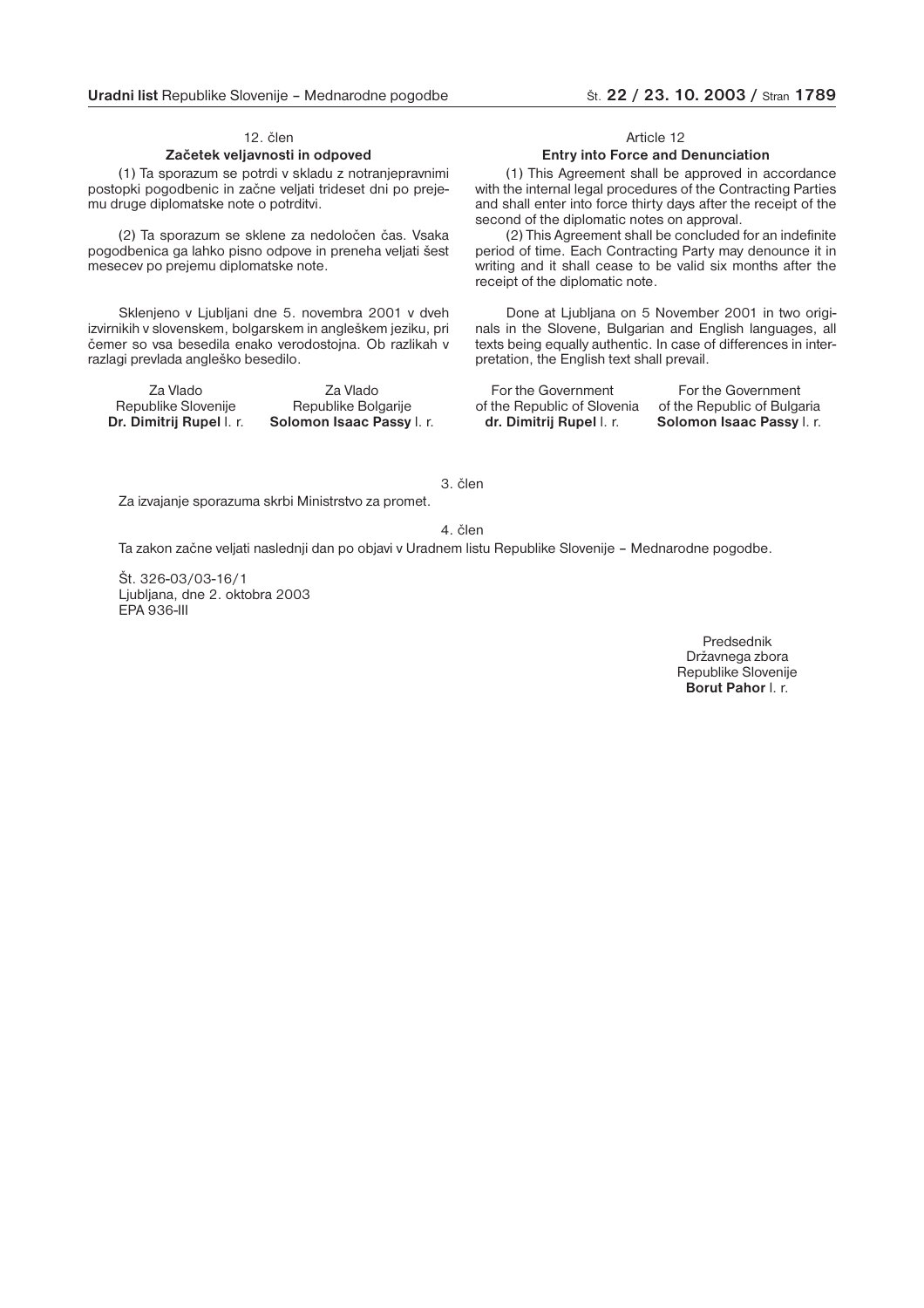**70. Uredba o ratifikaciji Sporazuma med Vlado Republike Slovenije in Združenimi narodi o soorganizaciji Konference Združenih narodov o vseh vidikih nezakonitega trgovanja z osebnim in lahkim orožjem v Jugovzhodni Evropi**

Na podlagi petega odstavka 75. člena Zakona o zunanjih zadevah (Uradni list RS, št. 45/01) izdaja Vlada Republike Slovenije

# **U R E D B O**

# **O RATIFIKACIJI SPORAZUMA MED VLADO REPUBLIKE SLOVENIJE IN ZDRUŽENIMI NARODI O SOORGANIZACIJI KONFERENCE ZDRUŽENIH NARODOV O VSEH VIDIKIH NEZAKONITEGA TRGOVANJA Z OSEBNIM IN LAHKIM OROŽJEM V JUGOVZHODNI EVROPI**

1. člen

Ratificira se Sporazum med Vlado Republike Slovenije in Združenimi narodi o soorganizaciji Konference Združenih narodov o vseh vidikih nezakonitega trgovanja z osebnim in lahkim orožjem v Jugovzhodni Evropi, sklenjen z izmenjavo pisem z dne 4. marca 2003 v New Yorku.

2. člen

Sporazum se v izvirniku v angleškem jeziku in v prevodu v slovenski jezik glasi:

# UNITED NATIONS

# 4 March 2003

Excellency,

I have the honor to refer to your letter of 19 November 2002, in which the Government of the Republic of Slovenia (hereinafter "the Government") has agreed to host the United Nations Conference on the Illicit Trade in Small Arms and Light Weapons in All Its Aspects in South Eastern Europe (hereinafter "the Conference"),which will be held in Brdo pri Kranju, Republic of Slovenia, from 10 to 12 March 2003.The Conference is convened in pursuance to the Programme of Action to Prevent, Combat and Eradicate the Illicit Trade in Small Arms and Light Weapons in All Its Aspects (UN Document A/CONF.192/15), adopted on 20 July 2001 by the United Nations Conference on the Illicit Trade in Small Arms and Light Weapons in All Its Aspects in New York. The Conference will be held at the Hotel Kokra in Brdo pri Kranju.

The United Nations, represented by the Department for Disarmament Affairs through its Regional Disarmament Branch (hereinafter" the United Nations"), which will organize the Conference in cooperation with the Government of Slovenia, represented by the Ministry of Foreign Affairs (hereinafter "the Government"), and the Organization for Security and Co-operation in Europe, represented by the Conflict Prevention Centre (hereinafter" OSCE"), would like to take this opportunity to tender its gratitude to the Government for its offer to host the Conference.

It is understood that approximately 70 participants will participate in the Conference, including officials of the United Nations, government representatives from South Eastern Europe, other interested States, representatives of international governmental organizations, UN Specialized and related Agencies, and representatives of the civil society. The tentative agenda of the Conference is attached herewith.

As the Conference is jointly organized by the United Nations and the OSCE, a number of financial and practical arrangements are set out in a separate exchange of letters between the United Nations and OSCE.

I wish to propose that the following terms shall apply to the Conference:

1. The Government shall be responsible for costs and services related to the following:

(a) Conference facility for the Conference, meeting room and office space as required;

# Ekscelenca,

ZDRUŽENI NARODI

čast imam sklicevati se na vaše pismo z dne 19. novembra 2002, v katerem se Vlada Republike Slovenije (v nadaljevanju "vlada") strinja, da bo gostiteljica Konference Združenih narodov o vseh vidikih nezakonitega trgovanja z osebnim in lahkim orožjem v Jugovzhodni Evropi (v nadaljevanju "konferenca"), ki bo potekala na Brdu pri Kranju, Republika Slovenija, od 10. do 12. marca 2003. Konferenca je sklicana v skladu z Akcijskim programom za preprečevanje vseh vidikov nezakonitega trgovanja z osebnim in lahkim orožjem, boj proti njim in njihovo izkoreninjenje (Dokument ZN A/CONF.192/ 15), ki ga je Konference Združenih narodov o vseh vidikih nezakonitega trgovanja z osebnim in lahkim orožjem v Jugovzhodni Evropi sprejela v New Yorku 20. julija 2001. Konferenca bo potekala v hotelu Kokra na Brdu pri Kranju.

Združeni narodi, ki jih predstavlja Oddelek za razorožitev prek svoje regionalne podružnice za razorožitev (v nadaljevanju "Združeni narodi"), ki bo organizirala konferenco v sodelovanju z vlado Slovenije, ki jo predstavlja Ministrstvo za zunanje zadeve (v nadaljevanju"vlada"), in Organizacija za varnost in sodelovanje v Evropi, ki jo predstavlja Center za preprečevanje sporov (v nadaljevanju"OVSE"), bi ob tej priložnosti vladi radi izrazili svojo hvaležnost za ponudbo, da bo gostila konferenco.

Pričakuje se, da bo na konferenci sodelovalo približno 70 udeležencev, vključno z uradniki Združenih narodov, vladnimi predstavniki iz Jugovzhodne Evrope, drugimi zainteresiranimi državami, predstavniki mednarodnih vladnih organizacij, specializiranih in drugih podobnih agencij ZN ter predstavniki civilne družbe. Predlog dnevnega reda konference je priložen.

Ker konferenco skupaj organizirajo Združeni narodi in OVSE, se z ločeno izmenjavo pisem med ZN in OVSE uredi več finančnih in praktičnih vprašanj.

Rad bi predlagal, da za konferenco veljajo ti pogoji:

1. Vlada prevzame stroške in storitve v zvezi s:

a) konferenčno dvorano, dvorano za srečanje in potrebnimi pisarniškimi prostori;

4. marca 2003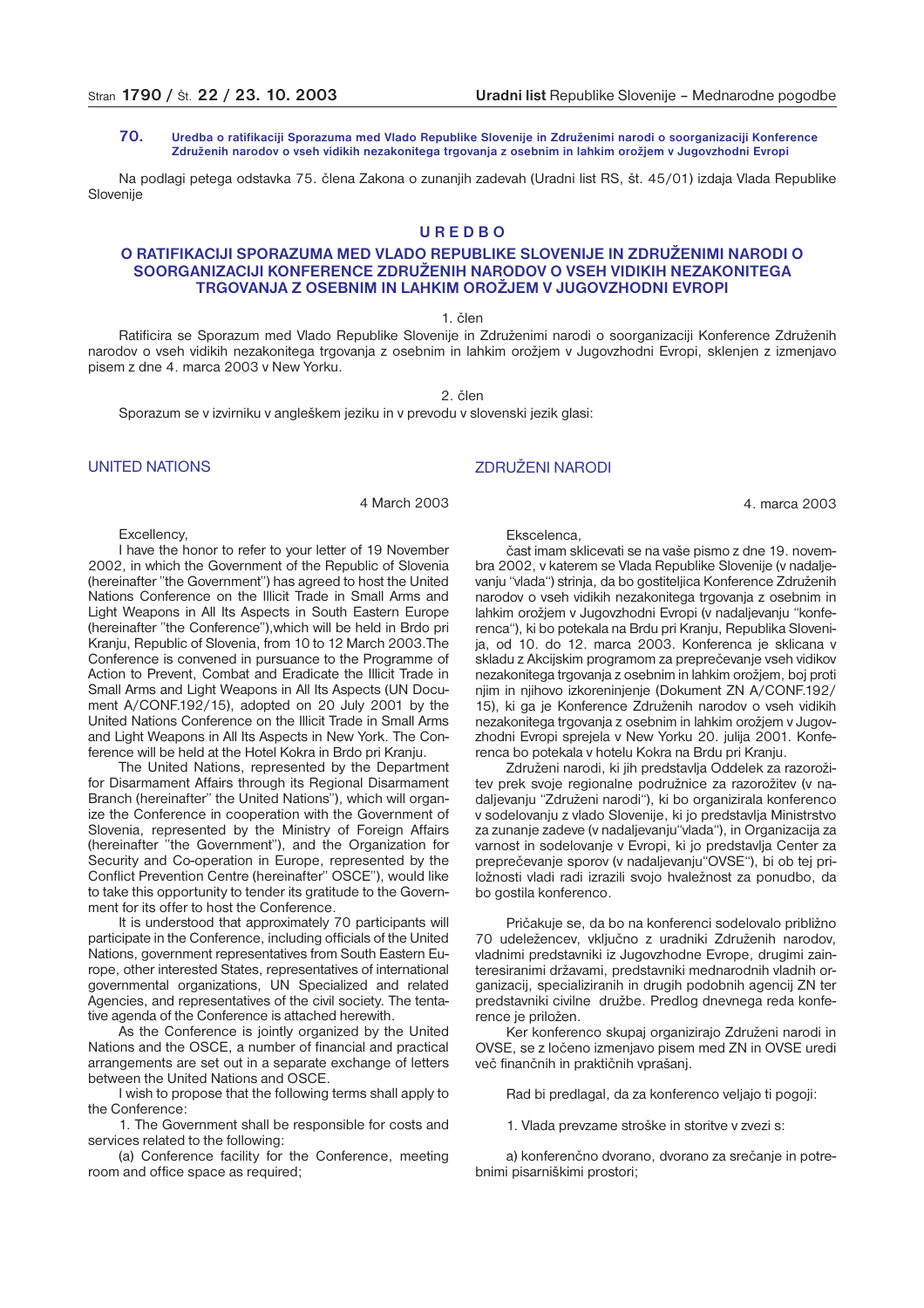(b) Registration related supplies;

(c) Audio equipment installed in the conference facility;

(d) Local Administrative support personnel, including secretarial assistance;

(e) Local transportation between the airport and the hotel, as well as between the hotel and the conference facility;

(f) Office supplies, stationery and office equipment, including computers (with internet facilities), printer, photocopier, fax and projectors (alternative Power Point facilities);

(g) One lunch and one reception, as well as coffee breaks;

(h) Communications;

(i) Sundries up to  $$$  US 500 for miscellaneous and unforeseen expenses, including banners of the Conference.

2.(a) (i) The Convention on the Privileges and Immunities of the United Nations adopted by the General Assembly of the United Nations on 13 February1946 (hereinafter "the Convention"), to which the Government is a party, shall be applicable in respect of the Conference. In particular, the representatives of States participating in the Conference shall enjoy the privileges and immunities provided by the United Nations under article IV of. the Convention. The participants invited by the United Nations designated by the Secretary-General as experts on mission for the United Nations shall enjoy the privileges and immunities accorded to experts on mission for the United Nations by article VI and VII of the Convention. Officials of the United Nations participating in or performing functions in connection with the Conference shall enjoy the privileges and immunities provided under articles V and VII of the Convention. Officials of the Specialized Agencies shall enjoy the privileges and immunities provided under articles VI and VIII of the Convention on the privileges and immunities of the specialized agencies, adopted by the General Assembly on 21 November 1947.

(ii) Without prejudice to the provisions of the Convention, all participants and persons performing functions in connection with the Conference shall enjoy such privileges and immunities, facilities and courtesies as are necessary for the independent exercise of their functions in connection with the Conference.

(iii) Personnel provided by the Government pursuant to this Agreement shall enjoy immunity from legal process in respect of words spoken or written and any act performed by them in their official capacity in connection with the Conference.

(b) All participants and all United Nations officials performing functions in connection with the Conference shall have the right of unimpeded entry into and exit from the Republic of Slovenia. Visas and entry permits, where required, shall be granted free of charge and as speedily as possible. When applications are made four weeks before the opening of the Conference, visas shall be granted not later than two weeks before the opening of the Conference. If application is made less than four weeks before the opening, visas shall be granted as speedily as possible and not later than three days before the opening. Arrangements shall also be made to ensure that visas for the duration of the Conference are delivered at the airport of arrival to those who are unable to obtain them prior to their arrival. Exit permits, where required, shall be granted free of charge, as speedily as possible, and in any case not later than three days before the closing of the Conference.

b) potrebnim za registracijo;

c) zvočno opremo konferenčne dvorane;

d) lokalnim administrativnim pomožnim osebjem, vključno s tajniškim;

e) lokalnim prevozom med letališčem in hotelom ter med hotelom in konferenčno dvorano;

f) pisarniškimi potrebščinami, pisarniškim materialom in opremo, vključno z računalniki (s priključkom na medmrežje), tiskalnikom, fotokopirnim strojem, telefaksom in projektorji (alternativna oprema za Power point);

g) kosilom in sprejemom ter odmori s kavo;

# h) zvezami;

i) drugimi manjšimi izdatki do zneska USD 500 za nepredvidene in druge stroške, vključno z zastavami konference.

2. a) (i) V zvezi s konferenco se uporablja Konvencija Združenih narodov o privilegijih in imunitetah, ki jo je sprejela Generalna skupščina Združenih narodov 13. februarja 1946 (v nadaljevanju" konvencija"), katere pogodbenica je tudi vlada. Predstavniki držav udeleženk konference uživajo privilegije in imunitete, določene v IV. členu konvencije. Udeleženci, ki jih povabijo Združeni narodi in so po odločitvi generalnega sekretarja kot strokovnjaki na misiji za Združene narode, uživajo privilegije in imunitete, ki se priznavajo strokovnjakom na misiji za ZN v skladu s VI.in VII. členom konvencije. Uradniki Združenih narodov, ki sodelujejo na konferenci ali opravljajo naloge v zvezi s konferenco, uživajo privilegije in imunitete, kot jih določata V. in VII. člen konvencije. Uradniki specializiranih agencij uživajo privilegije in imunitete, določene v VI. in VIII. členu Konvencije o privilegijih specializiranih agencij, ki jo je Generalna skupščina sprejela 21. novembra 1947.

(ii) Ne glede na določbe konvencije vsi udeleženci konference in osebe, ki opravljajo naloge v zvezi s konferenco, uživajo take privilegije in imunitete, olajšave in ugodnosti, kot so potrebne za neodvisno opravljanje njihovih nalog v zvezi s konferenco.

(iii) Osebje, ki ga v skladu s tem sporazumom zagotovi vlada, uživa imuniteto v sodnem postopku glede izgovorjenih ali zapisanih besed in kakršnih koli dejanj, ki jih je storilo pri opravljanju svoje uradne dolžnosti v zvezi s konferenco.

b) Vsi udeleženci in vsi uradniki Združenih narodov, ki opravljajo naloge v zvezi s konferenco, imajo pravico do neoviranega vstopa v Republiko Slovenijo in izstopa iz nje. Vizumi in dovoljenja za vstop, če so potrebni, se izdajo brezplačno in kakor hitro je mogoče. Če je prošnja za vizum vložena štiri tedne pred začetkom konference, se vizum izda najmanj dva tedna pred njenim začetkom. Če je prošnja za vizum vložena manj kot štiri tedne pred začetkom konference, se vizum izda, kakor hitro je mogoče in najmanj tri dni pred njenim začetkom. Uredi se tudi, da se za obdobje trajanja konference zagotovi izdajanje vizumov na letališču prihoda za tiste, ki vizuma niso mogli dobiti pred svojim prihodom. Dovoljenja za izstop iz države, če je potrebno, se izdajo brezplačno in kakor hitro je mogoče, vsekakor pa najmanj tri dni pred koncem konference.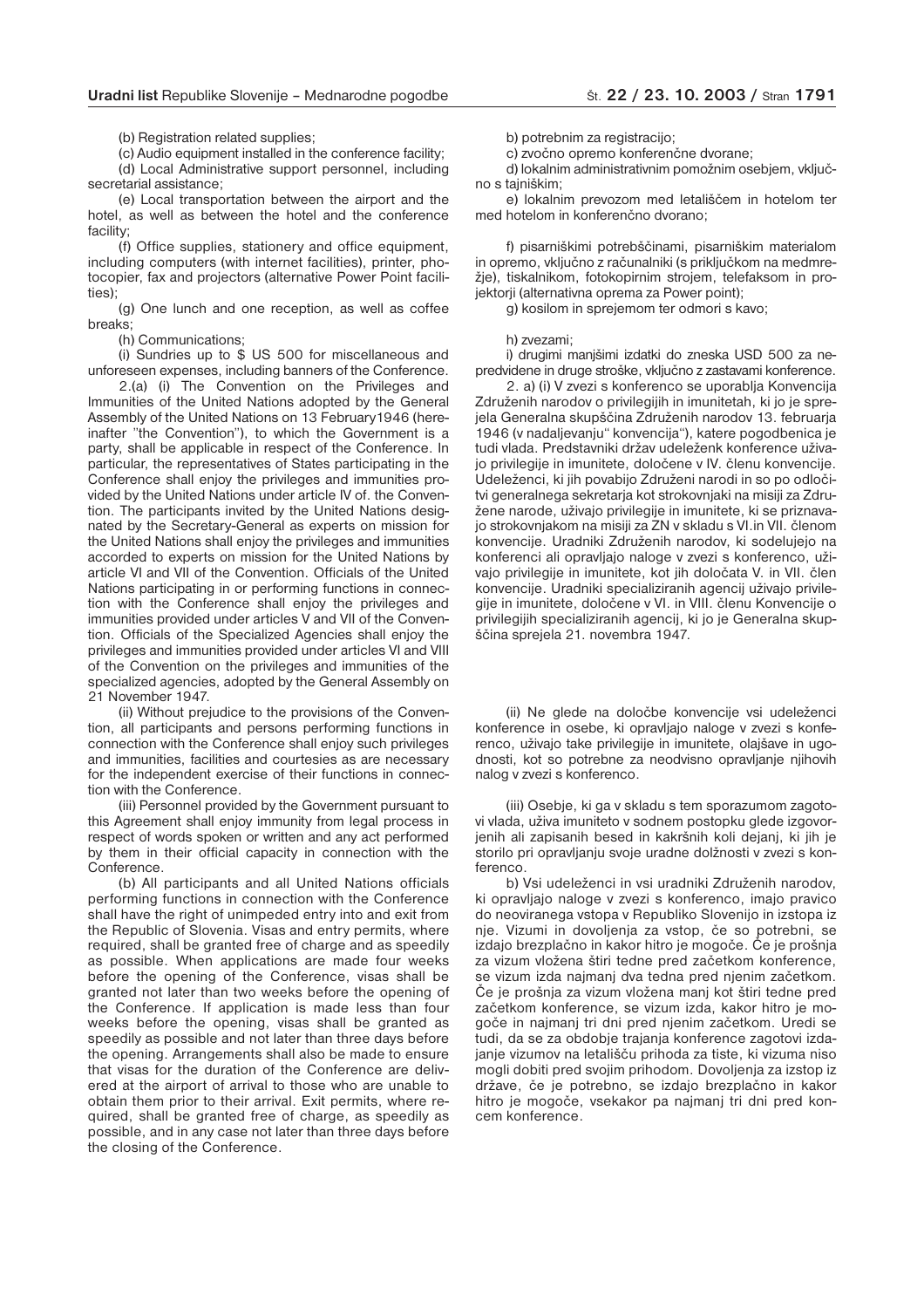3. It is further understood that the Government shall be responsible for dealing with any action, claim or other demand against the United Nations or its officials arising out of:

a) Injury to person or damage to or loss of property in the conference or office premises provided for the Conference;

b) Injury to persons, or damage to or loss of property caused by or incurred in using the transportation provided or arranged by the Government; and

c) The employment for the Conference of personnel provided or arranged by the Government.

The Government shall indemnify and hold the United Nations and its officials harmless in respect of any such action, claim or other demand.

4. The Government shall furnish such police protection as may be required to ensure the safety of the participants and UN personnel and the effective functioning of the Conference in an atmosphere of security and tranquility free from interference of any kind. While such police services shall be under the direct supervision and control of a senior officer provided by the Government, this officer shall work in close cooperation with a designated senior official of the United Nations.

5. Any dispute concerning the interpretation or implementation of this agreement, except for a dispute subject to the appropriate provisions of the Convention that is regulated by Section 30 of the Convention or of any other applicable agreement, shall, unless the United Nations and the Government of Slovenia otherwise agree, be resolved by negotiations or any other agreed mode of settlement. Any such dispute that is not settled by negotiation or any other agreed mode of settlement shall be submitted at the request of either the United Nations or the Government of Slovenia for a final decision to a tribunal of three arbitrators. If either party does not appoint an arbitrator within three months of the other party having notified the name of its arbitrator, or if the first two arbitrators do not, within three months of the appointment or nomination of the second one of them appoint the Chairman, then such an arbitrator shall be nominated by the President of the International Court of Justice at the request of either party to the dispute. Except as otherwise agreed, the tribunal shall adopt its own rules of procedure, provide for the reimbursement of its members and the distribution of expenses between the parties, and take all decisions by a two-third majority. Its decisions on all questions of procedure and substance shall be final and, even if rendered in default of one of the parties, be binding on both of them.

6. I further propose that upon receipt of your Government's confirmation in writing of the above, this exchange of letters shall constitute an Agreement between the United Nations and the Government of the Republic of Slovenia regarding the hosting of the United Nations Conference on the Illicit Trade in Small Arms and Light Weapons in All its Aspects in South Eastern Europe, which shall enter into force on the date of receipt, by the United Nation, of the notification of the Republic of Slovenia that its internal legal procedures for the entry into force of the Agreement have been completed. The Agreement shall be applied provisionally from the date of your reply and shall be in effect for the duration of the Conference, as well as for such additional period as is necessary for the completion of their work and for the resolution of any matters arising out of the Agreement.

3. Nadalje se pričakuje, da je vlada odgovorna za obravnavanje vseh tožb proti Združenim narodom ali njihovim uradnikom, zahtevkov ali drugih zahtev do njih, ki izhajajo iz:

a) poškodb oseb ali poškodovanja ali izgube imetja v konferenčnih prostorih ali pisarniških prostorih, danih na voljo za konferenco;

b) poškodb oseb ali poškodovanja ali izgube imetja zaradi prevoza, ki ga je zagotovila ali organizirala vlada ali med njegovo uporabo;

c) zaposlitve osebja, ki ga za konferenco zagotovi ali organizira vlada.

Vlada Združene narode in njihove uradnike zavaruje pred vsako tako tožbo, zahtevkom ali drugo zahtevo in jim povrne škodo.

4. Vlada zagotovi tako policijsko varstvo, kot je potrebno za varnost udeležencev in osebja Združenih narodov ter učinkovito delo konference v varnem in mirnem vzdušju brez kakršnegakoli vmešavanja. Policijske dejavnosti neposredno vodi in nadzoruje višji uradnik, ki ga določi vlada in tesno sodeluje z zato določenim višjim uradnikom Združenih narodov.

5. Vsak spor v zvezi z razlago ali izvajanjem tega sporazuma, razen spora za katerega veljajo ustrezne določbe 30. odstavka Konvencije ali katerega koli drugega ustreznega sporazuma, se, razen če se Združeni narodi in vlada Slovenije ne dogovorijo drugače, rešuje s pogajanji ali na drug dogovorjen način reševanja. Vsak tak spor, ki se ne reši s pogajanji ali na kak drug dogovorjen način reševanja, se na prošnjo Združenih narodov ali vlade Slovenije predloži v dokončno odločitev razsodišču treh članov, od katerih enega imenuje generalni sekretar Združenih narodov, drugega vlada, tretjega, ki bo predsednik, pa imenovana razsodnika. Če katera od strank ne imenuje razsodnika v treh mesecih od takrat, ko ji je druga stranka uradno sporočila ime svojega razsodnika, ali če prva dva razsodnika v treh mesecih po imenovanju drugega od njiju ne imenujeta predsednika, potem takega razsodnika imenuje predsednik Meddržavnega sodišča na zahtevo katere koli stranke v sporu. Če ni dogovorjeno drugače, razsodišče sprejme svoj poslovnik, poskrbi za nadomestilo svojim članom in porazdelitev stroškov med stranki ter sprejema vse odločitve z dvotretjinsko večino. Njegove odločitve o vseh postopkovnih in vsebinskih vprašanjih so dokončne in zavezujoče za obe, tudi če so sprejete v odsotnosti ene od strank.

6. Nadalje predlagam, da ob prejemu pisnega potrdila vlade, da se z navedenim strinja, ta izmenjava pisem sestavlja Sporazum med Združenimi narodi in Vlado Republike Slovenije o soorganizaciji Konference Združenih narodov o vseh vidikih nezakonitega trgovanja z osebnim in lahkim orožjem v Jugovzhodni Evropi, ki začne veljati na dan, ko Združeni narodi prejmejo uradno obvestilo Republike Slovenije,da so bili končani vsi njeni notranje pravni postopki, potrebni za začetek veljavnosti sporazuma. Sporazum se začasno uporablja od dneva prejema vašega odgovora in velja med konferenco in za tako dodatno obdobje, kot je potrebno, da se konča njeno delo ter rešijo vse zadeve, ki izhajajo iz sporazuma.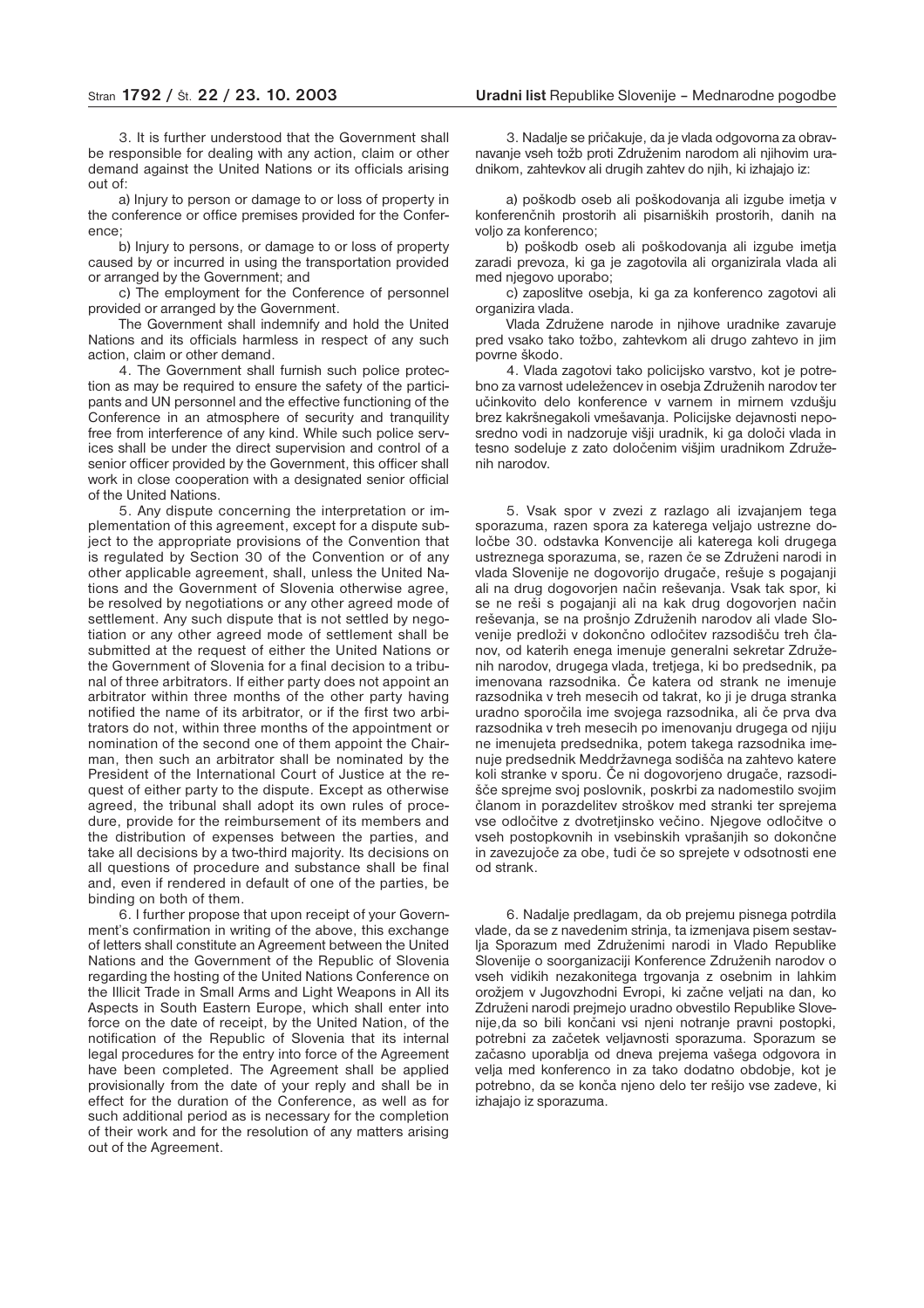Please accept, Excellency, the assurances of my highest consideration.

> Hannelore Hoppe Officer-in-Charge Department for Disarmament Affairs

His Excellency Mr. Roman Kirn Permanent Representative of the Republic of Slovenia to the United Nations New York

# PERMANENT MISSION OF SLOVENIA TO THE UNITED NATIONS

New York, 4 March 2003

Excellency,

I have the honor to confirm the receipt of your letter of 4 March 2003, regarding the hosting of the United Nations Conference on the Illicit Trade in Small Arms and Light Weapons in All its Aspects in South Eastern Europe, which will take place in Brdo pri Kranju, Slovenia, from 10 to 12 March 2003. In this regard I would like to confirm that the Government of the Republic of Slovenia agrees fully with the content of above mentioned letter.

The Republic of Slovenia further agrees that your letter and this letter-reply constitutes an agreement between the United Nations and the Government of Slovenia on hosting the United Nations Conference on the Illicit Trade in Small Arms and Light Weapons in All Its Aspects in South Eastern Europe.

Please accept, Excellency, the assurance of my highest consideration.

> Roman Kirn Ambassador Permanent Representative of the Republic of Slovenia to the United Nations

Jayantha Dhanapala Under-Secretary-General for Disarmament Affairs United Nations

Sprejmite, prosim, ekscelenca, izraze mojega najglob-

ljega spoštovanja.

Hannelore Hoppe višja referentka Oddelek za razorožitev

Nj. eksc. g. Roman Kirn stalni predstavnik Republike Slovenije pri Združenih narodih New York

# STALNA MISIJA SLOVENIJE PRI ZDUŽENIH NARODIH

New York, 4. marca 2003

# Ekscelenca,

čast imam potrditi prejem vašega pisma z dne 4. marca 2003 o soorganizaciji Konference Združenih narodov o vseh vidikih nezakonitega trgovanja z osebnim in lahkim orožjem v Jugovzhodni Evropi, ki bo potekala na Brdu pri Kranju, Slovenija, od 10. do 12. marca 2003. Glede tega potrjujem, da se Vlada Republike Slovenije popolnoma strinja z vsebino omenjenega pisma.

Republika Slovenija se nadalje strinja s predlogom, da vaše pismo in ta odgovor sestavljata sporazum med Združenimi narodi in Vlado Republike Slovenije o soorganizaciji Konference Združenih narodov o vseh vidikih nezakonitega trgovanja z osebnim in lahkim orožjem v Jugovzhodni Evropi.

Sprejmite, prosim, ekscelenca, izraze mojega najglobliega spoštovania.

> Roman Kirn veleposlanik stalni predstavnik Republike Slovenije pri Združenih narodih

Jayantha Dhanapala generalni podsekretar za razorožitev Združeni narodi

3. člen

Za izvajanje sporazuma skrbi Ministrstvo za zunanje zadeve.

4. člen

Ta uredba začne veljati naslednji dan po objavi v Uradnem listu Republike Slovenije – Mednarodne pogodbe.

Št. 222-13/2003-2 Liubliana, dne 9. oktobra 2003 EVA 2003-1811-0033

# **Vlada Republike Slovenije**

**mag. Anton Rop** l. r. Predsednik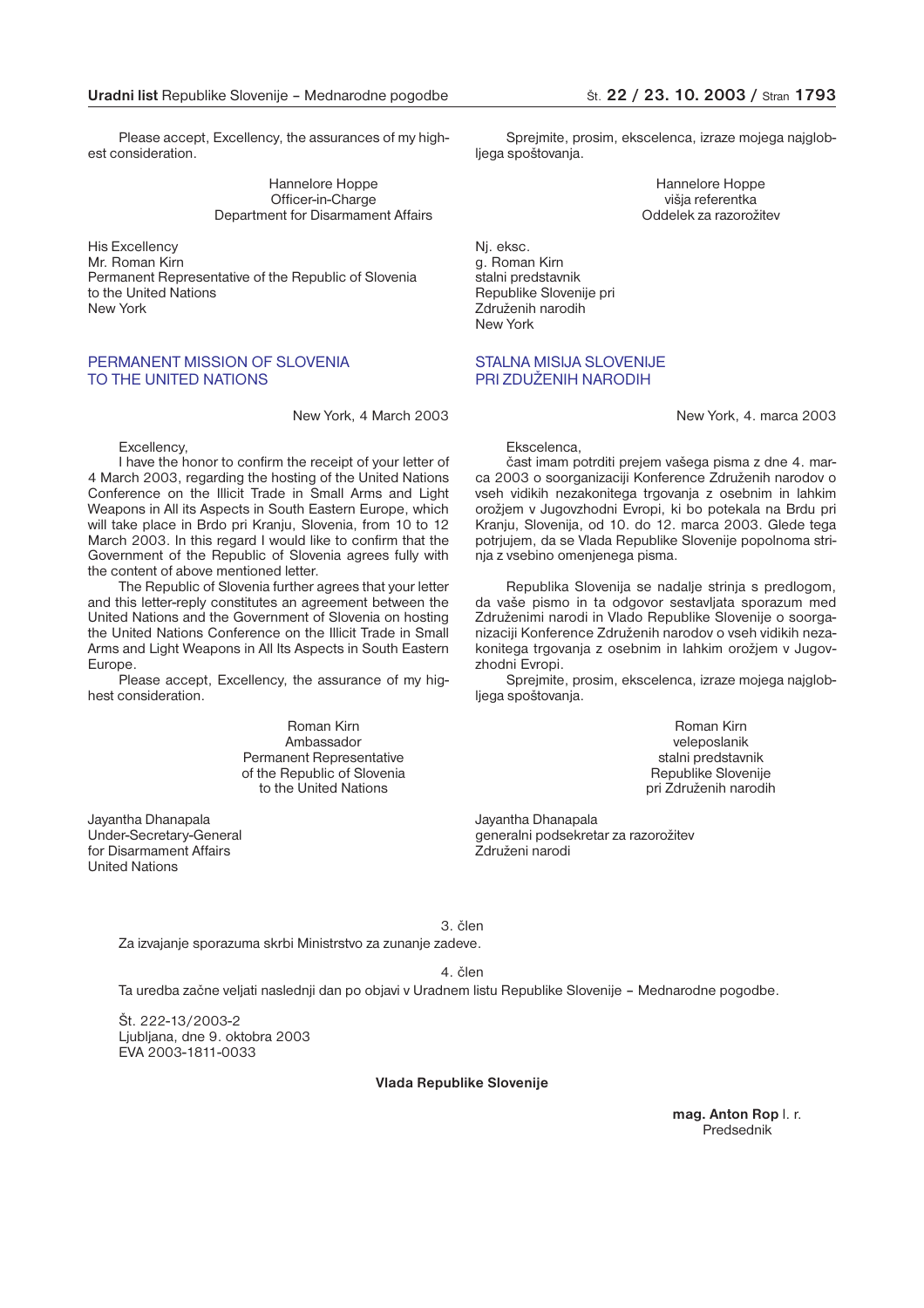# PRAVKAR IZŠLO PRAVKAR IZŠLO

# **USTAVA REPUBLIKE SLOVENIJE**

Sprejem Ustavnega zakona o spremembah prvega poglavja ter 47. in 68. člena slovenske ustave vsekakor lahko označimo kot pomemben zgodovinski dogodek, ki ga bo mogoče v njegovi pravi luči ovrednotiti šele čez nekaj let, je v uvodnih pojasnilih k zadnjim spremembam ustave zapisal **dr. Miro Cerar**. Uvod je namenjen razlagi teh sprememb ustave. Poleg ustavnega besedila so v knjižici v tradicionalni modri barvi in trdih platnicah objavljeni tudi vsi ustavni zakoni ter novo stvarno kazalo, ki ga je pripravil mag. Janez Toplišek.

Cena: 10624 - 2700 SIT z DDV

v angleškem jeziku 10558 - 1410 SIT z DDV

NAROČILNICA **Uradni list Republike Slovenije**, Slovenska 9, 1000 Ljubljana **http.www.uradni-list.si**

| Naročite po faksu: 01/425 14 18          |                          |                        |  |  |
|------------------------------------------|--------------------------|------------------------|--|--|
| S tem nepreklicno naročam                |                          |                        |  |  |
| <b>· USTAVA REPUBLIKE SLOVENIJE</b>      |                          |                        |  |  |
| - 10624 vezana izdaja                    | <b>2700 SIT z DDV</b>    | Štev. izvodov          |  |  |
| - 10558 vezana izdaja v angleškem jeziku | 1410 $SITZDDV$           | Štev. izvodov          |  |  |
| Naročeno knjigo mi pošljite na naslov    | Davčna številka          |                        |  |  |
|                                          | Davčni zavezanec         | $\Box$ DA<br>$\Box$ NE |  |  |
| Firma - ime naročnika                    | Sektor - oddelek         |                        |  |  |
| Ulica in številka                        | Kraj                     |                        |  |  |
| Datum                                    | Podpis pooblaščene osebe |                        |  |  |

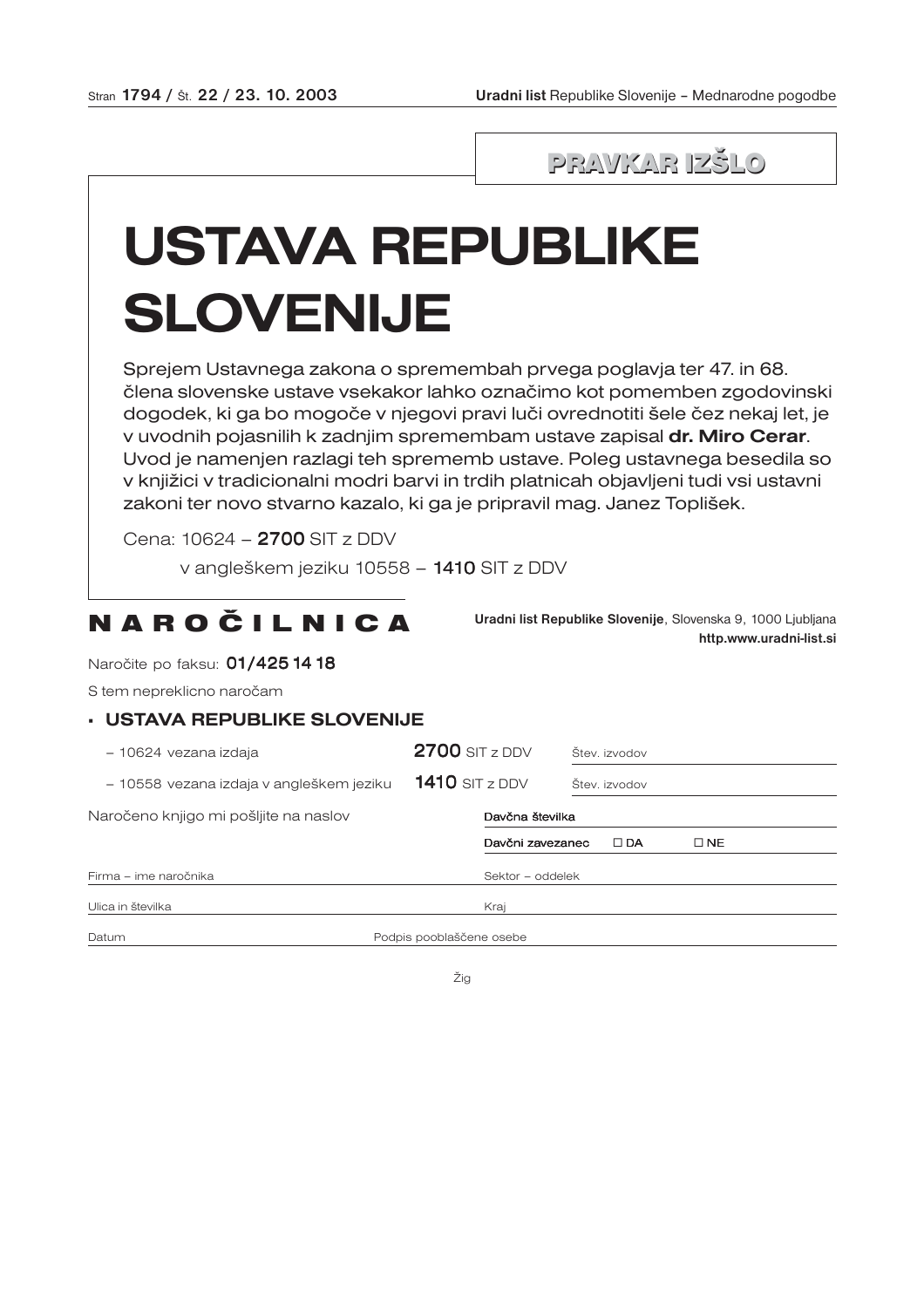# PRAVKAR IZŠLO PRAVKAR IZŠLO

# **Zakon o kazenskem postopku**

# **s stvarnim kazalom dr. Vida Jakulina**

Zadnje spremembe in dopolnitve kazenskega procesnega zakona, ki so začele veljati sredi julija 2003, so deveti poseg v to zakonsko besedilo. Državni zbor je junija 2003 sprejel kar 44 novel zakona. V knjižni izdaji so objavljene v ležečem tisku. Nekateri členi zakona, ki bodo začeli veljati čez leto dni, so objavljeni dvakrat. Najprej je natisnjeno besedilo, ki bo veljalo do sredine leta 2004, v ponovljeni inačici pa člen zakona, ki se začne uporabljati eno leto po uveljavitvi zadnjih sprememb in dopolnitev zakona.

Dr. Vid Jakulin je dopolnil stvarno kazalo, tako da zdaj obsega že okoli 100 strani in je dragocen pomočnik tako pri iskanju novih zakonskih določb kot pri hitrem spoznavanju vsebine zakona.

Cena: 10628 broširana izdaja 4800 SIT z DDV 10629 vezana izdaja 5600 SIT z DDV

# NAROČILNICA **Uradni list Republike Slovenije**, Slovenska 9, 1000 Ljubljana

Naročite po faksu: 01/425 14 18

S tem nepreklicno naročam

# · **Zakon o kazenskem postopku**

**http.www.uradni-list.si**

| - 10628 broširana izdaja 4800 SIT z DDV |                                       |                          | Štev. izvodov   |              |  |
|-----------------------------------------|---------------------------------------|--------------------------|-----------------|--------------|--|
| - 10629 vezana izdaja                   | <b>5600 SIT z DDV</b>                 |                          | Štev. izvodov   |              |  |
|                                         | Naročeno knjigo mi pošljite na naslov |                          | Davčna številka |              |  |
|                                         |                                       | Davčni zavezanec         | $\Box$ DA       | $\square$ NE |  |
| Firma - ime naročnika                   |                                       | Sektor - oddelek         |                 |              |  |
| Ulica in številka                       |                                       | Kraj                     |                 |              |  |
| Datum                                   |                                       | Podpis pooblaščene osebe |                 |              |  |
|                                         |                                       |                          |                 |              |  |